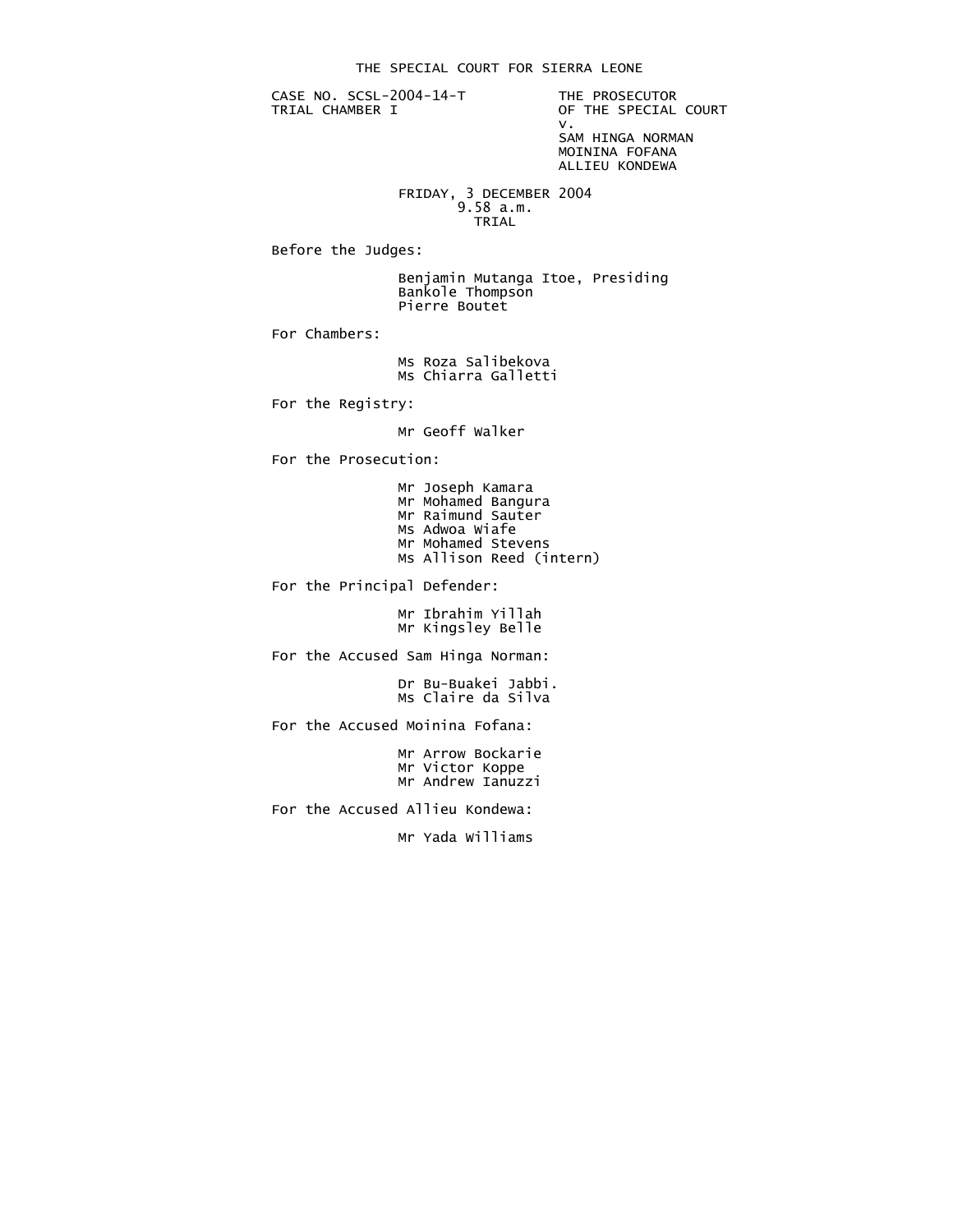1 Friday, 3 December 2004 2 [The witness entered court] 3 **Example 1** [The three accused not present] 4 [Open session] 5 [Upon commencing at 9.58 a.m.] 6 PRESIDING JUDGE: Good morning, learned counsel. We are 7 resuming the session and we are sorry for the late start, 8 which was due to some -- a consideration of some urgent 9 issues in Chambers, which are of common concern, but this 10 said, I think we can pursue the cross-examination process 11 of this witness. 12 JUDGE BOUTET: Mr Williams, for the third accused you are 13 ready to proceed? 14 MR WILLIAMS: Yes, Your Honour. 15 JUDGE BOUTET: Please do so. 16 WITNESS: TF2-007 [Continued] 17 **17 Example 20 EXEC 17 EXECUTE:** [The witness answered through interpretation] 18 PRESIDING JUDGE: Mr Williams, before you proceed, I would 19 like the Prosecution to enlighten every one of us here as 20 to whether there is a witness standing by after this 21 witness. 22 MR BANGURA: Yes, Your Honour, there is. 23 PRESIDING JUDGE: From your estimation, because you see we are 24 looking at the calendar up to Tuesday the 7th when we are 25 supposed to be rising for the session. Do you think that 26 we would be able to wrap up with this 27 examination-in-chief if we started it today? 28 MR BANGURA: Certainly, Your Honour, I don't think -- 29 PRESIDING JUDGE: You think -- you think -- I know there are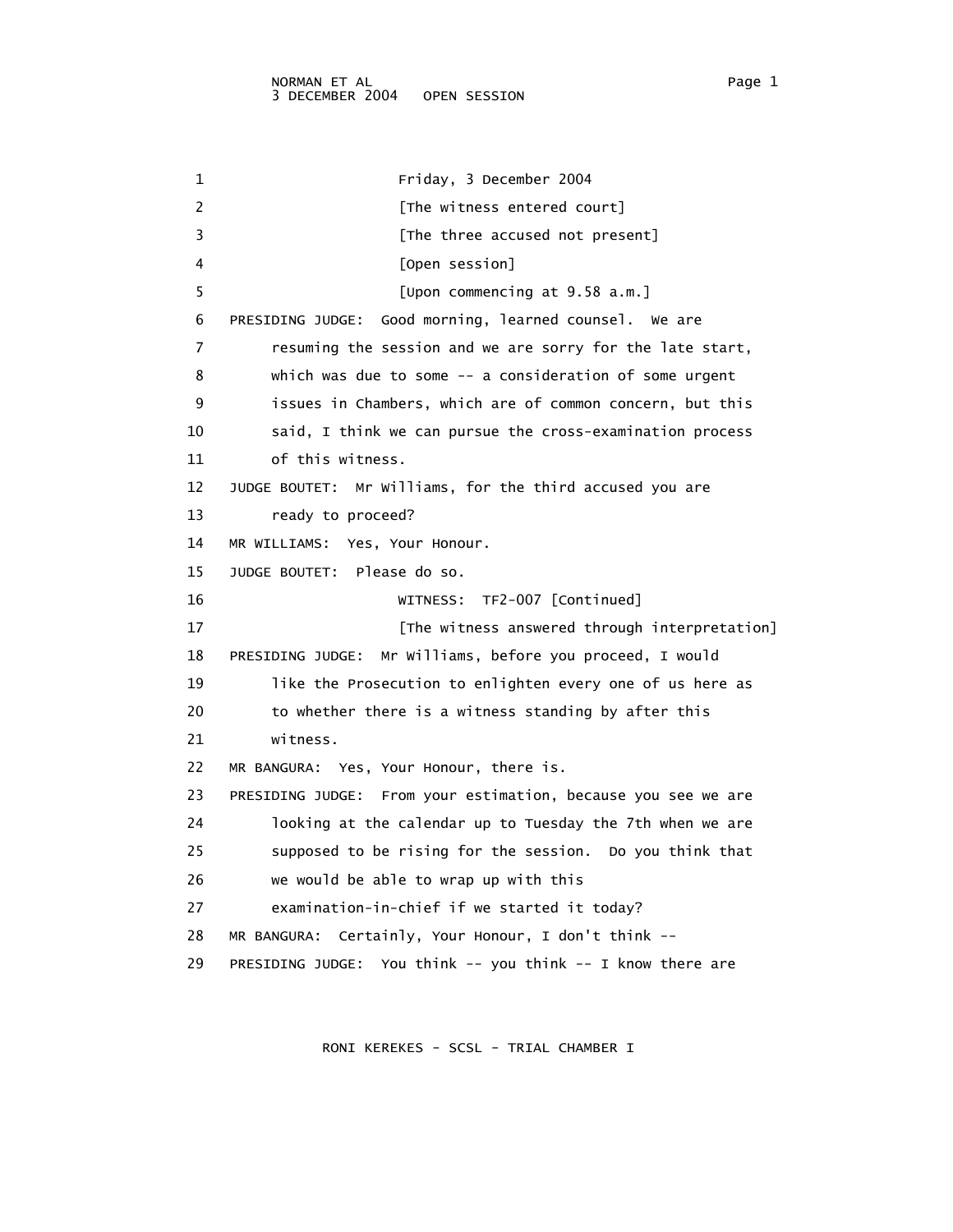1 are some elastic elements that crop up time and again, 2 but about how long would you think it would last? I may 3 be putting the question to the wrong person. Maybe it is 4 not you handling the case. 5 MR BANGURA: To the best of my knowledge, of that witness's 6 testimony -- 7 PRESIDING JUDGE: Mr Kamara, are you involved with that 8 witness? 9 MR KAMARA: Yes, Your Honour, and to put it straight, we 10 believe we can wrap up that witness by Monday. We should 11 be able to finish and if we start -- 12 PRESIDING JUDGE: You mean the Prosecution. 13 MR KAMARA: The Prosecution -- not only the Prosecution and 14 probably the Defence. 15 PRESIDING JUDGE: I want to know what the Prosecution -- I 16 mean, what time -- are we able to finish and at least 17 start and the cross-examination today as well? 18 MR KAMARA: Today, Your Honour. 19 PRESIDING JUDGE: It is possible. 20 MR KAMARA: It is possible, yes, Your Honour. Thank you. 21 PRESIDING JUDGE: Mr Bockarie, I saw you adjusting yourself to 22 bounce on your feet. 23 MR BOCKARIE: No, no, Your Honour. 24 PRESIDING JUDGE: Right, okay. 25 JUDGE BOUTET: He is just training himself in case of. 26 Mr Williams, please. 27 CROSS-EXAMINED BY MR WILLIAMS: 28 MR WILLIAMS: 29 Q. Yes, Mr Witness, you said during the war your father left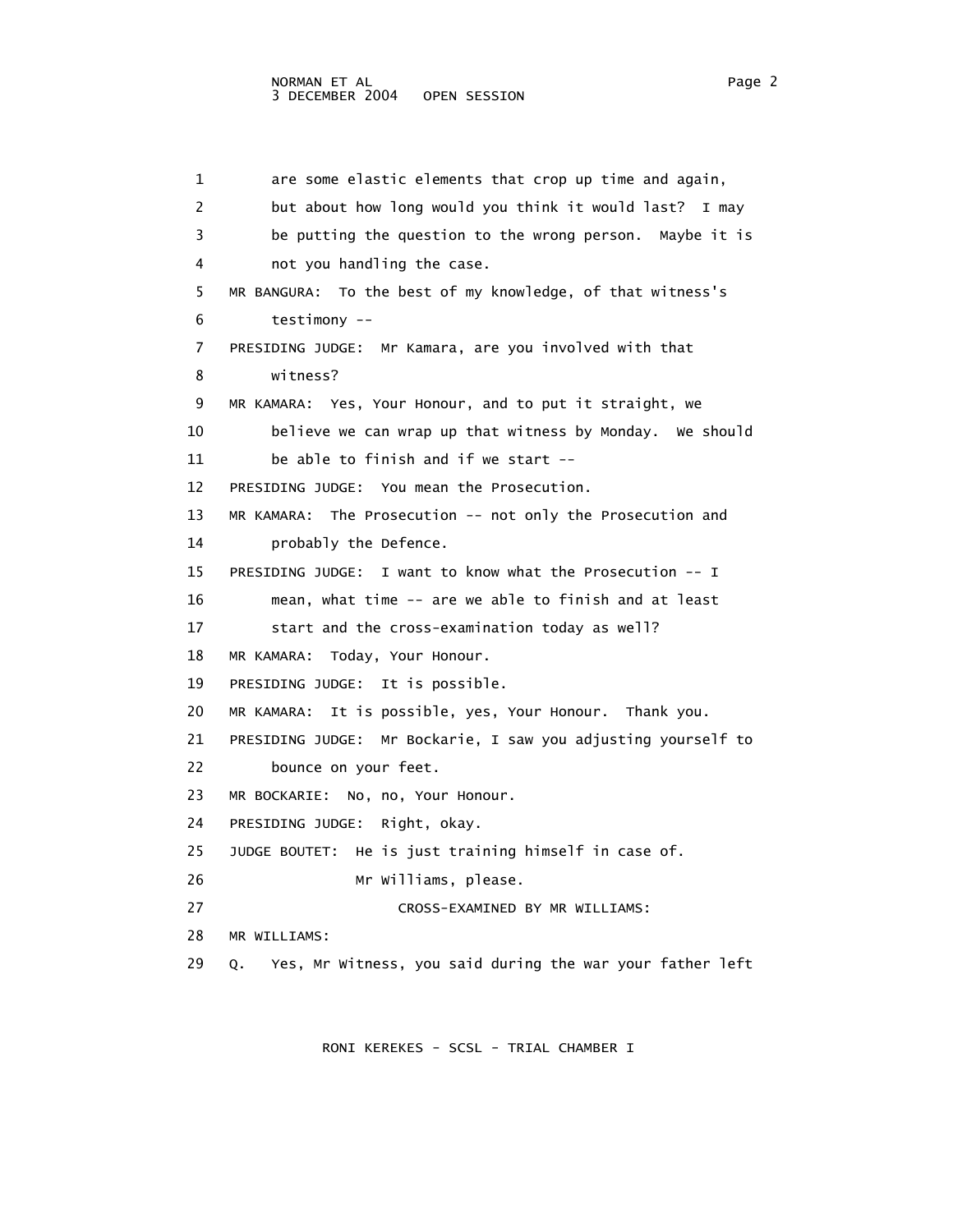```
1 your village and he settled in xxxx; is that correct?
 2 A. Yes. 
 3 Q. Do you know that the war started in 1991? 
 4 A. I didn't know, but I knew later. I heard about it. 
  5 Well, the dates you called I didn't know. 
 6 PRESIDING JUDGE: [Previous translation continued] -- quiet on 
 7 the translation channel, so I didn't get your first 
 8 question. 
 9 MR WILLIAMS: My Lord, whether he knows that the war started 
 10 in 1991. 
 11 PRESIDING JUDGE: No, but before that. 
 12 MR WILLIAMS: Yes, I prefaced my question about asking him 
13 whether his father left the village for xxxx during the war
 14 and he said yes. 
 15 PRESIDING JUDGE: Okay. 
 16 MR WILLIAMS: 
 17 Q. Did your father leave before? 
 18 PRESIDING JUDGE: And he said that did he not know the war 
 19 started in 1991. 
 20 MR WILLIAMS: But it was later on, My Lord. 
 21 PRESIDING JUDGE: Okay. 
 22 MR WILLIAMS: 
 23 Q. Do you know exactly when your father left your village? 
 24 A. I don't know the dates. 
 25 Q. And would it be correct to say that it was during the 
 26 reign of the AFRC that your father left your village? 
 27 A. That AFRC you are talking about, I do not know it. 
 28 Explain to me what is. 
 29 JUDGE BOUTET: I thought so, Mr Williams, because --
```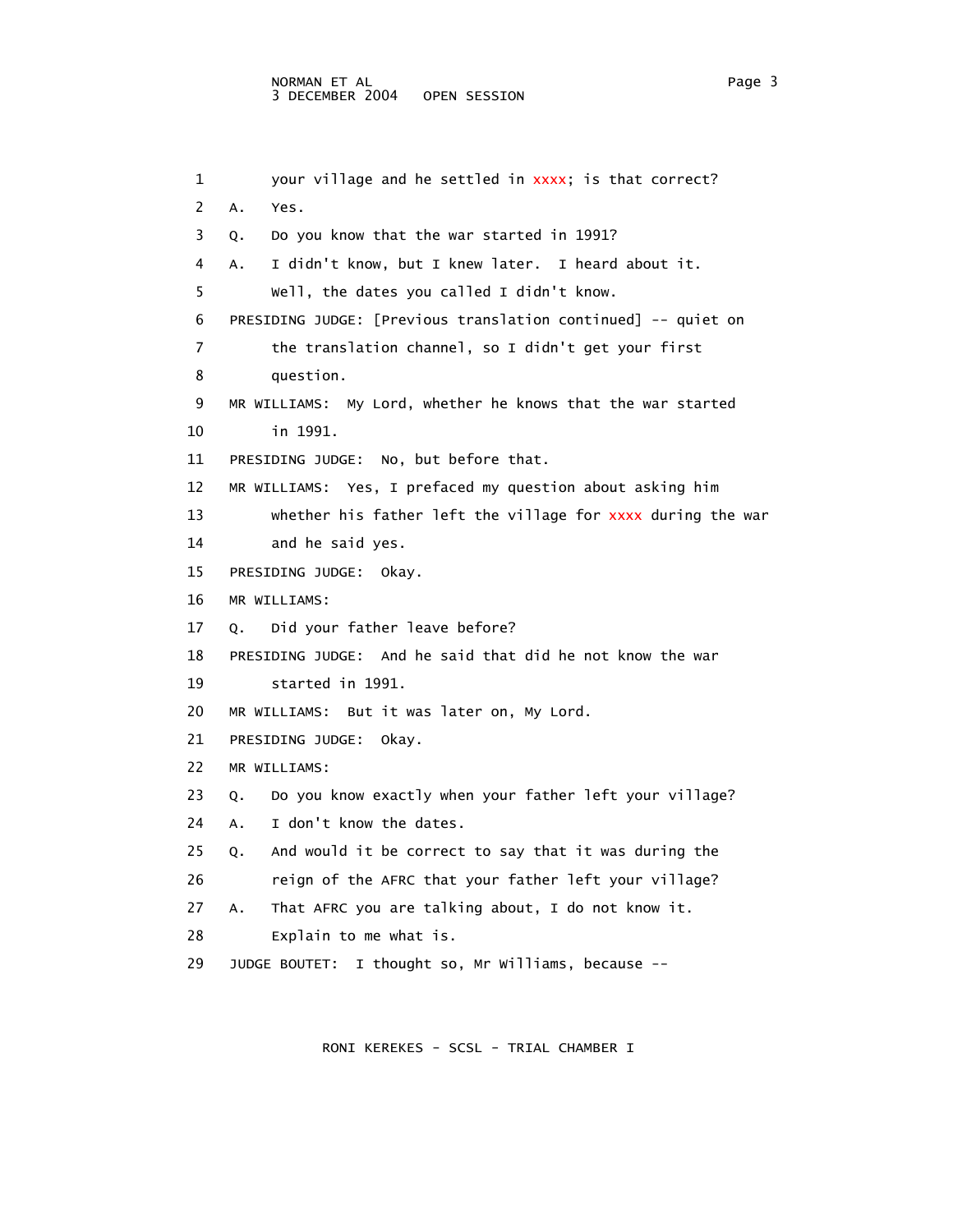1 PRESIDING JUDGE: Because of the soldiers. 2 MR WILLIAMS: 3 Q. Yes, when the soldiers and the rebels were in power, did 4 he leave during that time? 5 A. Yes. 6 Q. You mentioned that the rebels came to your village and 7 looted properties. Did they ever kill any people in your 8 village? 9 A. No, they just looted and went away. 10 Q. Could you tell the reason why your father left? I mean 11 if there is more than one, please say so. The reasons 12 why your father left your village? 13 A. Yes, he left the village, yes. 14 Q. [Previous translation continued] 15 A. Why he left the village, whenever the rebels came, they 16 would come amongst us and we would run away and we would 17 go to hide -- we go into hiding about one or two weeks. 18 But he was an old person. He was not able to be running 19 away to go to the bush, so he said he decided to go to 20 Bo, "because this thing is difficult for me. It is 21 something that I can't do, so I'm going ahead. You are 22 younger. Whatever happens, you will be able to protect 23 yourself." 24 Q. Mr Witness, when your father went to Bo, did you ever see 25 him before the day he was brought to your village by the 26 Kamajors? 27 A. I didn't see him. 28 Q. So you never visited xxxx whilst he was there? 29 A. From where he was in  $xxxxx$ , I didn't know there.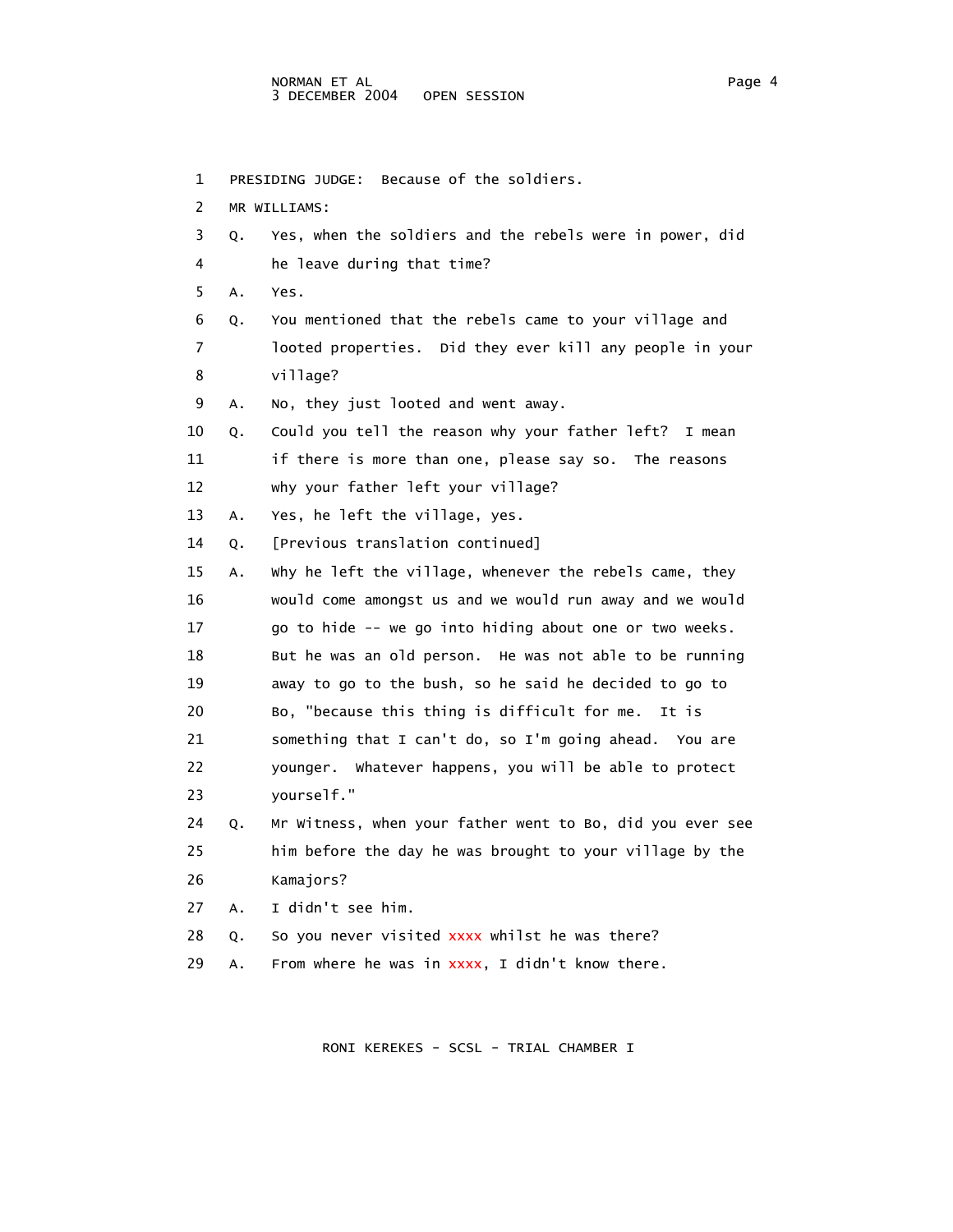| 1  | Q. | Is it correct to say that during -- whilst the soldiers          |
|----|----|------------------------------------------------------------------|
| 2  |    | were in power, attacks by rebels on your village stopped?        |
| 3  |    | whilst the rebels and the soldiers were in power, the            |
| 4  |    | attacks on your village stopped?                                 |
| 5  | А. | There came a time they stopped attacking, but they               |
| 6  |    | started capturing people and whatever they had looted,           |
| 7  |    | they would tell people to carry for them, so if you -- if        |
| 8  |    | you're lucky, if you go, you will come back. If you are          |
| 9  |    | unlucky, you will go and not come back. So we were               |
| 10 |    | hiding away from them because we were scared.<br>No              |
| 11 |    | problem.                                                         |
| 12 | Q. | Your village was a very small -- small village; right.           |
| 13 |    | It was a very small one?                                         |
| 14 | Α. | Small village, yes but we were able to live there,               |
| 15 |    | because it is our birthplace. We were used to it.                |
| 16 | Q. | And this is one village where -- I mean, everybody knows         |
| 17 |    | everybody; is that correct?                                      |
| 18 | Α. | Oh, yes. Except for strangers who would come there and           |
| 19 |    | we do not know him, but as long as he resides there,             |
| 20 |    | I would know him.                                                |
| 21 | Q. | So would you agree with me that if something bad happens         |
| 22 |    | to one person, everybody in the village would know; is           |
| 23 |    | that correct?                                                    |
| 24 | A. | If what happened?                                                |
| 25 | Q. | If something bad happens to one person, the entire               |
| 26 |    | village would know of the incident?                              |
| 27 | Α. | Yes, those who would be there, they would know.                  |
| 28 |    | I have a list, My Lord, I will furnish the Bench<br>MR WILLIAMS: |
| 29 |    | and my colleagues on both sides with some documents              |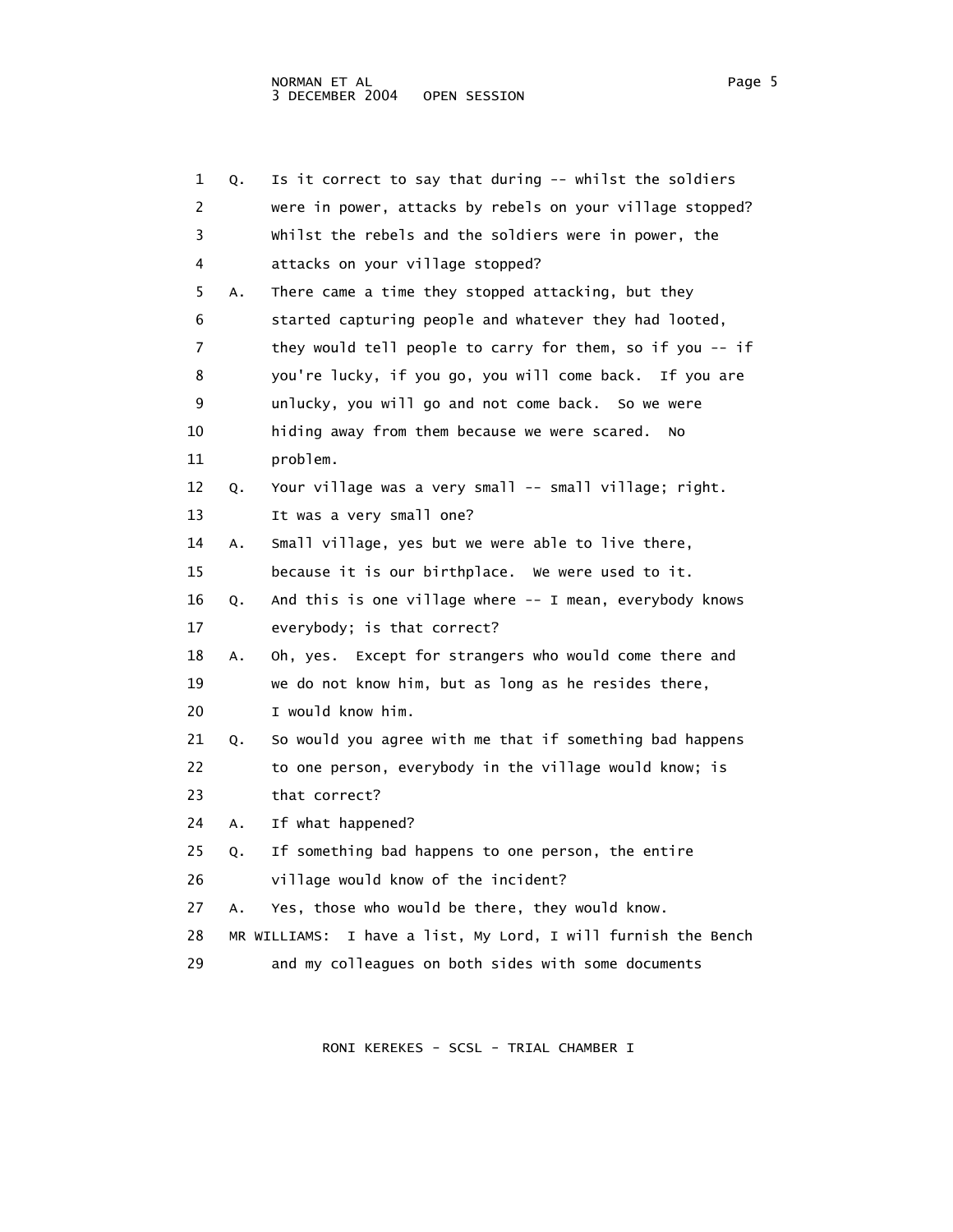1 containing names. 2 JUDGE BOUTET: These are names that you want to put to the 3 witness to ask him if he knows whoever? 4 MR WILLIAMS: Yes, Your Honour. 5 JUDGE BOUTET: How do you intend to proceed with that, if I 6 may ask, Mr Williams? 7 MR WILLIAMS: I will get the Prosecutor and somebody from this 8 side to approach the witness. 9 JUDGE BOUTET: They will read whatever to the witness? 10 MR WILLIAMS: Yes. They will call the first name and I will 11 say: Do you know him? And, you know, I'll proceed that 12 way. 13 JUDGE BOUTET: You have four names, you say, on that? 14 MR WILLIAMS: No, no, I have several documents. 15 JUDGE BOUTET: Oh, several documents. 16 MR WILLIAMS: Yes. I asked Mr Walker to furnish the Bench 17 with -- I did copies for each one of Your Lordships. 18 JUDGE BOUTET: So how many of these documents, so we know 19 what -- 20 MR WILLIAMS: The names on page 2 is what I intend to start 21 with. 22 JUDGE BOUTET: But if you produce all of these papers, six 23 pages, as such, is to use these names on the six pages as 24 you move along. 25 Q. At various times, My Lord. 26 JUDGE BOUTET: Obviously, it is to not disclose the identity 27 of the witness. 28 MR WILLIAMS: My Lord, I don't know whether -- I'm just being 29 cautious. I really don't know whether mentioning them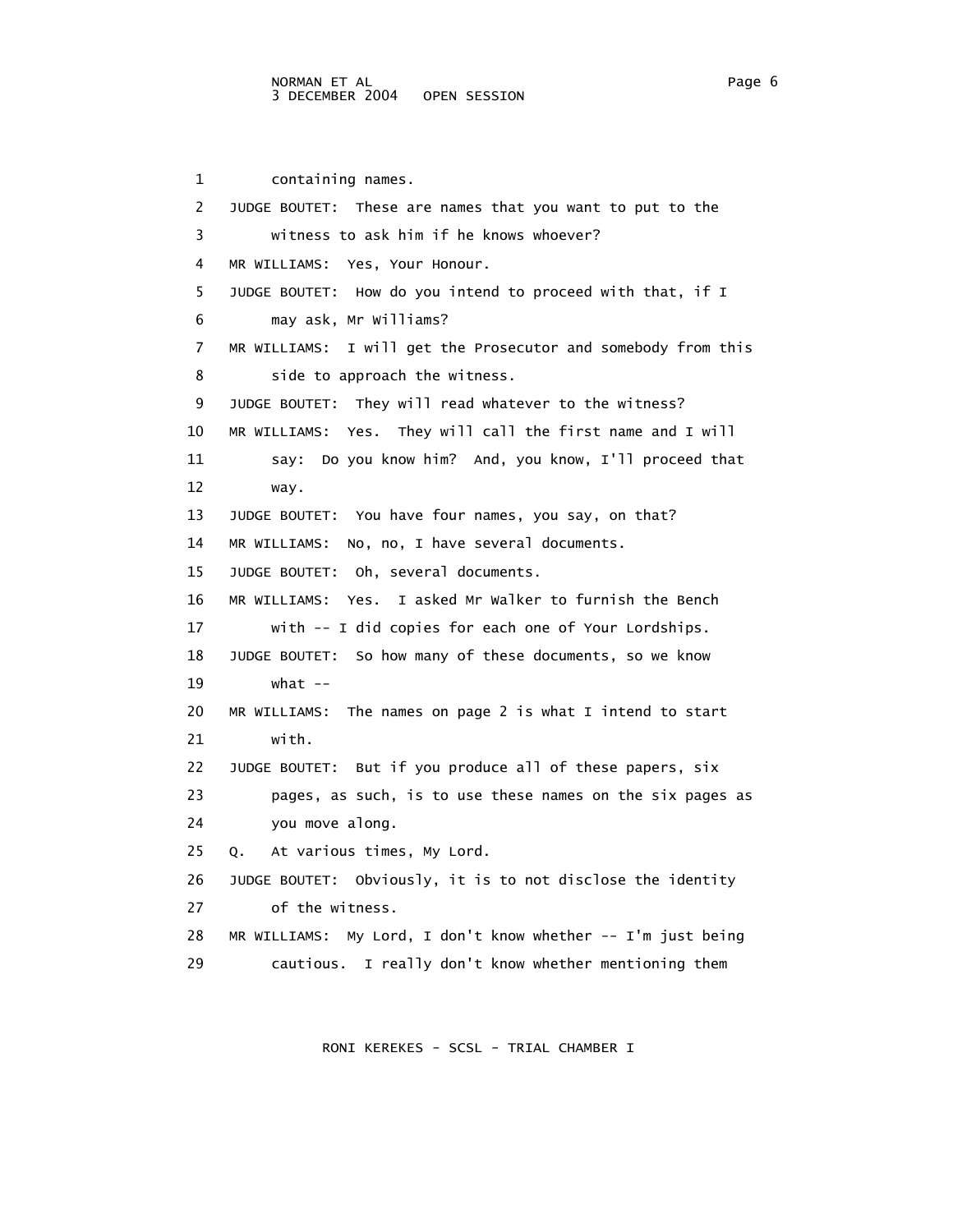```
 1 will disclose their identity. I just want to proceed 
 2 cautiously. 
 3 JUDGE BOUTET: Yes. Well, I know we've done that yesterday 
 4 with a few names, but now we're moving to 20 some names, 
  5 if not more. I'm not sure that it will not cause more 
 6 confusion than any positive result. 
 7 MR WILLIAMS: Your Honour, I mean, I've worked out my 
 8 strategy. 
 9 JUDGE BOUTET: Okay, we'll try it and if it doesn't work, 
 10 we'll ask you to change your strategy. 
 11 MR WILLIAMS: As it pleases Your Lordship. 
 12 JUDGE BOUTET: What do you want to do with these papers, mark 
 13 them as exhibits or -- 
 14 MR WILLIAMS: Yes, at the end of the day, Your Honour. 
 15 JUDGE BOUTET: At the end of it, okay. So you'll lead us 
 16 through the documents and make sure that if you move from 
 17 one page to the other that we can follow through. 
 18 MR WILLIAMS: Yes, I'm starting with page 2. 
 19 JUDGE BOUTET: So now we have in front of us six pages, is 
 20 what you have. Mr Prosecutor, yes. 
 21 MR BANGURA: My Lord, I would like to have some clarification 
 22 from counsel as to how we proceed with the list that he 
 23 has provided us. If he is only going to get the witness 
 24 to say whether he knows or does not know these name, how 
 25 do we indicate that? Is it just to say no, I know -- 
 26 I mean, we need to know how we proceed, or is he going to 
 27 be asking more questions beyond just whether the witness 
 28 knows these persons? 
 29 JUDGE BOUTET: Mr Williams, can you enlighten not only the
```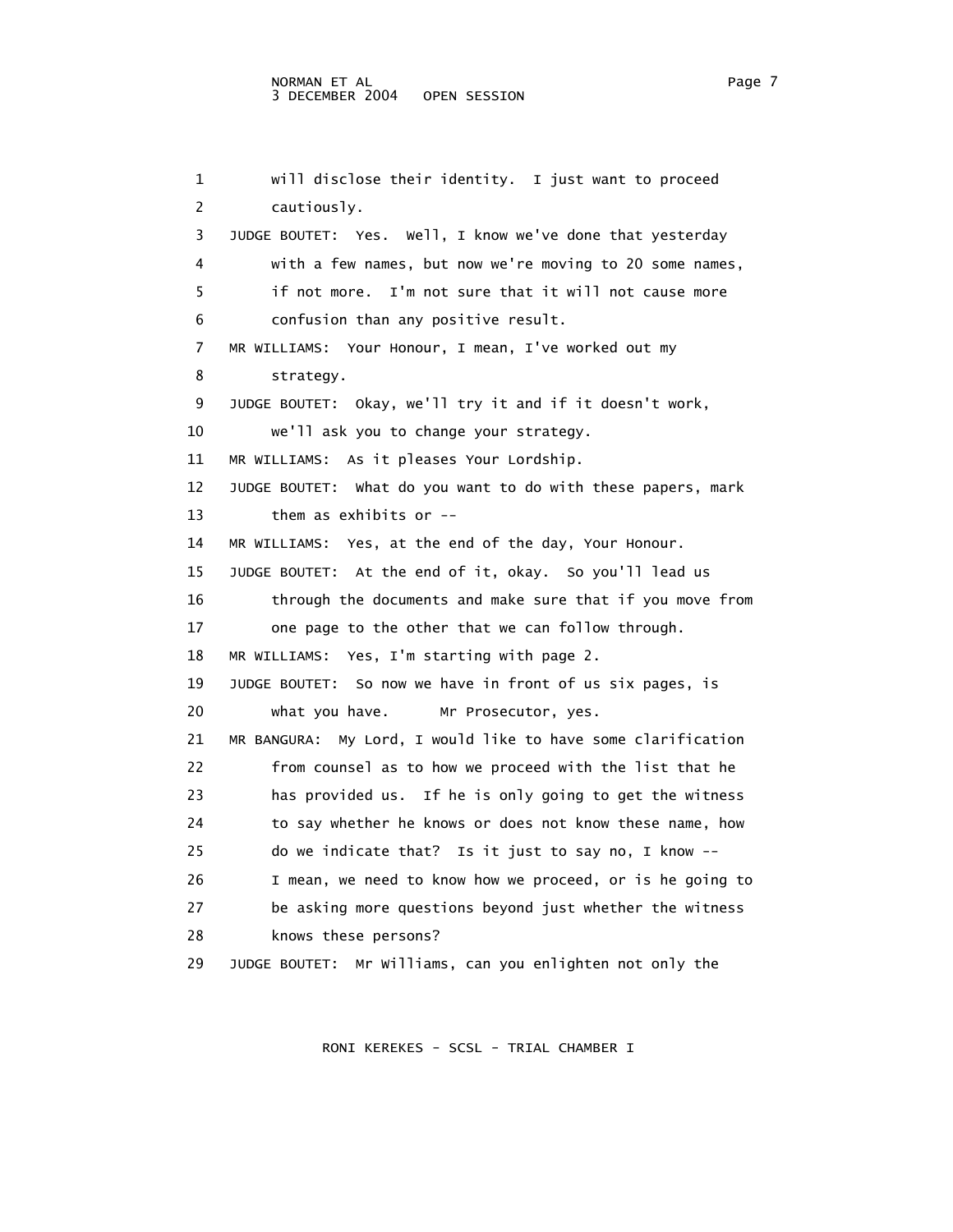1 Prosecution but the Court as well? 2 MR WILLIAMS: I don't understand the concerns of my learned 3 friend. 4 JUDGE BOUTET: Well, the concern is if you use name - I don't 5 know - number 3 on page 2 as such, is it simply to ask 6 the witness: Name number 3 is what have you and do you 7 know that person, or do you intend to ask many, many, 8 many questions in relation to number 3? 9 MR WILLIAMS: My Lord, I might very well ask him several 10 questions in respect of each and every name, but I cannot 11 say the questions that I will be asking at this stage. 12 JUDGE THOMPSON: But let me ask one question: Is this, the 13 exercise you intend to embark upon, is it to get him, if 14 you can, to get him to identify all of these persons? Is 15 that the aim of the exercise? 16 MR WILLIAMS: Yes, one. 17 JUDGE THOMPSON: So in other words, every name that appears on 18 every page? 19 MR WILLIAMS: Yes. 20 JUDGE THOMPSON: Ideally. 21 MR WILLIAMS: Yes, Your Honour. 22 JUDGE THOMPSON: So if that is the case then, would this be a 23 tidier methodology to get the identification process as a 24 separate process and then later on come to the 25 questioning process. I mean, it is entirely up to you 26 what -- because you are in control of your case and your 27 cross-examination. I can envisage, probably wrongly, 28 some confusion if say -- you say number 1 and then you 29 ask a question and then we've got to reflect that in the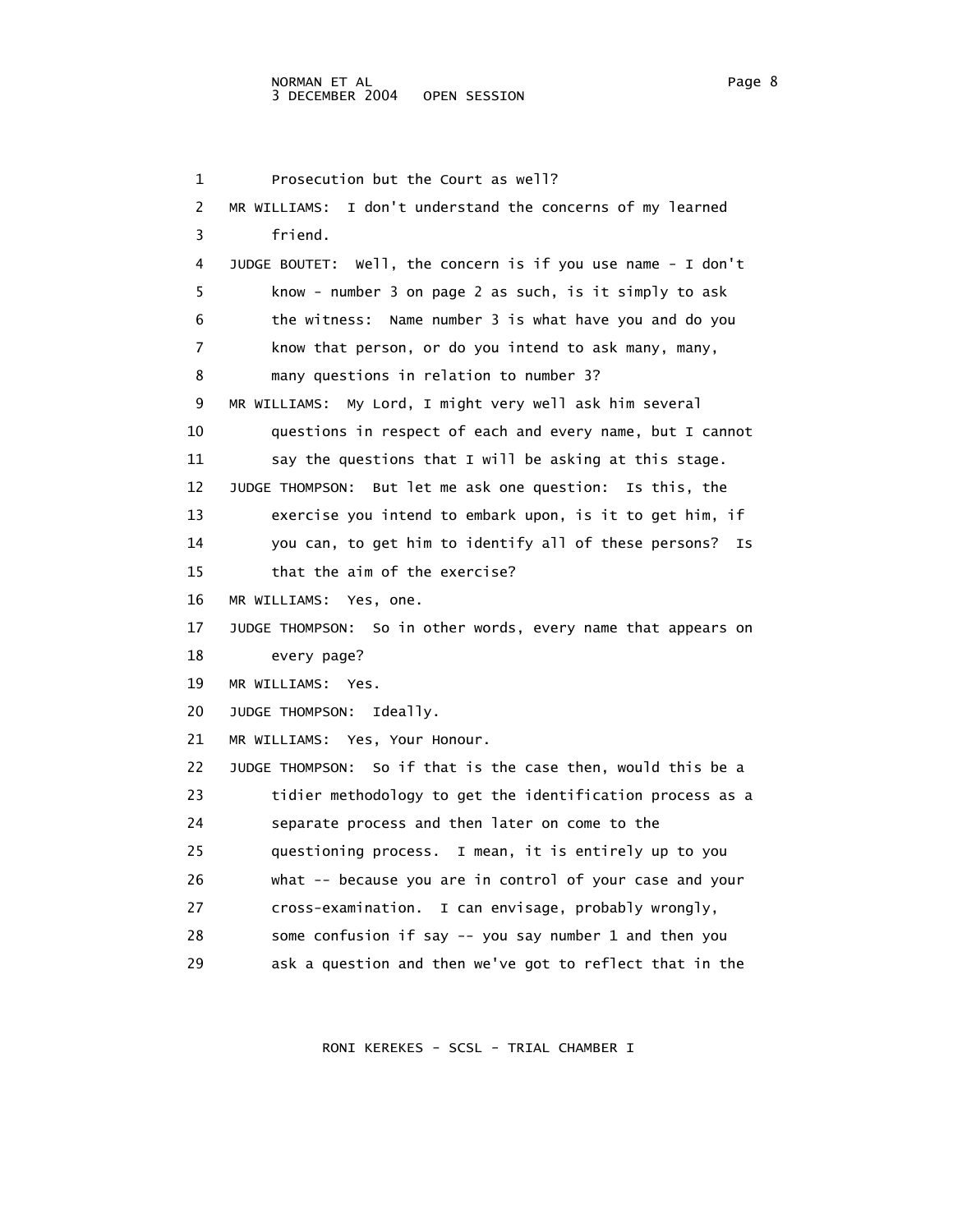1 record. I think it is a question of a tidier and logical 2 methodology, but I'm entirely in your hands. 3 MR WILLIAMS: Your Honour, the only problem I have with that 4 is that some of these names are related to certain 5 episodes. 6 JUDGE THOMPSON: That's the point, yes. Well, that is my 7 difficulty too, how far we can keep the record in some 8 very logical and common-sense sequence. 9 MR WILLIAMS: My Lord, when I'm through with a page, I will 10 tender it so it goes in as an exhibit and that will be 11 all for that. 12 JUDGE THOMPSON: Okay. Well, I certainly will rely on your 13 assurance. I just thought I should express my own 14 viewpoint on this. Thank you. 15 JUDGE BOUTET: I'm not convinced this is the better way to go 16 about it, Mr Williams. For example, without naming 17 names, as such, if I look at your page 2, the document 18 page 2, name number 9 on that page is the same as name 19 number 13 on page 1 and how many names in that page 2 are 20 exactly similar, whether or not they are the same 21 individual, I don't know. 22 MR WILLIAMS: Your Honour, actually well -- I don't know 23 whether I actually said that some of the names are 24 repetitious, but it relates to different episodes. So if 25 I'm dealing with page 2, for example, I'll name all those 26 names -- 27 JUDGE BOUTET: But relates to a specific episode? 28 MR WILLIAMS: Yes, I will tie up the loose ends at the end of 29 the day.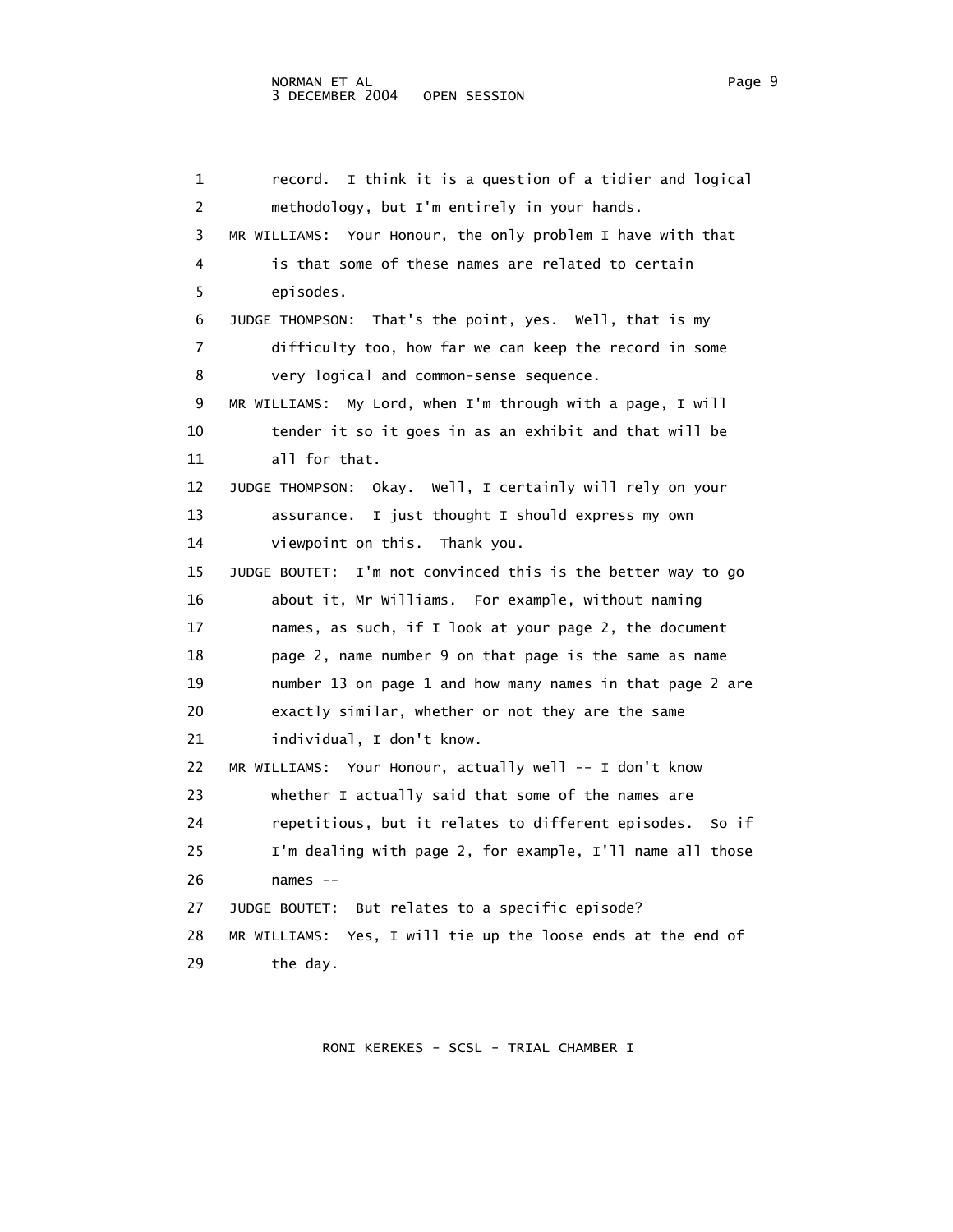| Page |  |
|------|--|
|      |  |

 1 PRESIDING JUDGE: I have some questions as to whether this is 2 the best way of proceeding, because if in -- assuming he 3 identifies witness 1 or rather name 1 or 2, you know, and 4 you decide to spend some time questioning and questioning 5 and questioning, when do you think we'll get through this 6 list? I would rather that we went straight away into a 7 session that will enable us to hear the matter openly and 8 in a closed session, I mean to say, so that we avoid so 9 much of documentation, which to me -- the documents are 10 useful to you, but you call the -- if you say you're 11 going on document 1, you can cross-examine him on these 12 names in a closed session and we'll move more 13 harmoniously than the confusion we'll get ourselves in if 14 we start looking at one document after another, name 15 after name and where there are repetitions like you say, 16 we would run into procedural problems somewhere. I think 17 the more expeditious method in these circumstances would 18 be, for the purposes of protecting the identity of this 19 witness, is to go into a closed session and do things as 20 fast as we can. 21 MR WILLIAMS: I took into consideration the reluctance of the 22 Bench to be moving, you know, back and forth into open 23 and closed session, that is why I did this. I mean, I 24 could say this at the outset, that for some of those 25 names, one of the names is the name of his father. 26 I just want that to go in, possibly one question in 27 relation to that. I won't dwell on these names 28 lengthily, but, I mean, whatever is fine by 29 Your Lordships is fine by me.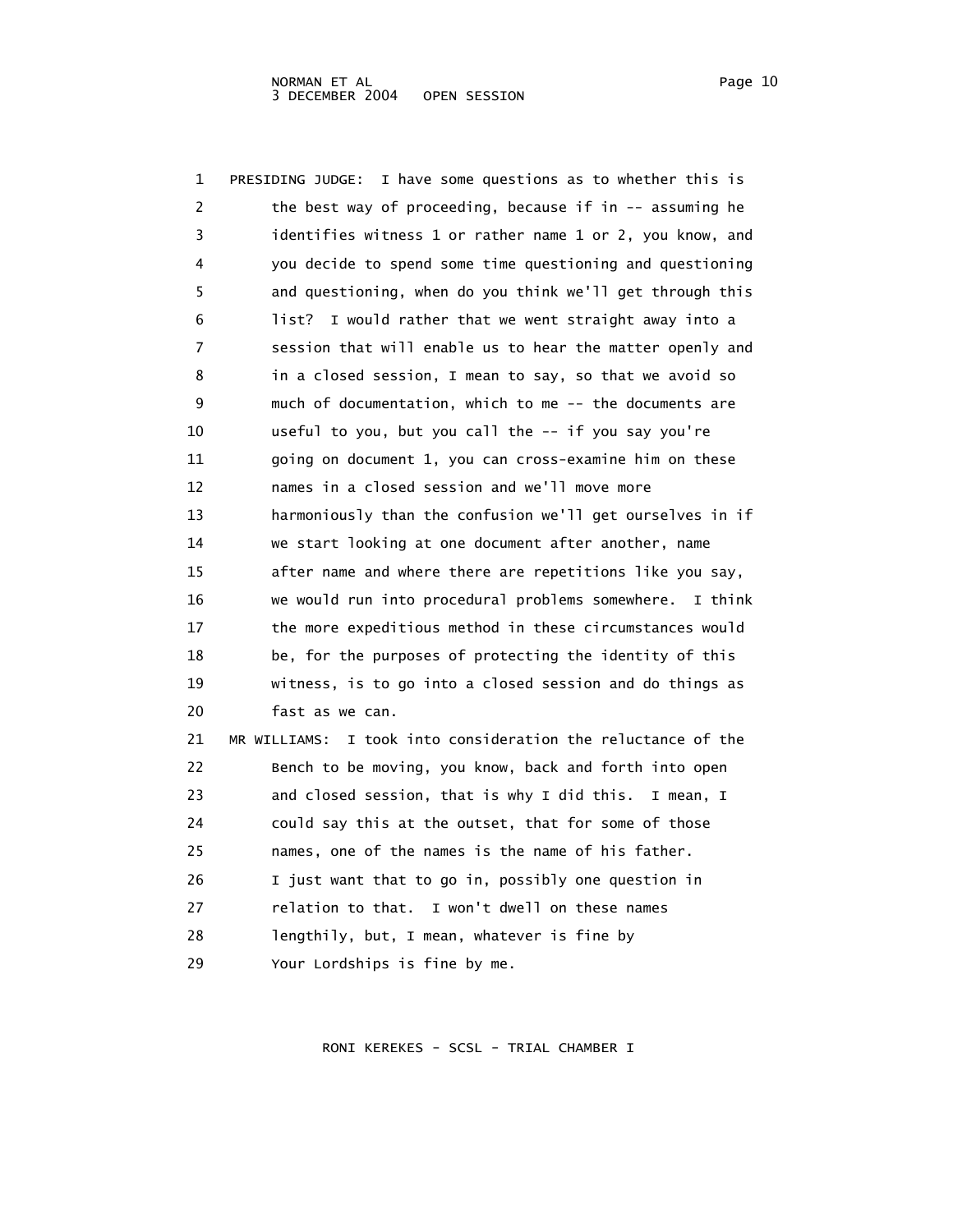1 JUDGE BOUTET: Although a closed session is -- we're trying to 2 do things publicly as much as possible, as such, and use 3 the minimum situations of closed session. If this is 4 important to your case, and it appears to be the case, 5 then you need to explore that. At the same time, we need 6 to be in a position to properly understand what is 7 happening. We may end up maybe being more confused and 8 not solving anything, simply because you're trying to be 9 amenable to that scenario. We suggest you apply for a 10 close session. 11 MR WILLIAMS: Let me try with four, five and six. They are 12 quite short. Let's see how much headway I can make. 13 JUDGE BOUTET: You mean, four, five and six to start with? 14 MR WILLIAMS: Yes, four, five and six. 15 JUDGE BOUTET: Okay. Let's try it and we will see. 16 MR WILLIAMS: 17 Q. Mr Witness -- 18 JUDGE BOUTET: Before you do so, Mr Williams, Mr Prosecution 19 you had raised this question for clarification. As 20 suggested, we will try with four, five, and six and we'll 21 see what problems, if any, and we'll move in that 22 direction for now. 23 MR BANGURA: Certainly, it is okay as it seems. Let's see how 24 he gets on with it, Your Honour. 25 JUDGE BOUTET: Okay. Mr Williams, who will be translating to 26 the witness. 27 MR WILLIAMS: He speaks a little Krio, My Lord. We will speak 28 in Krio to him. 29 JUDGE BOUTET: Yes, I know but --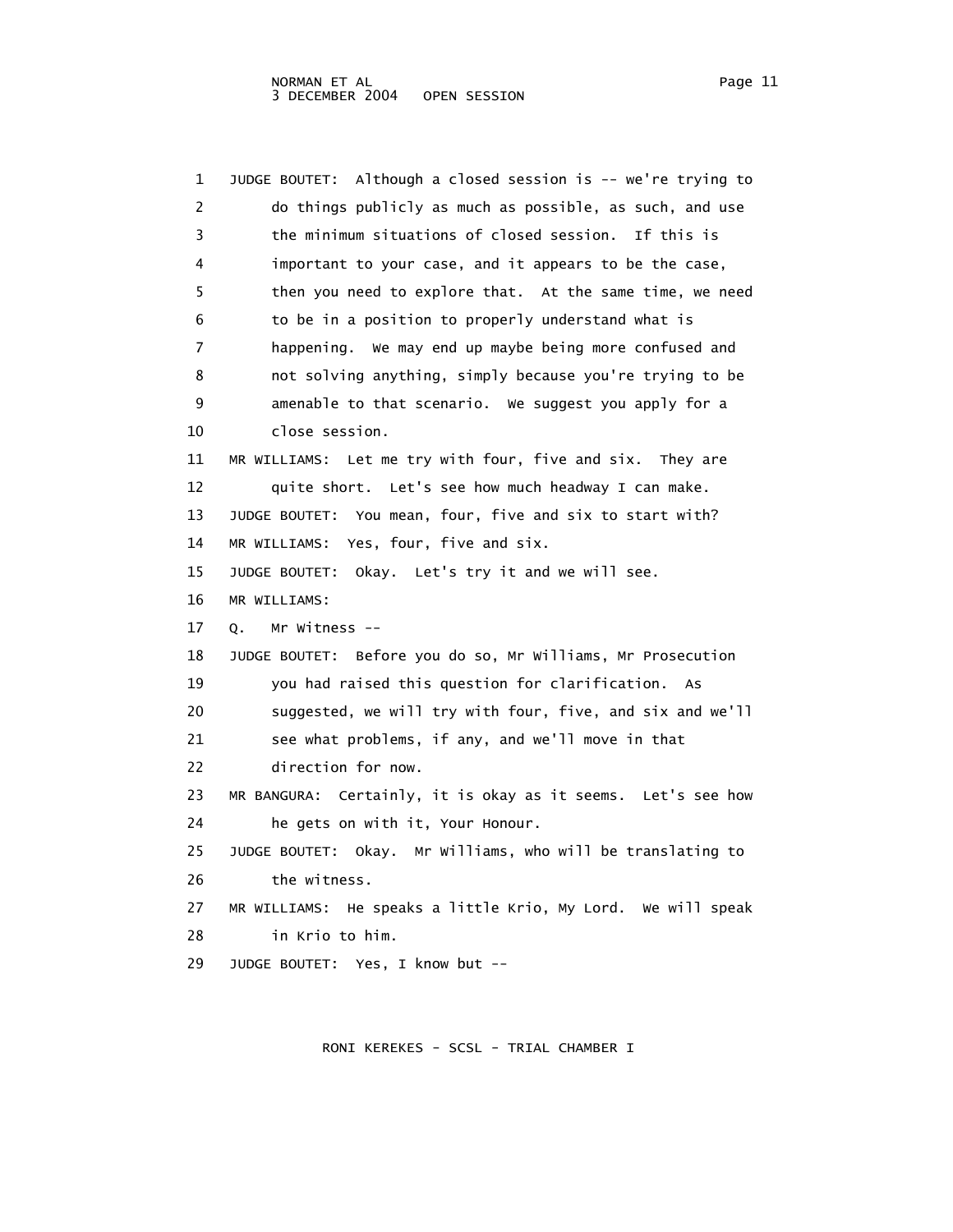## NORMAN ET AL Page 12 3 DECEMBER 2004 OPEN SESSION

 1 MR WILLIAMS: Mr Yillah -- 2 JUDGE BOUTET: So he is the one that will be for you and 3 Mr Bangura will be for the Prosecution? 4 PRESIDING JUDGE: I think Mr Bangura may be concentrating on 5 some notes he would be taking in the process. I think 6 some other person in the Prosecution can go and perform 7 that exercise, because -- 8 MR BANGURA: In that case, Your Honour, we can have the intern 9 working on the team to -- I don't know whether there is 10 any objection to him being involved in that. 11 JUDGE BOUTET: The purpose here is not the legal 12 qualification. It is to make sure that whoever 13 translates, translates as accurately as possible the 14 content of the document. 15 MR BANGURA: Very well, Your Honour. 16 JUDGE BOUTET: So I take it that the intern does speak Krio? 17 MR BANGURA: Yes, Your Honour. 18 JUDGE BOUTET: Okay, Mr Williams. 19 MR WILLIAMS: 20 Q. Yes, look at page 4 -- look at page 4. A name will be 21 called out to you please. Tell the Court whether that is 22 the name of your father. 23 THE INTERPRETER: Do we need to interpret from the booth? 24 PRESIDING JUDGE: No, don't, please. 25 JUDGE BOUTET: But, Mr Williams, they need to interpret for 26 the witness the question you've just asked, otherwise -- 27 MR WILLIAMS: No, My Lord, they were speaking Krio to him 28 yesterday, so that is what my learned friends are doing 29 now.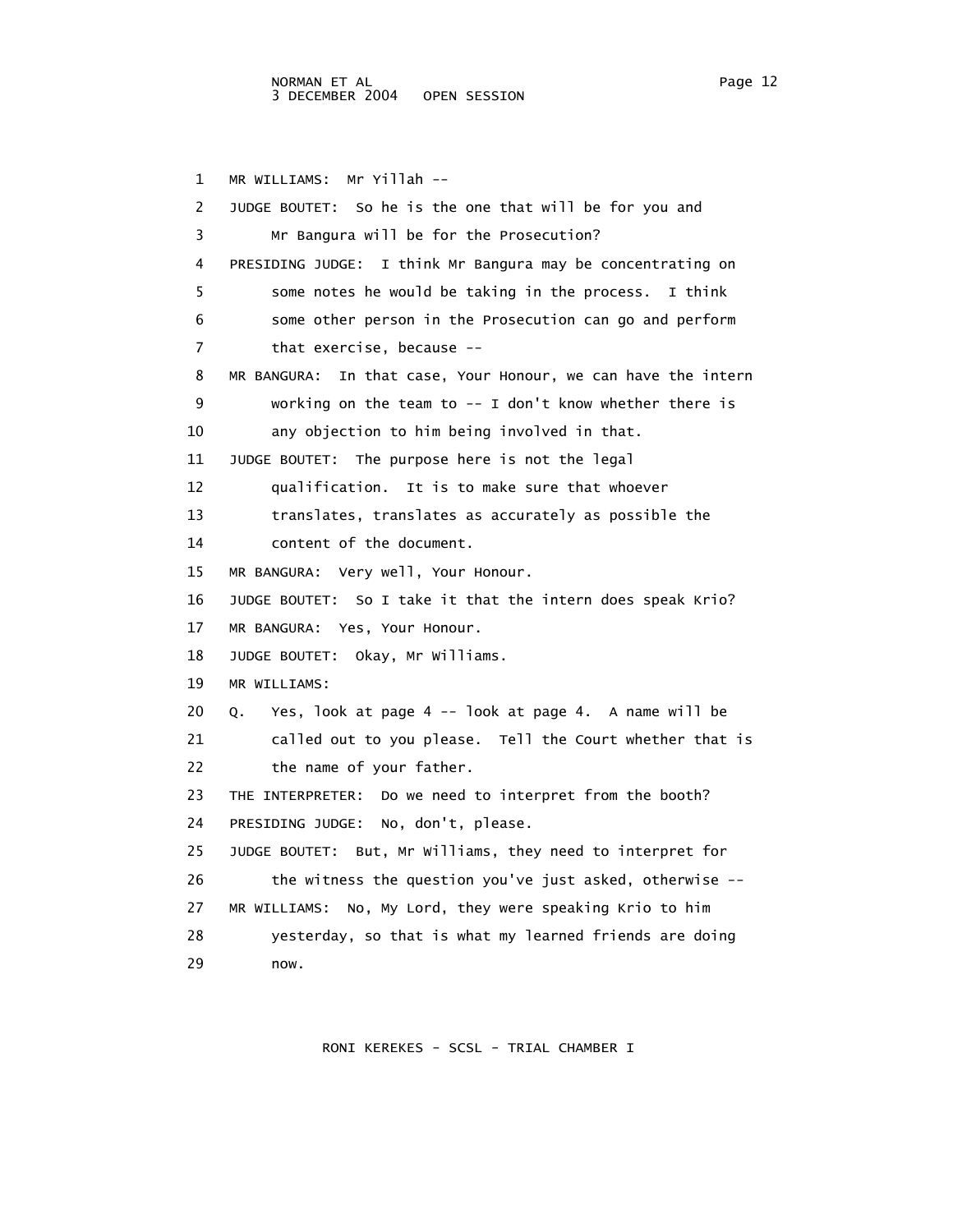1 PRESIDING JUDGE: Please do not forget to put his pseudonym, 2 his pseudonym on that piece of paper, Mr Yillah. 3 Mr Yillah, don't forget to put the pseudonym of that 4 witness and the date as well. 5 MR WILLIAMS: 6 Q. So you agree that the name on that document is the name 7 of your father; right? You agree that the name on that 8 document is the name of your father? 9 THE INTERPRETER: Is that meant to be interpreted to him? 10 JUDGE BOUTET: Yes. 11 THE WITNESS: Yes. 12 JUDGE BOUTET: So this is the name on page 4 of the document 13 that has been shown to the witness? 14 MR WILLIAMS: Yes. 15 JUDGE BOUTET: For the record, on that page 4 there is one 16 single name. 17 MR WILLIAMS: Yes, Your Honour. I wish to tender that 18 document, please. 19 JUDGE BOUTET: You want to mark it now? 20 MR WILLIAMS: Yes. 21 JUDGE BOUTET: I think we're at 39. So this document number 22 four at the top, containing one name and one handwritten 23 answer and marked 3 December 2004, Witness TF2-007 is 24 marked as Exhibit 39. 25 [Exhibit No. 39 was admitted] 26 MR WILLIAMS: 27 Q. Mr Witness, you mentioned yesterday that you knew certain 28 Kamajors. Firstly, the one that went to call you from 29 your farm, and then when you came to the school, you said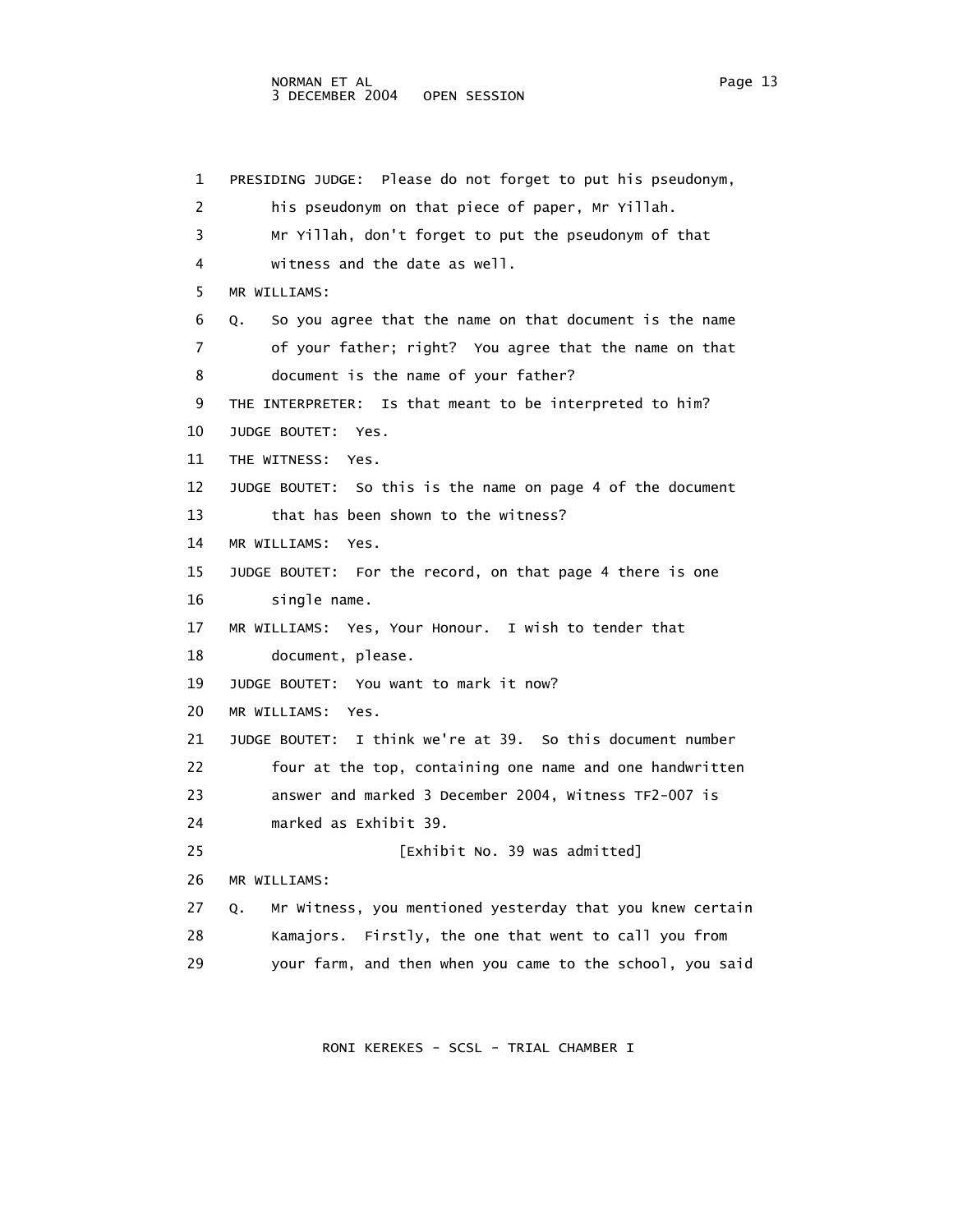```
 1 you were able to identify four more Kamajors; is that 
 2 correct? 
 3 A. Yes. 
 4 Q. I will show you a list that has the name -- 
 5 THE INTERPRETER: Mr Williams, the interpretation is still 
 6 going on. 
 7 THE WITNESS: Those who were at the school I knew some. Where 
 8 we went, when they brought me. The first place that they 
 9 took me -- when we went towards the bush to the school, 
 10 that is where I knew some of the people and in the school 
 11 as well. 
 12 MR WILLIAMS: 
 13 Q. So I will show you a list which has five names. I will 
 14 ask you whether these were the people that you said you 
 15 knew? 
 16 JUDGE BOUTET: So this is page 5? 
 17 MR WILLIAMS: Yes, My Lord. 
 18 JUDGE BOUTET: Okay. So your question, Mr Williams, is you're 
 19 asking the witness if those names appearing on page 5 are 
 20 the names of the Kamajors he would have seen in those two 
 21 incidents? 
 22 MR WILLIAMS: Yes, yes. 
 23 JUDGE BOUTET: Thank you. 
 24 MR WILLIAMS: My Lord, his answer is that those were the five 
 25 people, the five Kamajors that he came across. 
 26 JUDGE BOUTET: Ask him the question. He has written -- 
 27 MR WILLIAMS: Oh, yes. 
 28 Q. So you would agree that those five people are the 
 29 Kamajors you said you saw between your farm and the
```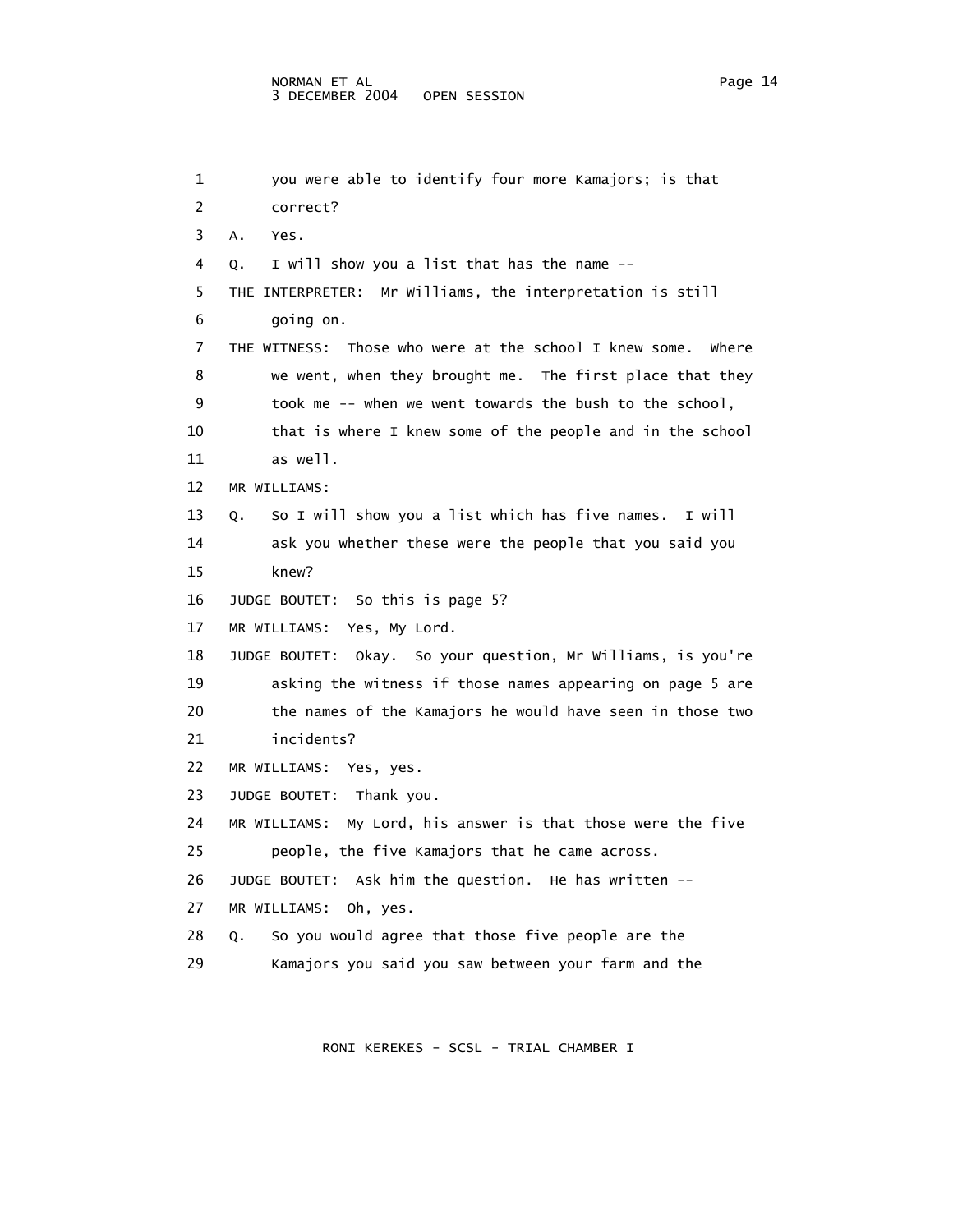1 school the day you said your father was killed? 2 A. Yes, I saw many Kamajors, but those were the ones I knew. 3 JUDGE BOUTET: Okay, so it is more than -- those are not that 4 he has seen, but those that he has seen and knew of. 5 MR WILLIAMS: Yes. 6 JUDGE BOUTET: Mr Prosecutor, you've seen the list and the 7 answer? 8 MR BANGURA: Yes. 9 JUDGE BOUTET: So you are moving to have that marked as an 10 exhibit now, Mr Williams? 11 MR WILLIAMS: Yes, My Lord. 12 JUDGE BOUTET: That is Exhibit 40, 4-0. So that is a list of 13 five Kamajors seen and known by the witness in the bush 14 and the school. 15 MR WILLIAMS: My Lord, I haven't heard the exhibit number. 16 JUDGE BOUTET: 40, 4-0. 17 [Exhibit No. 40 was admitted] 18 MR WILLIAMS: 19 Q. I'll show you another document. Just tell the Court 20 whether you know that person. 21 JUDGE BOUTET: This is your page 6? 22 MR WILLIAMS: Yes. 23 JUDGE BOUTET: So will you ask the question again to the 24 witness. 25 MR WILLIAMS: Yes. 26 Q. Do you know the -- somebody by that name? 27 A. This last name that you brought to me? 28 Q. Yes. 29 A. Yes, I know him.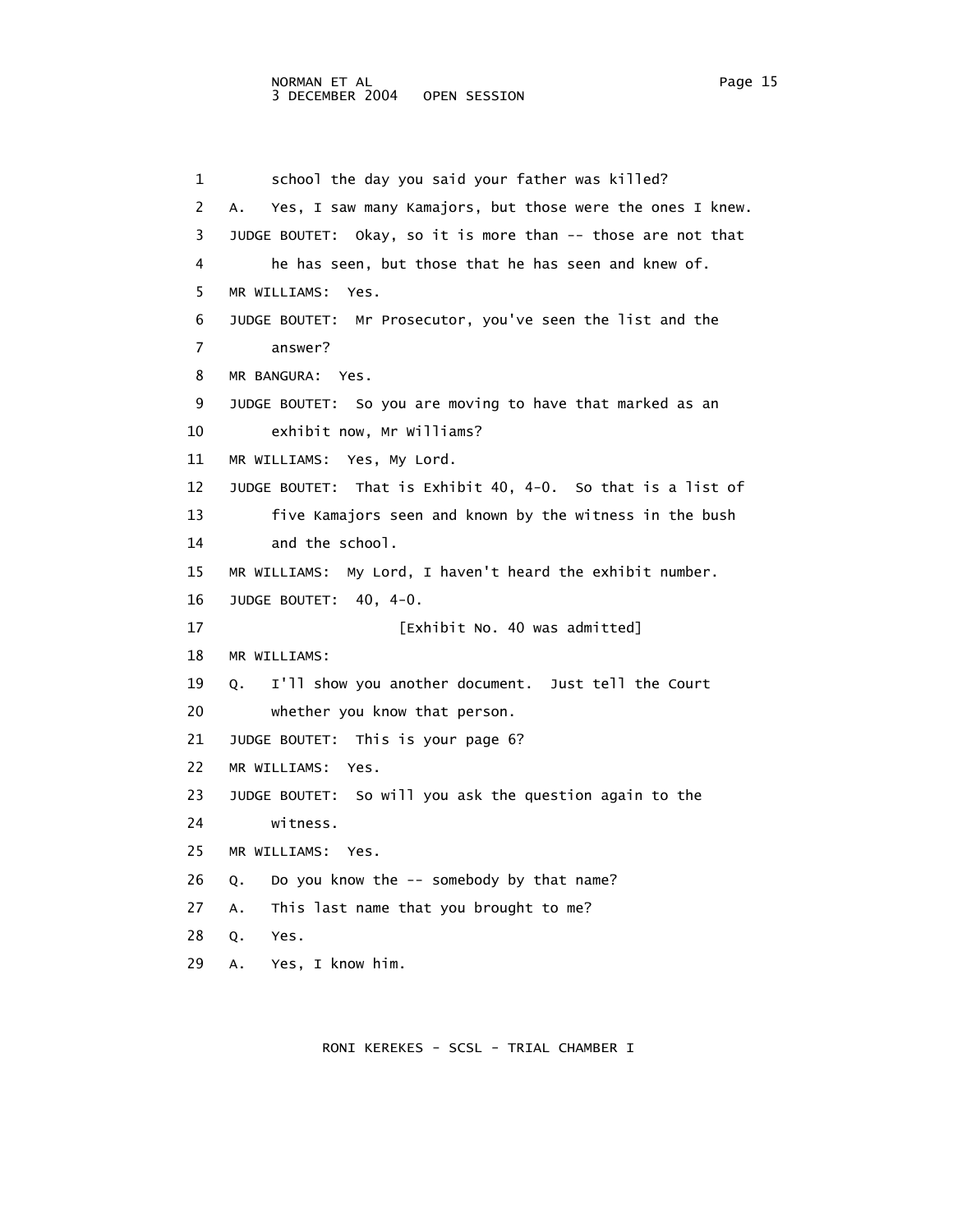## NORMAN ET AL Page 16 3 DECEMBER 2004 OPEN SESSION

 1 JUDGE BOUTET: So this page 6 containing one name is being 2 marked as Exhibit 41. 3 MR WILLIAMS: Yes, My Lord. 4 JUDGE BOUTET: Mr Prosecutor, you have no objection to that. 5 MR BANGURA: None, Your Honour. 6 JUDGE BOUTET: Thank you. 7 **Exhibit No. 41 was admitted**] 8 MR WILLIAMS: 9 Q. Could you tell the Court what you know about that 10 individual? 11 A. What I know about him? 12 Q. Yes. 13 A. Yes, how I knew him. 14 Q. What you know about him? 15 A. I do see him there. He does go there. Since I was -- 16 since I was born 'til I am grown up now, he does go 17 there. Sometimes he sleeps there and sometimes he goes 18 beyond and sleeps in the other village. But if you want 19 to say -- 20 PRESIDING JUDGE: "Does go there," "does sleep there," "does 21 move from there," and so on, let him be specific. 22 MR BANGURA: Your Honour, I think counsel invited the kind of 23 answer that he got. I think it is kind of vague to say: 24 What do you know about him? He may want to reconsider -- 25 PRESIDING JUDGE: If he wants to say the "village", he can say 26 "I used to see him in the village" and things like that. 27 MR BANGURA: Your Honour, I agree -- 28 PRESIDING JUDGE: Counsel's question to me was well put. I 29 mean, he said: What do you know about this man?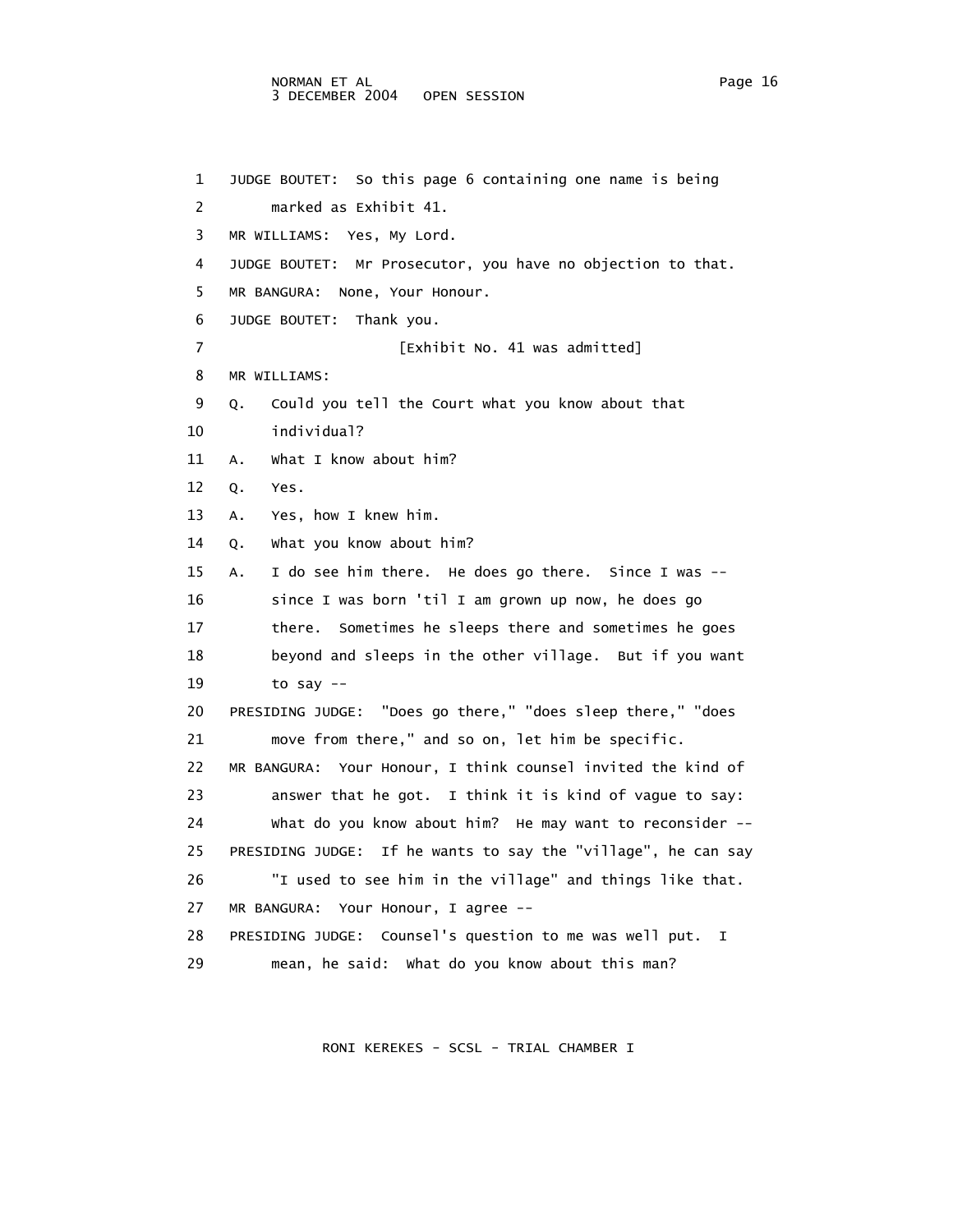```
 1 MR BANGURA: And, Your Honour, the witness, in my view has 
 2 answered what he knew. 
 3 PRESIDING JUDGE: No, it is not that when he says "there", 
 4 "there", "there", I mean, he is relating certain facts. 
 5 No, Mr Bangura, I think we can move along. I don't need 
 6 to pronounce -- make a pronouncement. No, that's all 
 7 right. It was an observation, yes. 
 8 MR BANGURA: Yes. 
 9 PRESIDING JUDGE: Please, Mr Williams, put the question. 
 10 MR WILLIAMS: 
 11 Q. The question might be open-ended, but not vague. 
 12 PRESIDING JUDGE: We have said so, Mr Williams. Never mind. 
 13 JUDGE BOUTET: Please, no argument. Just put the question. 
 14 MR WILLIAMS: 
 15 Q. Could you tell the Court what you know about this 
 16 gentlemen. 
 17 A. Like what? 
 18 Q. Like the things you started mentioning. 
 19 JUDGE BOUTET: When you say "there". 
 20 PRESIDING JUDGE: Ask him: Who is this man? Who is this? 
 21 THE WITNESS: That person, he's a man. He's a man, but I 
 22 don't know what he does, what he is doing and what he 
 23 does not do. I do see him, but I have never asked him 
 24 who he is. 
 25 JUDGE BOUTET: You see him in your village? 
 26 THE WITNESS: I do see him there. 
 27 JUDGE BOUTET: When you said before "he just go there", what 
 28 do you mean by "there"? 
 29 THE WITNESS: He goes there. I do not know where -- who he
```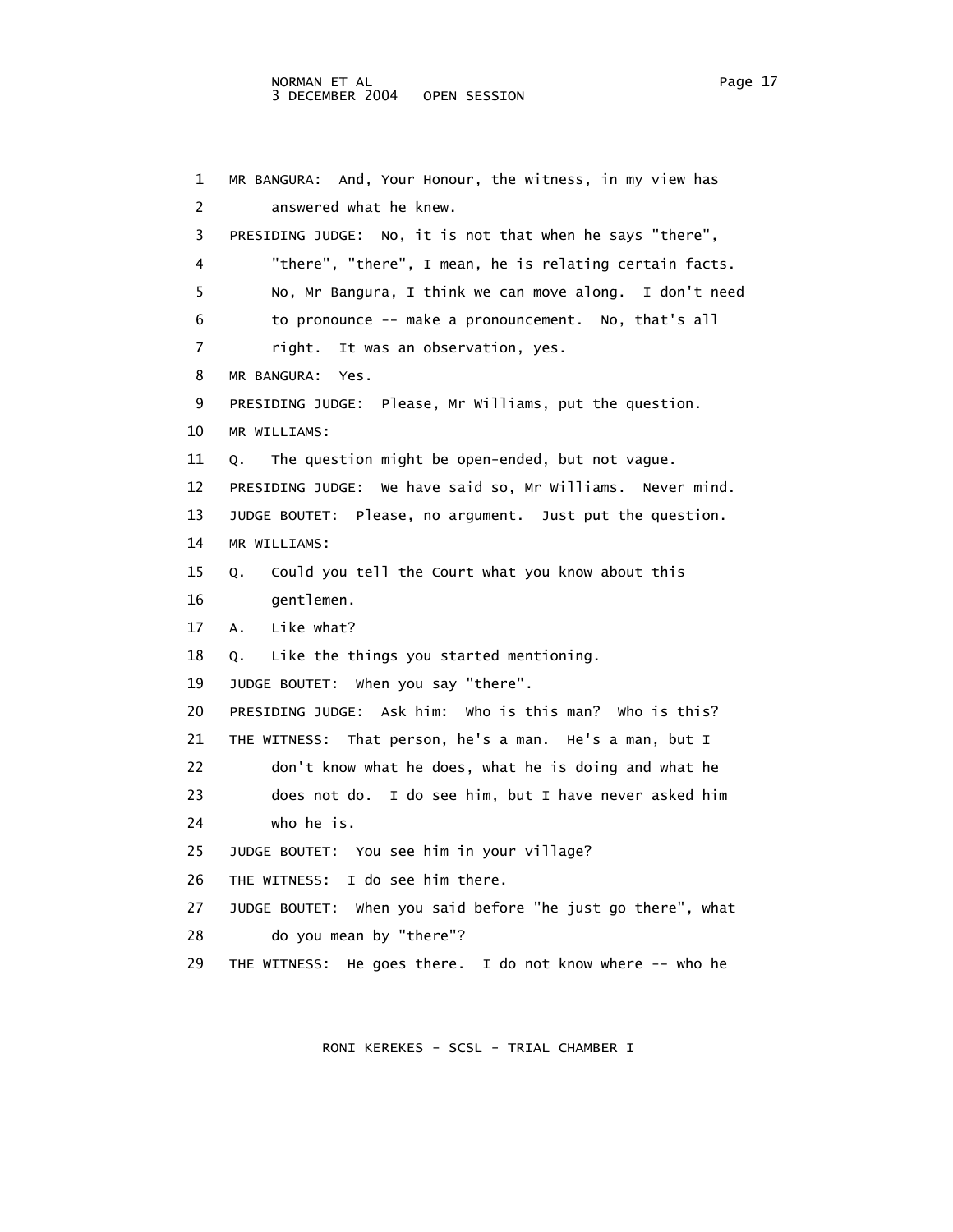5 "there", or the school?

9 him one month.

11 MR WILLIAMS:

 1 goes to, but he goes there. Sometimes he does not sleep 2 there. Where he goes I do not know. 3 JUDGE BOUTET: But what do you mean by "there"? "There", is 4 it the your house, the village, the Court Barri? What is 6 THE WITNESS: He goes to my hometown. He goes there. He goes 7 to my hometown. Sometimes he goes beyond to some other 8 place, but where he goes, I do not know. Sometimes I saw 10 PRESIDING JUDGE: He goes to my hometown. He comes. 12 Q. Is he is a native of your village? 13 A. Yes, that is what I do not know, because they did not

 14 tell me that he's native of the village or he is not a 15 native of the village. I didn't ask him that.

 16 Q. You said you've been seeing this gentlemen since you were 17 a child; is that correct?

18 A. Yes.

 19 Q. Did you see him at your village during the rule of the 20 soldiers and the rebels?

 21 A. At that time I did see him there, but I didn't know when 22 he leaves.

 23 Q. Did he ever go to your house to visit your father in the 24 past? Did he ever at any time go there to visit your 25 father?

 26 A. I didn't know that. Whether he went there, I did not see 27 him.

 28 Q. Your father was a chief of your village; is that correct? 29 MR BANGURA: May it please, Your Honours --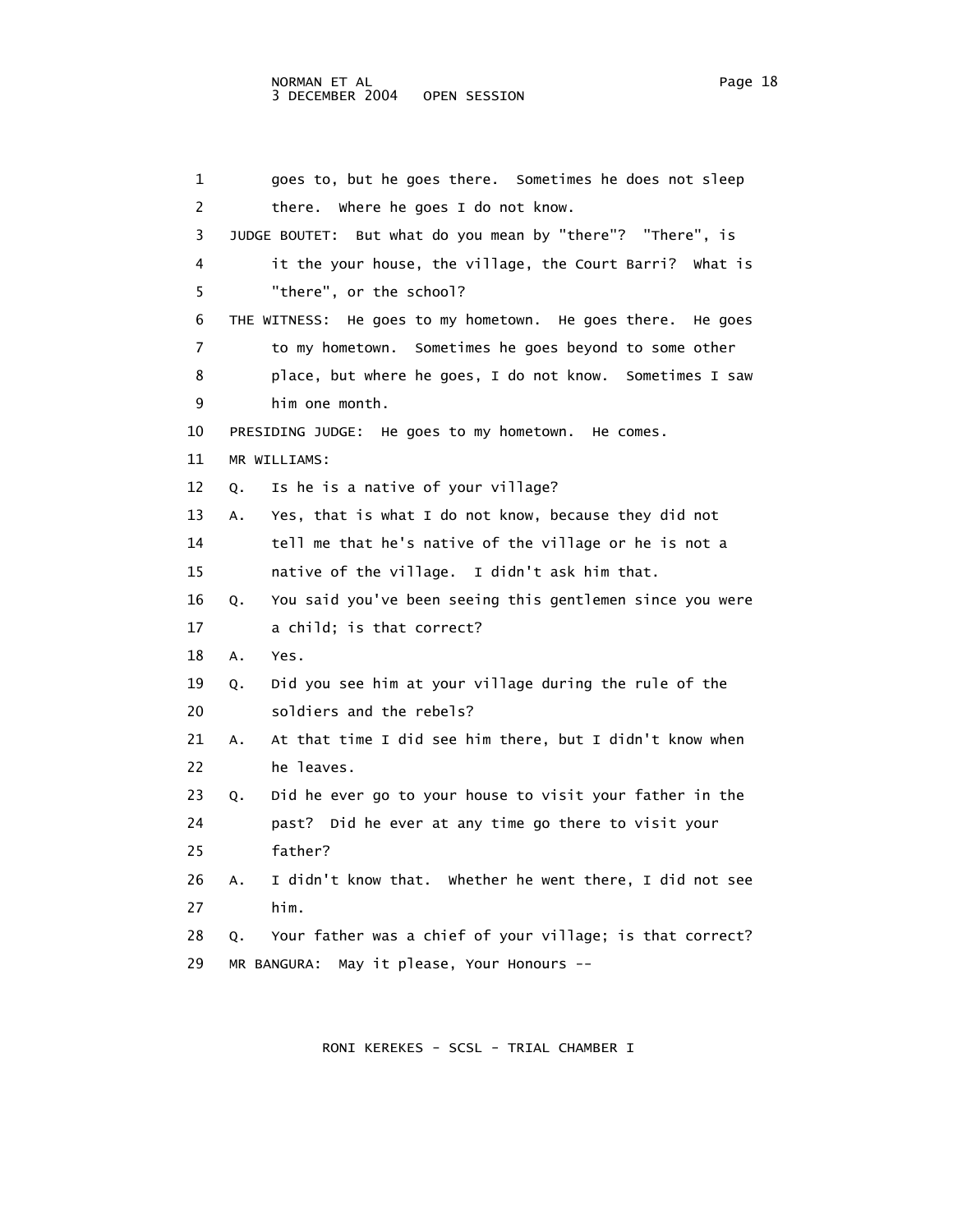## NORMAN ET AL Page 19 3 DECEMBER 2004 OPEN SESSION

```
 1 MR WILLIAMS: My Lord, if the village is not known, nobody 
 2 will know. 
 3 PRESIDING JUDGE: No, leave that chief business. We know -- 
 4 [microphone not activated] 
 5 THE INTERPRETER: My Lord, your microphone is not on. 
 6 MR WILLIAMS: I take the cue, My Lord. 
 7 PRESIDING JUDGE: There is a reply to this already. 
 8 MR WILLIAMS: 
9 Q. Do you know a village called xxxxx xxxxxx?
 10 A. Yes. 
 11 JUDGE BOUTET: Can you spell it out, Mr Williams? 
12 MR WILLIAMS: x x x x x x x x x x.
 13 PRESIDING JUDGE: Is it the same one or are they different? 
 14 MR WILLIAMS: It`s two separate. 
 15 PRESIDING JUDGE: Two separate ones. 
16 JUDGE BOUTET: x x x --
17 MR WILLIAMS: X X X X X X X.
 18 Q. Somebody was killed at that village in July of 1997; is 
 19 that correct? 
 20 A. Which village? 
21 Q. xxxx xxxxxx?
 22 A. I didn't know that. Whether they killed somebody there, 
23 I didn't know that.
 24 PRESIDING JUDGE: In July 1997? 
 25 MR WILLIAMS: Yes, July of 1997, My Lord. 
 26 Q. I mean, your father, did he ever own a single-barrel gun? 
 27 A. Whether he had it, I didn't see it with my own eyes. 
 28 Q. Did he ever go out hunting? Did your father ever go out 
 29 hunting?
```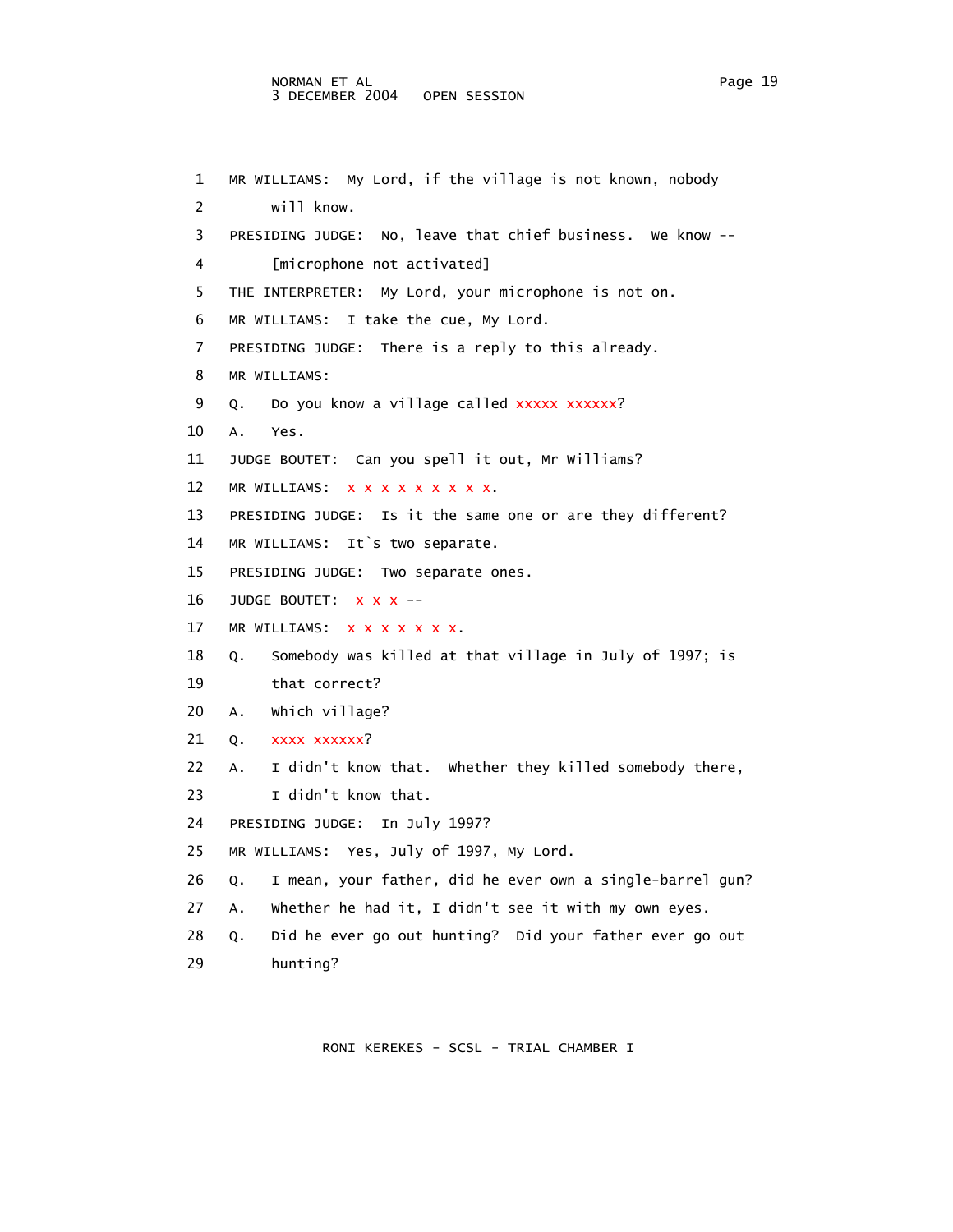1 A. Well, even if he went, I didn't know. 2 Q. You were staying at your father's house; is that correct? 3 A. Sometime -- sometimes I lived there, but I was learning 4 the Koran, so that is where I stayed. 5 Q. Will you answer the question, please. Did you stay at 6 your father's house? 7 PRESIDING JUDGE: But he said sometimes. 8 MR WILLIAMS: My Lord, I want to know his permanent address, 9 whether he was there all of the time. 10 PRESIDING JUDGE: But take that answer first before you pursue 11 it. 12 MR WILLIAMS: Yes. 13 PRESIDING JUDGE: He has given an answer to the question: 14 Sometimes he lived there, other times he lived somewhere 15 else where he was attending the Koran school. 16 MR WILLIAMS: That is fine by me. What I`m asking is -- 17 PRESIDING JUDGE: You can pursue your questions from there. 18 But you should admit that he has given a reply to your 19 question even if you are not satisfied with the content. 20 MR WILLIAMS: Yes. 21 Q. Your permanent address was at your father's house? 22 A. Where? What do you mean? 23 Q. I mean where you lived was where your father also lived? 24 A. Oh, no. When I was learning? 25 Q. Since you were born, you stayed at your father's house; 26 is that correct? 27 A. When I was born, yes. 28 Q. And you stayed there right up to the time of your 29 father's death?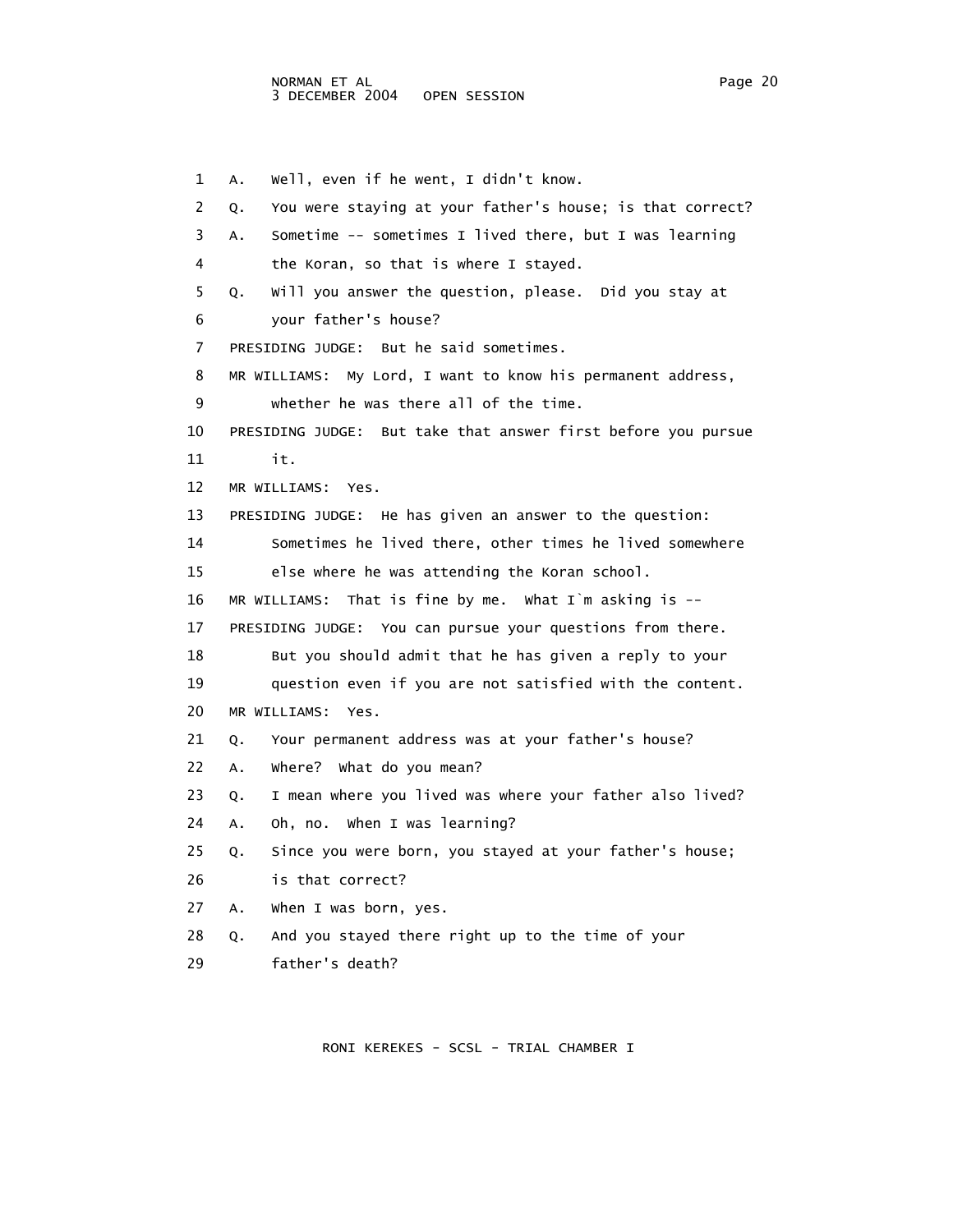1 A. When I was born, yes, but I did go some places. They 2 sent me to go and learn somewhere else, far off, about 3 three years, two years, then I returned. 4 Q. So when you were not away from your village, you were 5 staying at your father's house? 6 A. Yes. 7 Q. And did you have a close relationship with your dad? 8 A. Oh, yes. Yes, if you give birth to your child, you are 9 bound to like that child. 10 Q. Did your father ever go out hunting with you? 11 A. Me, no. 12 [HN031204B 10.50 a.m.] 13 Q. Did he ever go out hunting on his own? 14 A. Even if he went, I didn't know. 15 JUDGE THOMPSON: I thought he answered that question earlier 16 on in exactly the same way. 17 MR WILLIAMS: 18 Q. Do you know xxxx xxx, who was paramount chief of xxx? 19 A. Yes. Yes. 20 Q. xxxx xxxxx. He was the paramount chief of xxxxx 21 Chiefdom. Is that right? 22 A. Yes. 23 PRESIDING JUDGE: xxxxx. 24 MR WILLIAMS: x x x x x . 25 PRESIDING JUDGE: But you said xxx? Is xxxxx --26 MR WILLIAMS: xxxxx is in the xxx area. He is the expert, 27 My Lord. He says xxx Town is in xxxxx Chiefdom. 28 PRESIDING JUDGE: Yes. I understand now. Yes. 29 MR WILLIAMS: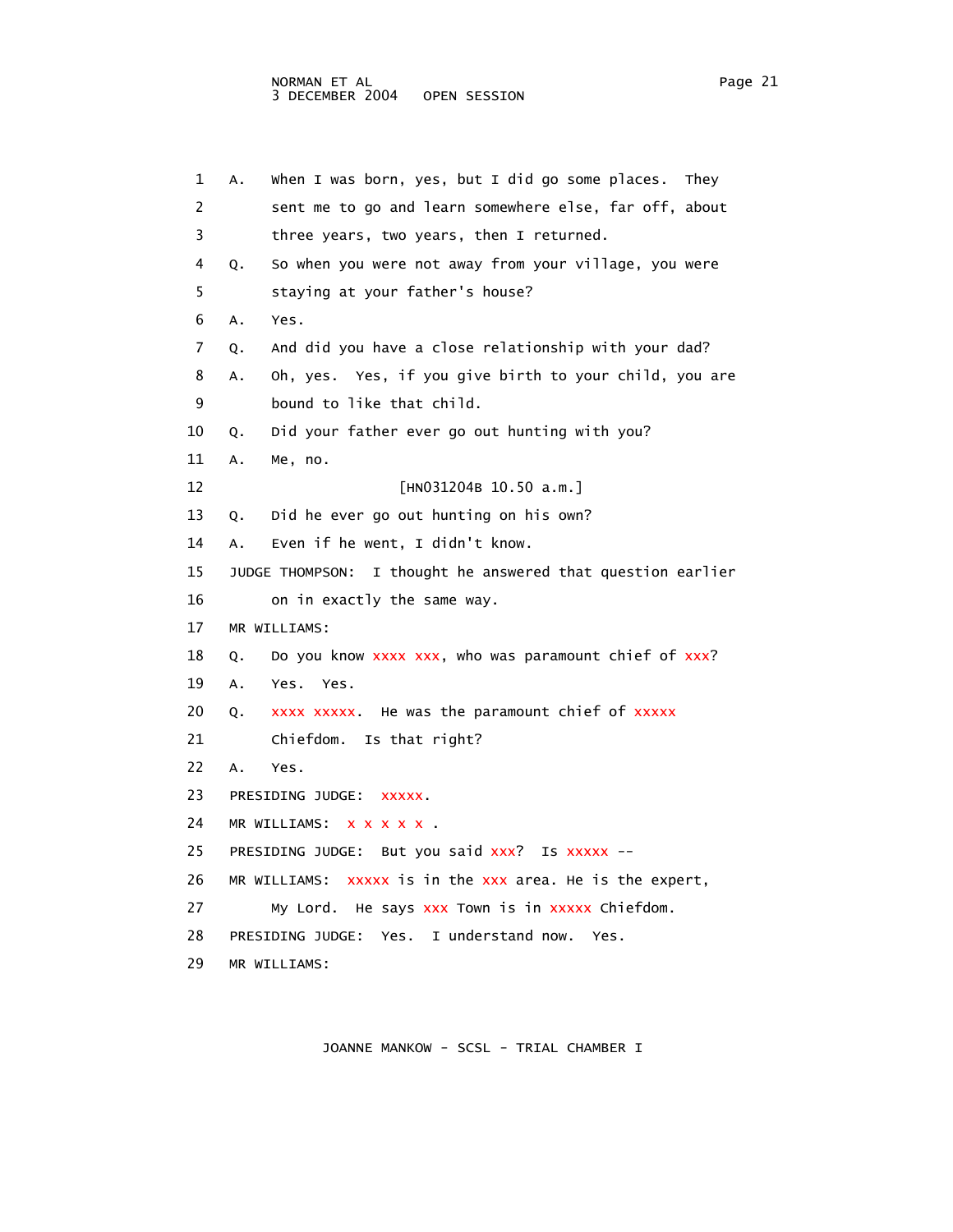1 Q. Was he your father's friend? 2 PRESIDING JUDGE: xxx is the headquarters. xxxx is the 3 headquarters of xxxx Chiefdom. 4 MR WILLIAMS: Yes. 5 Q. Was he your father's friend? 6 A. Whether they made that friendship, it's something I'm not 7 aware of. I did see them talking. Whether he went to 8 him or he went to him, I do not know. They were visiting 9 each other. 10 Q. So your father would leave his house -- or I mean, xx 11 xxxxx would come and visit your father at his house, and 12 your father would also visit him at his own house? 13 A. When there is a meeting of the chiefdoms where the 14 designated -- they would all meet at the designated 15 place. 16 Q. Yes. And yesterday, in answer to a question by 17 Mr Yillah, you said you were aware that certain people 18 were taken from your village, were removed from your 19 village and taken to xxx; is that correct? 20 A. When I was doing what yesterday? 21 Q. When the other lawyer was asking you questions. 22 Mr Yillah was asking you questions. This lawyer. 23 PRESIDING JUDGE: Mr Williams. 24 MR WILLIAMS: Yes, My Lord. 25 PRESIDING JUDGE: Have you lived in a village before? 26 MR WILLIAMS: No, My Lord.

- 27 PRESIDING JUDGE: Good. You're missing a lot.
- 28 MR WILLIAMS: Except the greater village, My Lord.
- 29 PRESIDING JUDGE: You're missing a lot. There's a lot of fun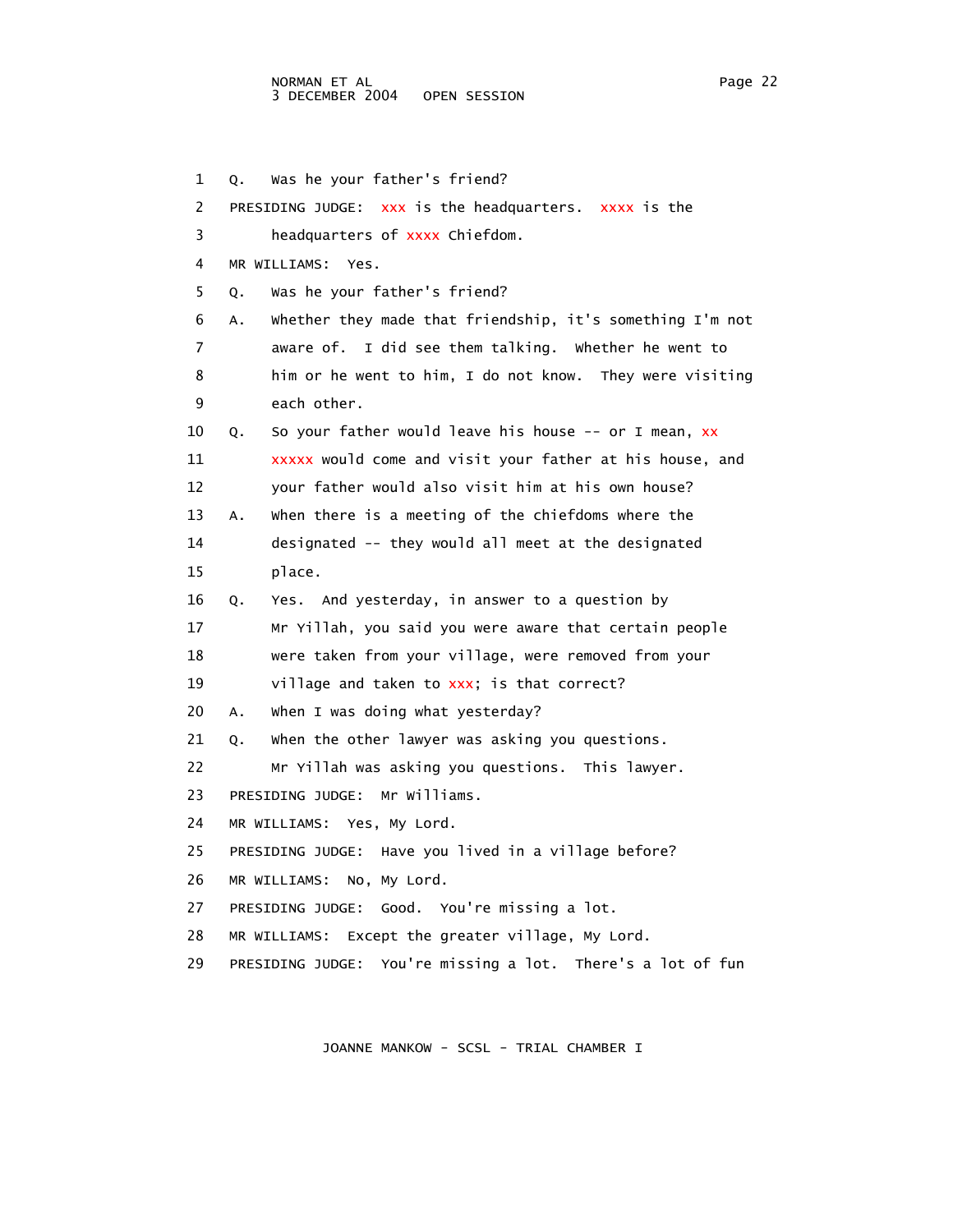1 you're missing. 2 From the way this witness is testifying, we who were 3 born and bred in villages, before we came to the OAU 4 village, are having a lot of fun from his evidence. 5 MR WILLIAMS: As My Lord pleases. 6 PRESIDING JUDGE: You may proceed, please. 7 MR WILLIAMS: Yes. 8 Q. When Mr Yillah was asking you questions yesterday, you 9 said you were aware a number of people were taken from 10 your village, were removed from your village and taken to 11 xxx. Is that correct? 12 A. He asked me if they took some people away, if they took 13 some people away from that area and took them to Bo to 14 kill them. But he didn't ask me -- he didn't ask me 15 whether they took them and whether I heard that they took 16 some people from my area and took them to Bo to kill 17 them, and then I say yes. 18 JUDGE THOMPSON: I don't quite understand the answer. 19 PRESIDING JUDGE: Let him repeat. Mr Williams, I think it 20 would be good for you to put the question to him again, 21 please. 22 MR WILLIAMS: 23 Q. In answer to a question put to you by my learned friend 24 Mr Yillah yesterday, did you say that you were aware that 25 certain people were taken -- were removed from your 26 village and taken to xxx? 27 PRESIDING JUDGE: xxx. Stop there. 28 THE WITNESS: I said "I heard." 29 JUDGE THOMPSON: In other words, it's a disclaimer, is it?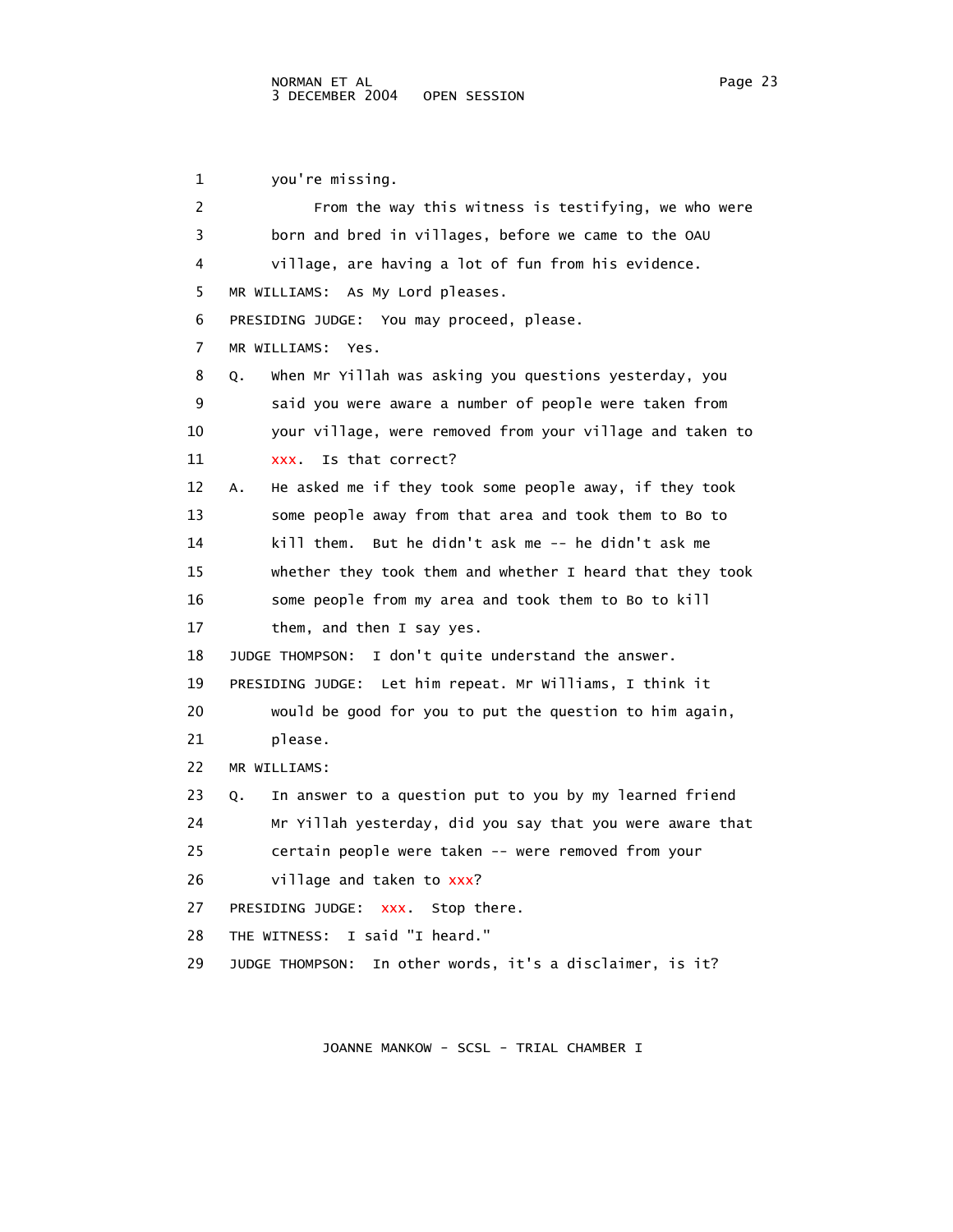```
 1 Yes, in a way. He does not agree that he has said that. 
 2 He said he heard. That's all. 
 3 MR WILLIAMS: Yes. 
 4 JUDGE THOMPSON: Sounds like a disclaimer to me. 
  5 MR WILLIAMS: Yes. 
 6 Q. Do you know -- I'll show you a short list. It has three 
 7 names for you to see whether you know these people, these 
 8 three. 
 9 A. What do you do with the paper? 
 10 Q. They will call the names to you, and you see whether you 
 11 know the people -- 
 12 PRESIDING JUDGE: Mr Williams, he has not yet said that he 
 13 knows the people who were taken there. Why don't you ask 
 14 him whether he knows the names of the people who were 
 15 taken there? Who were taken from his village to Bo. 
 16 MR WILLIAMS: I'll proceed, My Lord. 
 17 PRESIDING JUDGE: He can thereafter -- 
 18 MR. WILLIAMS: My Lord, but again, that might disclose his 
 19 identity, so that is why -- 
 20 PRESIDING JUDGE: Yes. Do you know the people who were taken 
21 to xxx? Yes, I know. And then you show him the list.
 22 And quietly. We then take the document and mark it. 
 23 MR WILLIAMS: This list is -- would address your Lordship's 
 24 concern. 
 25 PRESIDING JUDGE: Fine. 
 26 JUDGE BOUTET: But the question was you should have asked one 
 27 preliminary question before you put the names to him. 
28 That's the suggestion.
 29 MR WILLIAMS: I'll do that, My Lord.
```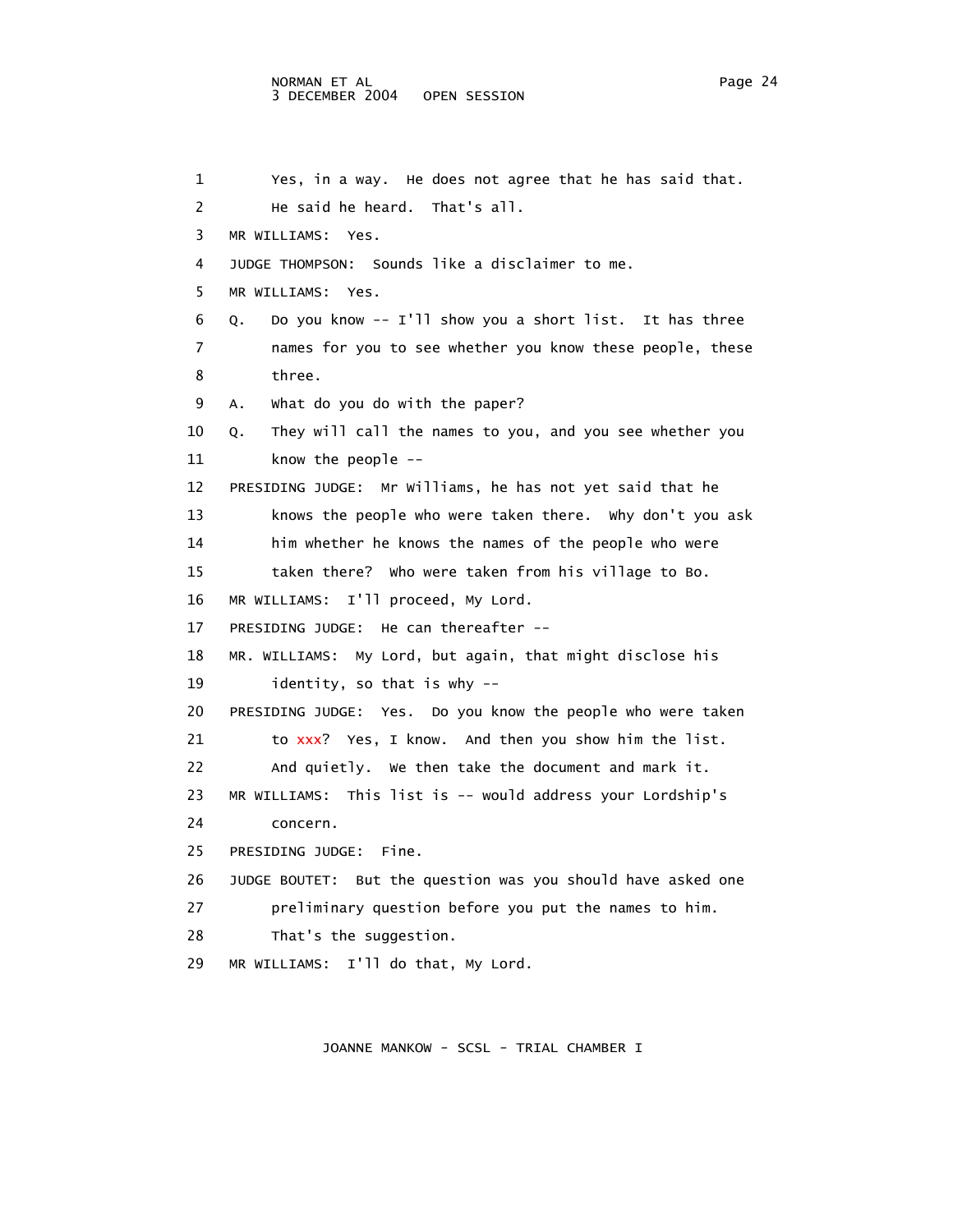1 PRESIDING JUDGE: That's it. 2 JUDGE BOUTET: So Mr Williams, this document with three names 3 on it that has been shown to the witness, it's marked as 4 Exhibit 42. 5 [Exhibit No. 42 was admitted.] 6 MR WILLIAMS: 7 Q. So you said you know two out of those three names. Is 8 that correct? 9 PRESIDING JUDGE: He says he knows the first and the third -- 10 THE WITNESS: Yes. 11 MR WILLIAMS: The first and the third. 12 THE WITNESS: Yes. 13 MR WILLIAMS: 14 Q. Do you know those -- the names of those that were taken 15 from your village -- 16 PRESIDING JUDGE: Have we marked that document? 17 JUDGE BOUTET: We marked it as Exhibit 42. 18 MR WILLIAMS: 19 Q. Do you know the names of those -- 20 PRESIDING JUDGE: Please wait. Yes. 21 MR WILLIAMS: 22 Q. Do you know all the names of those that were taken from 23 your village to xxx? 24 A. The ones who were taken from our village to xxx? 25 Q. Yes. 26 A. I know some. 27 Q. Some. 28 A. But they used to tell me. 29 Q. How many do you know?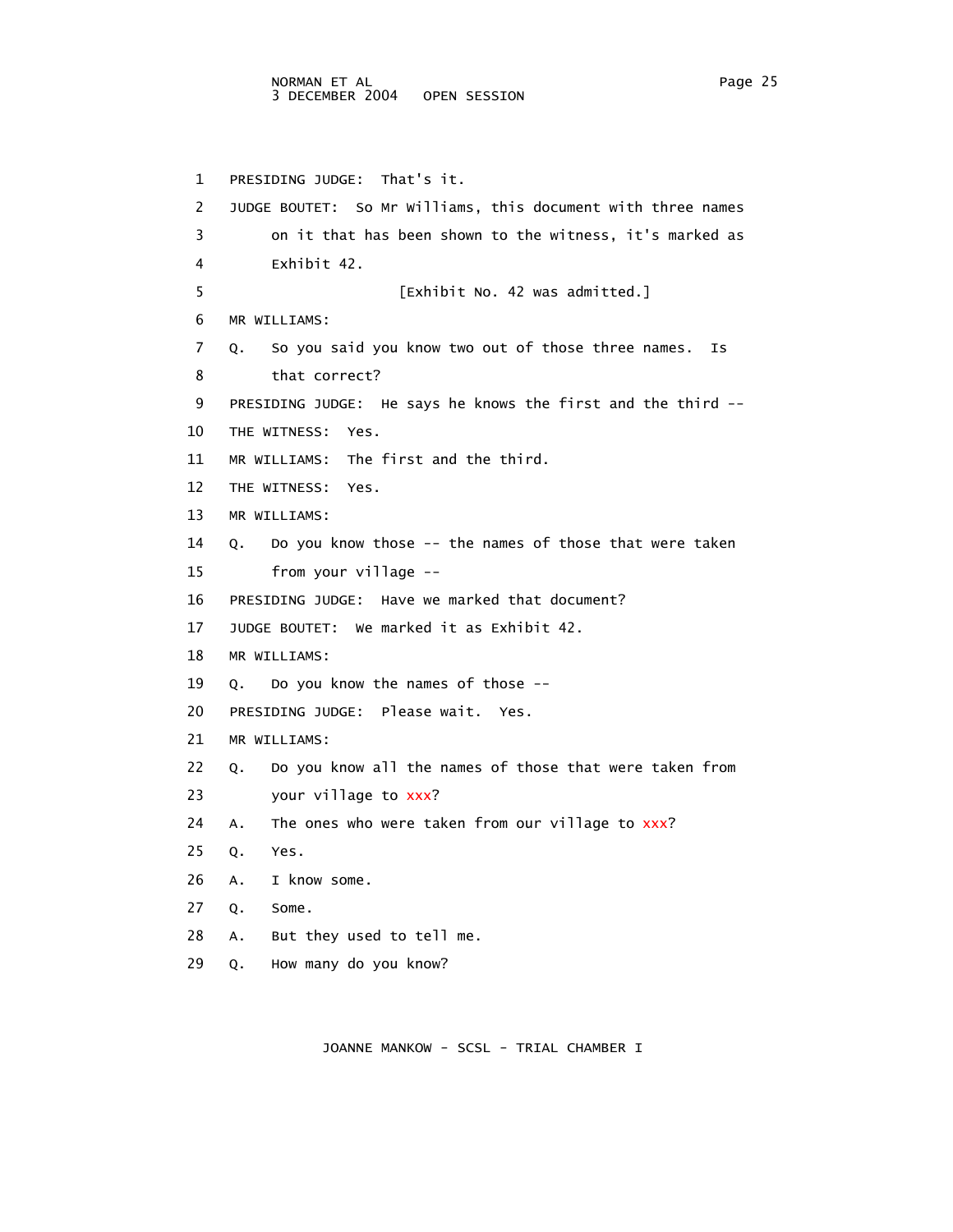1 A. How many of them I know? 2 Q. Yes. 3 A. Those people whom I've shown. 4 Q. You mean those two were amongst those who were taken to 5 xxx? Those two were amongst those who were taken to xxx? 6 A. That's what I don't know. 7 Q. You said you know some of those that were taken to xxx. 8 How many do you know that were taken to xxx? Tell the 9 Court the names of how many of those that were taken to 10 Bo that you know. Take your time. Count your fingers. 11 JUDGE BOUTET: You're not asking their names now, Mr Williams; 12 you're asking the number. 13 MR WILLIAMS: Yes. 14 THE WITNESS: What I heard, I heard -- what I heard is what 15 I'm going to say. I didn't see. I knew four of them. 16 MR WILLIAMS: 17 Q. You knew four of them. 18 PRESIDING JUDGE: At this stage, if he knows the names, if he 19 knows the names, he can write them down. 20 MR WILLIAMS: 21 Q. Yesterday, did you not say that you knew nine of those 22 that were taken from your village to xxx? Yesterday when 23 Mr Yillah was asking you questions, you said you knew 24 nine of those that were taken from your village to xxx. 25 JUDGE THOMPSON: Let me, first of all, before he goes on. The 26 answer that he has just given now to your question, is it 27 that he's saying that he knew four of those whom he heard 28 were taken to xxx? 29 MR WILLIAMS: Yes, My Lord.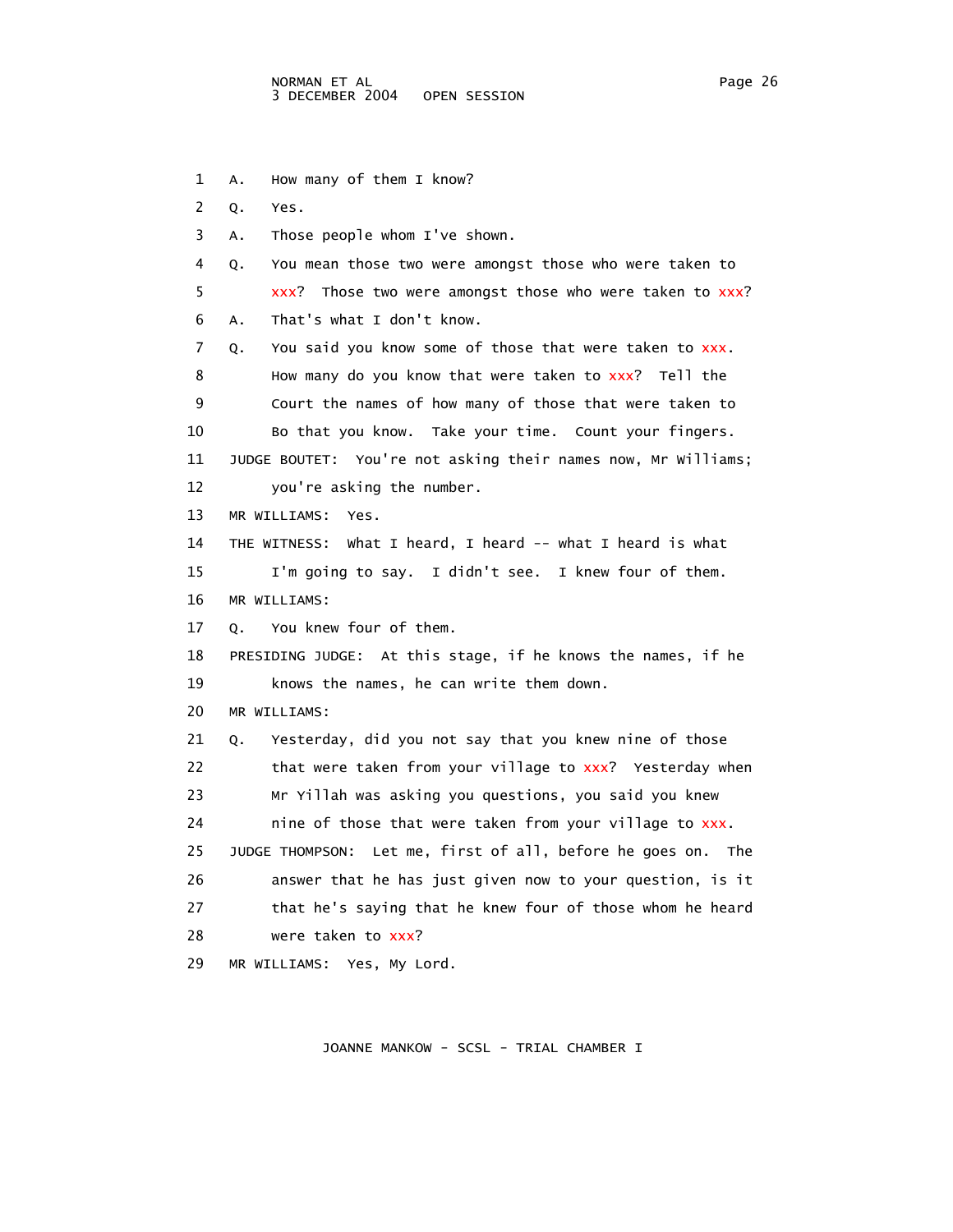## NORMAN ET AL Page 27 3 DECEMBER 2004 OPEN SESSION

 1 JUDGE THOMPSON: Because remember, he said he wasn't aware 2 that they were taken to xxx. He heard that they were 3 taken to xxx. 4 MR WILLIAMS: My Lords, well, I don't -- 5 JUDGE THOMPSON: I think it's important to me because he's 6 virtually not claiming that he saw them being taken to 7 xxx. He virtually said he heard that they were taken to 8 xxx. So I'm asking whether the state of the evidence from 9 his answer now, when he says "I knew four of those whom I 10 heard were taken to xxx," is that the evidence? 11 MR BANGURA: That is fine, My Lord. 12 JUDGE THOMPSON: I'm just trying to represent accurately what 13 I hear him say. 14 MR BANGURA: As I understand it, My Lord, that is the answer. 15 JUDGE THOMPSON: Because he's making a distinction between 16 being aware that they were taken to xxx, some who were 17 taken to xxx, and what he heard. 18 MR BANGURA: Exactly, Your Honour. That's exactly the point I 19 was going to make because the question seemed to suggest 20 that he said he knew that they were taken to xxx. 21 PRESIDING JUDGE: That is what -- again, it is the state of 22 the records. What did he say yesterday compared to what 23 he's saying today? Did he, like Mr Williams is saying, 24 say that he knew the nine who were taken to  $xxx$  and not 25 just that he was told; he never saw them? 26 MR BANGURA: My recollection of the evidence as it came out 27 yesterday was that he heard that nine people were taken 28 to xxx. 29 JUDGE BOUTET: I have that in my notes, too, that he heard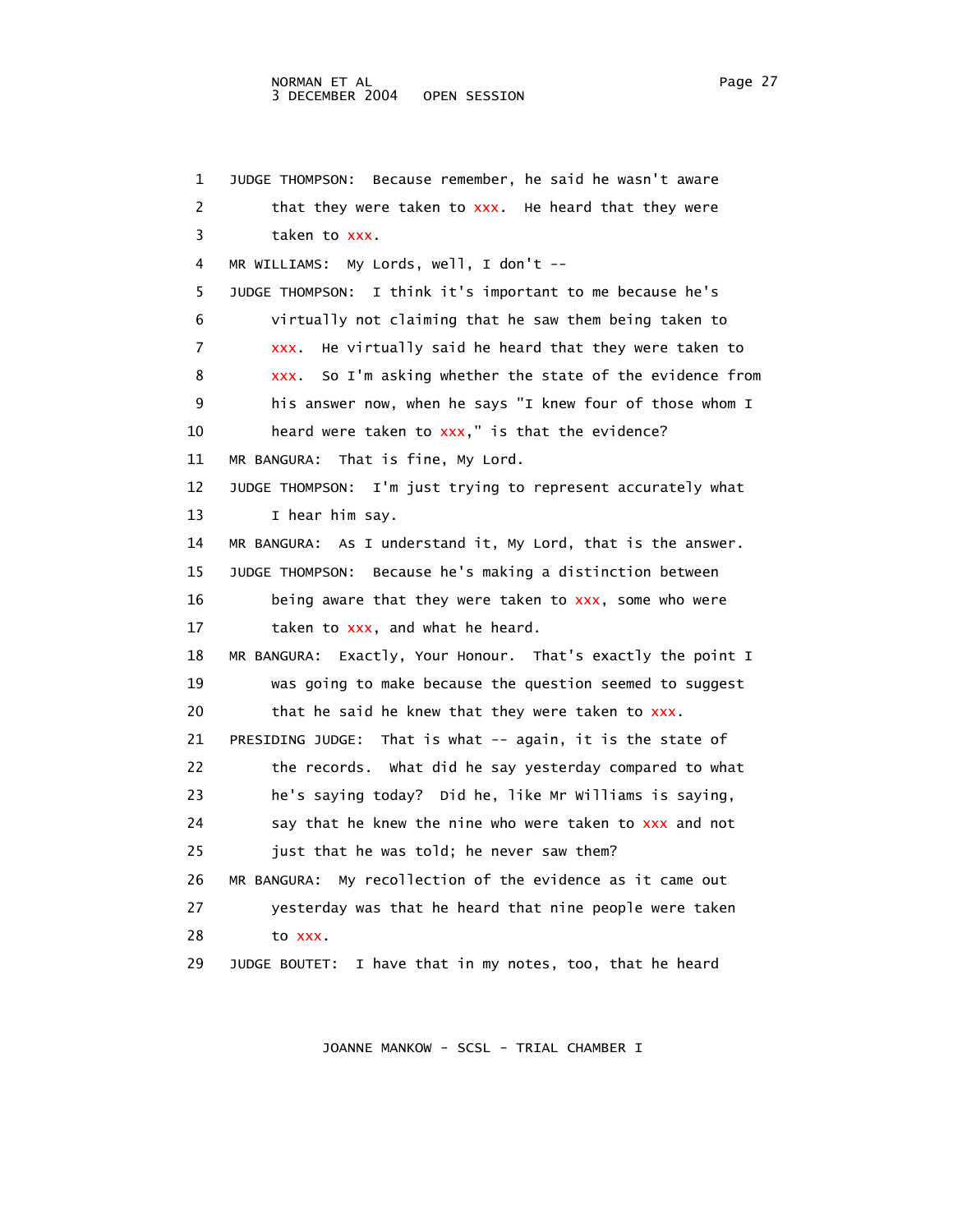```
1 that there were nine people arrested and taken to xxx. He
 2 never said in his evidence yesterday that he knew of 
 3 these nine people. 
 4 MR BANGURA: Thank you, My Lord. 
  5 MR WILLIAMS: 
 6 Q. Did you say yesterday that you heard that nine people 
7 were taken to xxx?
 8 A. I heard eight people. Eight people. That's what he 
 9 asked me, whether I heard that they took eight people and 
10 took them to xxx. I said yes. That's what I heard.
 11 Q. And all those eight people were natives of your village; 
 12 is that correct? 
 13 A. That's what -- that's what I do not know. All I know is 
 14 that they took away four people. All I heard -- I said I 
 15 know four of them. 
 16 JUDGE BOUTET: Can you clarify that with the witness, 
 17 Mr Williams. When he says "I knew four of them," he knew 
 18 four of the eight that were taken away? Is that what he 
 19 means? 
 20 MR WILLIAMS: Yes, Your Honour. Yes. 
 21 Q. And two of those people, the names you recognise in 
 22 Exhibit 42, the last document I was showing to you, those 
 23 are two of the four you said you knew were taken from 
24 your village to xxx?
25 A. Whether they were amongst those they took to xxx?
 26 Q. Yes. 
 27 A. I saw them, but I do not know whether they're amongst 
28 those they took to xxx.
 29 Q. Those two people are still staying at your village; is
```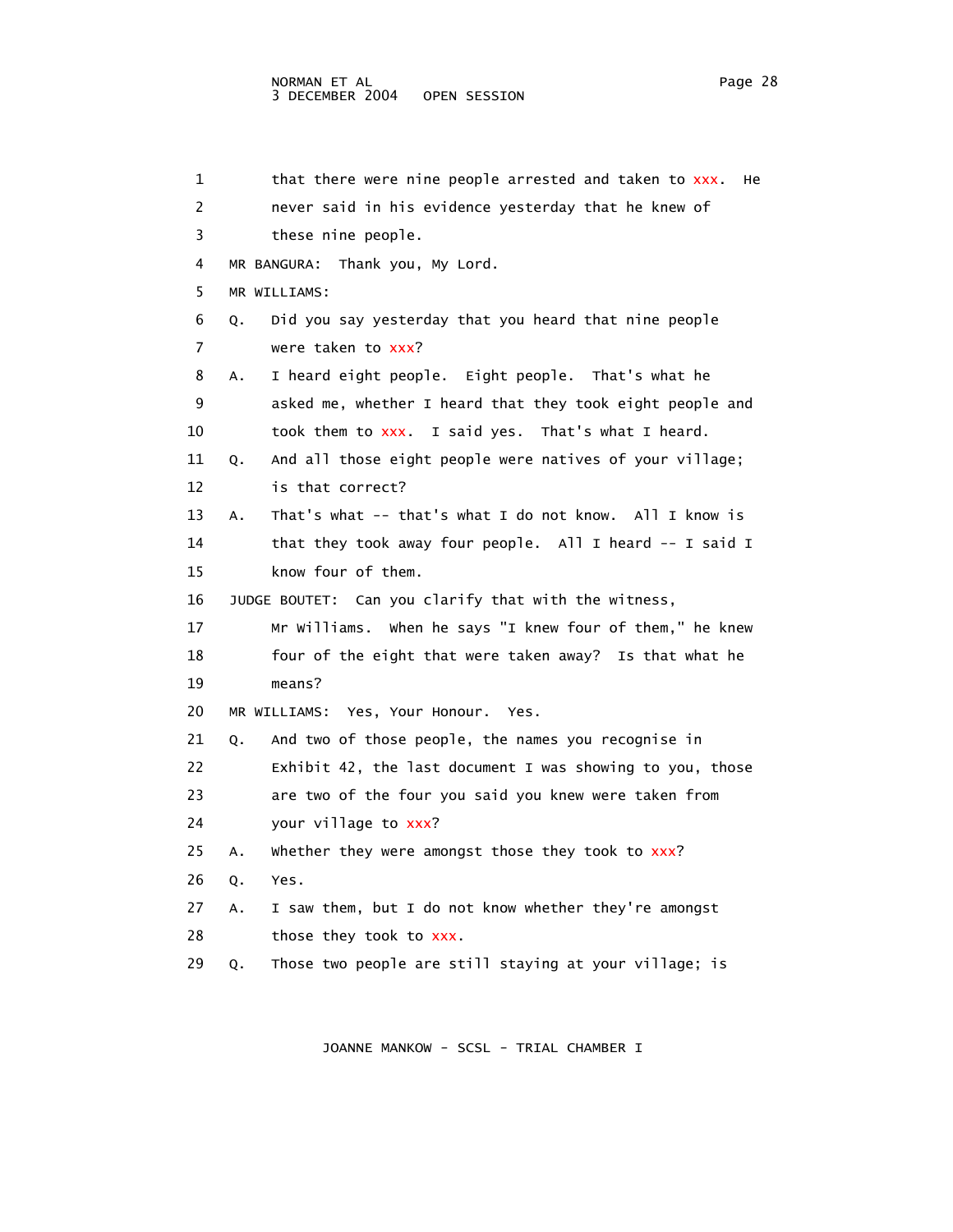1 that correct? 2 A. Yes. They leave the place, but they were there. 3 PRESIDING JUDGE: The last question was are they still in your 4 village? 5 MR WILLIAMS: Yes, Your Honour. 6 PRESIDING JUDGE: And he says yes. 7 MR WILLIAMS: Yes. 8 Q. And the four people you said you knew who were taken to 9 xxx, did any of them ever return to your village? 10 A. Those four people up to now, I've not seen them. 11 Q. Do you know what happened to them? 12 A. I don't know. 13 Q. Were you ever told what happened to them? 14 A. Whether they told me what happened to them? Yes, I heard 15 it. But I was not there. 16 Q. I know you were not there, Mr Witness. 17 A. Mm-hmm. 18 Q. Tell the Court what you were told -- tell the Court 19 exactly what you were told that happened to them. 20 A. They said that they have been killed by soldiers, but I 21 didn't see it, and I didn't go there. 22 Q. Let me ask you this, Mr Witness: Could you tell the 23 Court how these people were removed from your village to 24 xxx? 25 A. I didn't know that. 26 Q. Mr Witness, I'm putting it to you that you're not 27 speaking the truth. You are not speaking the truth. 28 A. What am I -- what I saw is what I talk about. What I 29 didn't see, I wouldn't talk about.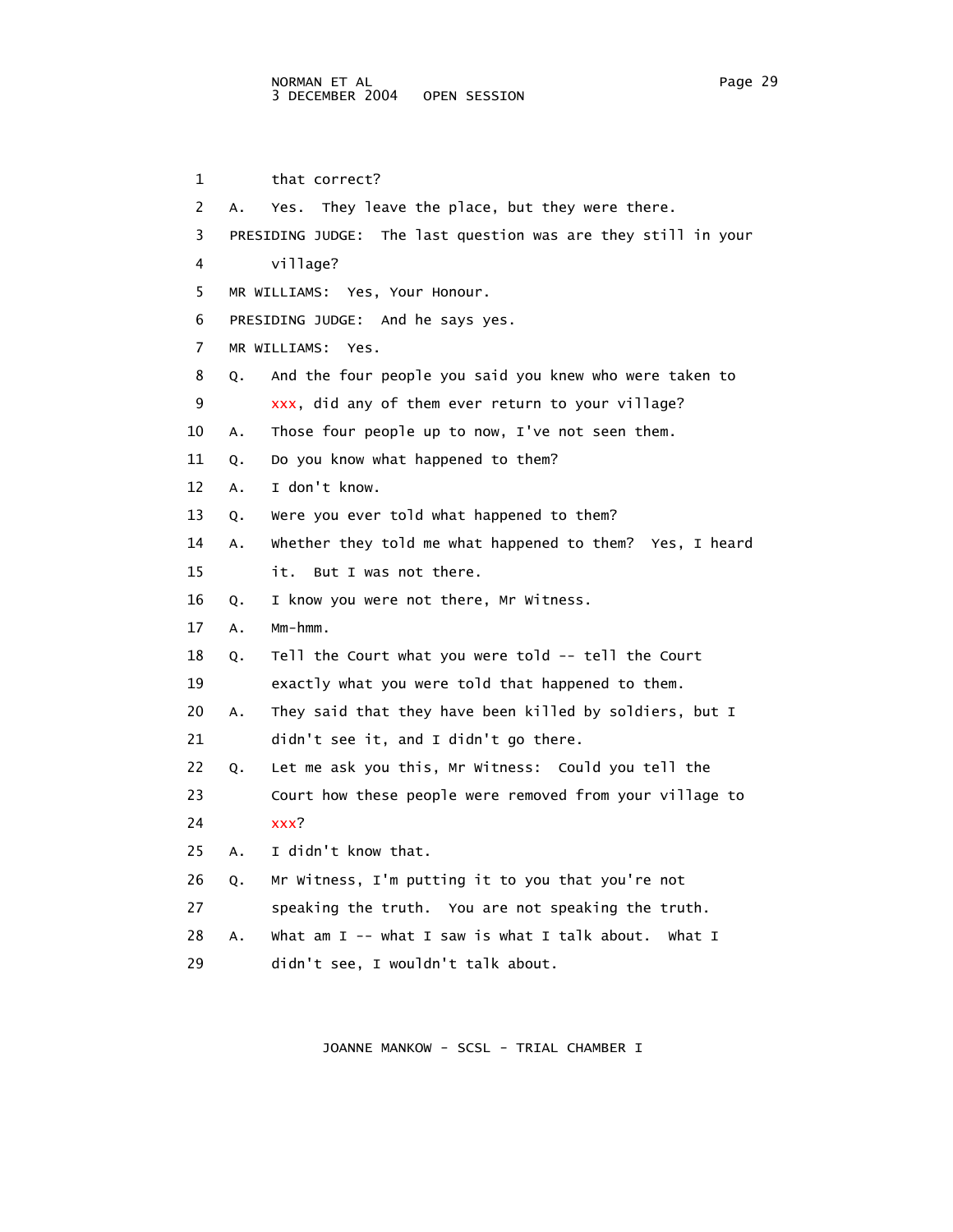```
 2 that correct? 
 3 A. When they killed these people -- 
4 Q. Your father was in xxx when they were killed.
 5 A. That's what I didn't know. Whether when they killed 
 6 them, my father was in xxx. I didn't know that. I didn't 
 7 know where he was. I didn't know that. 
8 PRESIDING JUDGE: Is the evidence that they were killed in xxx?
 9 MR WILLIAMS: Yes, My Lord. 
10 PRESIDING JUDGE: That they were killed in xxx?
 11 MR WILLIAMS: Yes, My Lord. 
 12 PRESIDING JUDGE: I see. 
 13 MR WILLIAMS: 
 14 Q. You know that these people were killed in xxx. Is that 
15 correct? You know they were killed in xxx?
 16 A. Yes. 
 17 Q. And your father, you know very well that your father was 
18 in xxx at the time? You know very well?
 19 A. I heard that he was in xxx. But I didn't know whether he 
 20 was in xxx Town because we didn't see each other. Where 
 21 he was, I didn't go there. 
 22 Q. I'm putting it to you, Mr Witness, that you know very 
 23 well that it was your father who orchestrated for the 
 24 killing of those people. You know very well. 
 25 A. Even if he did it, I didn't see. What I saw is what I'm 
 26 talking about. 
27 Q. Mr Witness, I'm not saying that you were in xxx. I'm
 28 saying that you were told, you were informed subsequently 
29 -- you could not have been present in xxx. My question is
```
1 Q. Your father was in xxx when these people were killed. Is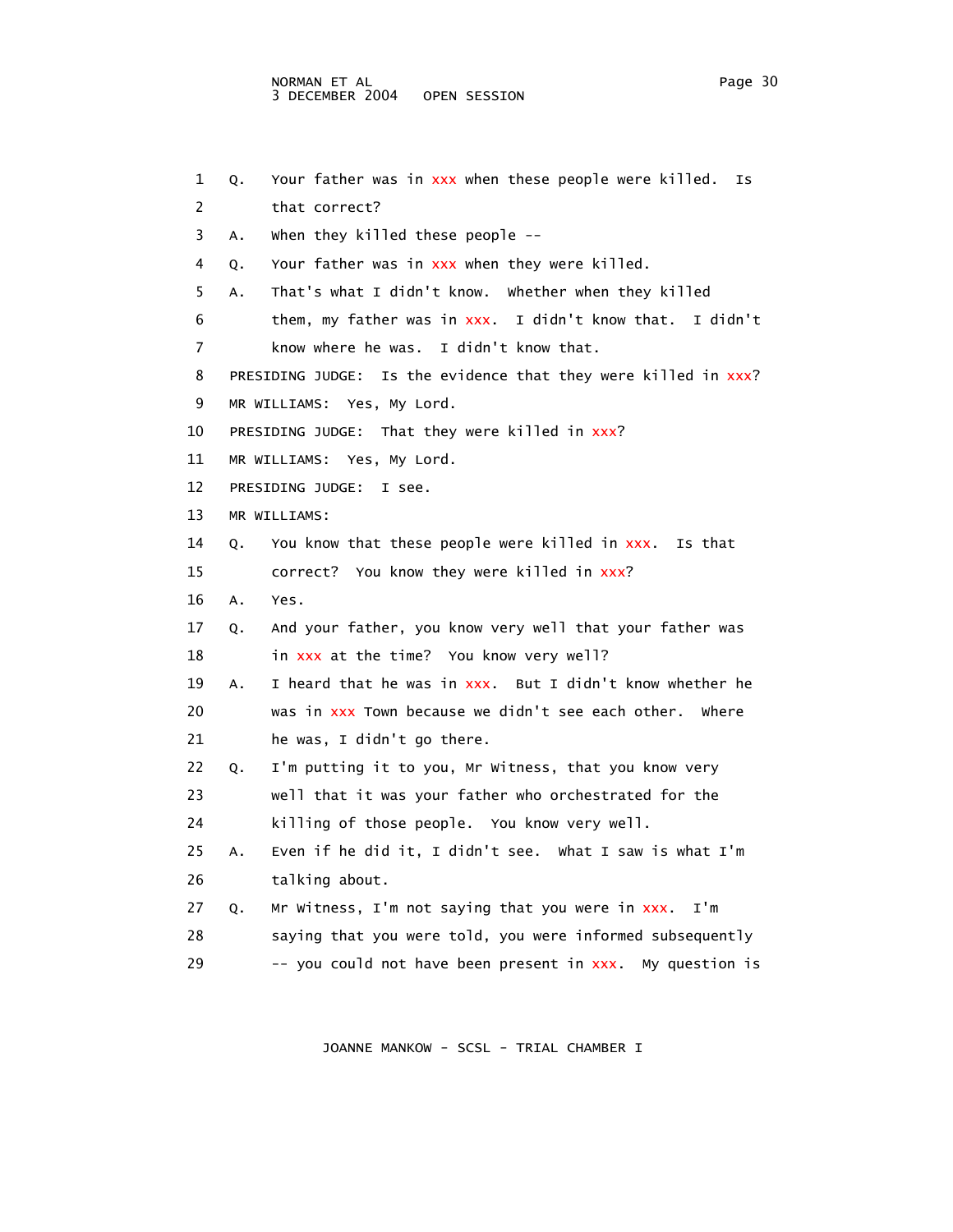1 this: That you were informed, you knew, through some 2 other means, secondary means or whatever it is, that it 3 was your father who orchestrated for the killing of those 4 people. 5 A. Now, who told me? 6 Q. It's a close, small village, and -- okay. Let me ask you 7 this: The people that were killed, do they still have 8 relatives in your village? 9 A. Some of them have their relatives there. For some, I do 10 not know their relatives. 11 Q. Those who -- 12 JUDGE THOMPSON: Learned counsel, did your question get 13 answered, that he heard that his father did orchestrate 14 the killing of these people? Was that question answered? 15 I mean, of course, he has virtually said that because he 16 didn't have direct knowledge of this, but you put to him 17 that he may well have had indirect knowledge. 18 MR WILLIAMS: Yes. 19 JUDGE THOMPSON: By hearing of it. And then we moved on to 20 whether relatives -- 21 MR WILLIAMS: I'm laying the foundation to pursue that. 22 JUDGE THOMPSON: Quite. Okay, thanks. 23 MR BANGURA: I don't know whether -- I got something here, and 24 the witness said, "Even if it was my father who 25 orchestrated the killing, I do not know." 26 JUDGE THOMPSON: "I did not see it." That's what I had. And 27 then counsel pursued it, saying, right, you may not have 28 had direct knowledge, but secondary knowledge. In other 29 words, did you hear? And I think that's the distinction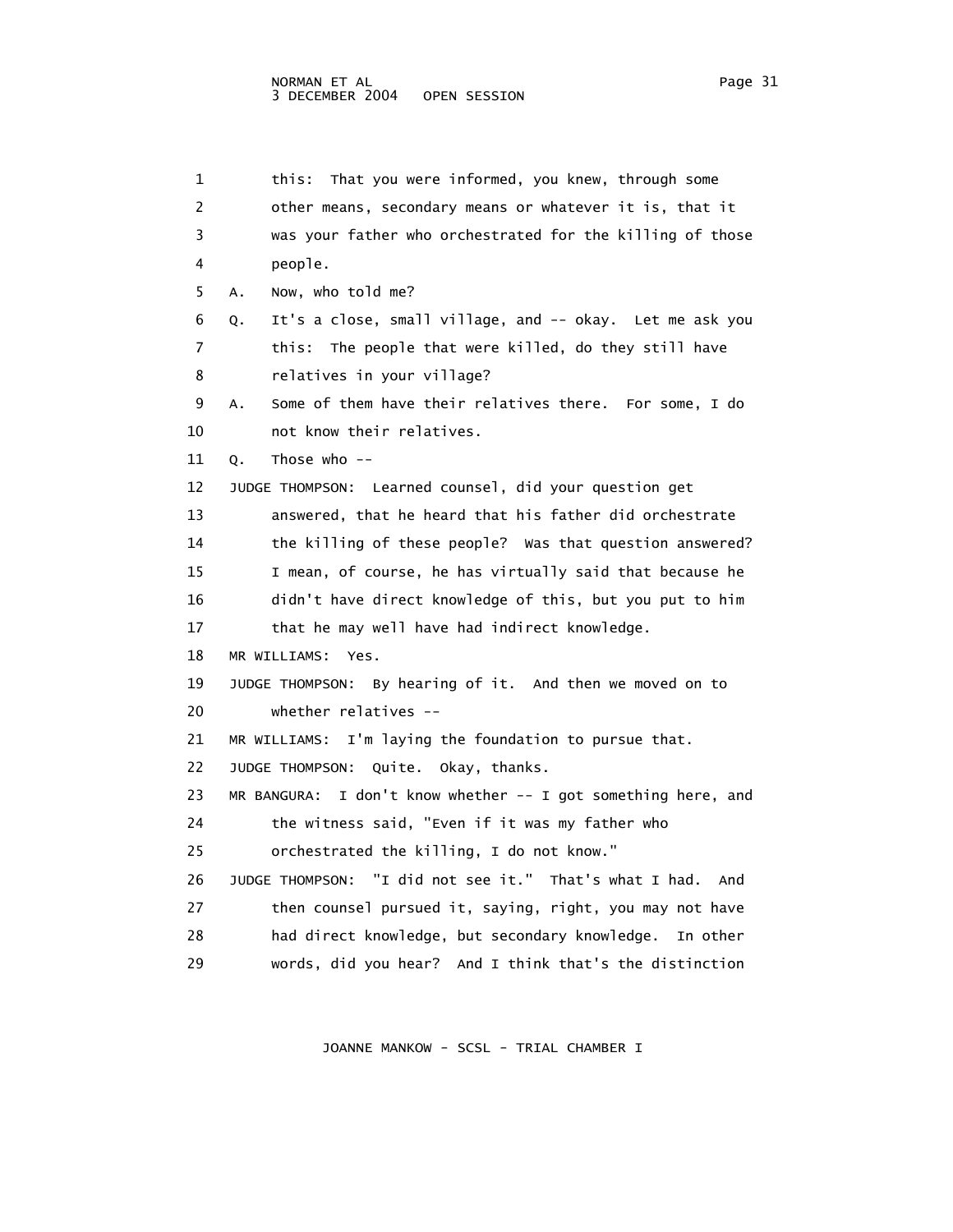| 1  | which seems pertinent because the witness himself makes         |
|----|-----------------------------------------------------------------|
| 2  | that distinction all the time.                                  |
| 3  | MR BANGURA: Yes, Your Honour.                                   |
| 4  | MR WILLIAMS:                                                    |
| 5  | Yes. You said some of those who were killed in xxx, they<br>Q.  |
| 6  | still have relatives in your village; is that correct?          |
| 7  | He has said so. You can move on. He has<br>PRESIDING JUDGE:     |
| 8  | said so.                                                        |
| 9  | MR WILLIAMS:                                                    |
| 10 | Are you --<br>Q.                                                |
| 11 | That some have. He knows some who still $-$<br>PRESIDING JUDGE: |
| 12 | MR WILLIAMS:                                                    |
| 13 | Of those who were killed and still have relatives in xxx,<br>О. |
| 14 | do you talk to them? Do they talk to you?                       |
| 15 | Some of them, yes. For some of them, we are not in the<br>Α.    |
| 16 | same village. Those with whom we are in the same                |
| 17 | village, we do speak.                                           |
| 18 | Please tell the Court how many people were taken from<br>Q.     |
| 19 | other villages on that occasion and of this incident of         |
| 20 | people being taken from your village, removed from your         |
| 21 | village and taken to xxx. From your last answer, it             |
| 22 | appears that people were taken from other villages.             |
| 23 | Could you tell the Court how many people were taken from        |
| 24 | those other villages?                                           |
| 25 | I said -- I said these people who were in this town,<br>А.      |
| 26 | there were some people who were born in the town.<br>But        |
| 27 | that's not where his mother is, neither his father, but         |
| 28 | that's where he is. He comes and settles there.                 |
| 29 | PRESIDING JUDGE:<br>Mr Williams.                                |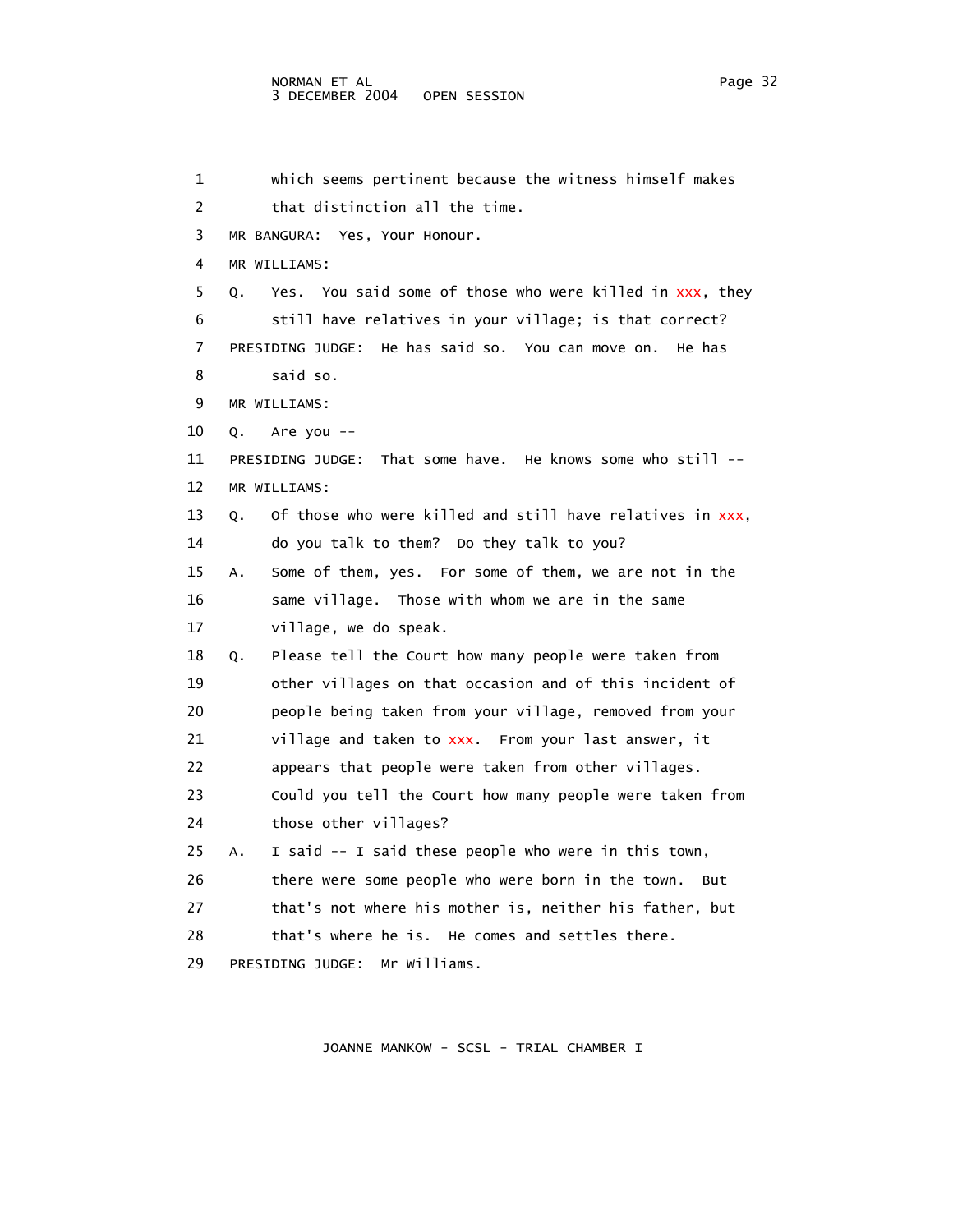1 MR WILLIAMS: My Lord, I will be with him for a while. 2 PRESIDING JUDGE: For a while. Okay. The Court will break, 3 and we will resume your cross-examination when we come 4 back. The Court will rise, please. 5 [Break taken at 11.24 a.m.] 6 [Upon resuming at 11.53 a.m.] 7 PRESIDING JUDGE: We're resuming the session, please, learned 8 counsel. Mr Williams, you may continue with your 9 cross-examination. 10 MR WILLIAMS: I'm grateful, My Lord. 11 Q. Mr Witness, you said that you did not know that your 12 father was present in xxx when these people were killed. 13 Could you tell the Court whether your father -- I mean, 14 can you positively say whether your father ever left Bo? 15 PRESIDING JUDGE: Mr Williams. 16 MR WILLIAMS: Yes, My Lord. 17 PRESIDING JUDGE: The father left the village for xxx for 18 reasons which he had given. Each time the rebels come 19 in, they harass the people; and because of the harassment 20 they would run to the bush, stay there for about two 21 weeks, one week. And because he said he was tired, he 22 wouldn't resist -- or rather, he couldn't withstand that 23 exercise. He decides to go to xxx. You, who are young 24 and who can put up with all that, should remain in the 25 village and take care of yourselves. Now, he's not there 26 with the father. Would this be a fair question for him, 27 really? 28 MR WILLIAMS: It is, My Lord. It's his father. They were 29 close.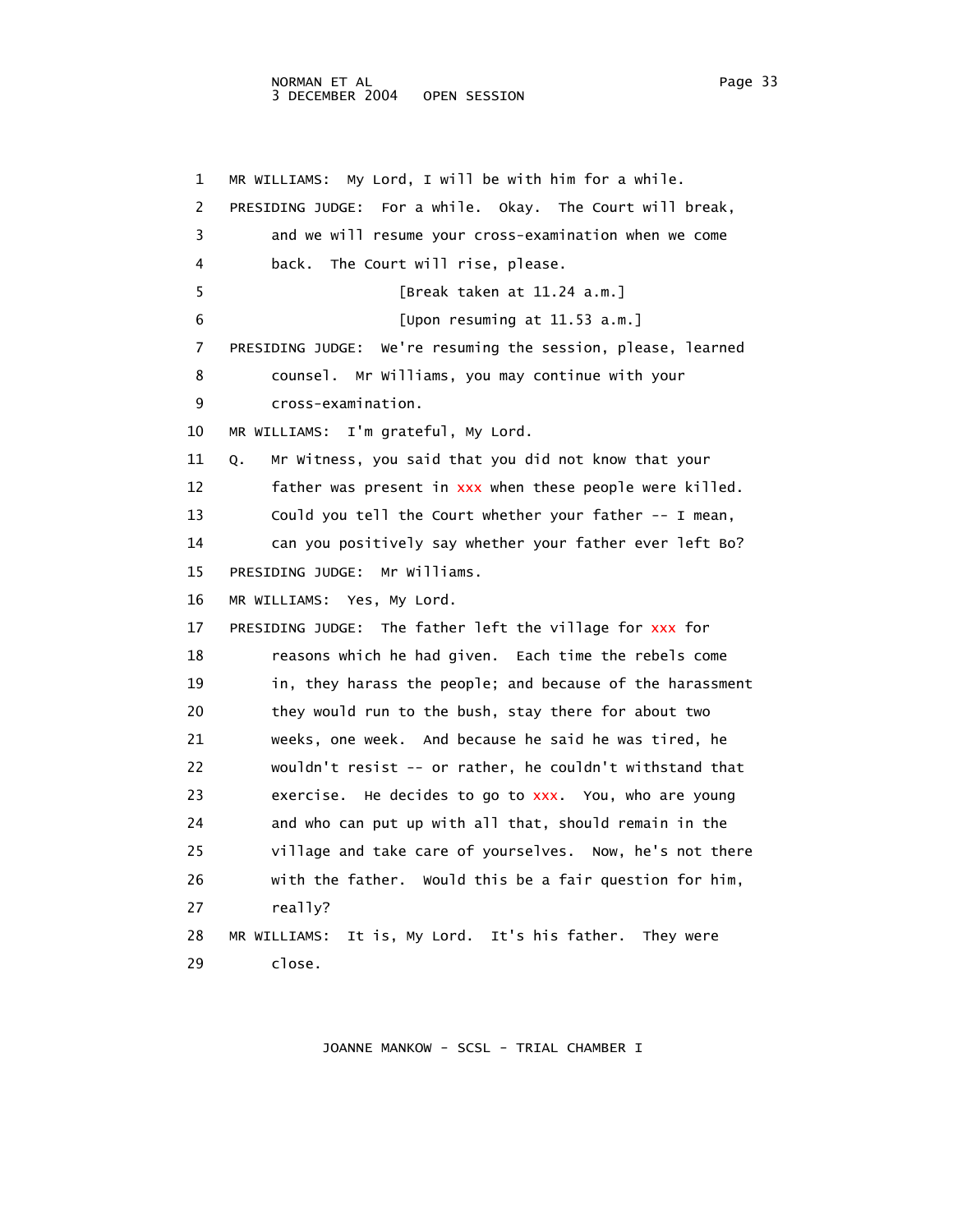| 1  | Because, you know, you will be asking him to<br>PRESIDING JUDGE: |  |
|----|------------------------------------------------------------------|--|
| 2  | account for the movements of the father who was not              |  |
| 3  | necessarily staying with him. He's in the village.<br>The        |  |
| 4  | father is in xxx. But you may proceed. I just wanted to          |  |
| 5  | put this perspective, you know, to you and for you to            |  |
| 6  | understand.                                                      |  |
| 7  | MR WILLIAMS:<br>Yes.                                             |  |
| 8  | JUDGE BOUTET: Mr Williams, this is your question: Are you        |  |
| 9  | positive that your father left xxx or left for xxx?              |  |
| 10 | Left xxx<br>MR WILLIAMS:                                         |  |
| 11 | Did he ever leave xxx? At any time, did he leave xxx?<br>Q.      |  |
| 12 | when he came there?<br>Α.                                        |  |
| 13 | Q.<br>Yes.                                                       |  |
| 14 | Even if he left there or not, even if he left for some<br>Α.     |  |
| 15 | place, what I heard was he had come to xxx.                      |  |
| 16 | okay.<br>Q.                                                      |  |
| 17 | PRESIDING JUDGE: Would it then be correct to say that he did     |  |
| 18 | not know whether his father left xxx or not?                     |  |
| 19 | MR WILLIAMS: Yes, My Lord.                                       |  |
| 20 | PRESIDING JUDGE: Whilst he was in xxx?                           |  |
| 21 | MR WILLIAMS: Yes, My Lord. I think that's a perfect              |  |
| 22 | interpretation of the answer.                                    |  |
| 23 | Did any of your brothers or sisters go with him when he<br>Q.    |  |
| 24 | was going to xxx?                                                |  |
| 25 | No, because even if they accompanied him, I didn't know.<br>Α.   |  |
| 26 | Because at that time, we were all scattered. Maybe by            |  |
| 27 | the time he was coming to xxx, somebody accompanied him.         |  |
| 28 | But I didn't know that they accompanied him. Maybe they          |  |
| 29 | met on the way and they went to xxx, but I did not know          |  |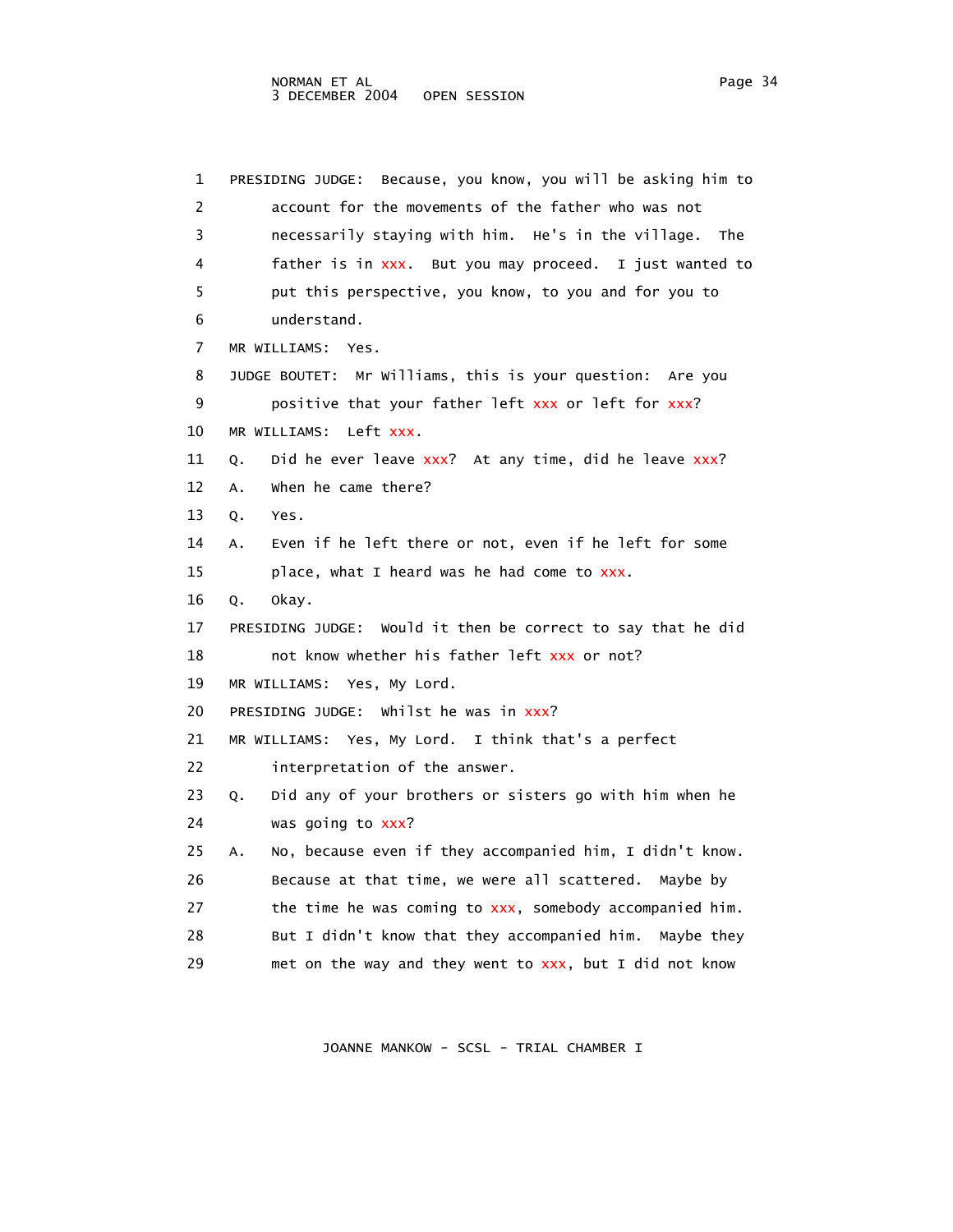1 about that. 2 Q. Mr Witness, how many brothers or sisters do you have? 3 PRESIDING JUDGE: Mr Williams, shall we say here he does not 4 know if any of his brothers or his sisters accompanied 5 his father to xxx? 6 JUDGE THOMPSON: Many times he seems to be saying "even if." 7 He's virtually disclaiming. Even if it happened, I don't 8 know. That seems to be the -- 9 PRESIDING JUDGE: He's not very forthright. 10 JUDGE THOMPSON: No, that's his approach. Everything is 11 prefaced with "even if." 12 PRESIDING JUDGE: That's what Mr Williams is missing, for 13 being born and bred in an OAU village. And that's why 14 you should not get angry with witnesses like this. They 15 don't mean any harm at all to you. That's their way. 16 We've seen many of them through our passage in this 17 business. 18 MR WILLIAMS: 19 Q. Mr Witness, how many brothers and sisters do you have? 20 A. Well, many. Why I said we are many, we are many, those 21 whom I saw. When he gave birth to me, I do not know 22 whether he gave birth to some other children after me. 23 Those whom I saw when he gave birth to me, there are 24 many. I did not know whether he give birth to some -- 25 PRESIDING JUDGE: You don't want to become polygamous because 26 you have OAU village. There you are. 27 MR WILLIAMS: I'll show you a list. I want you to tell you 28 whether -- there are nine names on this list and I want

JOANNE MANKOW - SCSL - TRIAL CHAMBER I

29 you to tell this Court whether you know these people and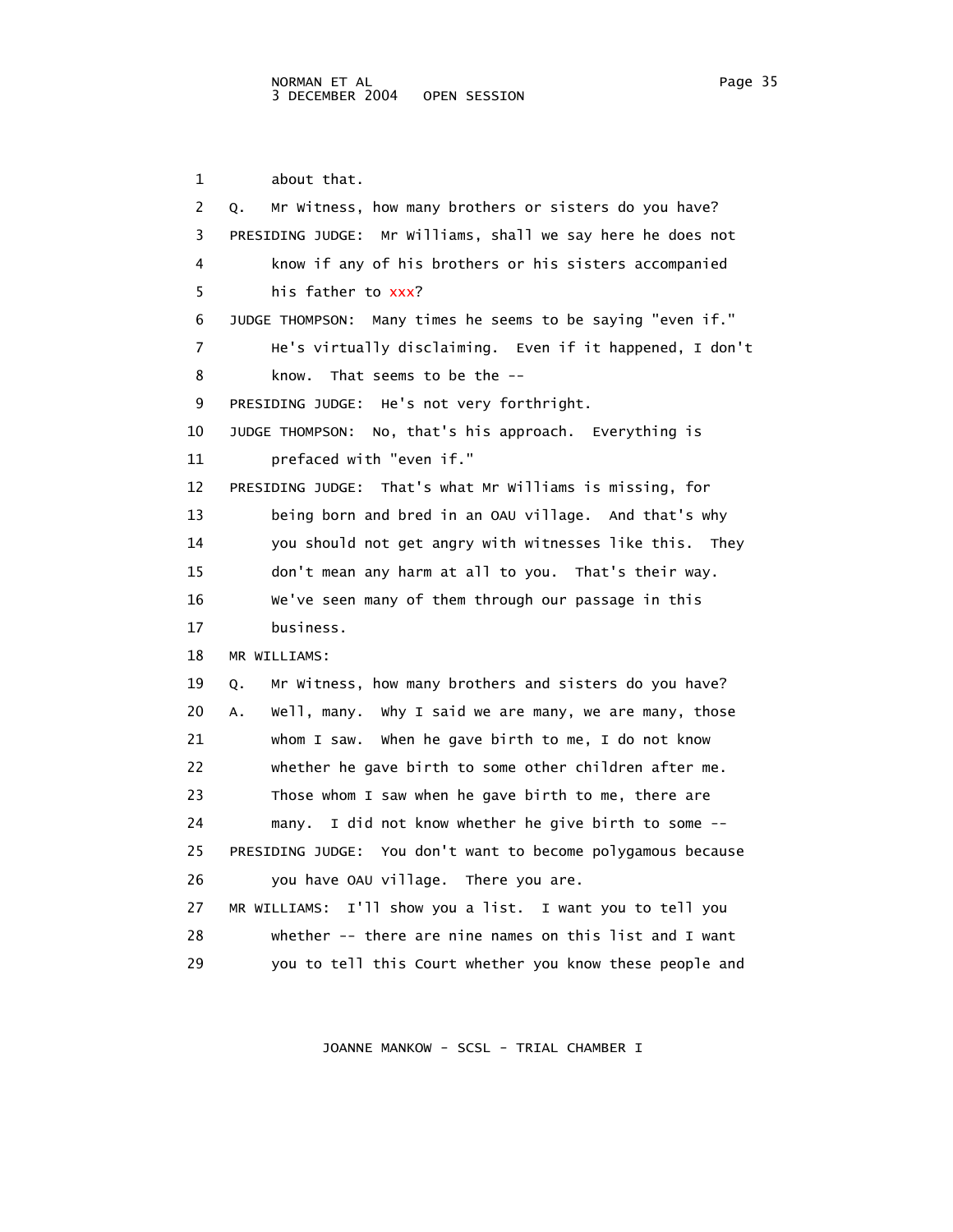## NORMAN ET AL Page 36 3 DECEMBER 2004 OPEN SESSION

 1 whether they were amongst those that were killed when 2 they were taken to xxx. 3 PRESIDING JUDGE: That's page what? 4 MR WILLIAMS: Page 2, My Lord. 5 JUDGE BOUTET: That's document 2? Number 2? 6 Mr Prosecutor, you have seen the document as well? 7 MR BANGURA: Yes, I have, Your Honour. 8 JUDGE BOUTET: No comment? 9 MR BANGURA: No. 10 JUDGE BOUTET: So Mr Williams, you'll be moving to have this 11 document marked as an exhibit? 12 MR WILLIAMS: Yes, My Lord. 13 JUDGE BOUTET: So this is the document that is described as 14 page 2. It contains nine names and now has the written 15 answer of the witness. I don't have it now, but he does 16 recognise some names. 17 PRESIDING JUDGE: [Microphone not activated]. 18 MR WILLIAMS: Yes, My Lord. Those who were killed. 19 JUDGE BOUTET: Of that list of nine names, he has recognised 20 -- I think it is four. 21 PRESIDING JUDGE: [Microphone not activated]. 22 MR WILLIAMS: 23 Q. So you would agree that in that list, there are names of 24 four people who were taken from your village -- who were 25 removed from your village to xxx and later killed? 26 A. Yes, that's what I heard. 27 JUDGE BOUTET: And that's what's written on the document, that 28 I heard were killed in xxx. 29 MR WILLIAMS: Yes.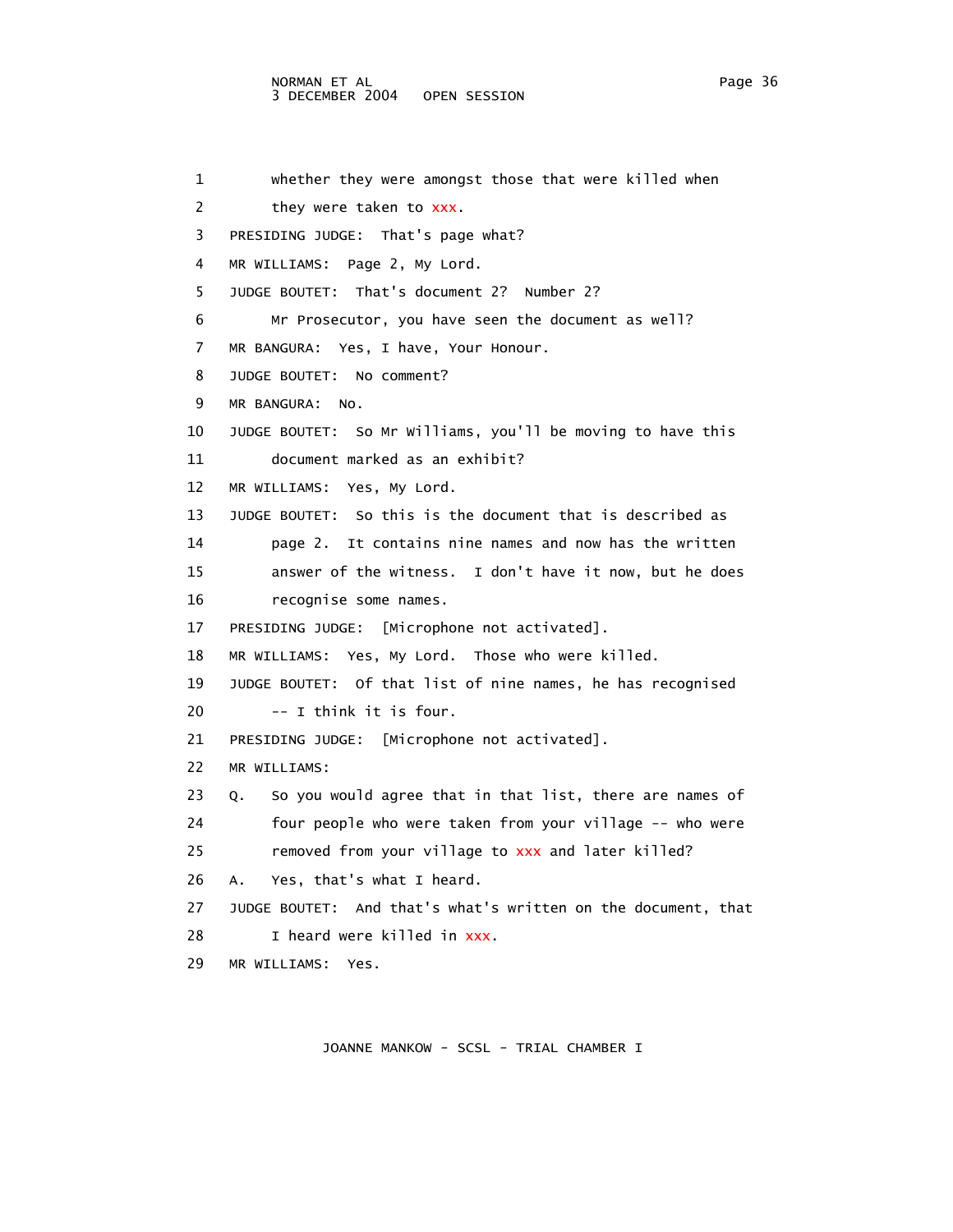1 JUDGE BOUTET: Mr Walker, that is marked as Exhibit 43. 2 **Exhibit No. 43 was admitted.**] 3 MR WILLIAMS: 4 Q. The five other names in that exhibit, do you know those 5 people? 6 A. I do not know many of them, only those that I have shown. 7 They are the people I know. 8 Q. Mr Witness, I'm putting it to you that your father was a 9 very wicked man in that village, that your father was a 10 very wicked man in that village. 11 PRESIDING JUDGE: I see Mr Bockarie laughing very hard today. 12 MR WILLIAMS: 13 Q. Yes, answer the question, please. 14 A. I should answer. You say you are telling me that my 15 father was a wicked person in that village. I do not 16 believe that. Whether he was wicked, even among humans, 17 it's not everybody that would say you are good. Even if 18 you're a kid, it's not everybody that would praise you. 19 But what I saw is that he never did anything bad to me 20 that I knew of. 21 PRESIDING JUDGE: Stop. Stop. I want to take down what 22 you've written [sic]. Mr Williams, he says that even if 23 you're a kid, not everybody likes you. 24 MR WILLIAMS: I agree, My Lord. 25 PRESIDING JUDGE: It's his philosophy, and he comes from -- 26 MR WILLIAMS: That village. 27 PRESIDING JUDGE: From what you people call yonder. 28 [HN031204C 12.15 p.m.] 29 MR WILLIAMS: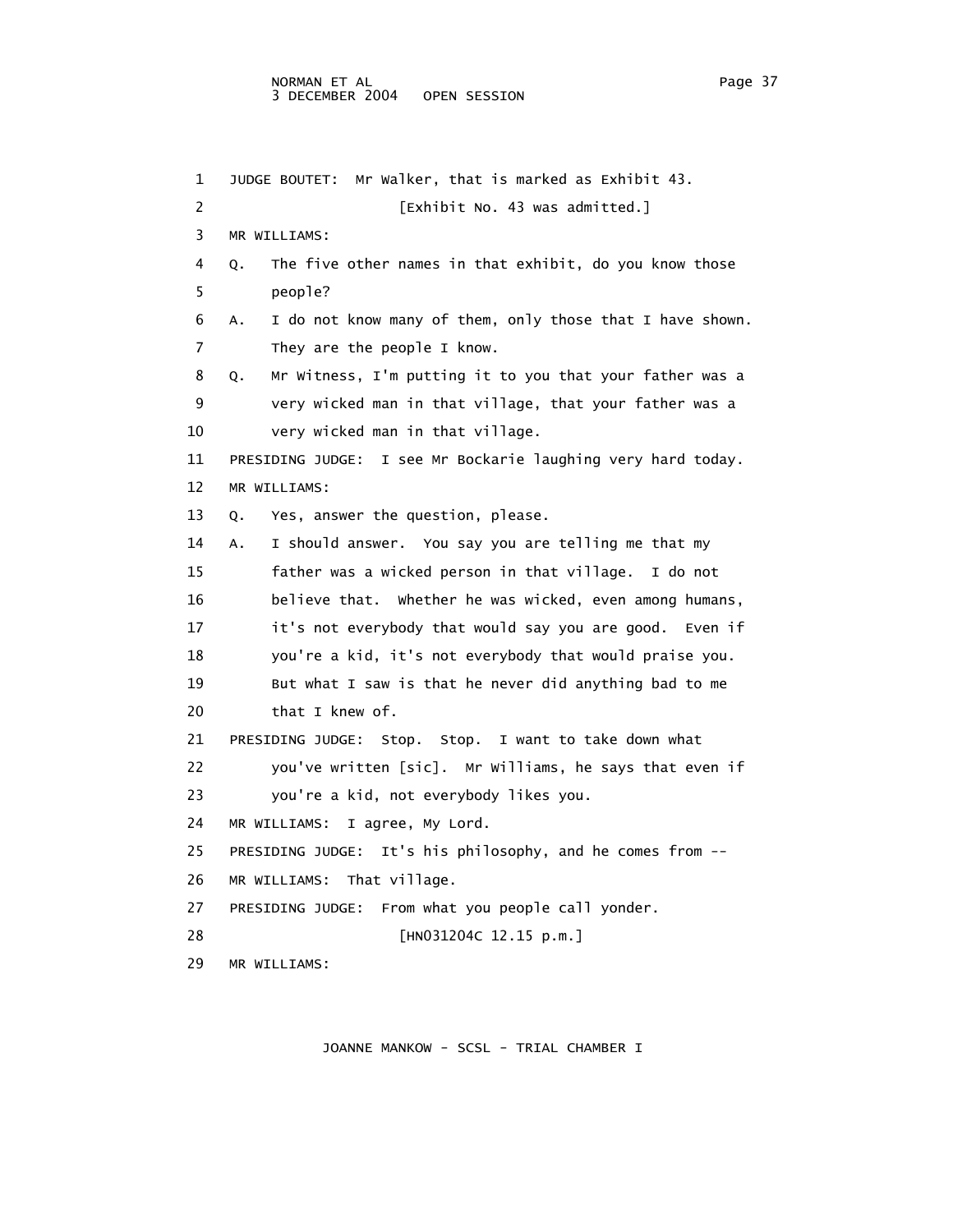| 1  | Q. | And I'm putting it to you that the reason why you've        |
|----|----|-------------------------------------------------------------|
| 2  |    | still not held a memorial service for your father is        |
| 3  |    | because nobody in your village will attend that service     |
| 4  |    | if it is held?                                              |
| 5  | Α. | It's a lie. It's not for that reason. Even if we do         |
| 6  |    | that, there are still some good people -- his own good      |
| 7  |    | people who will come if we do it. But that's not the        |
| 8  |    | reason, that's not what we are afraid of. His own good      |
| 9  |    | people are still there. If we still want to do that,        |
| 10 |    | there will be people who'll come. It is likely that if      |
| 11 |    | we attend, something bad would happen to us. That is        |
| 12 |    | what we are scared of. But that is not the reason.          |
| 13 | Q. | Have you ever spoken to the pastor of your village since    |
| 14 |    | 1997? Have you ever spoken to -- I mean, I showed you a     |
| 15 |    | list and there is a name there. The person is a             |
| 16 |    | pastor -- he's pastor of your village; is that correct?     |
| 17 | Α. | Yes.                                                        |
| 18 | Q. | Have you spoken with him since -- Exhibit 42, My Lord.      |
| 19 |    | PRESIDING JUDGE: For purposes of identification, please,    |
| 20 |    | where is Exhibit $42$ ? I would like the name $-$ - let him |
| 21 |    | give us the number of the name.                             |
| 22 |    | MR WILLIAMS:<br>Number three, My Lord.                      |
| 23 |    | PRESIDING JUDGE:<br>Number three?                           |
| 24 |    | MR WILLIAMS: Yes.                                           |
| 25 | Q. | Mr Witness, we will be calling that pastor as a witness,    |
| 26 |    | but I just want to get this from you. Have you spoken       |
| 27 |    | with that pastor since 1997?                                |
| 28 | А. | What kind of talk do you mean?                              |
| 29 | Q. | You tell me, please. Have you spoken with him?              |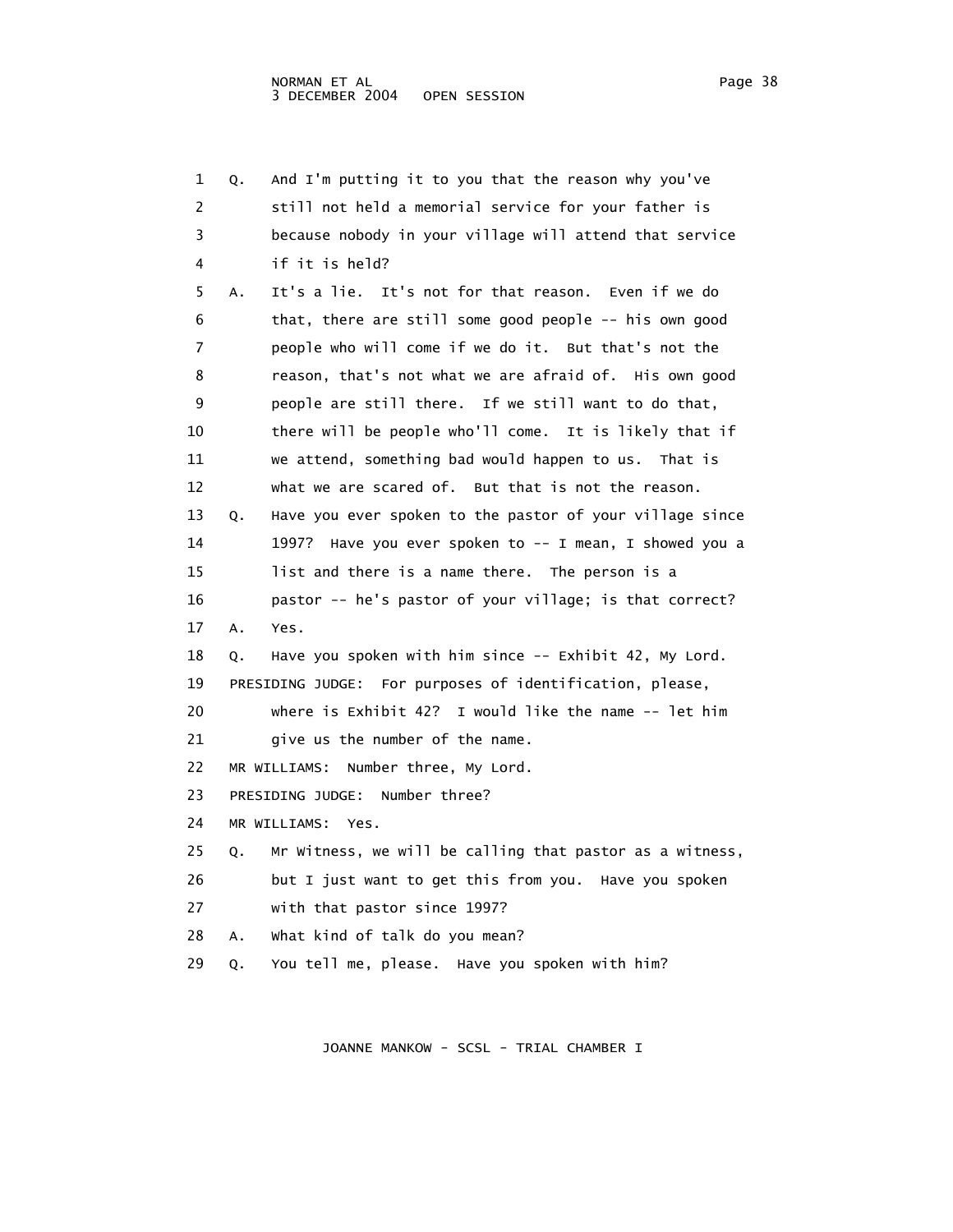```
 1 A. Yes, we do talk; oh, yes, we do talk. We do talk about 
 2 almost everything. 
3 Q. Did he tell you how he escaped death in xxx?
 4 A. Him? 
 5 Q. Yes. 
 6 A. No, he didn't tell me. 
 7 Q. And the first name on that exhibit again, Pa something, 
8 is he still at the village? On Exhibit 42, there is a
 9 name that starts with Pa. Is he still at your village? 
 10 A. What? 
 11 MR WILLIAMS: My Lord, I will get my learned friend to refresh 
 12 his memory. 
 13 JUDGE BOUTET: So you are showing Exhibit 42 to the witness 
 14 now? 
 15 MR WILLIAMS: Yes. 
 16 JUDGE BOUTET: And you want the witness to look at the first 
 17 name on that list? 
 18 MR WILLIAMS: Yes, My Lord. 
 19 JUDGE BOUTET: You don't need to write the answer. Just show 
 20 him the name and then Mr Williams will ask him questions. 
 21 MR WILLIAMS: 
 22 Q. You know that gentleman; is that correct? 
 23 A. Yes, I know him. 
 24 PRESIDING JUDGE: That's number one? 
 25 MR WILLIAMS: Yes. 
 26 Q. Did you see him before you left your village to come to 
 27 this Court? 
 28 A. Yes, I saw him there when I was coming. 
 29 Q. Did you talk with him?
```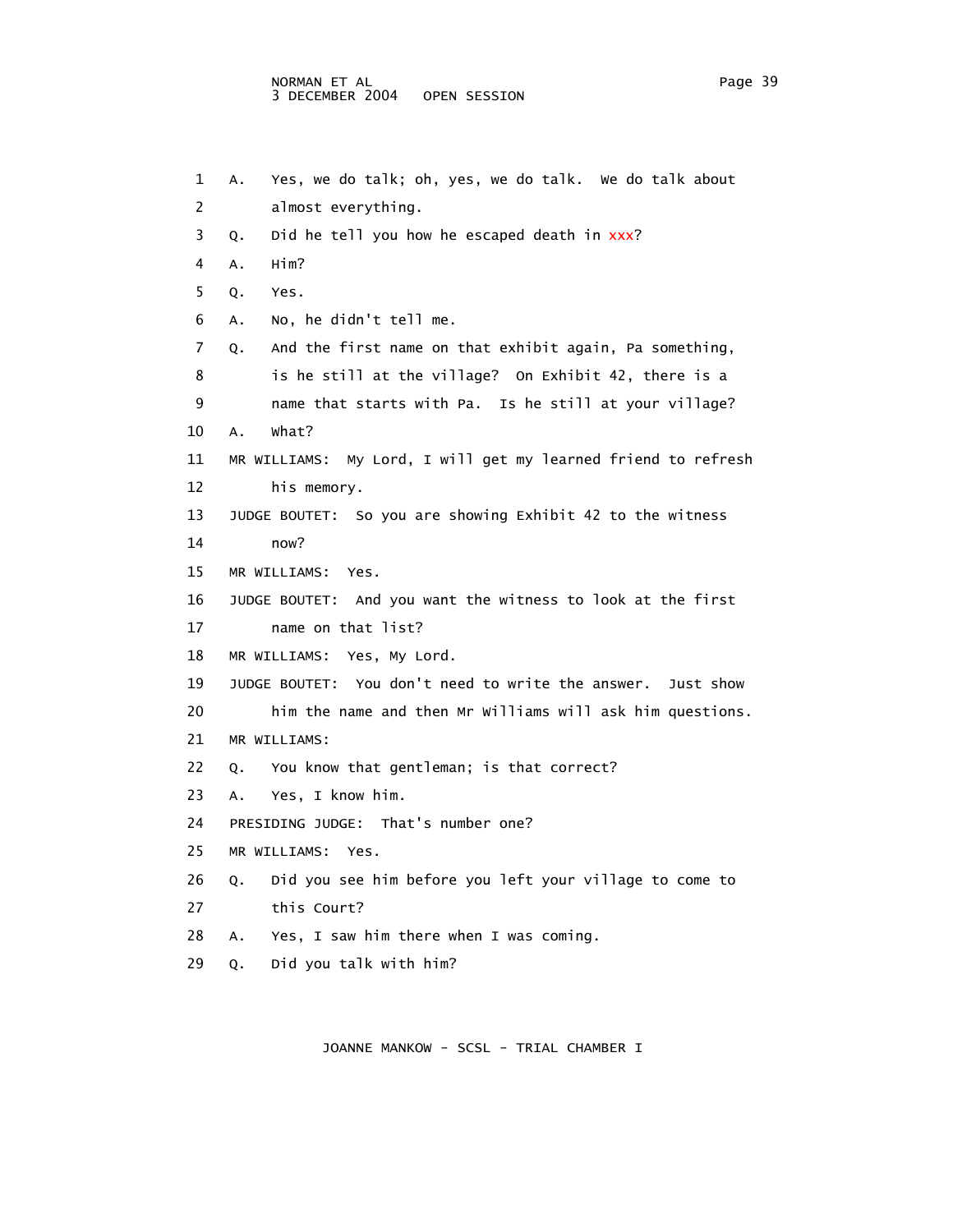1 A. We didn't talk. 2 Q. Does he have a scar on one of -- underneath one of his 3 eyes? Does he have a scar underneath one of his eyes? 4 A. Scar? 5 Q. Yes. I mean, it's not -- 6 A. No, I've not observed him closely. 7 PRESIDING JUDGE: On which eye? 8 MR WILLIAMS: I don't want to mislead the Court, My Lord; I 9 don't know. 10 PRESIDING JUDGE: So we should just say he does not have a 11 scar on his eye. 12 MR WILLIAMS: Underneath one of his eyes, My Lord. 13 PRESIDING JUDGE: The investigator was not very efficient 14 there. 15 MR WILLIAMS: I'll give him the sack, My Lord. 16 PRESIDING JUDGE: Give him the sack, yes. 17 MR WILLIAMS: 18 Q. Did that Pa ever tell you that your father got him to 19 drink the blood that came out of those people that were 20 killed in xxx? That your father got him to drink the 21 blood that came out of those people that were killed in 22 xxx? 23 A. No, no, he did not tell me that. 24 Q. Did you get to know that through any other source? 25 A. Nobody has told me that. 26 MR WILLIAMS: I have a last name that I want him -- it's just 27 a single name, but was not part of the document. 28 JUDGE BOUTET: Which document is it now? It's not one of 29 those that we have?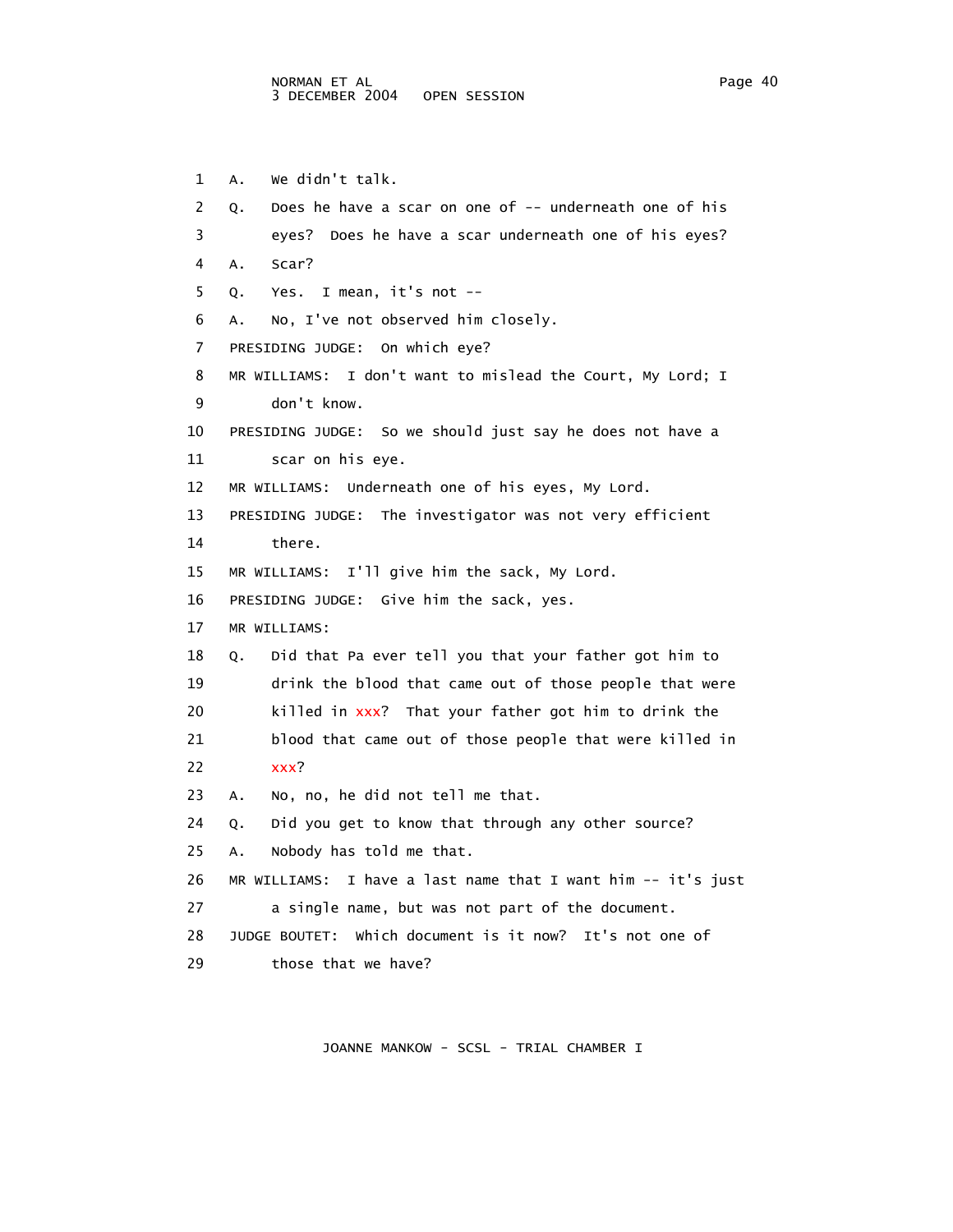1 MR WILLIAMS: Yes, but I have copies for Your Lordships. 2 PRESIDING JUDGE: How many did you give us? 3 MR WILLIAMS: Six. This is seven. 4 PRESIDING JUDGE: Please, number that seven, yes. 5 JUDGE BOUTET: So this document has one name on it, 6 Mr Williams? 7 MR WILLIAMS: Just one, My Lord. 8 JUDGE BOUTET: And you will ask him if he knows that person -- 9 that is what you intend to do? 10 MR WILLIAMS: Yes. 11 PRESIDING JUDGE: Mr Williams, you say there is only one name? 12 MR WILLIAMS: Just one. 13 JUDGE BOUTET: So you're moving to have that marked as an 14 exhibit? 15 MR WILLIAMS: Yes, My Lord. 16 JUDGE BOUTET: Mr Prosecutor? 17 MR BANGURA: No objection. 18 JUDGE BOUTET: I thought we had been through that yesterday, 19 but anyhow. 20 MR WILLIAMS: My Lord, I've pursued it and -- 21 JUDGE BOUTET: I mean, that name. 22 MR WILLIAMS: Yes, successfully now, My Lord. Yesterday 23 denied the entire name, now he's saying he knows the 24 person by the first two names. 25 JUDGE BOUTET: I see. 26 PRESIDING JUDGE: Are we then settling on the fact that it is 27 the same person that has -- the person with two names is 28 the same person that has the three names? Is there any 29 ambiguity there? We will admit it, it's no problem.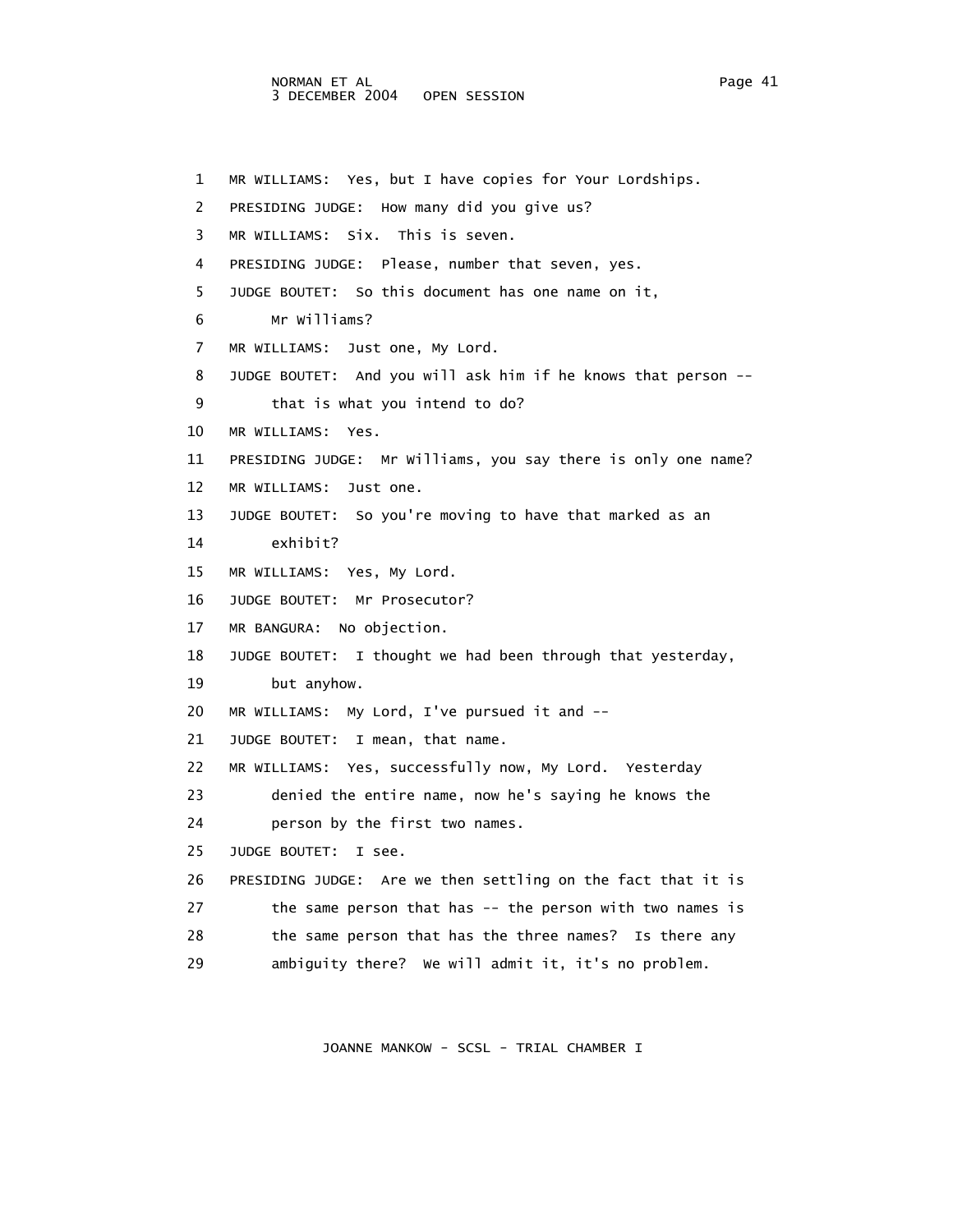```
 1 JUDGE BOUTET: The question was the one with the three names? 
 2 MR WILLIAMS: Yes. 
 3 JUDGE BOUTET: So that is what you were asking the witness: 
 4 If he knew the person with the three names on the piece 
  5 of paper? 
 6 MR WILLIAMS: Yes. 
 7 JUDGE BOUTET: And his answer is he knows the name written 
 8 down by him. 
 9 MR WILLIAMS: Yeah. 
 10 JUDGE BOUTET: So this document with the page number 7 on it, 
 11 with a name comprising three parts and the answer from 
 12 the witness to that, is marked as Exhibit 44. 
 13 [Exhibit No. 44 admitted] 
 14 MR WILLIAMS: 
15 Q. The person you know by those two names comes from xxxxx
16 xxxxxx; is that correct?
 17 A. Yes, that's where I see him. 
 18 Q. Did you observe that he disappeared from his village for 
 19 quite a long -- let me ask you, when was the last time 
 20 you saw this gentleman? 
 21 A. What are you talking about? 
22 Q. This name I've just -- the person who comes from xxxxx,
 23 when was the last time you saw him? 
24 A. I do see him at all times. I do see him in xxx, I do see
 25 him in xxxxx. 
 26 Q. Were you told or did you observe that he disappeared from 
 27 xxxxx after 1997? 
 28 A. Nobody told me, but I was not seeing him. So I do not 
 29 know whether he was in that town or he was not in that
```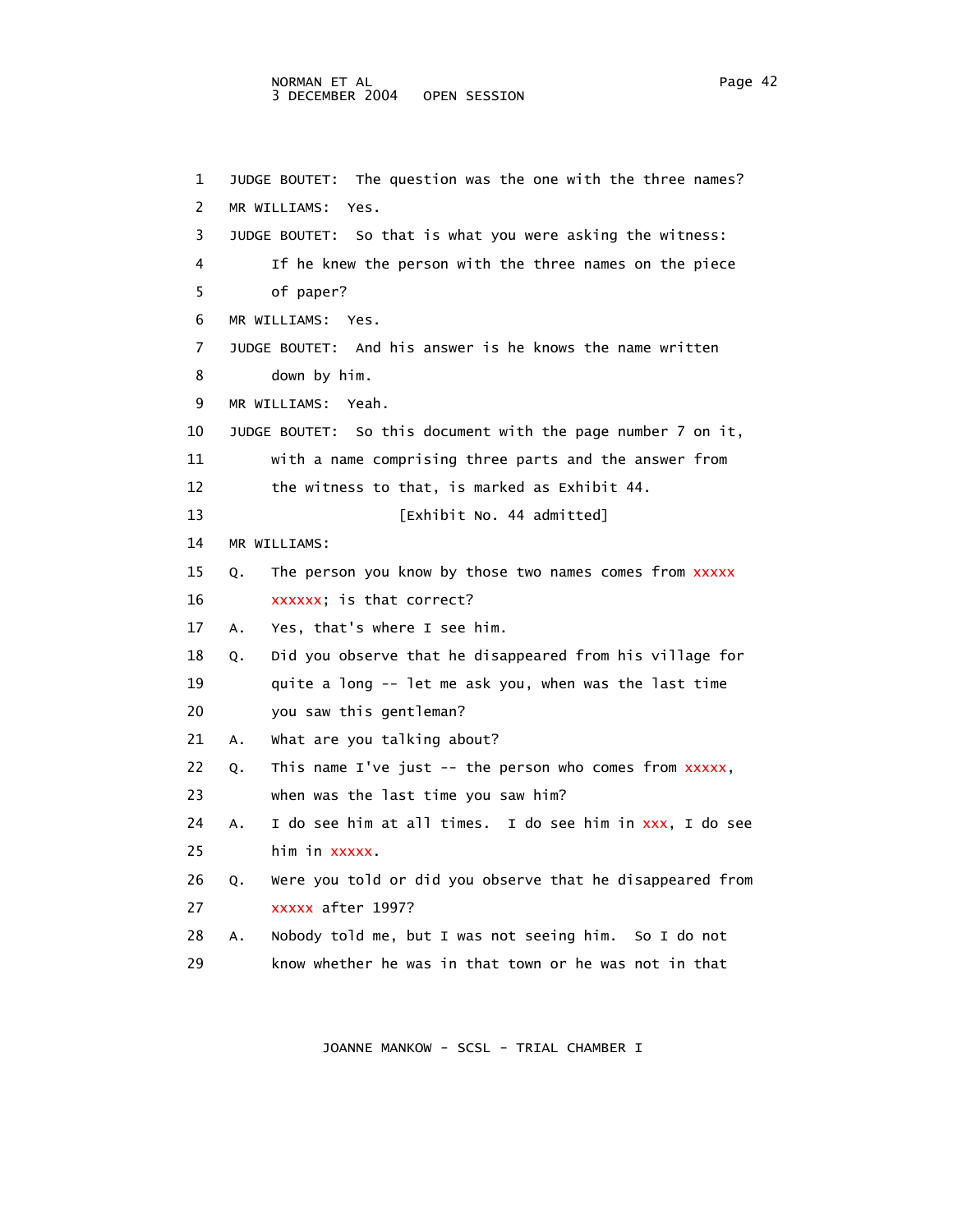```
 1 town, but nobody told me. 
 2 Q. But you were not seeing him for a long while; is that 
 3 your answer? 
 4 A. Yes, it's been a long time. It took a long time without 
  5 seeing him. 
 6 PRESIDING JUDGE: Are you saying it took a long time? The 
 7 translation is it took a long time without his seeing 
 8 him? 
 9 MR WILLIAMS: Yes, in his village. 
 10 Q. Was he a friend of your father? 
 11 A. Even if they are friends, I do not know. 
 12 PRESIDING JUDGE: Learned counsel, "It took a long time 
 13 without my seeing him in the village or without my seeing 
 14 him." I mean, has he seen him now? 
 15 MR WILLIAMS: He said he saw him before he came, My Lord. 
 16 PRESIDING JUDGE: He saw him before he came? 
 17 MR WILLIAMS: Yes. 
18 Q. You'll agree with me that he only returned back to xxxxxx
 19 recently? 
 20 PRESIDING JUDGE: Have we finished with the last question? 
 21 The last question was: Is he a friend to your father? 
 22 MR WILLIAMS: He said if he was a friend, he wouldn't know. 
 23 JUDGE THOMPSON: If he was, he didn't know that. 
 24 MR WILLIAMS: Yes. 
25 Q. And this gentleman only returned back to xxxxx quite
 26 recently; is that correct? 
 27 A. I wouldn't say that he'd just recently returned, because 
 28 we are not staying in the same place. Maybe he would 
 29 come to his home town and return and I wouldn't see him.
```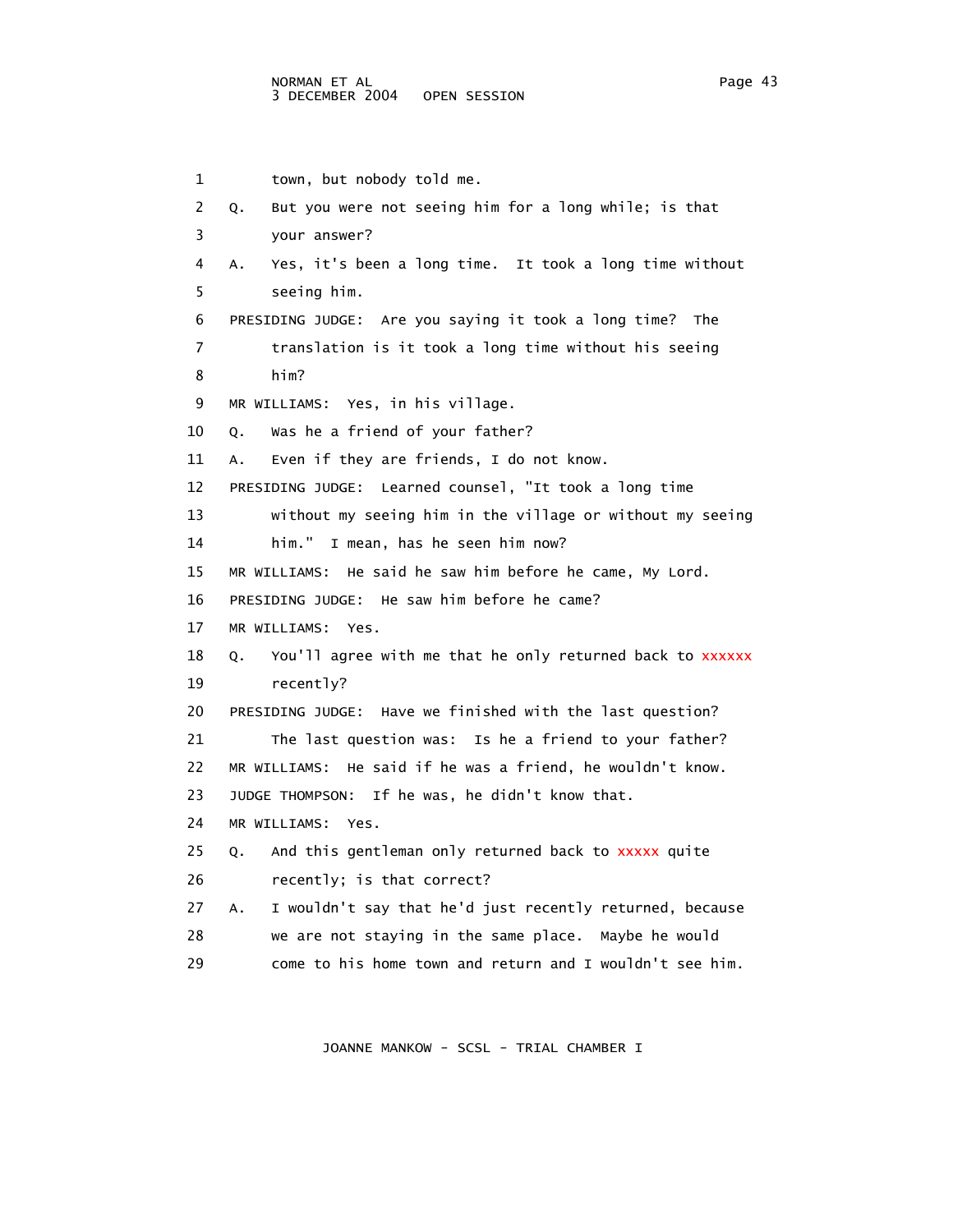1 Q. I'm putting it to you, Mr Witness, that your father never 2 returned to xxx after orchestrating the murder of those 3 nine people? 4 MR BANGURA: May it please Your Honours. 5 MR WILLIAMS: Sorry, never returned to his village, My Lord. 6 MR BANGURA: I don't know whether my learned friend is trying 7 to rephrase before I make the point I was going to. 8 PRESIDING JUDGE: He has rephrased. He is putting it to him 9 that the father never returned to the village after he 10 went to xxx. 11 MR WILLIAMS: And after orchestrating the murder of those nine 12 people in xxx. 13 PRESIDING JUDGE: Ask them separately then. 14 MR WILLIAMS: As My Lord pleases. 15 Q. That he never returned -- that your father never returned 16 to xxxx -- sorry, to your village? 17 JUDGE BOUTET: From xxxx? 18 MR WILLIAMS: He never returned to the village from xxxx. 19 JUDGE BOUTET: From xxx? 20 MR WILLIAMS: Yes. 21 THE WITNESS: when he went to  $xxx$ , he didn't come back. When 22 he went to xxx, I never saw him till that day. Whether he 23 came back and stopped somewhere or went somewhere, I 24 didn't know. I never saw him. 25 PRESIDING JUDGE: We have the first answer. When he went to 26 xxx, he never came to the village until when he was 27 brought back to the village. 28 MR WILLIAMS: 29 Q. I'm putting it to you that your father joined the rebels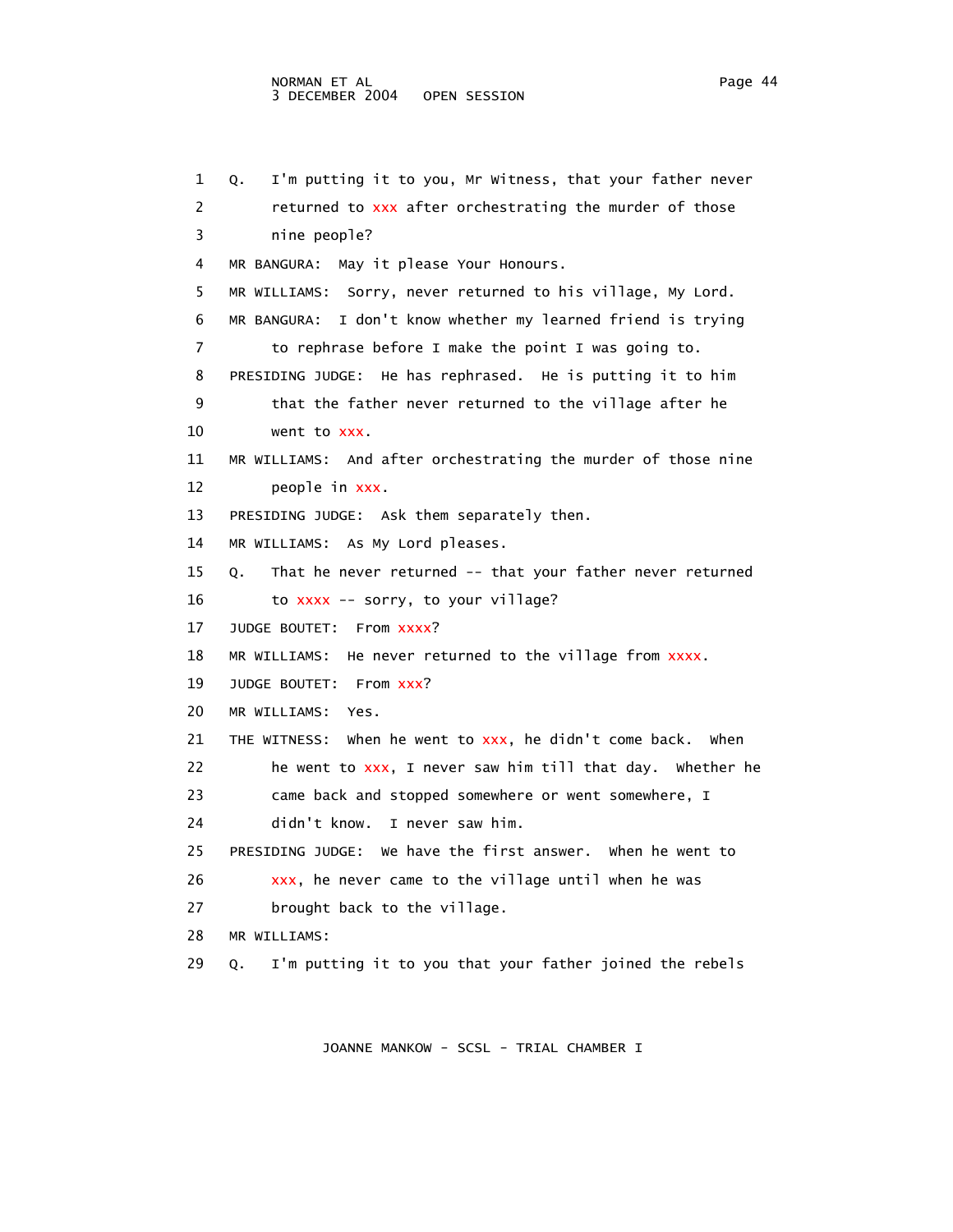| $\mathbf{1}$ | and never returned to your village -- that your father          |
|--------------|-----------------------------------------------------------------|
| 2            | joined the rebels?                                              |
| 3            | That is something I can't say, because that man went and<br>А.  |
| 4            | we did not see each other again. And now you're asking          |
| 5            | me whether my father joined the rebels, that's why he           |
| 6            | didn't return to the village. That's something I can't          |
| 7            | take decision on, because I didn't see him again.               |
| 8            | whether your father joined the rebels or not, that's your<br>Q. |
| 9            | answer?                                                         |
| 10           | No, and I didn't see him join them.<br>А.                       |
| 11           | JUDGE BOUTET: Ask him if he knows. He never saw him join        |
| 12           | them, but does he know about it?                                |
| 13           | MR WILLIAMS:                                                    |
| 14           | Do you know whether your father joined the rebels or not?<br>Q. |
| 15           | Nobody told me that, I didn't hear that.<br>А.                  |
| 16           | PRESIDING JUDGE: He has given an answer to the next question    |
| 17           | I wanted to ask him: whether he heard. He has given you         |
| 18           | a double barreled answer.                                       |
| 19           | MR WILLIAMS: He is reading Your Lordship's mind. There will     |
| 20           | be no further questions for him.                                |
| 21           | JUDGE BOUTET: Thank you.                                        |
| 22           | I would have been surprised if you<br>PRESIDING JUDGE:          |
| 23           | continued, because I saw you --                                 |
| 24           | Sorry, My Lord?<br>MR WILLIAMS:                                 |
| 25           | I said I would have been surprised if you<br>PRESIDING JUDGE:   |
| 26           | were to continue because I saw you winding up -- I read         |
| 27           | you winding up.                                                 |
| 28           | MR WILLIAMS: As My Lord pleases.                                |
| 29           | JUDGE BOUTET: Mr Prosecutor, do you have any questions in       |
|              |                                                                 |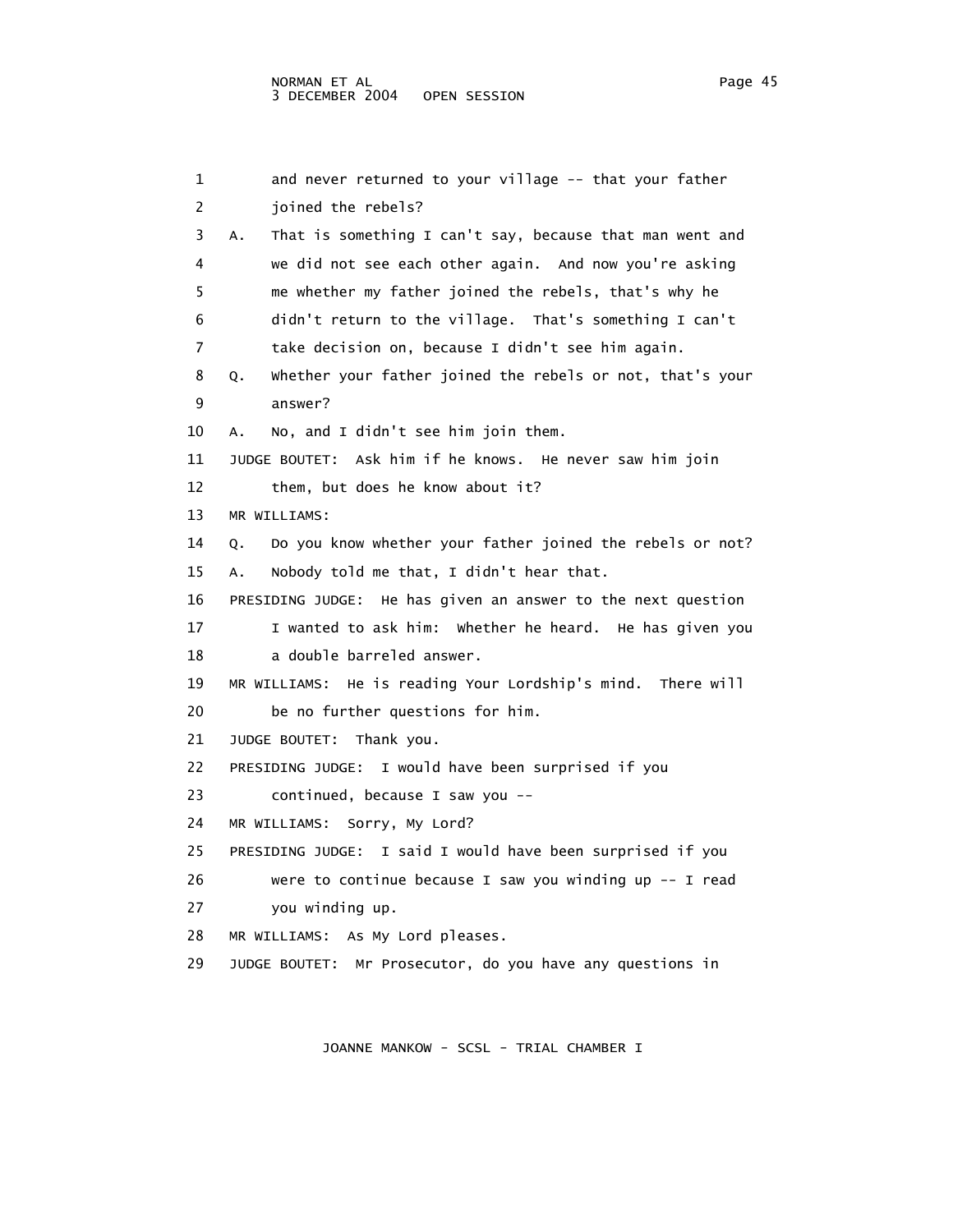# NORMAN ET AL Page 46 3 DECEMBER 2004 OPEN SESSION

 1 re-examination? 2 MR BANGURA: There will be no questions in re-examination, 3 My Lord. 4 JUDGE BOUTET: Thank you very much. 5 PRESIDING JUDGE: Mr Witness. 6 THE WITNESS: Yes. 7 PRESIDING JUDGE: We have finished with you for now, but we 8 may need you again here tomorrow - I'm not saying 9 tomorrow, I mean some time; not tomorrow, some time - 10 should necessity arise. If it does, we are going to get 11 in touch with you. 12 THE WITNESS: No problem. Thank you. 13 PRESIDING JUDGE: We wish you a safe journey. Thank you very 14 much for coming to give evidence in this case. 15 THE WITNESS: Amen. I thank you too. Thank you, too, very 16 much. And those who asked me and those who are sitting, 17 and the person who is supporting me, I thank you all, and 18 you, too. Those of you been asking me questions since 19 yesterday, I thank you too. Whatever time you need me, 20 just let me know, I'll be available. 21 PRESIDING JUDGE: Thank you very much. We wish you a safe 22 journey back home and a good pursuit of your farming 23 activities. You talked of brushing your garden at times 24 and so on, so we wish you all the best, okay. 25 MR BOCKARIE: This is the first time the Defence has been 26 thanked. 27 PRESIDING JUDGE: He's an objective witness, is that what you 28 mean to say? Right, that goes to his credit. Is the 29 next witness ready, because we thought we could start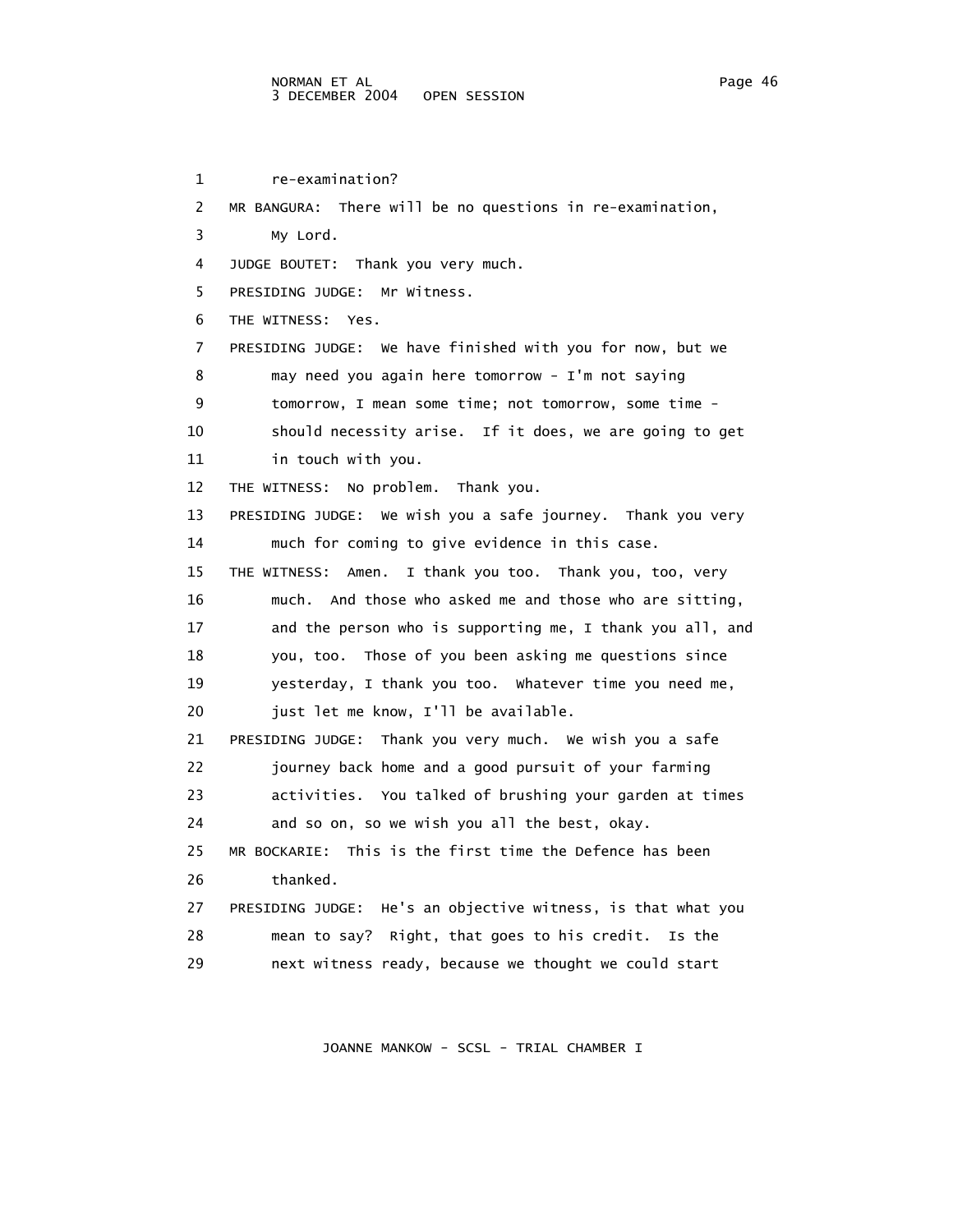1 with him? We'll just rise for five minutes. So that we 2 don't waste a lot of time on formalities when we resume 3 in the afternoon. Yes, Mr Kamara? 4 MR KAMARA: Yes, Your Honour, the witness is ready and the 5 Prosecution is ready. 6 THE INTERPRETER: What language will he be testifying in? 7 MR KAMARA: She'll be testifying in Temne. TF2-058. 8 PRESIDING JUDGE: We shall rise now and resume the session in 9 the next five minutes, just the time for this witness to 10 withdraw and for the other witness to be -- 11 JUDGE BOUTET: Just before we do, is the Defence ready to 12 proceed, as well, with this witness, 058? Yes, okay, 13 thank you. 14 PRESIDING JUDGE: The Court will rise, please. 15 [Break taken at 12.47 p.m.] 16 **Interval** [The witness withdrew] 17 **I** [The witness entered Court] 18 **I** [Upon resuming at 12.53 p.m.] 19 PRESIDING JUDGE: We are resuming the session. Ms Wiafe, is 20 this your case? 21 MS WIAFE: Yes, Your Honour. 22 PRESIDING JUDGE: Your case in the sense that this is part of 23 your case in this case. 24 MS WIAFE: The Prosecution calls TF2-058. 25 PRESIDING JUDGE: And this will be the -- 26 MS WIAFE: 37th witness. 27 JUDGE BOUTET: Does that mean that you're not calling 062 and 28 190?

29 MS WIAFE: Yes, I think 062 has been taken out of turn.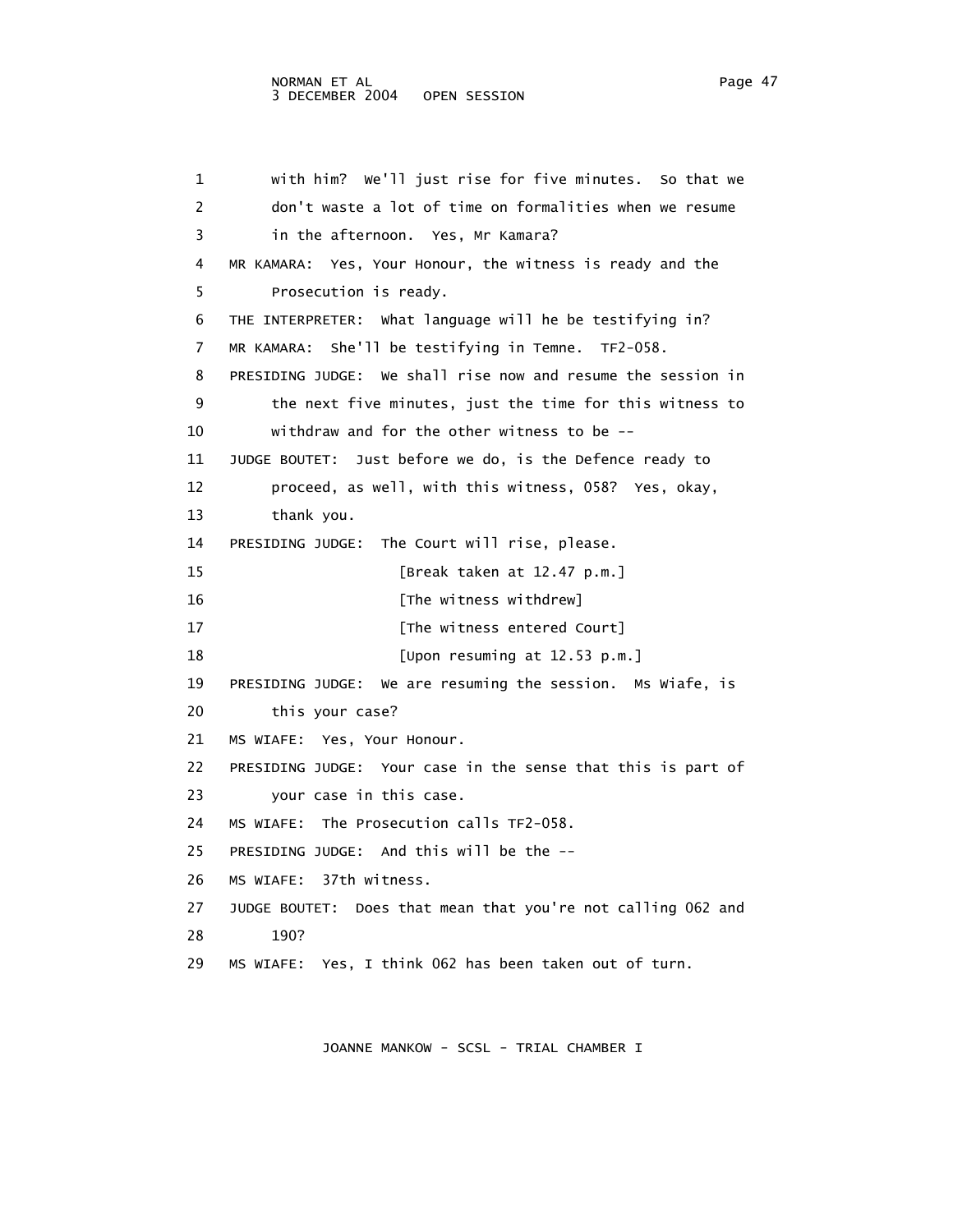1 JUDGE BOUTET: Just taken out of turn. 2 MS WIAFE: Yes, as far as I know. 3 JUDGE BOUTET: Will be called? 4 MS WIAFE: I'm not sure whether he will or will not be called 5 right now. 6 PRESIDING JUDGE: This is TF2 -- 7 MS WIAFE: 058. 8 JUDGE BOUTET: And this witness will testify in Krio, is it? 9 MS WIAFE: Yes. Your Honour, the witness had told me that she 10 would testify in Temne, but I was informed by Witness 11 Protection that she was going to testify in Krio. So I'm 12 not sure right now what she -- 13 PRESIDING JUDGE: Let us ask her the question; she's right 14 here. Let's ask her the question. 15 MS WIAFE: Madam Witness, what language do you wish to testify 16 in? 17 JUDGE BOUTET: Open her mike, please. 18 THE WITNESS: I would like to testify in Krio. 19 PRESIDING JUDGE: Is she a Muslim? 20 MR WALKER: Yes, Your Honour. 21 WITNESS: TF2-058 [Sworn] 22 **Example 22** [The witness answered through interpreter] 23 MS WIAFE: 24 Q. Madam Witness, I'll be asking you some questions and if 25 at any time you wish to take a break, do let me know. 26 A. Okay. 27 Q. Madam Witness, what work do you do? 28 A. I'm a businesswoman. 29 Q. Have you ever gone to school?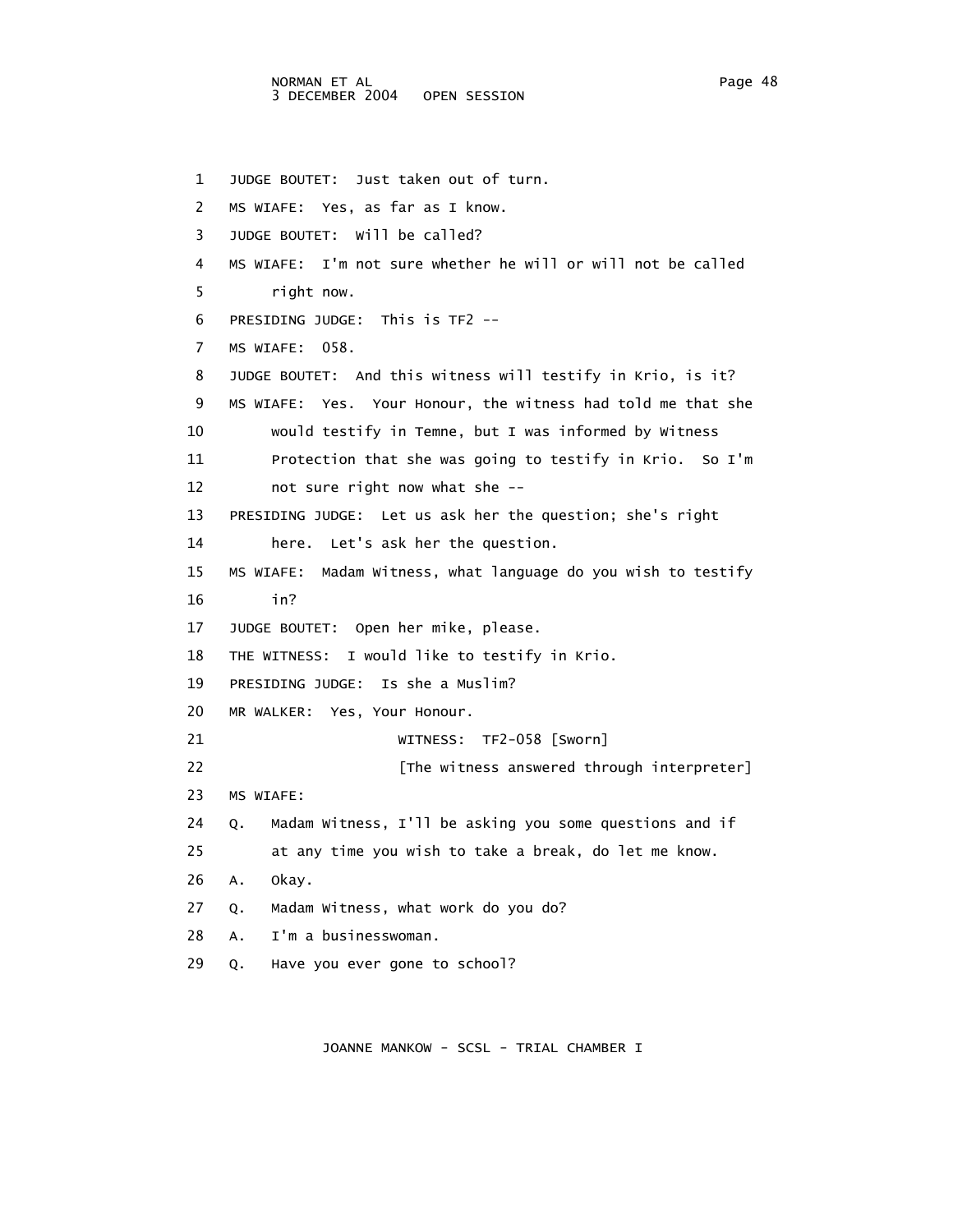- 1 A. No, I've not been to school.
- 2 Q. What languages do you speak?
- 3 A. I speak Krio.
- 4 Q. Any other language?
- 5 A. Yes, I speak Temne.
- 6 Q. Madam Witness, are you married now?
- 7 A. Yes, I was married but now I'm not married.
- 8 Q. Do you have any children?
- 9 A. Yes, I have children.
- 10 Q. How many children do you have?
- 11 A. I have five children.
- 12 Q. How old is the oldest child?
- 13 A. 19 years.
- 14 Q. And how old is the youngest?
- 15 A. He's around 6 years.
- 16 Q. Madam Witness, you said you are no longer married. Can
- 17 you tell this Court why?
- 18 A. Yes, sir.
- 19 Q. Tell the Court why you're not married.
- 20 A. Well, I was married, but they had killed my husband.
- 21 PRESIDING JUDGE: Ms Wiafe, before you go into those details,
- 22 it's a whole chapter we are running into. We had rather
- 23 tackle that some time this afternoon.
- 24 MS WIAFE: Yes, Your Honour.
- 25 PRESIDING JUDGE: Learned counsel, we will recess for the
- 26 break and we shall resume at 2.30. The Court will rise,
- 27 please.
- 28 [Luncheon recess taken at 1.03 p.m.] 29 [On resuming at 2.45 p.m.]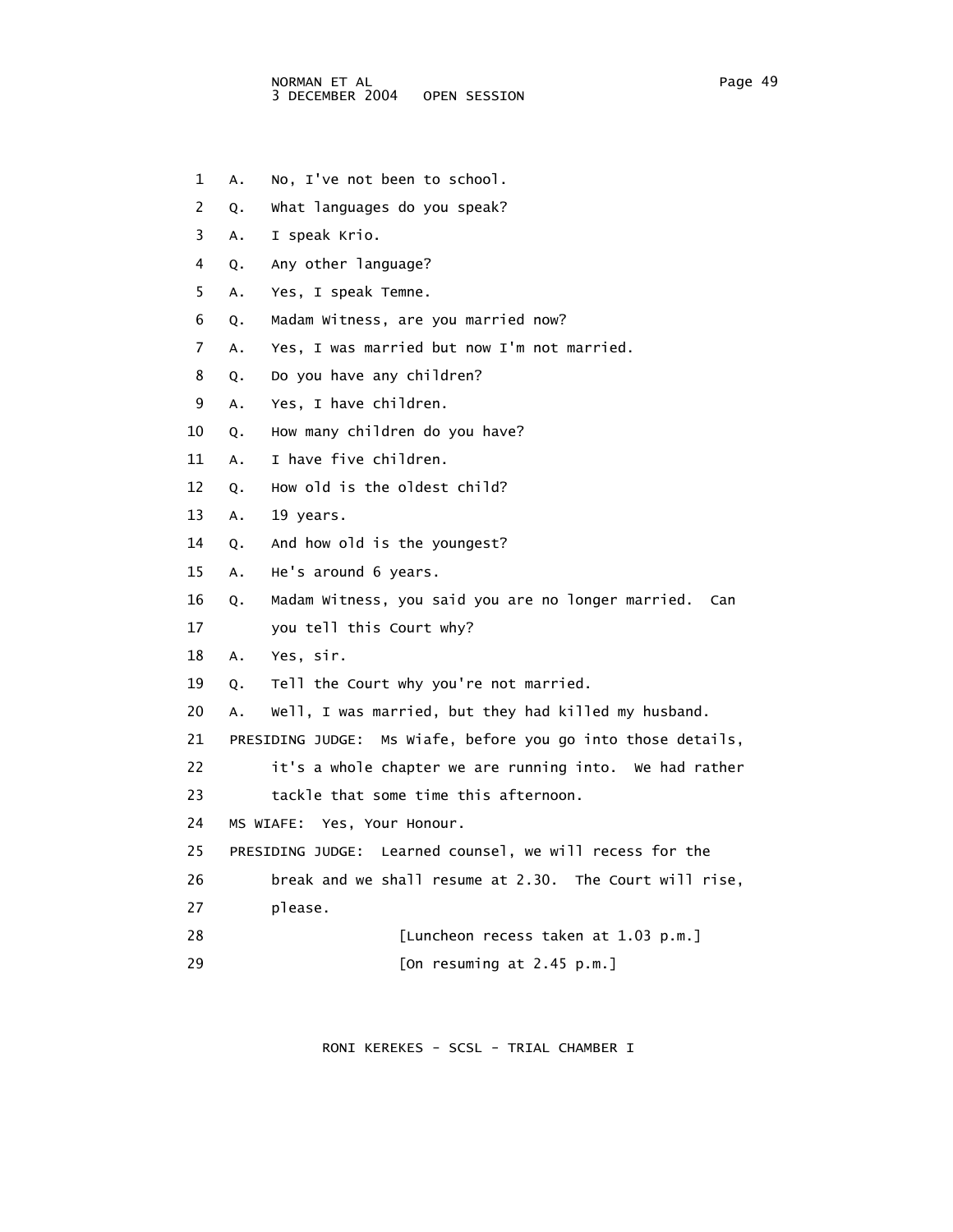1 [HN031204D] 2 [The witness entered court] 3 PRESIDING JUDGE: These look like special pens for the Special 4 Court. I see one on Williams's table. I see another one 5 somewhere. I have one too. Special Court's special 6 pens. Dr Jabbi has not got one. He has gotten his from 7 the wrong source. 8 JUDGE BOUTET: Yes, madam, please let's proceed. 9 MS WIAFE: Thank you, Your Honours. 10 Q. Madam, just before the break -- 11 A. Yes, sir. 12 Q. -- you told the Court that your husband had been killed. 13 A. Yes, sir. 14 Q. Where was your husband killed? 15 A. In xxx. 16 Q. And when was he killed? 17 A. On Independence Day. 18 Q. Do you remember the month? 19 A. Yes. 20 Q. Please tell this Court the month. 21 PRESIDING JUDGE: You can put it to her if you -- 22 THE WITNESS: The 27th of April. 23 MS WIAFE: 24 Q. Madam Witness, do you remember the year? 25 A. No, I cannot remember the year, but I can remember the 26 date on which my husband was killed. 27 Q. How old was your -- 28 PRESIDING JUDGE: Put the date to her. I don't think that's a 29 contentious matter. I don't think the Defence will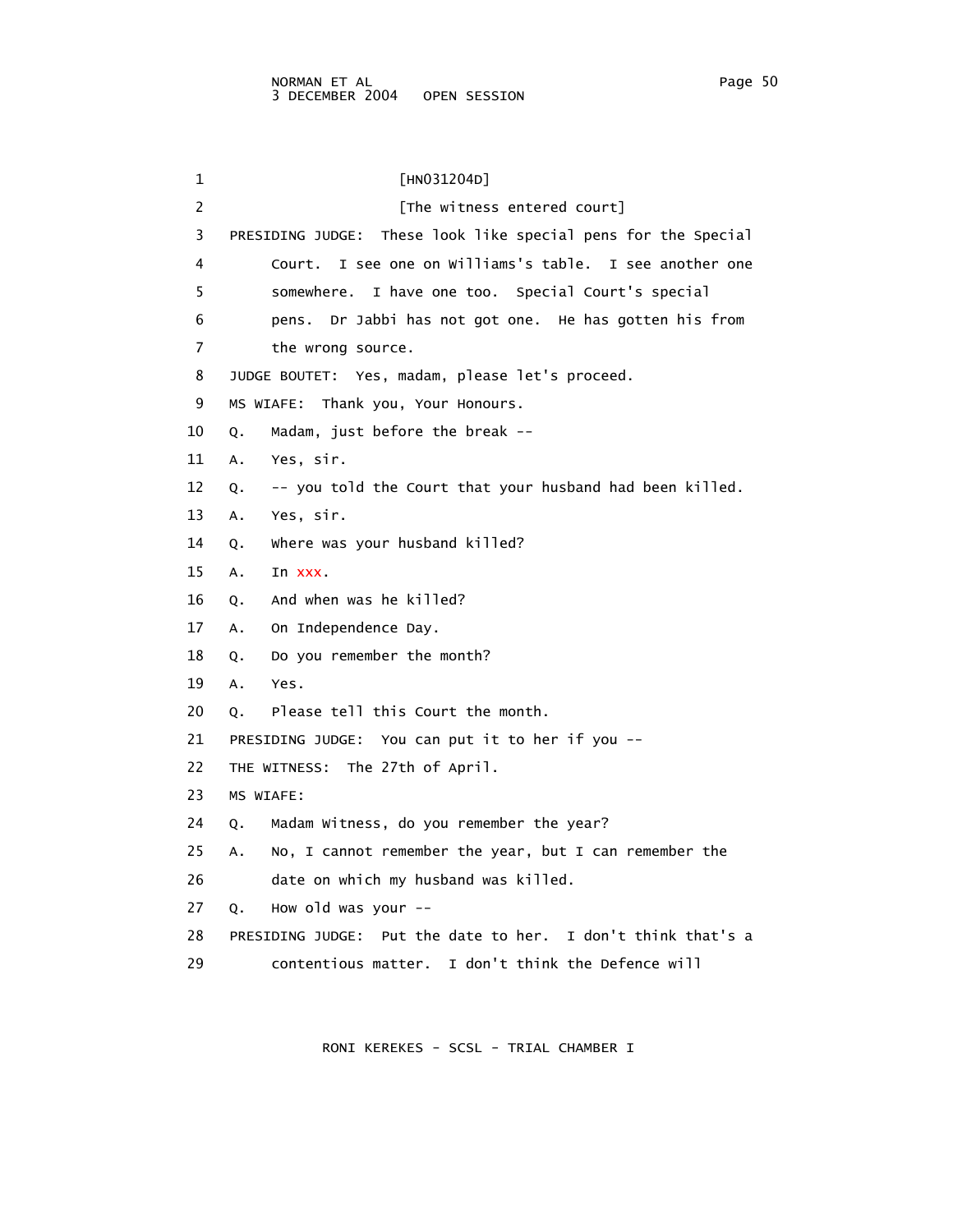1 object to that. 2 MS WIAFE: She has already mentioned April 27th. 3 PRESIDING JUDGE: April 27th of what year? 4 MS WIAFE: She said didn't remember. 5 PRESIDING JUDGE: That's why I'm saying you should suggest it 6 to her. Do you have it on your record? 7 MS WIAFE: It might be a contentious issue. I was going to 8 ask certain questions. 9 PRESIDING JUDGE: So you're saying on a certain 27th of April, 10 which is Independence Day. 11 MS WIAFE: Yes, but I was going to ask some follow-up 12 questions to clarify. 13 THE WITNESS: Okay. 14 Q. Madam Witness, at the time that your husband was killed, 15 how old was your oldest son? 16 A. He is about 13 years. 17 Q. And do you remember when he was born, what year he was 18 born? 19 A. My first son? 20 Q. Yes. 21 A. Yes. 22 Q. Please tell this Court what year he was born. 23 A. '85. 24 Q. You mean 1985? 25 A. 1985. 26 Q. Madam Witness, who killed your husband? 27 A. It was the Kamajors. 28 Q. And who are these -- who do you refer to as Kamajors? 29 A. Well, they have their own way of dressing which they used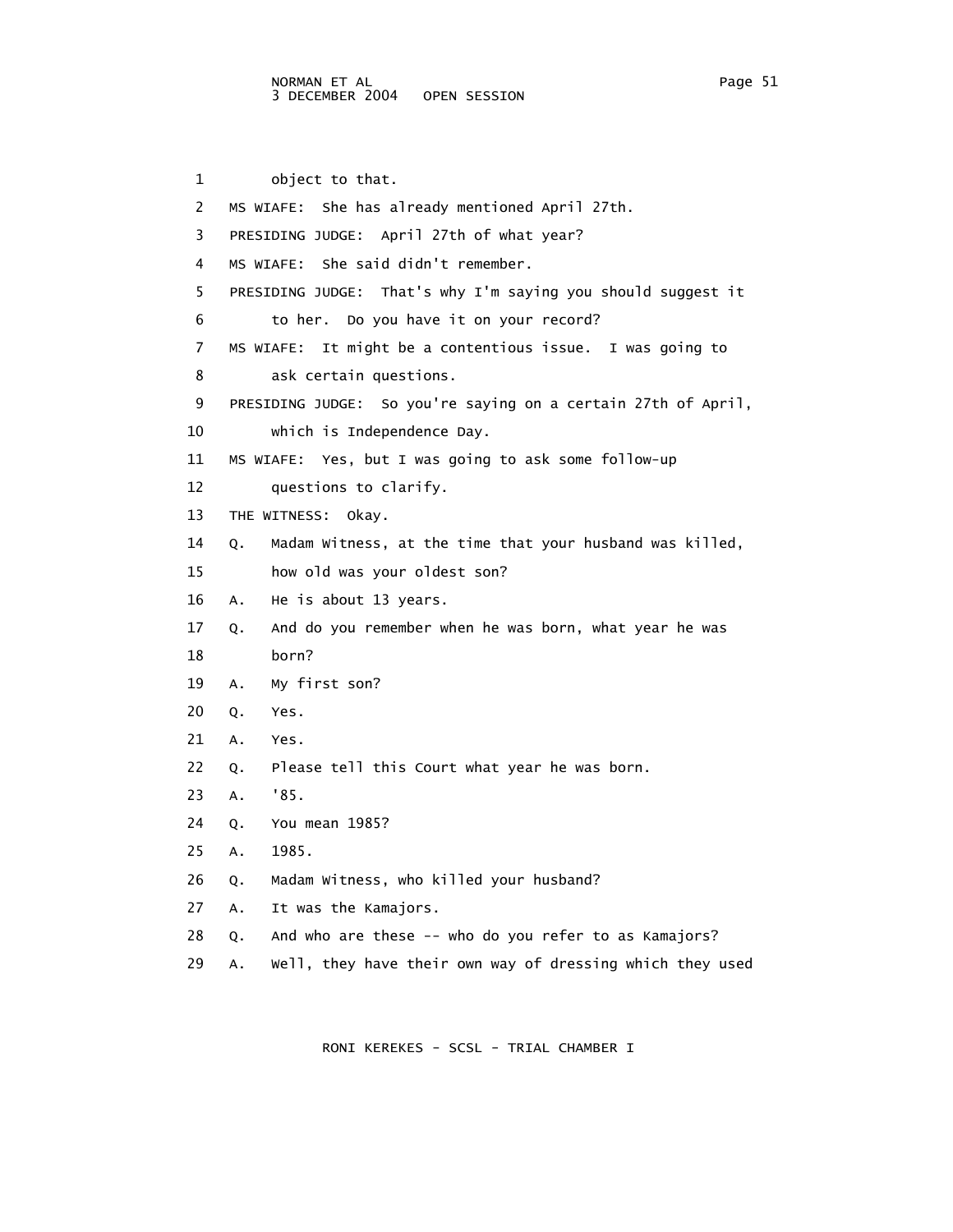1 to dress. 2 Q. Can you describe their dressing for the Court? 3 A. Yes. 4 Q. Please describe it. 5 A. They used to wear ronkos, which is normally referred to 6 as country clothes. 7 Q. Madam Witness, where were you when your husband was 8 killed? 9 A. Where I was when they killed my husband? In xxx. 10 Q. Madam Witness, can you tell this Court what happened on 11 the day that your husband was killed? 12 A. Yes. 13 Q. Please go ahead. 14 A. Well, my husband, they first of all killed his first son. 15 Q. Who killed his first son? 16 A. It was the same Kamajors. 17 Q. Did this happen on the same day, April 27th, Independence 18 Day? 19 A. No, no, no. 20 Q. When did this happen? 21 A. At the time when the Kamajors first entered in xxx and 22 took control of xxx. 23 Q. Madam Witness, I would like to focus your attention on 24 the killing of your husband. 25 A. Okay. 26 Q. Tell us what happened to your husband on April 27th, 27 Independence Day? 28 A. Well, when they killed my husband's first son, so he came 29 out to go and tell his father that they had killed his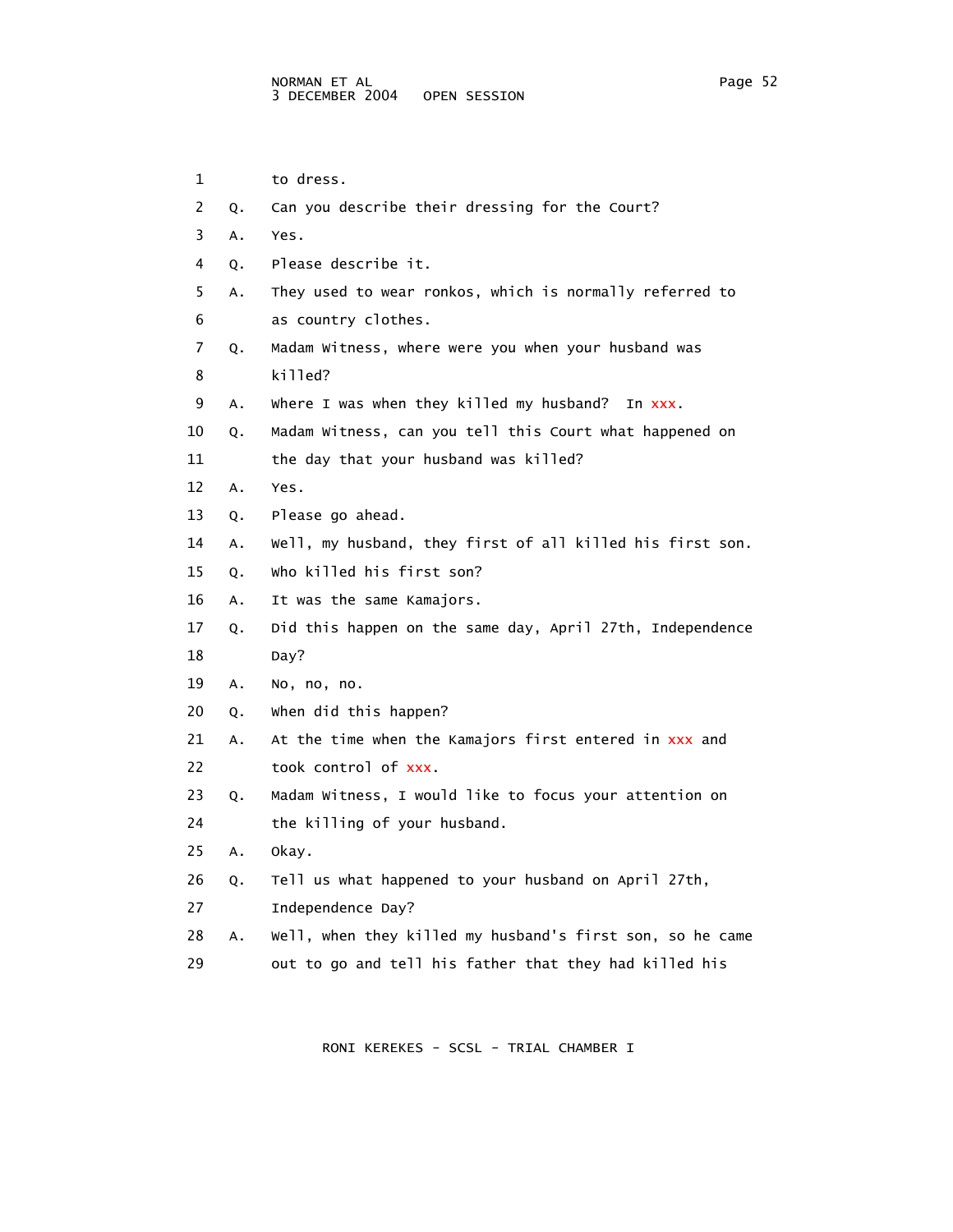1 first son. 2 Q. Madam Witness, I'm referring to April 27th, the day that 3 your husband was killed? 4 A. A, um-hum. 5 Q. Madam Witness, how was your husband killed? 6 A. How they killed my husband? 7 Q. Yes. 8 A. My husband, when he came from a journey, he went and met 9 me at market. 10 Q. Can you slow down a little bit? 11 A. Okay. 12 Q. Did your husband come back from a journey the 27th of 13 April? 14 A. Yes. 15 Q. And you said he met you at the market. What market are 16 you referring to? 17 PRESIDING JUDGE: Did she say she met or -- he came back from 18 a journey? 19 JUDGE THOMPSON: He met her at the market. That was the 20 sequence, met her at the marketplace. 21 MS WIAFE: Yes, Your Honour. 22 Q. What market are you referring to, Madam Witness? 23 A. When my husband came from a journey, he met me in the 24 market selling. 25 Q. And where is this market? 26 A. In xxx. 27 Q. What happened after your husband met you at the market? 28 A. When he came from the journey, he met me in the market. 29 Q. After he met you in the market, what did you do?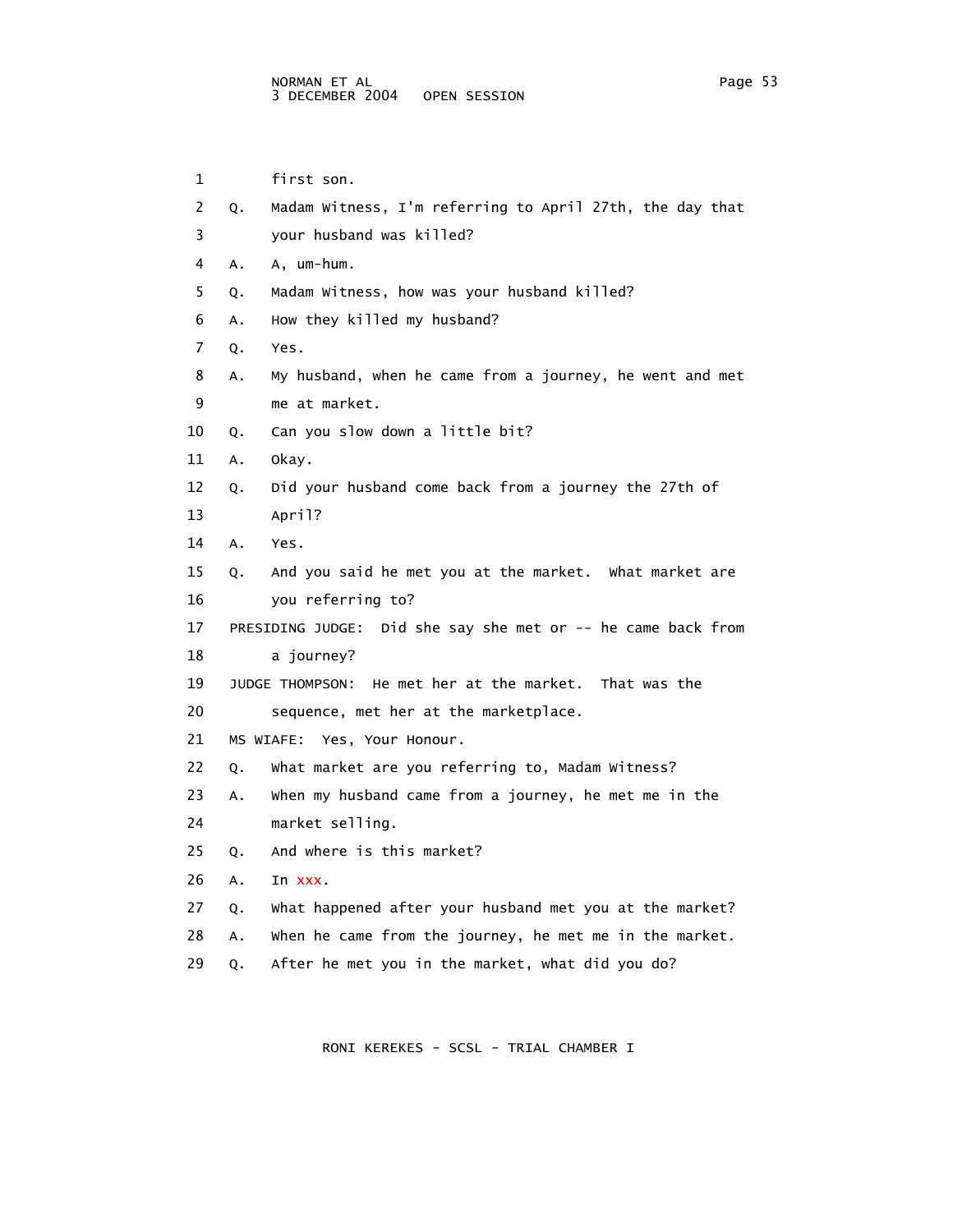1 A. I packed my belongings and I went to the house. 2 Q. Did you get to your house that day? 3 A. Yes, it was I and my husband that were going. 4 Q. Did anything happen on your way to the house? 5 A. Yes. 6 Q. Can you tell this Court what happened on the way? 7 A. Yes. 8 Q. Please go ahead. 9 A. As we were going, so luckily there was another man behind 10 us as we were going with my husband. So when we reached 11 at xxxx area [as interpreted] section -- 12 MS WIAFE: And Your Honours -- 13 PRESIDING JUDGE: The name of this section? 14 MS WIAFE: I'll attempt to spell it. I think it is 15 x x x x x. 16 Q. And xxxxx section, is it in xxx, in xxx Town? 17 A. Yes, it is in Bo Town that you find xxxxxx. 18 Q. So what happened when you got to xxxxx section? 19 A. So we are going, so all of a sudden we saw Kamajors. 20 Q. Where were these Kamajors coming from? 21 A. We just saw them at our back. 22 Q. How many Kamajors did you see? 23 A. Fifteen. 24 Q. These people you described as Kamajors, what were they 25 wearing? 26 A. It is the uniform they used to wear, ronko. 27 Q. Were they carrying anything? 28 A. Yes. 29 Q. What were they carrying?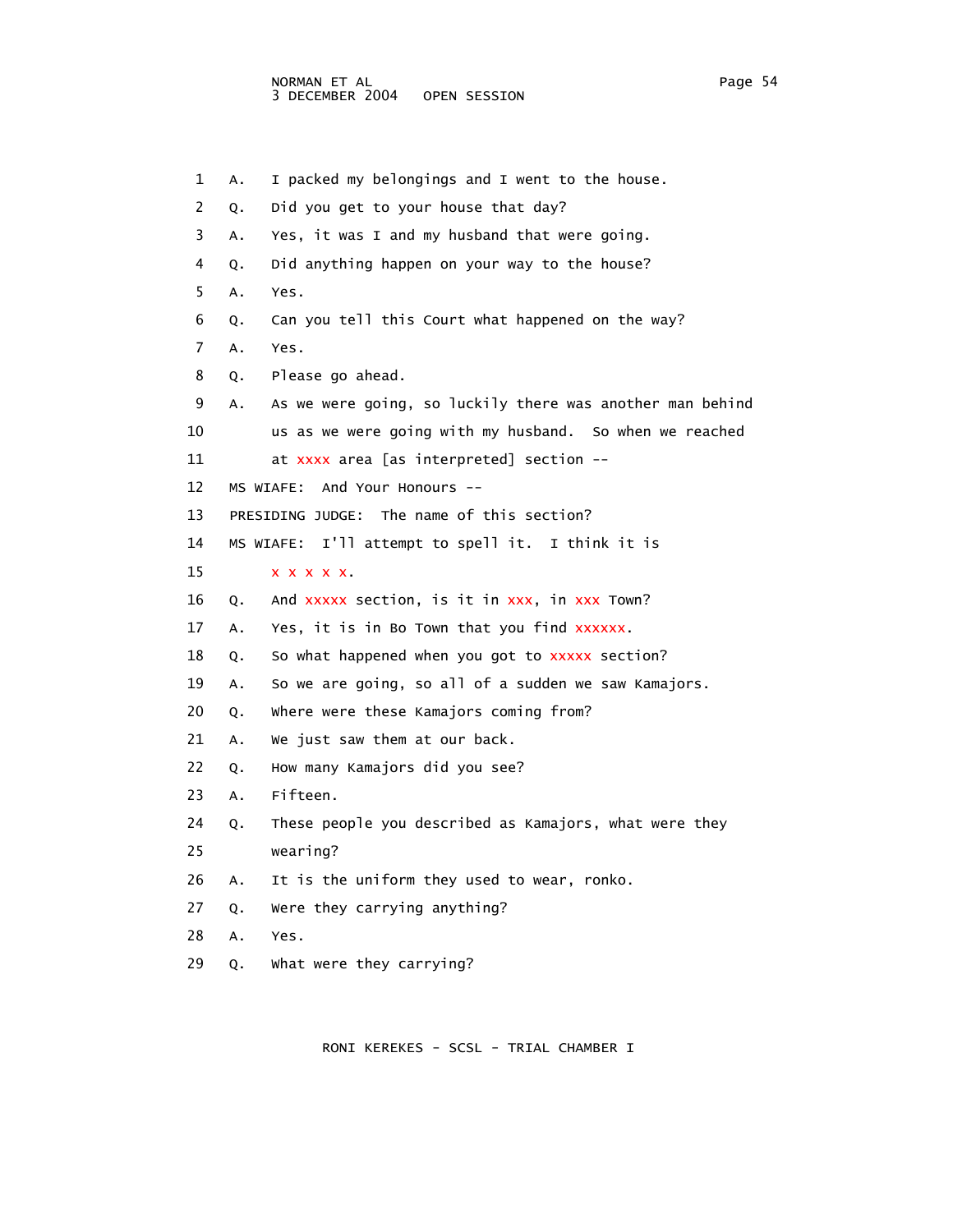```
 1 A. Well, they had knives, cutlasses, something like knives 
 2 with RPG, guns, they had them and their cutlasses. 
 3 Q. Did the Kamajors say anything to you? 
 4 A. No. 
 5 Q. So what happened when the Kamajors came, when you saw the 
 6 Kamajors? 
 7 A. They did not say anything to me, but they said something 
 8 to my husband. 
 9 Q. What did they say to your husband? 
 10 A. Well, when they saw my husband, then they said, "There is 
 11 the junta. He has come." 
 12 Q. What did they mean by junta? 
 13 A. He was a soldier. 
 14 PRESIDING JUDGE: He did not say it was a soldier yet. I mean 
 15 it is the translation. It's not you. The translation 
 16 has gone a bit -- it is not at this stage very accurate. 
 17 You asked the witness what did they mean by "junta". 
 18 MS WIAFE: Junta, yes. 
 19 PRESIDING JUDGE: He gave an answer which was not that he was 
 20 a soldier. 
 21 MS WIAFE: Junta means soldier. 
 22 PRESIDING JUDGE: I want to believe that is what she wants to 
 23 say. 
 24 MS WIAFE: 
 25 Q. Now, after they said "This is a junta", what they do? 
 26 A. My husband said he was not a junta. 
 27 Q. What was the response of the Kamajors? 
 28 A. They said no, he was a junta. 
 29 Q. So, Madam Witness, did anything happen to your husband at
```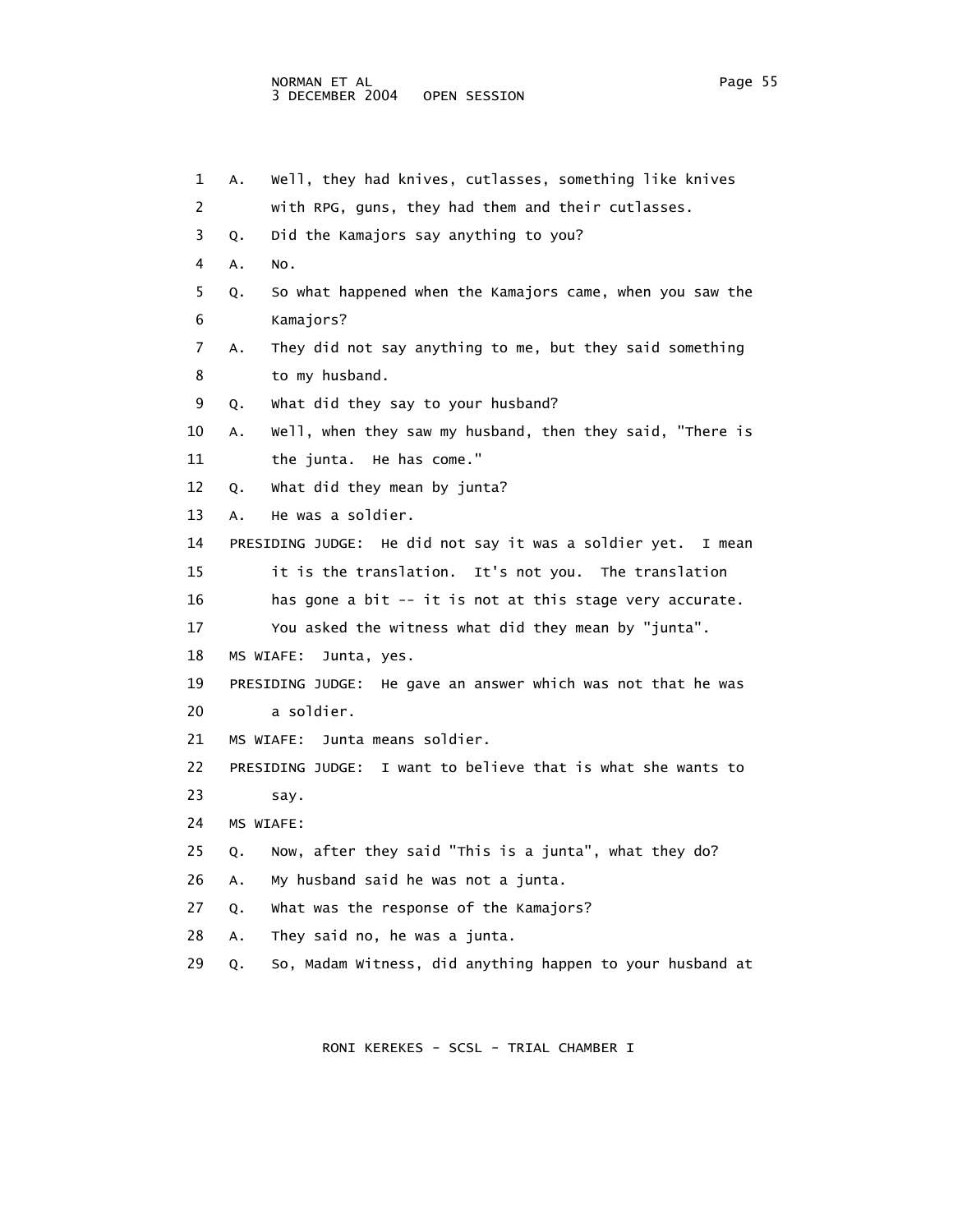```
 1 that point? 
 2 A. Yes. Yes. 
 3 Q. Please tell this Court what happened. 
 4 PRESIDING JUDGE: Just one question. Was her husband a 
  5 soldier? Ask her the question. Was her husband a 
 6 soldier? 
 7 MS WIAFE: 
 8 Q. Madam Witness, was your husband a soldier? 
 9 A. No, my husband was a businessman. 
 10 Q. Where did he do his business? 
11 A. It was inside xxx Town.
 12 Q. So, Madam Witness, what happened after the Kamajors 
 13 called your husband a junta? 
 14 A. Well, when they called my husband the junta, my husband 
 15 said -- my husband said, "You all know that I am not a 
 16 junta; I am a businessman." 
 17 Q. What did the Kamajors do after your husband told them 
18 that he was not a junta, but a businessman?
 19 A. It was then that one of them slapped my husband. 
 20 Q. Did anything else happen to your husband? 
 21 A. Yes. 
 22 Q. What else happened to him? 
 23 A. So they answered, "You are a junta", and they struck him 
 24 in his eye. 
 25 Q. What did he strike him with? 
 26 A. Something like a knife, a long one, but it was not a 
 27 knife. 
 28 Q. And this person who struck your husband, was he one of 
 29 the Kamajors?
```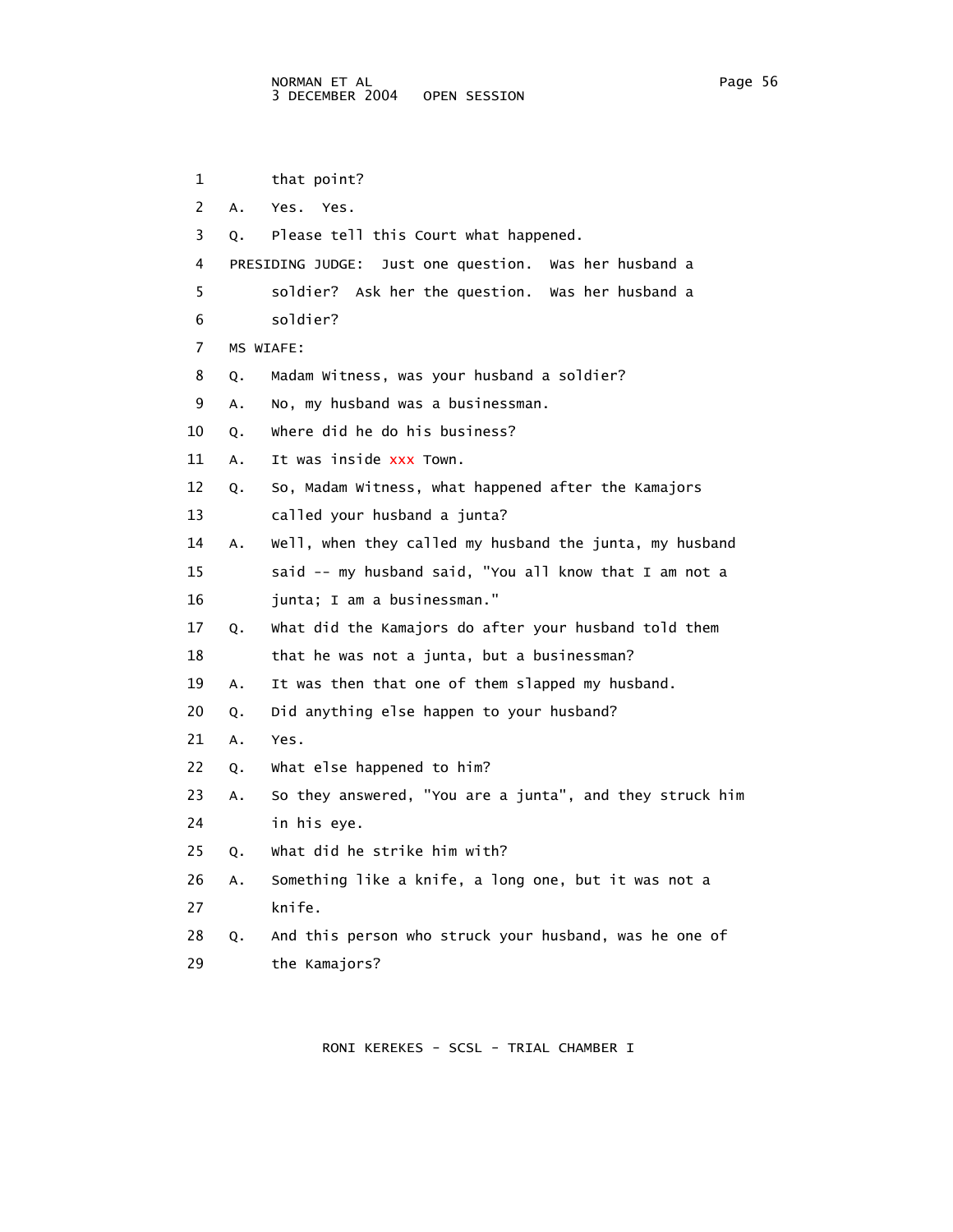1 A. Yes. They are all juntas -- they are all Kamajors. 2 Q. What happened after your husband was struck in the eye? 3 A. It was at the same time that -- it was at the same time 4 that they took the same instrument that was used to 5 strike my husband in the eye. 6 Q. Madam Witness, what did he do with the instrument again, 7 the instrument that he used to strike your husband in the 8 eye? 9 A. Who, the other Kamajor? The other Kamajor took up -- the 10 other Kamajor took something like is like what the first 11 Kamajor used to strike my husband's eye. He used the 12 same implements and struck my husband on the side. 13 PRESIDING JUDGE: Is this the same instrument that was used 14 earlier that was used the second time? 15 MS WIAFE: That is what the translation is saying. 16 PRESIDING JUDGE: That's where I'm lost somehow. 17 MS WIAFE: 18 Q. Madam Witness, was it the same instrument that was used 19 to strike your husband's eye? Was it the same instrument 20 that was used to stab him in the side? 21 JUDGE BOUTET: Did she say the same instrument? 22 THE WITNESS: Yes, then the Kamajors -- 23 MS WIAFE: -- clarify. 24 JUDGE BOUTET: Because she's saying it is another Kamajor, not 25 the same. In other words, her husband was struck in the 26 eye with this instrument and then another one struck him 27 in the side. 28 MS WIAFE: Yes, but there is some ambiguity as to whether it 29 is the same instrument or a different --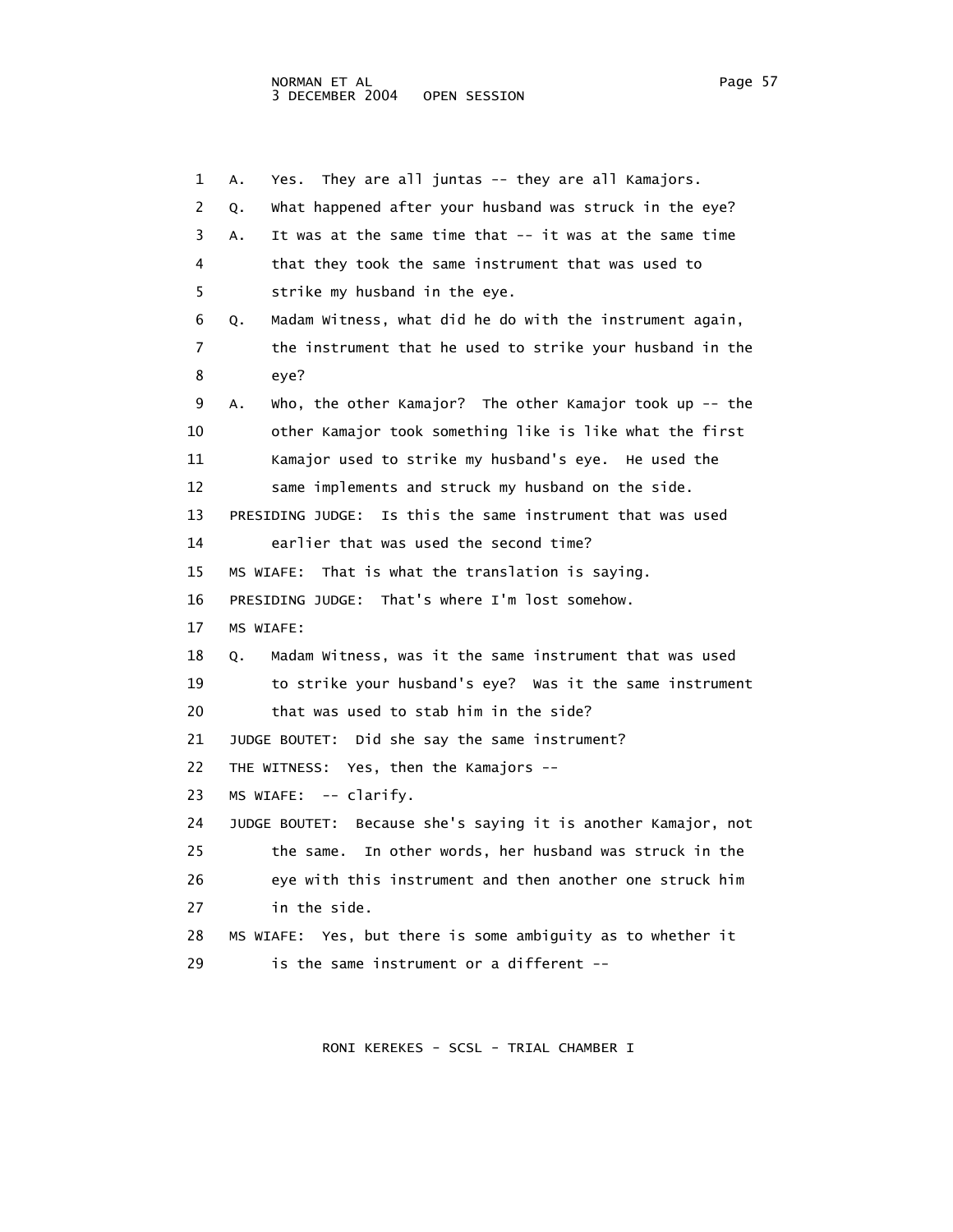1 Q. Madam Witness, the instrument that was used to strike 2 your husband in the eye, was it the same instrument that 3 was used to stab him in the side? 4 JUDGE THOMPSON: Learned counsel, is it the same in the sense 5 of specifically or generically? 6 MS WIAFE: Specifically. 7 JUDGE THOMPSON: Not generically. 8 MS WIAFE: No. 9 JUDGE THOMPSON: Because remember, the evidence is they were 10 all armed with knives. So you're asking whether it was 11 the specific identical instrument? 12 MS WIAFE: Yes, the same type. 13 JUDGE THOMPSON: Right. 14 Q. Madam Witness, can you answer the question? 15 A. Yes. Yes. 16 Q. And was this the same Kamajor who stabbed him in the eye 17 and the side? 18 A. No. All had identical instruments, so -- 19 Q. So, Madam Witness, continue your answer. 20 A. So when they say Kamajor, that what you see with one, the 21 other has it. 22 PRESIDING JUDGE: Now, we're at the stage where she said "at 23 the same time another one" -- "another Kamajor took up 24 the same type of instrument and struck my husband in the 25 eye." 26 MS WIAFE: In the side. 27 PRESIDING JUDGE: On the side? 28 MS WIAFE: Yes. 29 PRESIDING JUDGE: Okay, no, no, what I have is "Which was used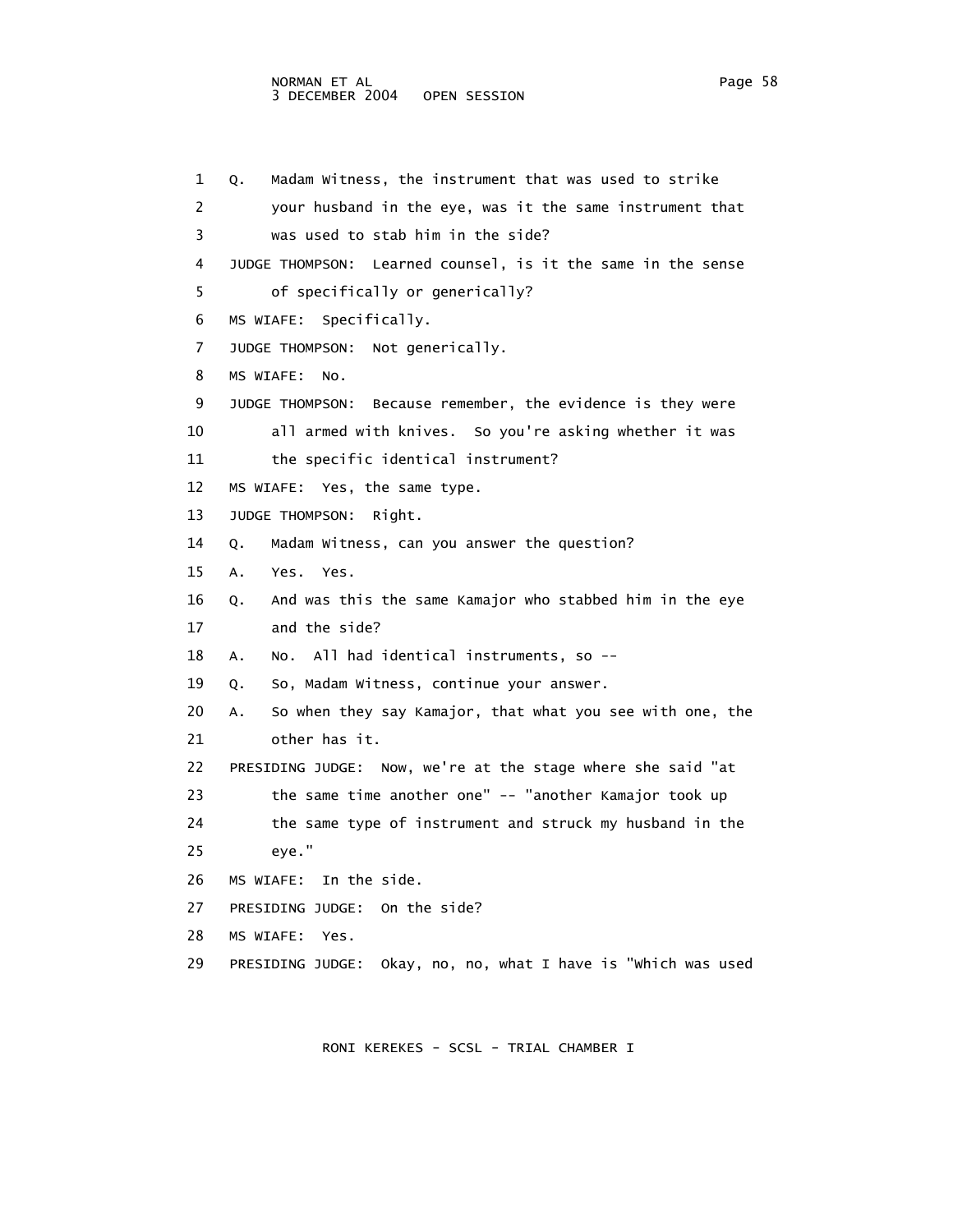| 1  |    | to struck my husband on the eye and struck him on the      |
|----|----|------------------------------------------------------------|
| 2  |    | side."                                                     |
| 3  |    | MS WIAFE:<br>Same type of instruments.                     |
| 4  |    | PRESIDING JUDGE:<br>Yes.                                   |
| 5. | Q. | Madam Witness, what happened to your husband after he was  |
| 6  |    | stabbed on the side?                                       |
| 7  | Α. | when they stabbed him on his side, he fell down.           |
| 8  | Q. | what happened when he fell down?                           |
| 9  | Α. | So when my husband fell down, I took my son on my back.    |
| 10 |    | I was panicked so I went running.                          |
| 11 | Q. | where did you go?                                          |
| 12 | А. | At that time I was going to my brother -- I was crying     |
| 13 |    | and saying that they had killed my husband.                |
| 14 | Q. | Madam Witness, I'll take you one step back. Were you       |
| 15 |    | able -- what was the condition of your husband when you    |
| 16 |    | ran away?                                                  |
| 17 | A. | Well, when he had been stabbed on his eye and on his side  |
| 18 |    | and when he fell down -- see, all of them, you know, had   |
| 19 |    | been stabbing him. My husband had already fallen down.     |
| 20 |    | And there was somebody at my back when I was going to my   |
| 21 |    | brother crying.                                            |
| 22 |    | PRESIDING JUDGE: The incident, you know, after he had been |
| 23 |    | stabbed and had fallen down what -- you ask her a          |
| 24 |    | question there, you know.                                  |
| 25 |    | MS WIAFE:                                                  |
| 26 | Q. | Madam Witness, when your husband fell down, can you        |
| 27 |    | clarify again what happened to him?                        |
| 28 | Α. | Yes. When my husband fell down, I was panic-stricken, so   |
| 29 |    | I strapped my child on my back, so I went to my elder      |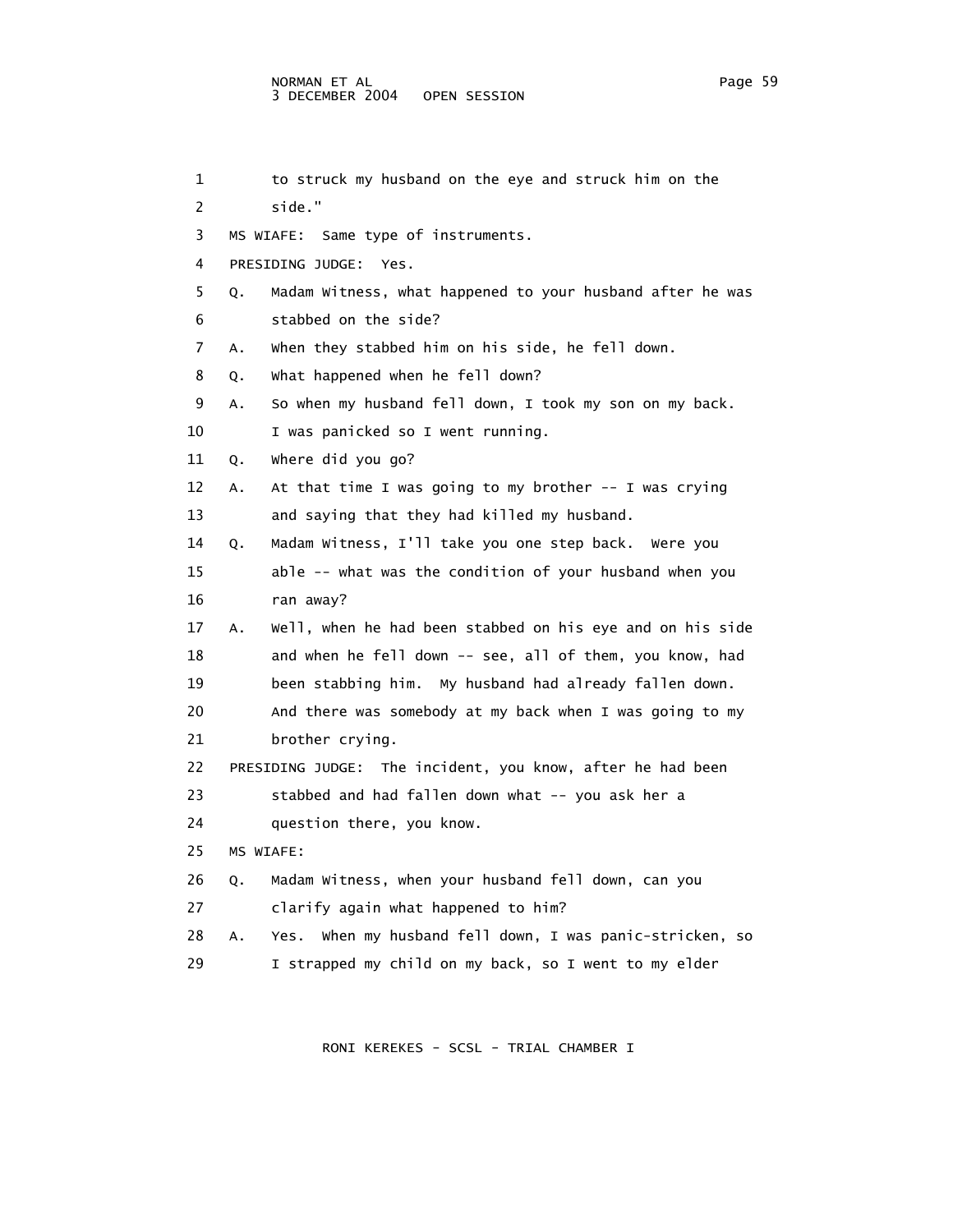1 brother crying. 2 Q. Madam Witness, take your time. When your husband fell 3 down were you able -- could you tell the exact condition 4 he was when he fell down, apart from the stabs he had? 5 A. Yes. 6 Q. What was his condition? 7 A. They had already killed my husband. 8 Q. At the time that you were running away, was your husband 9 dead? 10 A. Yes, he was almost dying, he was struggling to die. 11 Q. Madam Witness, you said you ran to your brother's place; 12 did you get there? 13 A. Well, I didn't reach to my brother. 14 Q. So where did you go? 15 A. I went through xxxx Town through a swamp. I was crying 16 as I was going. 17 MS WIAFE: I think the spelling for xxxx Town, if I may 18  $\arct{text}$ , is  $x \times x$ . 19 Q. Did anything happen at xxxx town? 20 A. Yes. 21 Q. What happened at xxxx Town? 22 A. So when I was going and crying, the man that was behind 23 us when we were going with my husband, when my husband 24 was attacked by the Kamajors -- 25 Q. Madam Witness, take your time. What happened to this man 26 who was behind you? 27 A. Well, the thing that they did to my husband was fearful 28 so he himself was afraid. He was panic-stricken. 29 Q. Did you meet him at xxxx Town?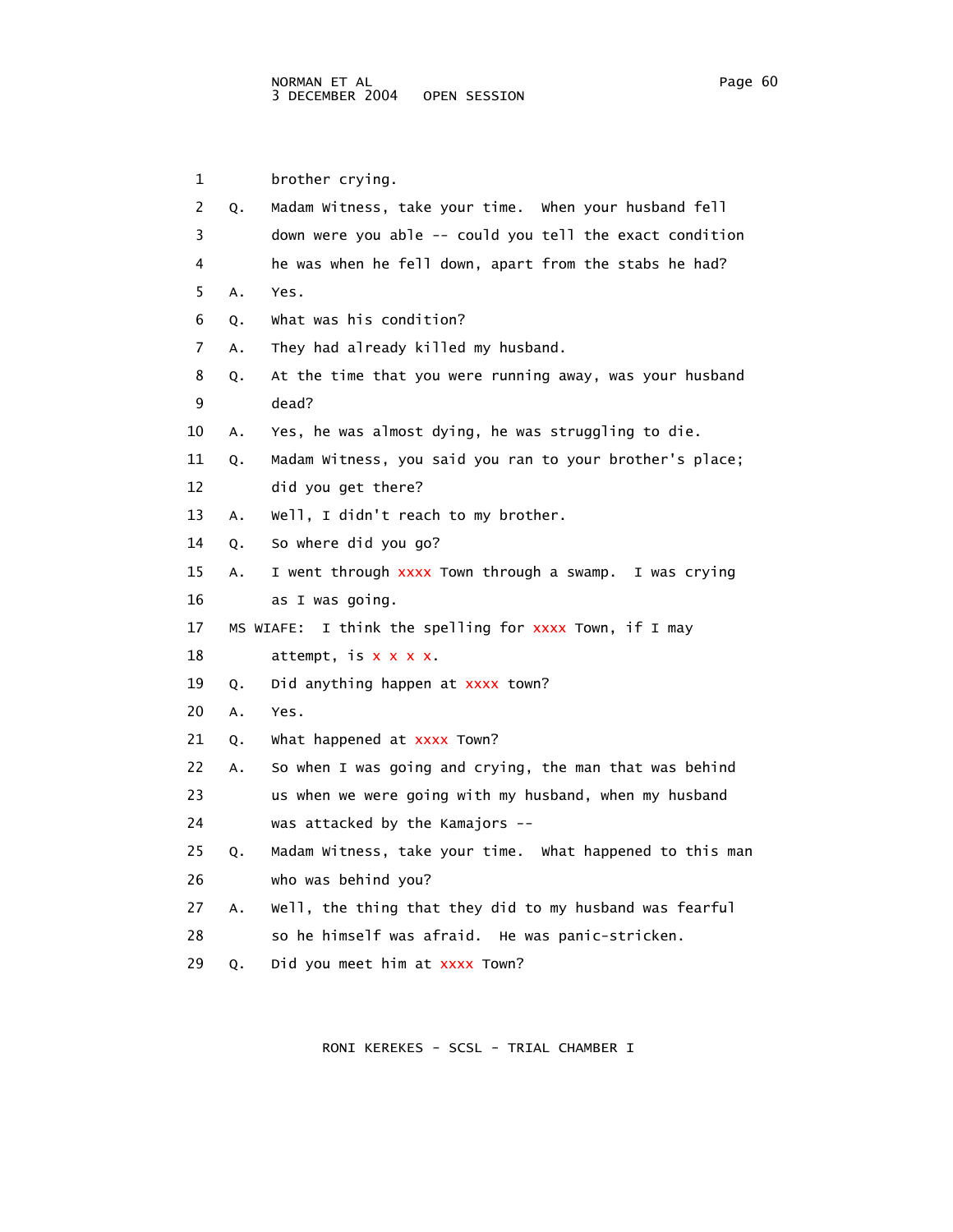| 1  | Α. | The time when we were coming with my husband, during<br>NO. |
|----|----|-------------------------------------------------------------|
| 2  |    | the time when he had not yet been killed, so the man was    |
| 3  |    | I and my husband were in front.<br>behind us.               |
| 4  | Q. | So you said after your husband was killed, he himself was   |
| 5  |    | afraid?                                                     |
| 6  | Α. | "He" the man?                                               |
| 7  | Q. | Yes, the man who was behind you.                            |
| 8  | А. | Yes, so -- so when I cried, I was panic-stricken, I was     |
| 9  |    | going.                                                      |
| 10 | Q. | You said you arrived at xxxx Town?                          |
| 11 | Α. | So the man was behind me when I was going.                  |
| 12 | Q. | And where did you go, Madam Witness?                        |
| 13 | Α. | I was going to my brother so I passed through xxxxx Town.   |
| 14 |    | There was a swamp.                                          |
| 15 | Q. | And when -- after xxxx Town, where did you go?              |
| 16 | Α. | So I was trying to search my brother by xxxxx market.       |
| 17 | Q. | Did you go to xxxxx market?                                 |
| 18 | Α. | Yes, but I have not yet reached there.                      |
| 19 | Q. | Madam Witness, you said you went to xxxxx market?           |
| 20 | Α. | I said I was going by xxxxxx market and I passed through    |
| 21 |    | XXXX TOWN.<br>There was a swamp.                            |
| 22 | Q. | Did anything happen at that swamp?                          |
| 23 | Α. | Yes.                                                        |
| 24 | Q. | Tell the Court what happened at the swamp.                  |
| 25 | Α. | So when I was going, I met some other Kamajors.<br>They     |
| 26 |    | were saying "Allahu Akbar". They were saying "Allahu        |
| 27 |    | Akbar".                                                     |
| 28 | Q. | Apart from "Allahu Akbar", what else were they<br>Yes.      |
| 29 |    | doing?                                                      |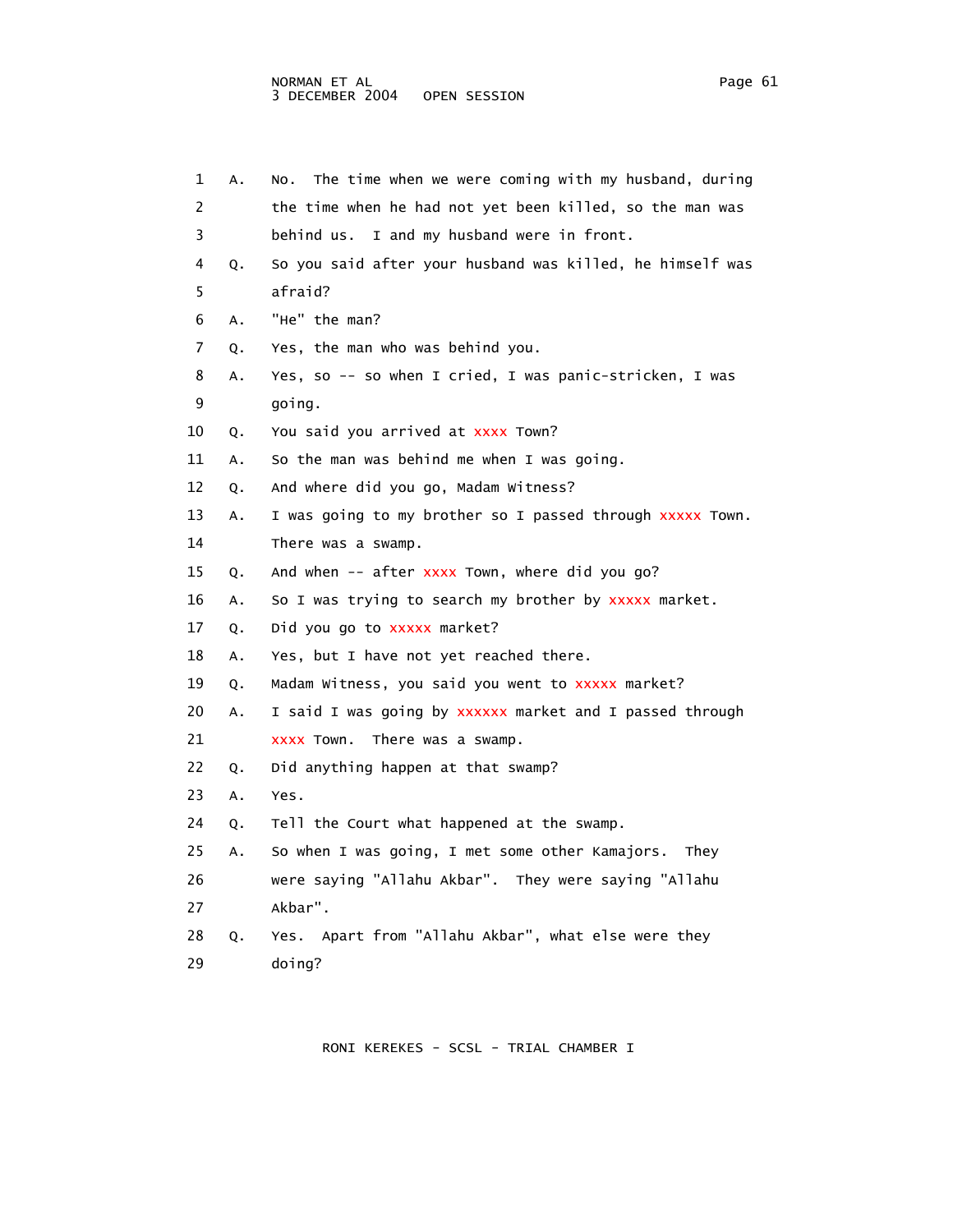| 1  | A. | Well, that language -- when -- where Kamajors are         |
|----|----|-----------------------------------------------------------|
| 2  |    | gathered, when you hear them saying "Allahu Akbar" that   |
| 3  |    | means to say that they were killing somebody.             |
| 4  | Q. | Did you see them killing anybody at that swamp?           |
| 5  | Α. | Yes, when I heard them sing "Allahu Akbar", I saw them    |
| 6  |    | hacking one man and they as said "Allahu Akbar, Allahu    |
| 7  |    | Akbar".                                                   |
| 8  | Q. | Did you know this man?                                    |
| 9  | Α. | No, I did not know him.                                   |
| 10 | Q. | How many Kamajors were chopping this man -- were hacking  |
| 11 |    | this man?                                                 |
| 12 | Α. | So -- well, I wouldn't be able to tell the Court, because |
| 13 |    | by then I was crying. I was weeping, you know, for the    |
| 14 |    | death of my husband.                                      |
| 15 | Q. | What did you do after you saw the Kamajors hacking this   |
| 16 |    | man?                                                      |
| 17 | Α. | I ran away. So there was this same man<br>So I went.      |
| 18 |    | behind me, following me wherever I went.                  |
| 19 | Q. | where did you go from the swamp?                          |
| 20 | Α. | So I was finding a way to go to xxxxx market by xxxxxx.   |
| 21 |    | xxxxx is x x x x x, xxxxxx.<br>MS WIAFE:                  |
| 22 | Q. | Did anything happen at xxxxx?                             |
| 23 | Α. | Yes.                                                      |
| 24 | Q. | what happened at xxxxxxx?                                 |
| 25 | Α. | Well, the same thing that I saw happen in the swamp at    |
| 26 |    | xxxxx Town swamp, it is the same thing that I saw         |
| 27 |    | happening at this place. I saw them hacking one           |
| 28 |    | individual and they were saying "Allahu Akbar, Allahu     |
| 29 |    | Akbar".                                                   |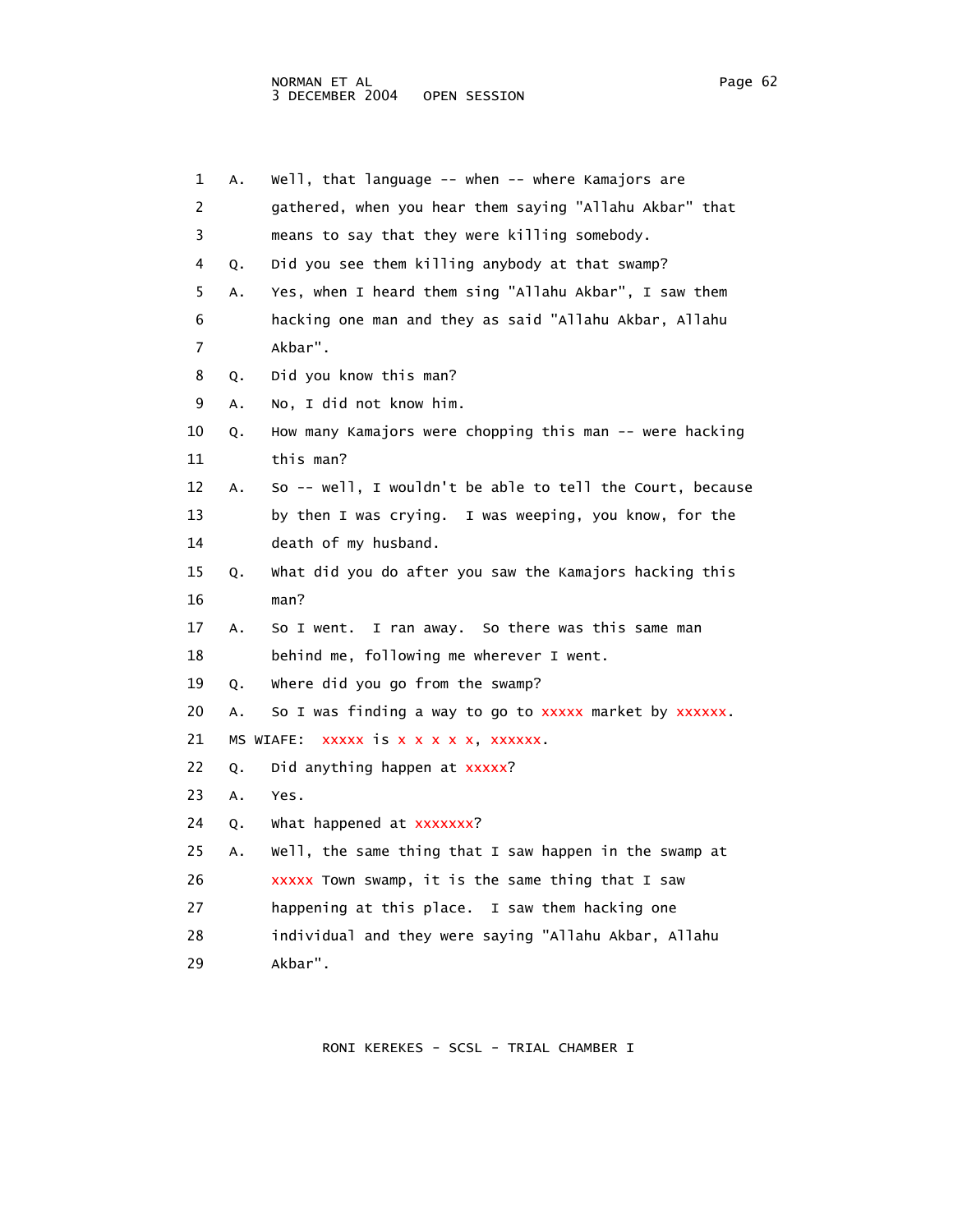- 1 Q. Who was hacking this man?
- 2 A. It was the Kamajors.
- 3 Q. What were they hacking this man with?
- 4 A. Cutlasses.
- 5 Q. Did you know this man?
- 6 A. No, I didn't know him.
- 7 Q. From xxxxx, where did you go?
- 8 A. I went to my brother at xxxx market.
- 9 Q. What happened when you found your brother at xxxx
- 10 market?
- 11 A. Well, I went to inform him. When I saw him, I told him 12 that my husband has been killed.
- 13 Q. What did your brother do when you told him that your
- 14 husband had been killed?
- 15 A. Then my brother said "Eh, so they've killed your
- 16 husband." "
- 17 Q. What else did he do or say?
- 18 A. It was then that my brother asked me, "So they've killed 19 your husband?"
- 20 Q. Madam Witness, did you say anything else to your brother?
- 21 A. Yes, it was the man that was coming at my back that was
- 22 following me who said -- who supported that they had
- 23 killed my husband.
- 24 Q. Did you know this man who was following you?
- 25 A. No, I did not know him.
- 26 Q. Did the man say anything else?
- 27 A. So the man said "Yes, now they are in search of your
- 28 sister. They have killed her husband, now it is the 29 wife's turn."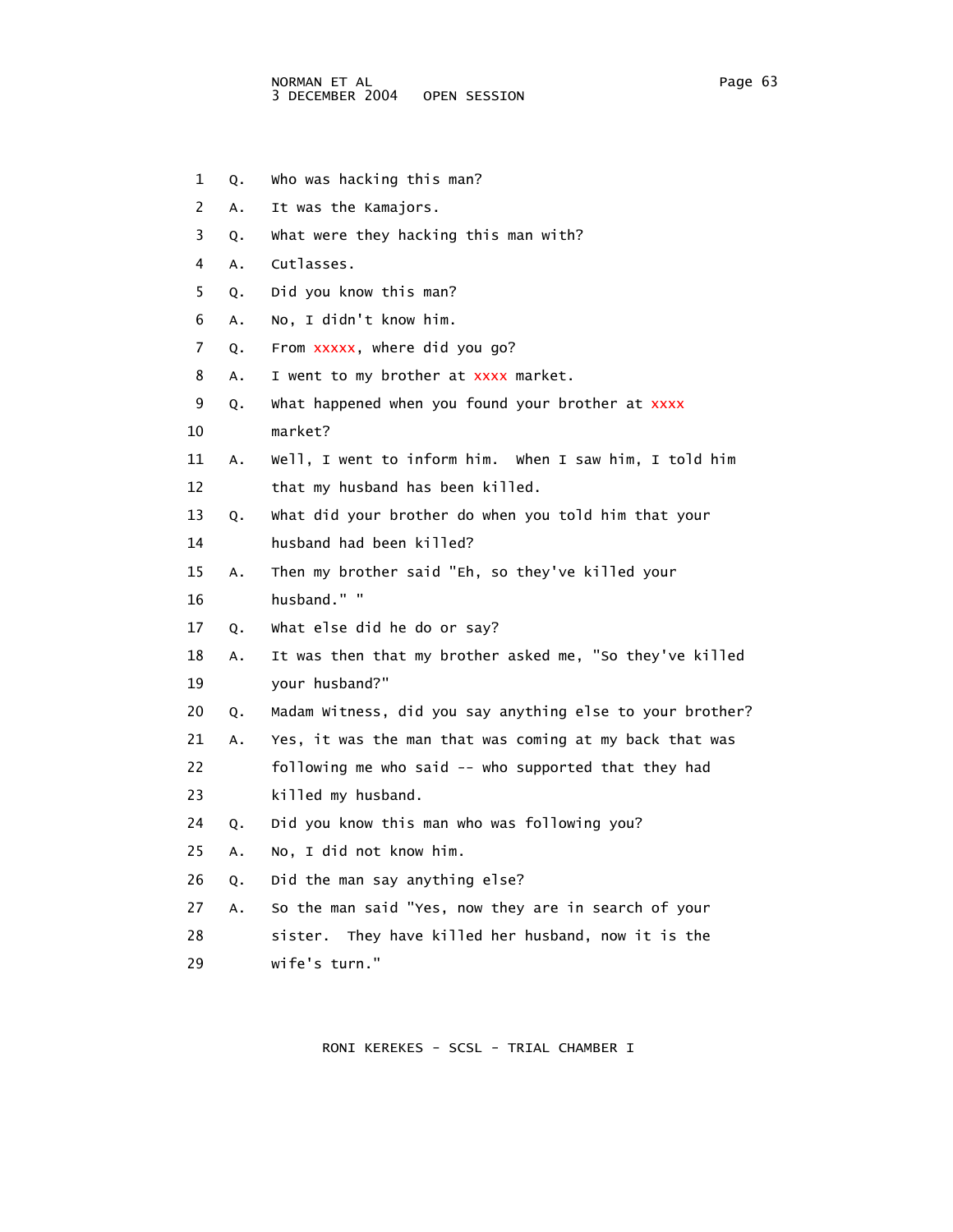1 Q. What did you do when you heard this? 2 A. My brother took me and asked me -- and took me to my 3 sister; therein I took refuge. 4 Q. Madam Witness, after this incident, did you go back to 5 xxxxxx section to look for your husband? 6 A. No. 7 Q. Why not? 8 A. During that time the Kamajors had power. If they killed 9 anybody in your house, if you ventured to report, they 10 would kill you. So you would not be -- you would not 11 have a gut. Mm-hmm. 12 Q. So, Madam Witness, you never went to look for your 13 husband's body? 14 A. Hmm, because -- because they had been looking for me so 15 as to kill me. So if I had gone to search for my 16 husband's corpse, they would have killed me. So I would 17 have left my children again. 18 Q. Madam Witness, did you ever come to know about what 19 happened to your husband after he was stabbed? 20 A. Yes. When they had killed my husband, I took one week 21 with my sister and my brother went for me around 4.30 in 22 the morning, and they took me and -- 23 Q. Take your time. 24 PRESIDING JUDGE: 4.30? 25 MS WIAFE: 26 Q. 4.30 morning or evening? 27 A. Early in the morning, around -- at the time that people 28 go in for their first morning prayers. 29 Q. Where did you go?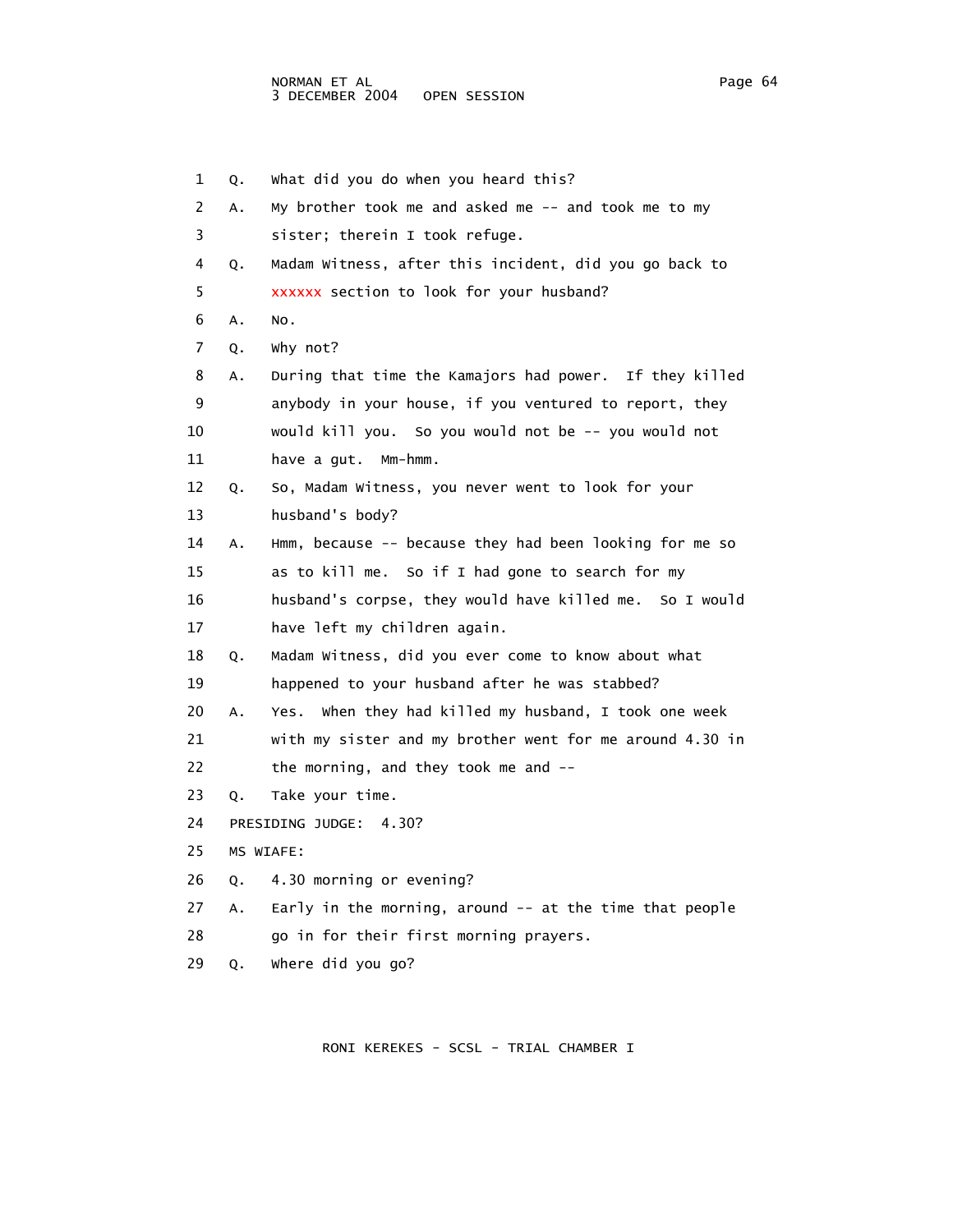1 A. I tried to go to xxxx xxxxxx. 2 PRESIDING JUDGE: Do you want to volunteer a spelling? I see 3 you smiling. There are consultants on this side. 4 MS WIAFE: 5 Q. Which district is this, Madam Witness? 6 A. It's xxxxx District. 7 PRESIDING JUDGE: What did she call the place again? 8 MS WIAFE: xxxx xxxxxx. 9 PRESIDING JUDGE: Let her pronounce it. 10 THE WITNESS: XXXX XXXXXX, XXXXXX district. 11 MS WIAFE: x x x x x xxxx, x x x x x. 12 PRESIDING JUDGE: Is it xxx or xxxx? 13 MS WIAFE: xxxxx. 14 PRESIDING JUDGE: xxxx xxxx. 15 MS WIAFE: 16 Q. Madam Witness, what happened at xxxx xxxx? 17 A. That is where my husband's father was. 18 Q. Did you get to xxxx xxxx? 19 A. Yes, yes, I was able to reach. 20 Q. What happened when you got to xxxx xxxxx? 21 A. Well, I went to inform my husband's father that -- about 22 the death that overtook his son. 23 PRESIDING JUDGE: She appears to be under some stress or so -- 24 THE WITNESS: Yes, I am tormented. At any time that you ask 25 me something connected with my husband, I feel bad and 26 I get tormented. 27 MS WIAFE: Your Honours, I don't know if we could take a break 28 at this point just to -- 29 PRESIDING JUDGE: Is the Witness Protection Unit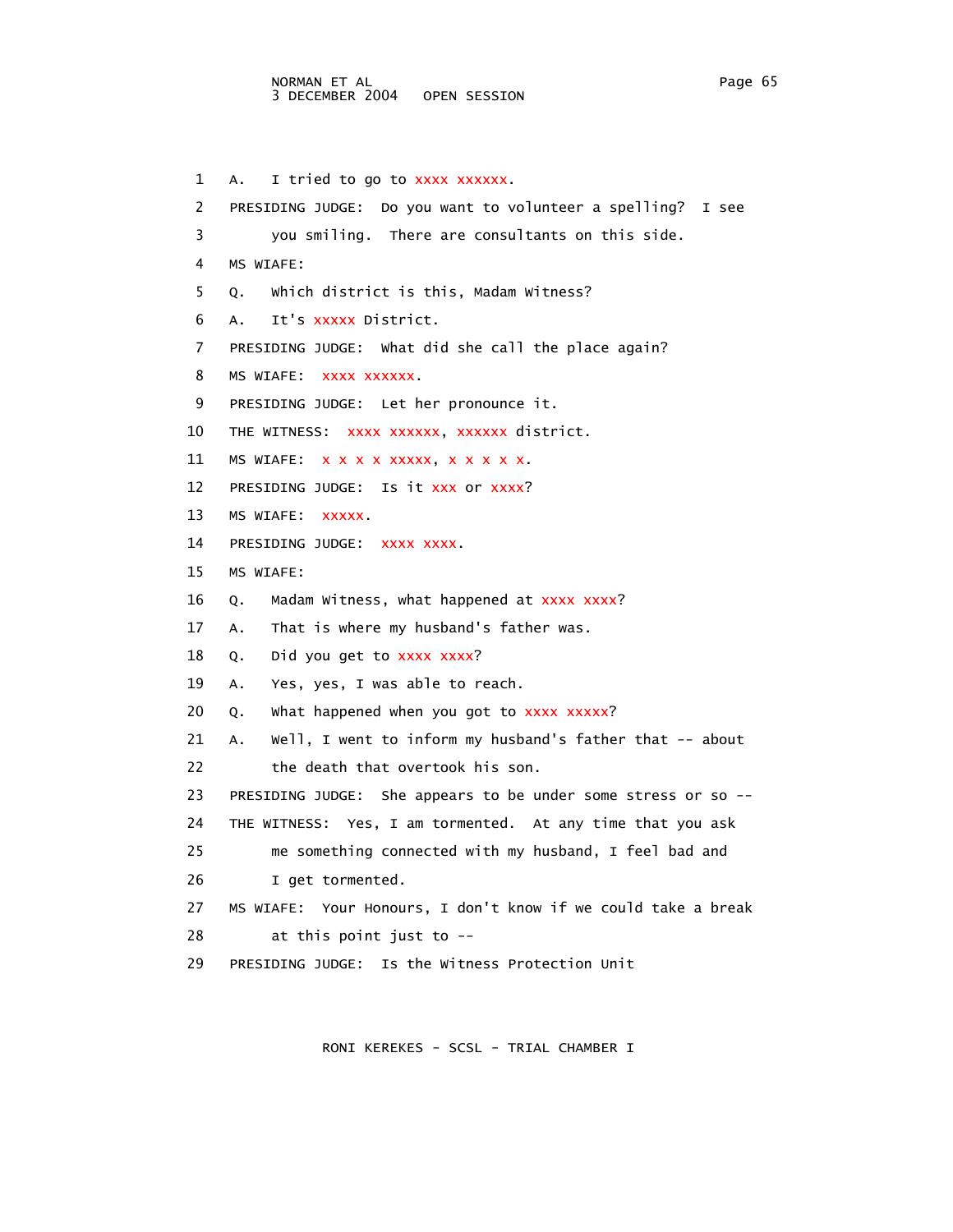## NORMAN ET AL Page 66 3 DECEMBER 2004 OPEN SESSION

 1 representative here? Yes, madam, can you just go and 2 cheer her up a bit, please. Are we making some progress? 3 MS BARRIE: The witness is ready to go on, Your Honour. 4 PRESIDING JUDGE: Okay. 5 JUDGE BOUTET: Yes, you may proceed. 6 MS WIAFE: Thank you, Your Honour. 7 Q. Madam Witness, I have a few more questions for you. What 8 happened when you got to xxxx xxxx? 9 A. All right. When I arrived at xxxx xxxx, I was trying 10 to find my husband's father's house and I met them making 11 a booth before the house where people went to observe the 12 funeral ceremony. 13 Q. Madam Witness, take your time. Whose funeral ceremony 14 are you talking about? 15 A. When I arrive at xxxx xxxxx -- when I arrived at xxxx 16 xxxxx to tell my husband -- my husband's father that 17 they killed him -- that they killed my husband, so I saw 18 one booth right in front of the house. When I saw that 19 booth, I thought that my husband -- that the death -- 20 I thought that they had informed my husband's father 21 that -- 22 JUDGE BOUTET: Are you okay, madam? Can you continue? 23 THE WITNESS: So I reached at the house. 24 MS WIAFE: 25 Q. Madam Witness, are you okay? Are you feeling fine? 26 A. Yes. 27 Q. Yes, carry on. So when you saw the booth, what happened? 28 [HN031204E 3.40 p.m.] 29 A. So I entered in the house. I met -- I met some people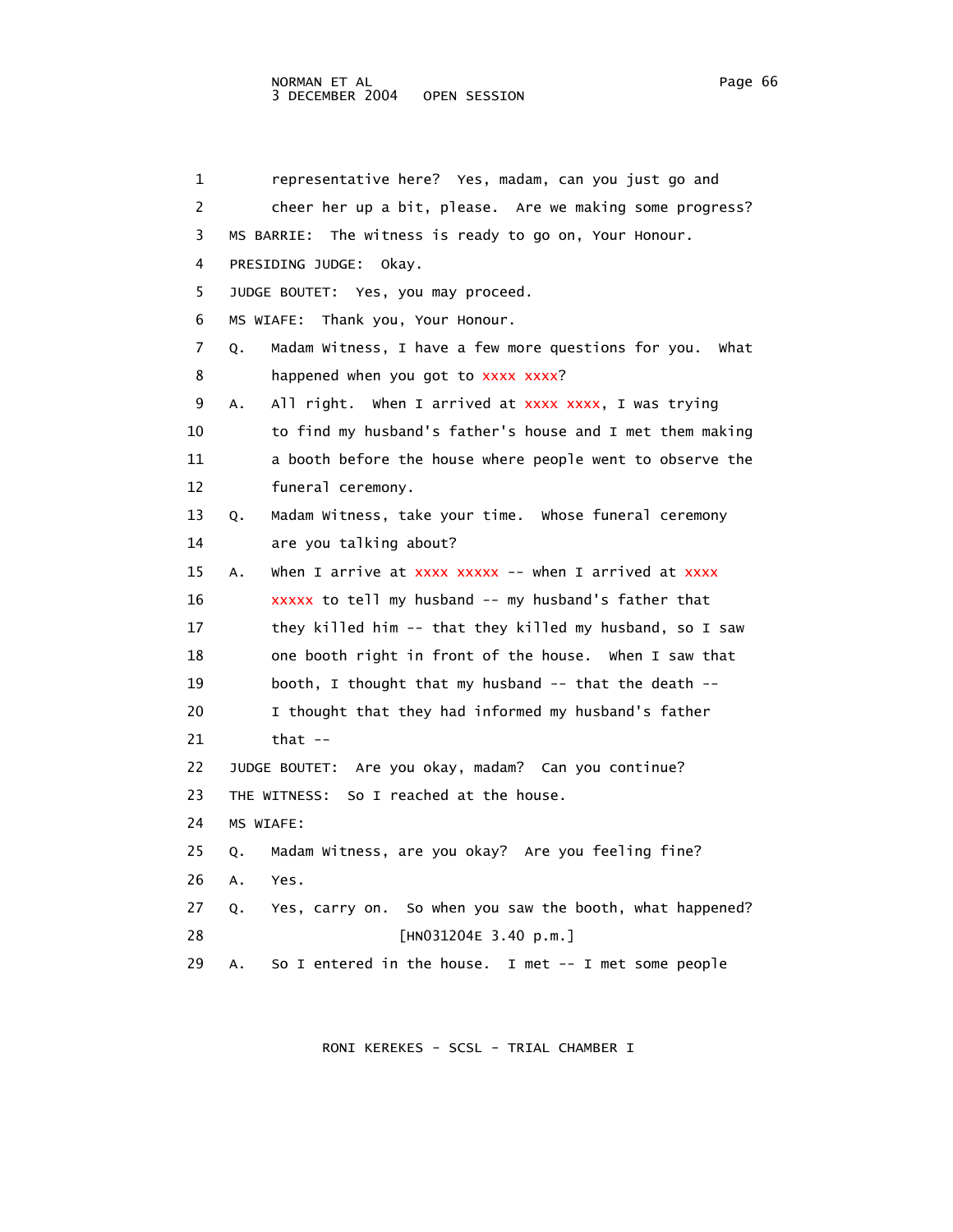| ıΩ<br>ıc<br>J.<br>٧<br>. . |  |
|----------------------------|--|
|----------------------------|--|

| 1  |    | that I just buried my husband's father [as interpreted].    |
|----|----|-------------------------------------------------------------|
| 2  |    | So I cried. And I told the people that they had killed      |
| 3  |    | my husband.<br>That's why I've come to tell his father.     |
| 4  | Q. | Madam Witness, please wait. What did they say to you?       |
| 5  | Α. | "Oh, my daughter, now you suffered a lot."<br>They told:    |
| 6  |    | So they said to me, your in-law to whom you are coming to   |
| 7  |    | narrate the death of his son, he himself has died.<br>He    |
| 8  |    | himself has died because of the shock of your husband's     |
| 9  |    | death.                                                      |
| 10 | Q. | Madam Witness, did they tell you how they got to know       |
| 11 |    | about your husband's death?                                 |
| 12 | Α. | Yes.                                                        |
| 13 | Q. | what did they say?                                          |
| 14 | Α. | So when people had known that I had come, I had gone to     |
| 15 |    | tell my husband's father about the death of his son, I      |
| 16 |    | found out that my husband's father had died because of      |
| 17 |    | the shock of the death of his son. He said, well, it was    |
| 18 |    | not my husband that was killed. It was him himself that     |
| 19 |    | was killed.                                                 |
| 20 | Q. | Please wait. Madam Witness, who said it wasn't your         |
| 21 |    | husband that was killed but he himself who was killed?      |
| 22 | Α. | That's my husband's father. He was the one that was         |
| 23 |    | talking to people. But by then, I was not there when        |
| 24 |    | they were talking about this. They had already buried       |
| 25 |    | him.<br>It was the people who had explained to me that when |
| 26 |    | your in-law received a message that they had killed your    |
| 27 |    | husband, that was the time when they explained to the       |
| 28 |    | people that it was not your husband that was killed, but    |
| 29 |    | he himself that was killed.                                 |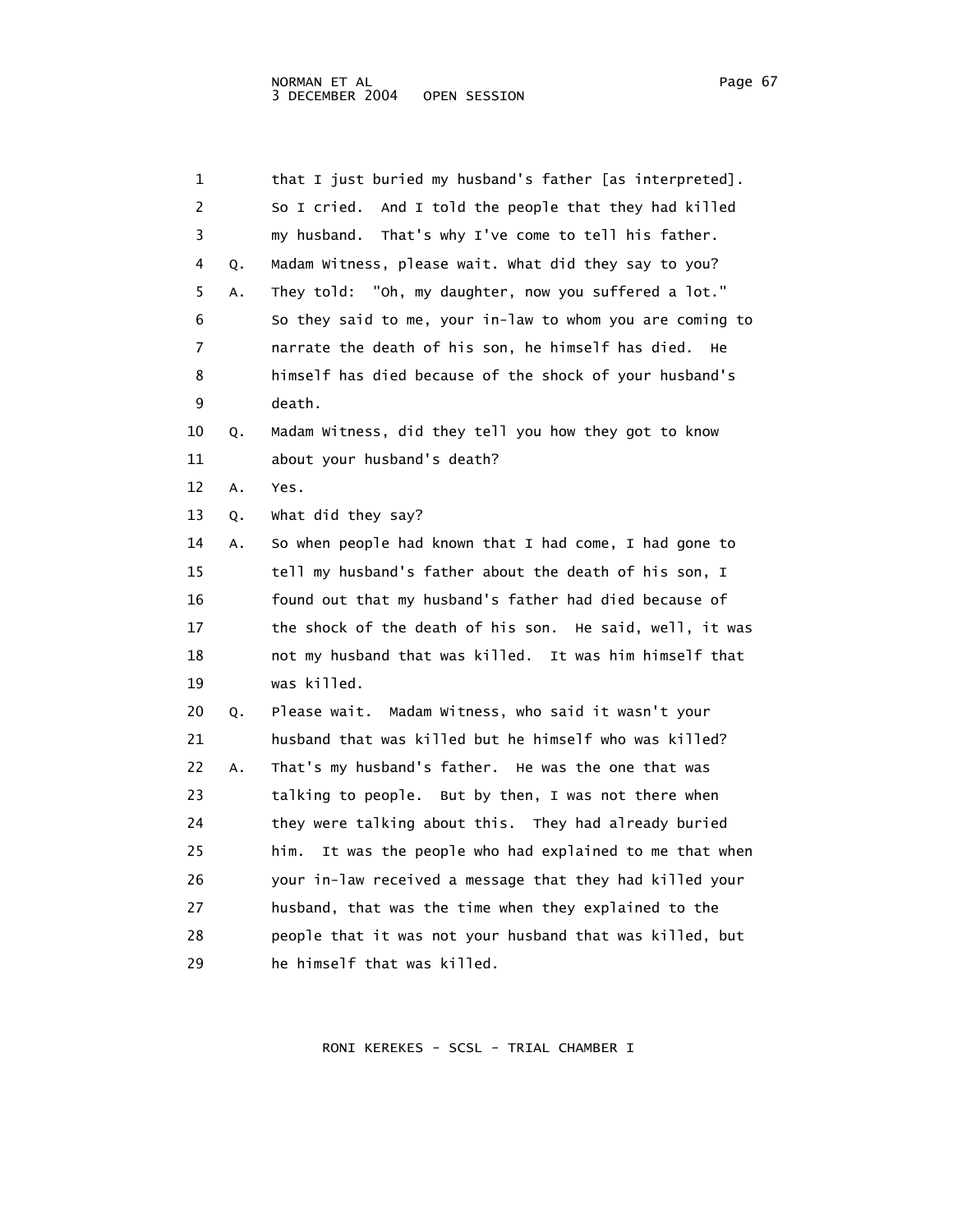1 Q. Madam Witness, did they tell you how they themselves got 2 the message that your husband had been killed? 3 A. Yes. They said the day that my husband was killed in xxx, 4 the next day, it was then that they got information that 5 they had killed my husband. My husband, that it was not 6 in secret -- my husband, that was not in secret because 7 it had shocked a lot of people. A lot of people knew 8 that they had killed my husband. A lot of people knew 9 that they had killed my husband. A lot of people knew 10 about that. 11 Q. Madam Witness, how long did you stay at xxxx xxxx? 12 A. I spent two months there. 13 Q. From there, where did you go? 14 A. I went back to xxx. 15 Q. Madam Witness, you have testified that your husband was 16 killed. Have you ever seen his body? 17 A. No. I did not see my husband's corpse, and my husband's 18 corpse was not buried. 19 Q. When you say your husband's corpse was not buried, what 20 do you mean? 21 A. What I mean, my husband's body was eaten. 22 PRESIDING JUDGE: I'm not taking that evidence down yet. How 23 does she know? 24 MS WIAFE: 25 Q. Madam Witness, how do you know that your husband's body 26 was eaten? 27 A. Yes. How I managed to know that my husband's body was 28 eaten? When I came from xxxx xxxx, now, the death of 29 my husband was not hidden. Everybody knew about that.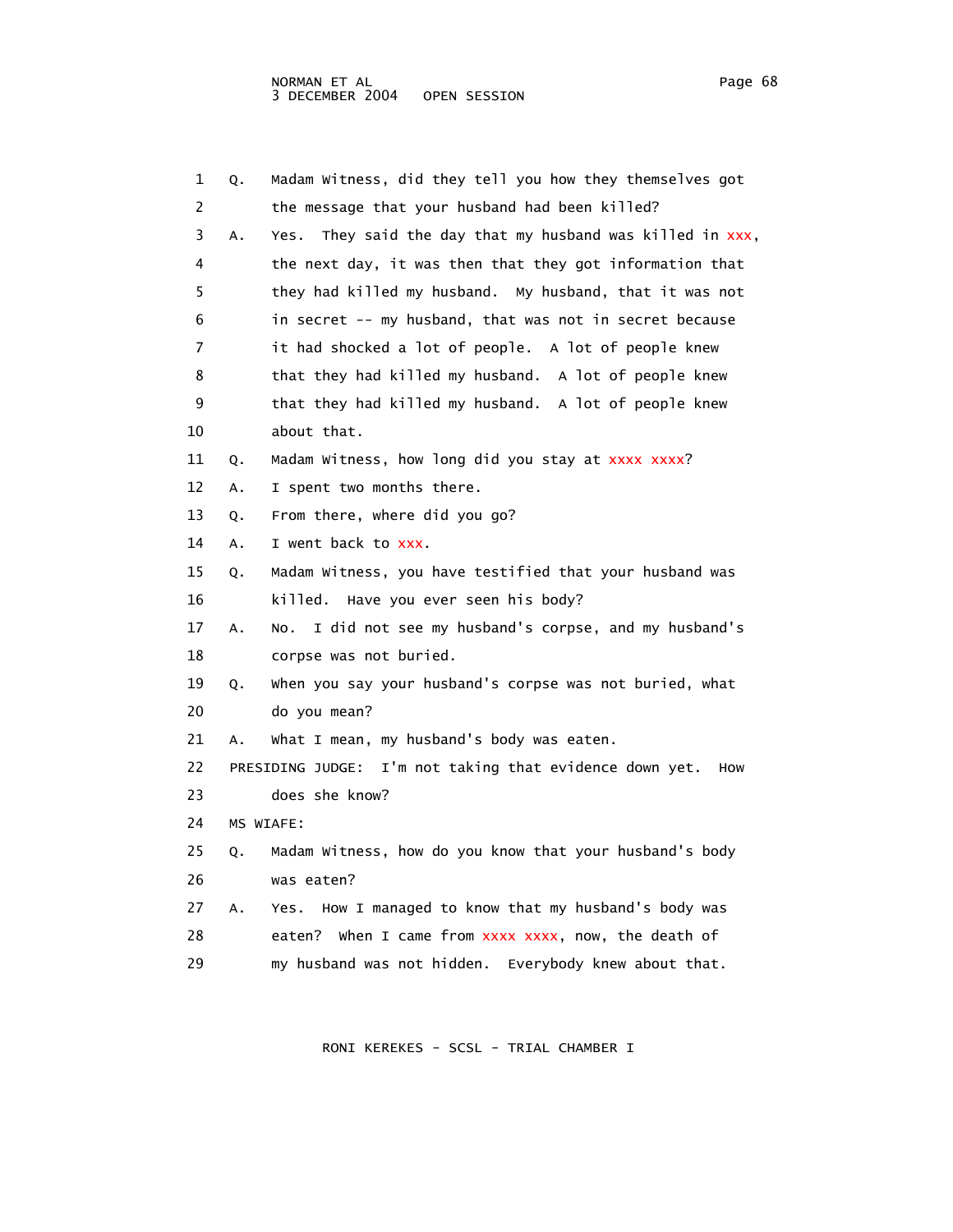1 All knew that my husband's body was not buried. It was 2 eaten. They took it far to a place that is called 3 xxxxxx. That's where they ate it, my husband. 4 Q. Who told you that your husband's body was eaten? Who, in 5 particular? 6 A. Well, when I came from xxxx xxxxx, when I came home, I 7 was going. So I heard people saying that earlier, they 8 said, "This lady's pathetic." This lady's pathetic. 9 This lady -- it is this lady's husband that was killed 10 and they did not bury his corpse. They ate it, and they 11 were dancing a dance in commemoration of that for three 12 days in xxxxxx. 13 Q. Madam Witness, were you told by any particular person 14 that you know, this information? Was it given to you by 15 any particular person that you know? 16 A. Well, I would not be able to tell you those that were 17 saying so. But those that knew my husband and those that 18 knew about the death of my husband, these were the ones 19 that were saying this. But as I passed along with my 20 sons strapped on my back, people had been saying this. 21 PRESIDING JUDGE: She talked of people dancing. Who were 22 dancing? 23 MS WIAFE: Your Honour, may I confer -- 24 THE WITNESS: It was the Kamajors. It was they that were 25 dancing. They said my husband was delicious. 26 MS WIAFE: 27 Q. Madam Witness, who did you say ate your husband? Who did 28 you say you heard had eaten your husband? 29 A. It was the people. It was not something that was hidden.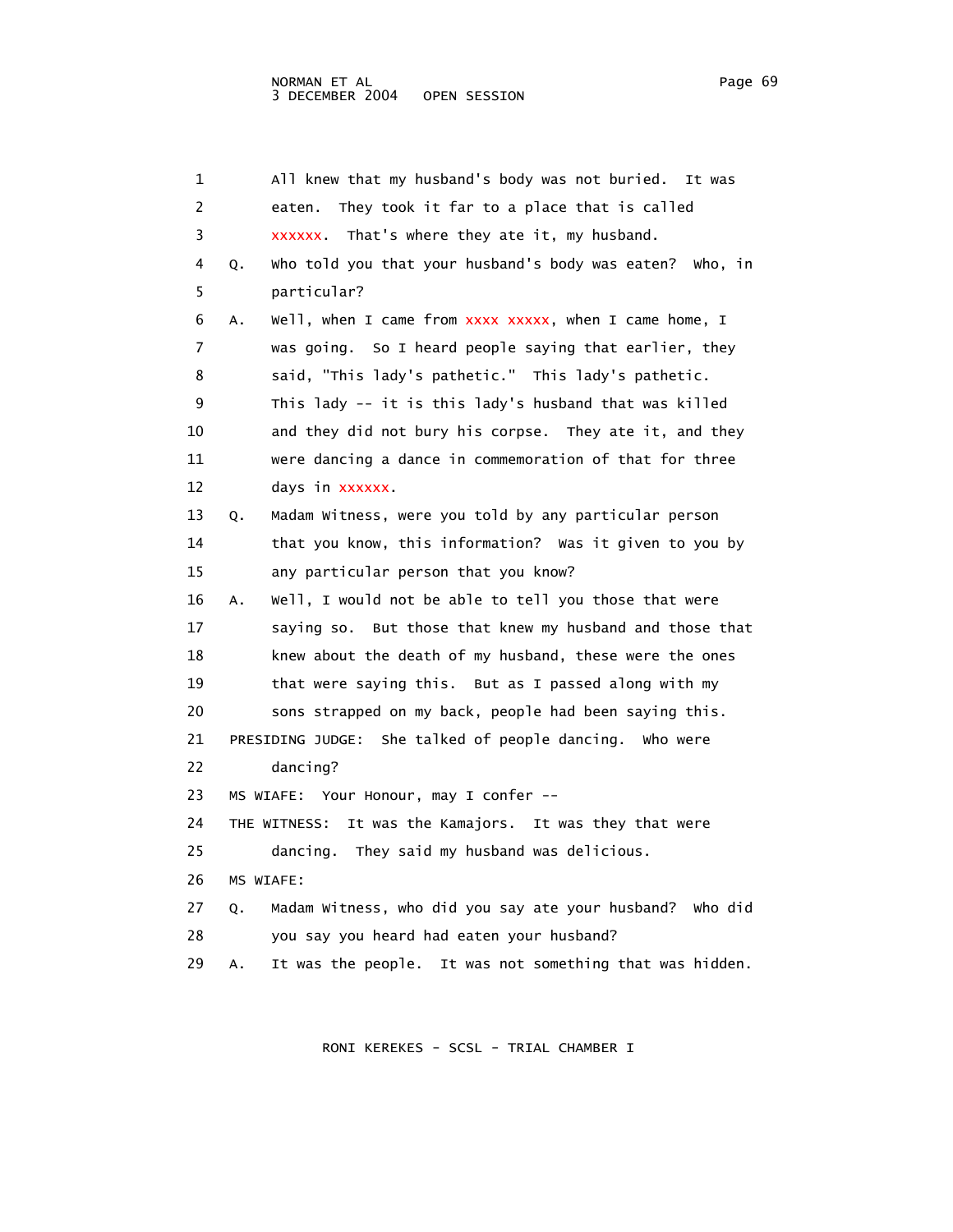| 1  | My husband, my particular husband. In fact, when he was       |
|----|---------------------------------------------------------------|
| 2  | killed, everybody knew. And it was scattered all over         |
| 3  | that my -- that that man has been killed and they ate         |
| 4  | It was not something that was hidden. In fact, a<br>him.      |
| 5  | lot of people knew that. Even in xxx, it was not hidden.      |
| 6  | Everybody knew about that. It was not hidden at all. It       |
| 7  | was not something that was hidden. It was only I that         |
| 8  | would not be able to understand because by then I was not     |
| 9  | I had left.<br>there.                                         |
| 10 | Madam Witness, at the time that this incident happened,<br>Q. |
| 11 | who was in control of xxx Town?                               |
| 12 | It was the Kamajors. They had power. They were there.<br>А.   |
| 13 | They were in control.                                         |
| 14 | MS WIAFE: Your Honours, I have no further questions for the   |
| 15 | witness.                                                      |
| 16 | JUDGE BOUTET: Thank you, Madam Prosecutor.                    |
| 17 | [The Trial Chamber confers]                                   |
| 18 | I would have started off with the<br>PRESIDING JUDGE:         |
| 19 | cross-examination, but since the witness has been under a     |
| 20 | lot of stress, I would like to take a break so as to          |
| 21 | allow her rest before the cross-examination goes on.          |
| 22 | So the Court will rise for a few minutes, please.             |
| 23 | [Break taken at 3.50 p.m.]                                    |
| 24 | [Upon resuming at 4.10 p.m.]                                  |
| 25 | PRESIDING JUDGE: We are resuming the session, please.         |
| 26 | JUDGE BOUTET: Mr Koppe, you were up when we left just to      |
| 27 | address the Court.                                            |
| 28 | MR KOPPE: Yes, thank you, Your Honour. I just have a brief    |
| 29 | question because as today's Friday regarding an               |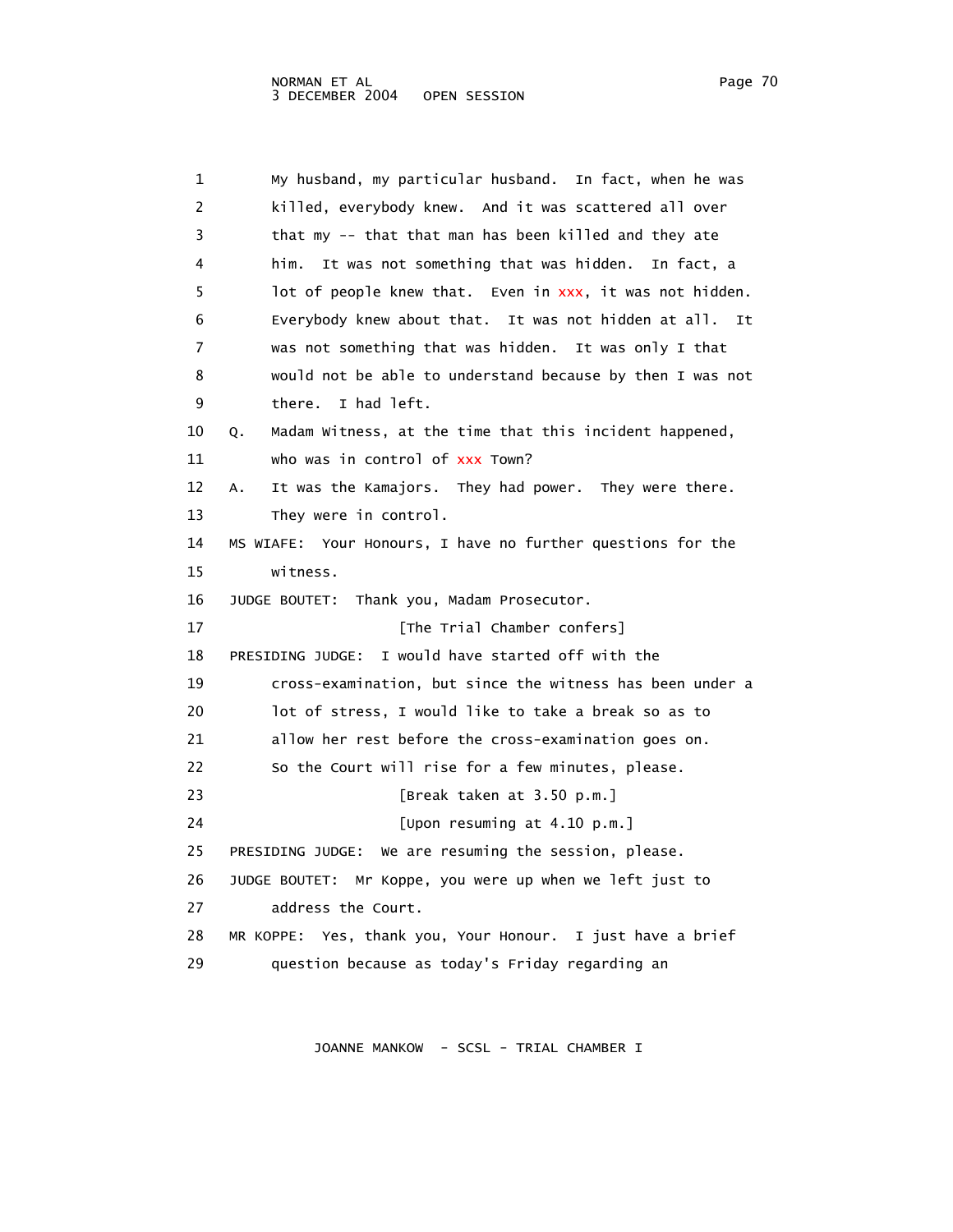## NORMAN ET AL Page 71 3 DECEMBER 2004 OPEN SESSION

 1 outstanding motion. Could I raise that now, or should I 2 do that at the end of the day? 3 JUDGE BOUTET: Because Friday being motion day -- 4 MR KOPPE: Yeah. It's a very brief issue really. 5 JUDGE BOUTET: We would prefer if we can carry on with the 6 witness. Well, certainly before we part company sometime 7 next week, we'll hear your application. So if it's not 8 this afternoon, Monday. Is there any urgency? 9 MR KOPPE: No. No. 10 JUDGE BOUTET: We'll give you the -- if we forget, remind us, 11 please. 12 PRESIDING JUDGE: If today we can be done with it before it's 13 5.30 or 6.00, I mean, we will take the application. But 14 let's see how we proceed, please. 15 JUDGE BOUTET: Dr Jabbi, are you ready to proceed with the 16 cross-examination of this witness? 17 MR JABBI: Yes, My Lord. 18 JUDGE BOUTET: Please do so. 19 CROSS-EXAMINED BY MR JABBI: 20 Q. Now, Madam Witness, on Independence Day, the day you 21 allege that your husband was killed, you were in the 22 market in xxx. Is that correct? 23 A. Yes, I was in the market. There, my husband met me when 24 he came. 25 Q. What were you doing in the market that day? 26 A. Well, we were selling. 27 JUDGE THOMPSON: I was going to take judicial notice of that. 28 PRESIDING JUDGE: Should she not sell? If she doesn't sell 29 something, who don't stock food. They will go hungry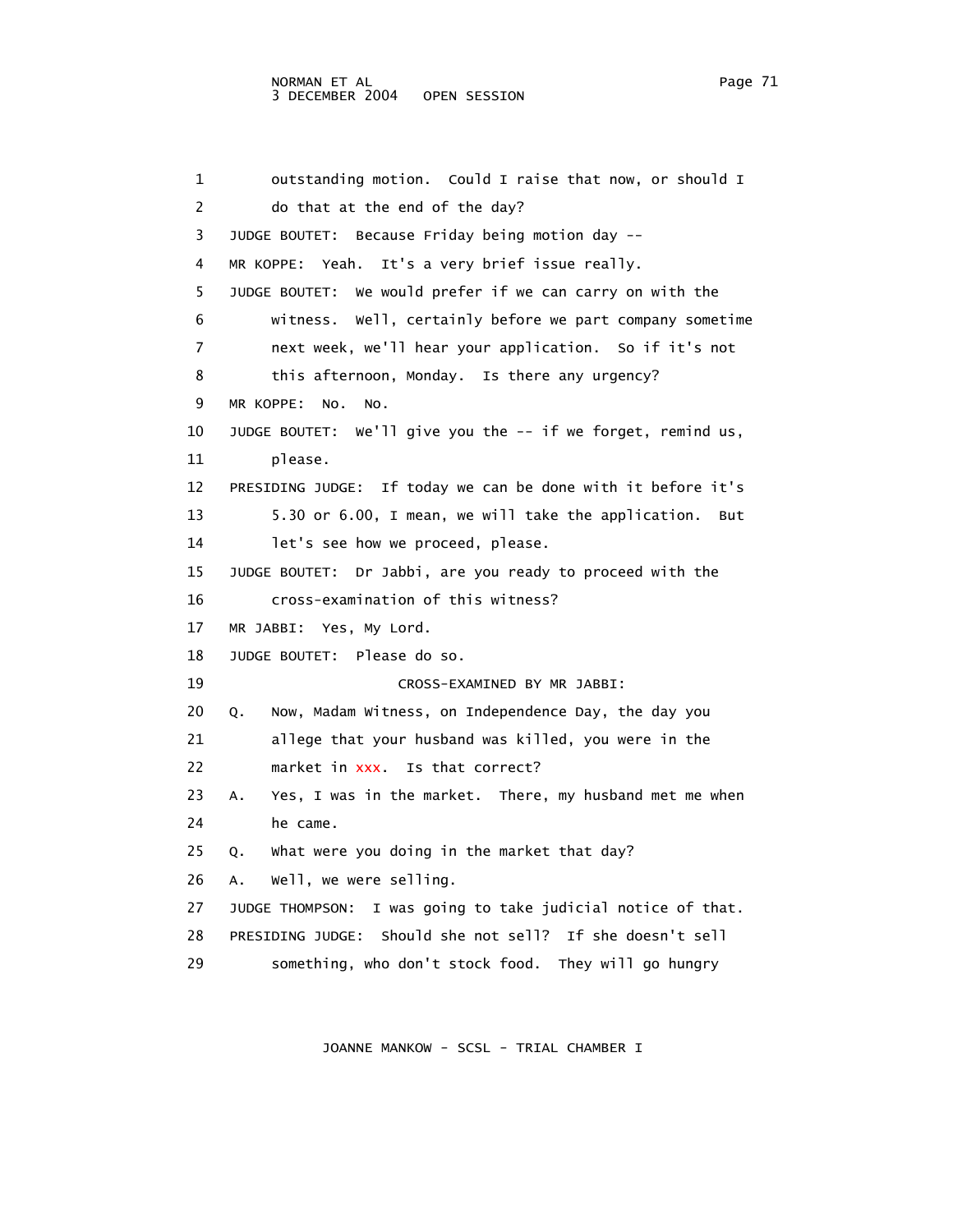1 that day. So in my country, markets like that, you know, 2 are open. Some big shops -- even some shops are open. 3 Depends on who wants to celebrate or who doesn't want to 4 celebrate. It's part of humanity, that is. 5 MR JABBI: 6 Q. Would you say that the market was well attended that day 7 by people selling, by people buying? 8 A. Yes. Yes, because there were a lot of buyers and those 9 of us who were selling. It depends, if you had somebody 10 who would give you chop money. 11 Q. So by the way the market was operating on that day, would 12 you say that things were running normally in xxx that day? 13 A. Yes, businesswomen were going. Buyers were going. 14 Q. And generally, people went about freely, without fear. 15 Not so? 16 A. "Na" [as interpreted]. 17 Q. Generally, people went about on that day without fear. 18 Not so? 19 A. Well, some were in the field with devils. Whatever you 20 wanted to do, you can go ahead. 21 Q. With devils. 22 JUDGE THOMPSON: Dr Jabbi, there was some degree of 23 masquerading going on, was there? 24 MR JABBI: That's just what I was going to go to. 25 JUDGE THOMPSON: That's what I thought. Masqueraders and so 26 on. 27 MR JABBI: 28 Q. Now, when you talk about devils on that day, what you are 29 talking about is --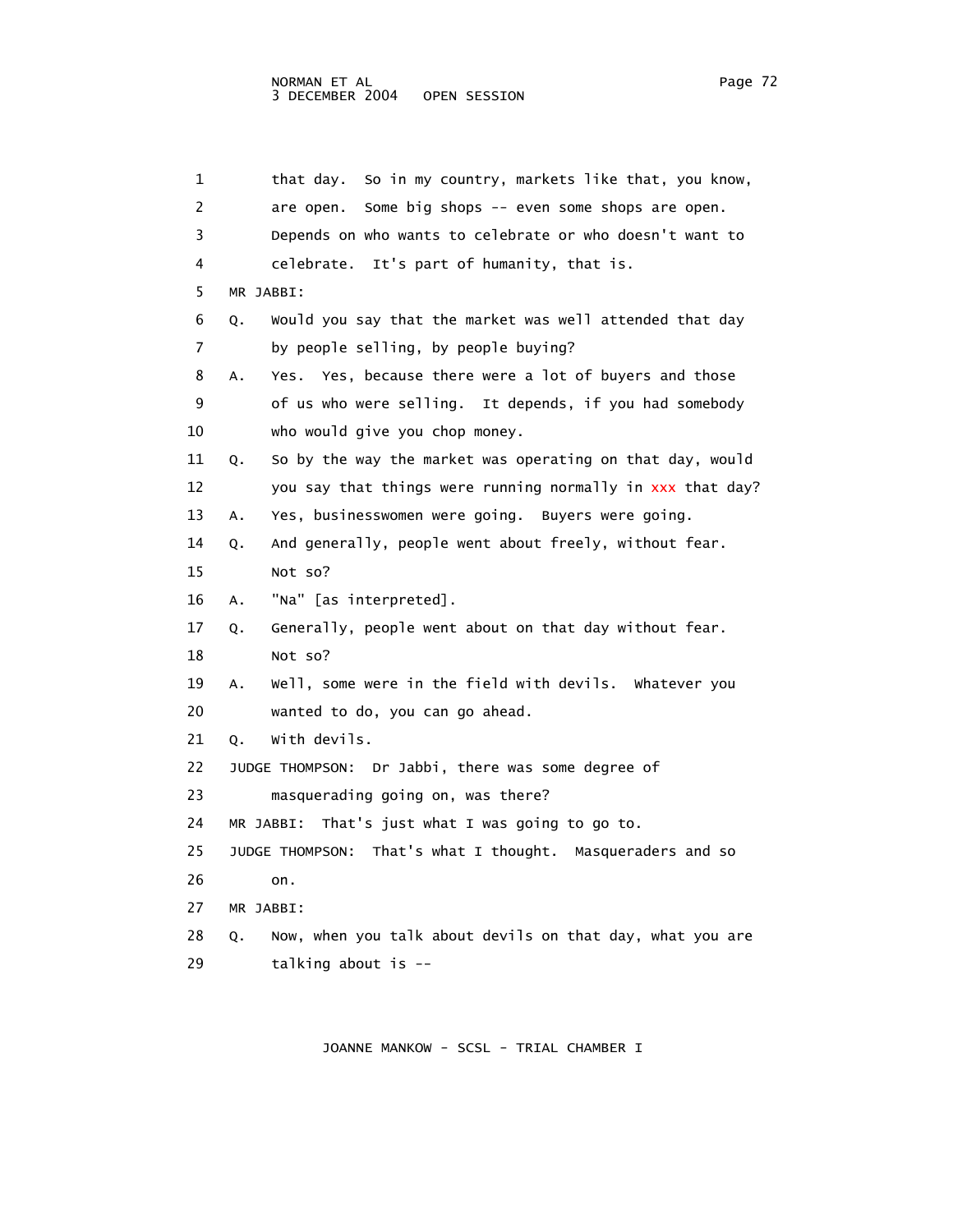| ade |  |
|-----|--|
|-----|--|

|    | 1<br>Α. | That day was an occasion day, so everybody was glad.<br>It   |
|----|---------|--------------------------------------------------------------|
|    | 2       | was a happy day. And so if you want to be glad, you're       |
|    | 3       | at home.<br>If you want to lie down, you can lie down.<br>Ιf |
|    | 4       | you want to go out, you can go out. Everything you           |
|    | 5       | wanted to do that day, you could do it.                      |
|    | 6<br>Q. | And talking about the general state of affairs in the        |
|    | 7       | town, not only on that day now but around that time,         |
|    | 8       | would you say that the atmosphere in the town around that    |
|    | 9       | time was generally peaceful and calm?                        |
| 10 | Α.      | Well, as for me during that time, I was in the market.       |
| 11 |         | So I and my companions in the market, we are talking, we     |
| 12 |         | are playing. So I would not tell what happened to those      |
| 13 |         | who were outside.                                            |
| 14 | Q.      | Now, who were in control of xxx Town around that time?       |
| 15 | Α.      | I said that during that time, it was during the Kamajor      |
| 16 |         | They had power. They did everything they wanted.<br>time.    |
| 17 |         | If they do something to anybody, you have nowhere to         |
| 18 |         | report. They will kill you. You don't have any mind to       |
| 19 |         | ask or complain. If you go to complain, you never come       |
| 20 |         | back.                                                        |
| 21 | Q.      | Are you, in fact, saying that you were not $-$ - you did not |
| 22 |         | make a report of the incidents you have narrated in Bo       |
| 23 |         | Is that what you are saying?<br>Town?                        |
| 24 | Α.      | I said as for me, apart from me, anybody, if you are         |
| 25 |         | offended, if they do something to you in xxx Town, you       |
| 26 |         | have nowhere to report. If you venture, you'll be            |
| 27 |         | killed.<br>Hmm.                                              |
| 28 |         | JUDGE THOMPSON: Counsel, we have got all that. Virtually     |
| 29 |         | it's implied.<br>She has said, in my own shorthand way, has  |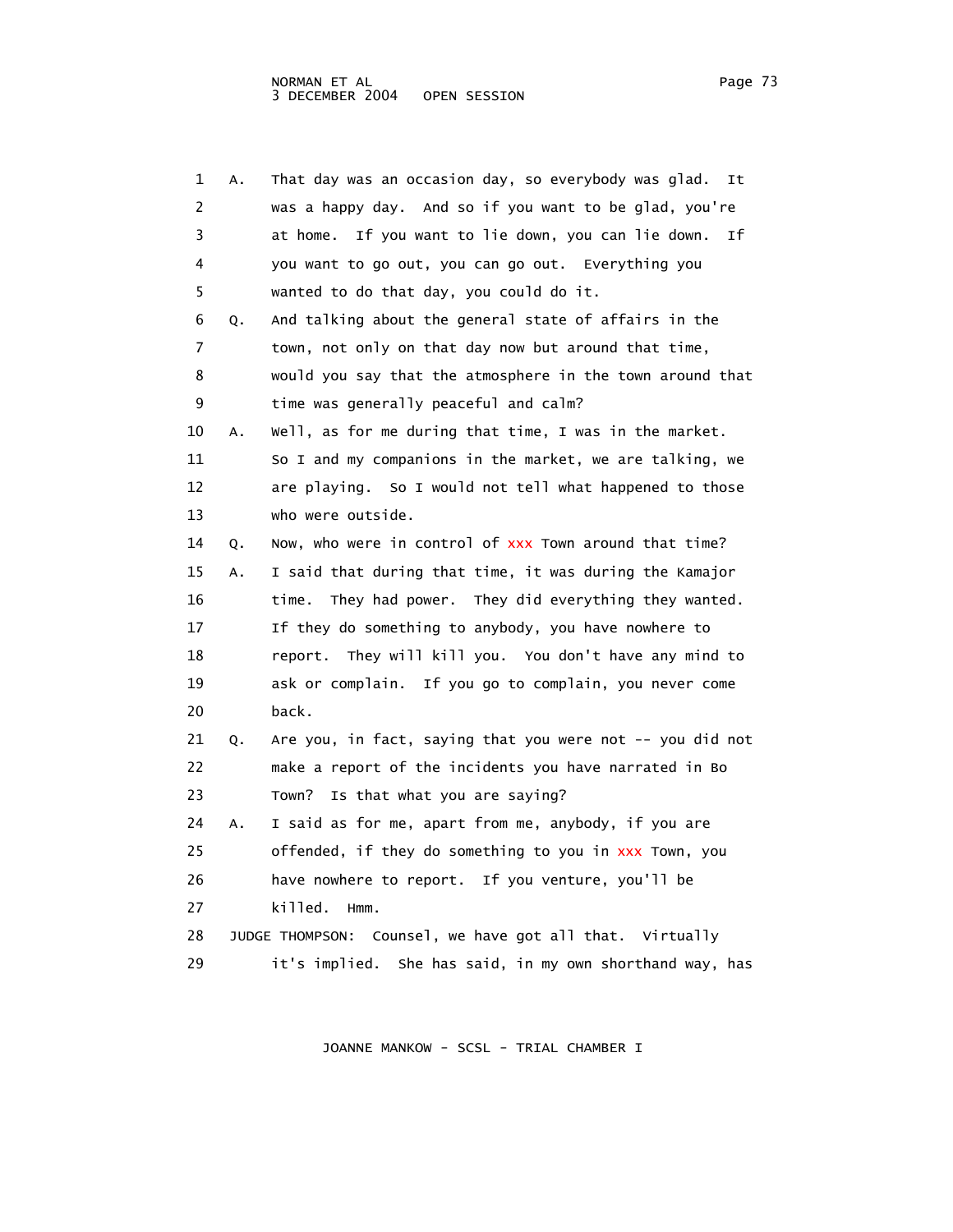1 said there was a reign of impunity somehow. That's my 2 shortened judicial perception, but that may not even sort 3 of be. But she seems to be saying that it would be 4 futile complaining because of the scenario that she has 5 described. And that's what I have as her evidence. 6 MR JABBI: Of course, My Lord, we can make inferences from 7 that. 8 JUDGE THOMPSON: I don't want to draw any inference at this 9 stage. I'm just trying to understand the evidence. 10 MR JABBI: I am, in fact, trying to get a more direct factual 11 statement from -- 12 JUDGE THOMPSON: I concede. I certainly agree that you 13 should, yeah. 14 MR JABBI: Yes, thank you. 15 Q. Now, although you have said that you were not in a 16 position to make a report, nonetheless I want you to 17 answer this question directly: Did you make a report of 18 these incidents you have narrated? Yes or no. 19 A. I said during that time, even me -- they were after 20 killing me. 21 PRESIDING JUDGE: Madam Witness, answer yes or no. 22 Afterwards, you can explain. Your husband, you say, was 23 killed. Did you make a report? Yes or no. 24 MR JABBI: Yes or no. 25 THE WITNESS: I did not make a report. 26 PRESIDING JUDGE: [Previous translation continues] Why? You 27 were going to explain. 28 MR JABBI: I would have thought -- 29 THE WITNESS: Why I did not make a report? If there had been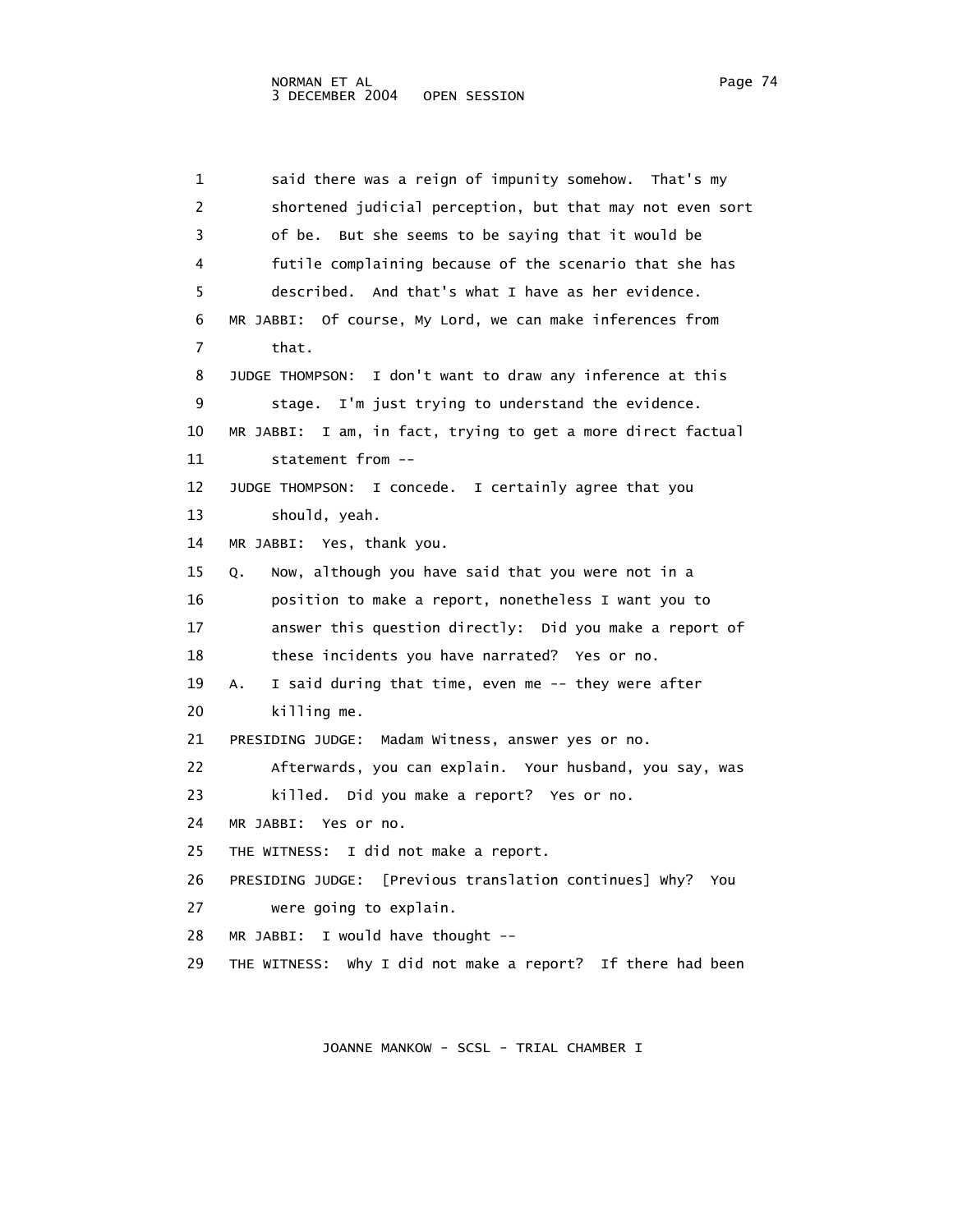| 1  | a place where if you had made a report there, then you          |
|----|-----------------------------------------------------------------|
| 2  | -- something will come out of it, you can report. But if        |
| 3  | you look at the place wherein you make this report,             |
| 4  | nothing comes out of it. They have killed my husband.           |
| 5  | My husband left me five children. I'm afraid that they          |
| 6  | would kill me as how they killed my husband. Then my            |
| 7  | children will remain to suffer without a father and a           |
| 8  | mother.                                                         |
| 9  | JUDGE BOUTET: Yes, Dr Jabbi.                                    |
| 10 | MR JABBI:                                                       |
| 11 | You mentioned your brother whom you went to look for at<br>Q.   |
| 12 | xxxxx market. Did you, in fact, see him, your brother?          |
| 13 | Yes, I saw my brother.<br>А.                                    |
| 14 | And you told him of the incident; not so?<br>Q.                 |
| 15 | Yes, sir.<br>А.                                                 |
| 16 | JUDGE BOUTET: Yes, Dr Jabbi.                                    |
| 17 | MR JABBI:                                                       |
| 18 | Do you know if your brother made any effort to report the<br>Q. |
| 19 | incident if you were not able to?                               |
| 20 | He had not got the mind to make that effort because<br>А.       |
| 21 | during that time it was a Kamajor government.<br>They were      |
| 22 | in control. There was no place to report. If you'd make         |
| 23 | an attempt, you'd be killed. You'll not come back.              |
| 24 | JUDGE BOUTET: Yes, please.                                      |
| 25 | MR JABBI:                                                       |
| 26 | Do you know if the police were functioning in xxx at that<br>Q. |
| 27 | time?                                                           |
| 28 | During that time, it was too tense.<br>Hmm, no.<br>А.           |
| 29 | I don't have her answer clearly.<br>PRESIDING JUDGE:            |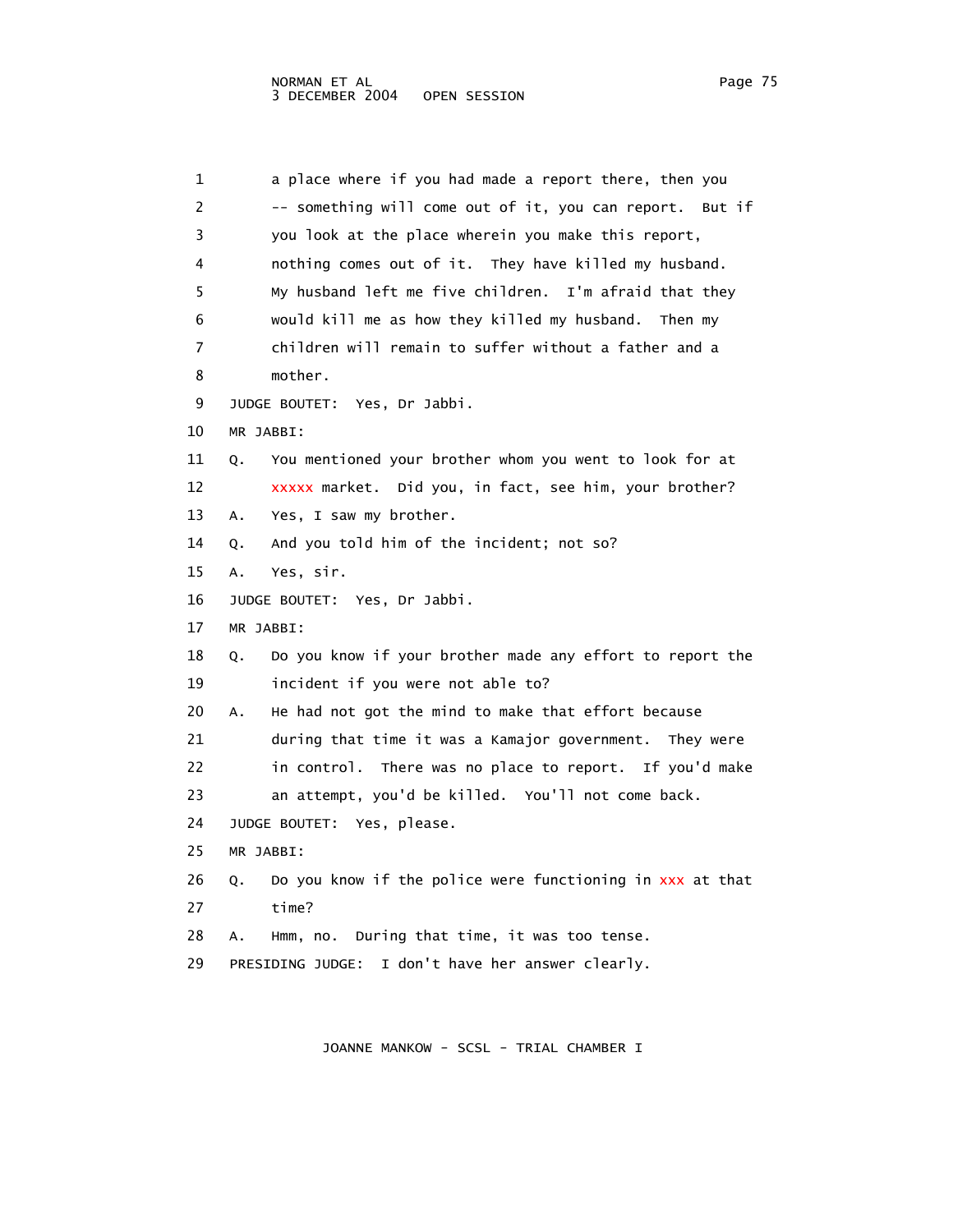## NORMAN ET AL Page 76 3 DECEMBER 2004 OPEN SESSION

 1 THE WITNESS: I said, "During that time, it was tense." 2 PRESIDING JUDGE: [Previous translation continues] But were 3 the police functioning? 4 THE WITNESS: Well, I am in serious pain, so I did not 5 understand. I was in serious pain. 6 MR JABBI: 7 Q. So, the question was whether at that time the police were 8 **functioning in xxx Town?**  9 A. During the time the Kamajors had taken charge, there was 10 no policeman. There should be no soldier. It was only 11 they themselves. That was their government. Whatever 12 they wanted, that's what happened. If you confront them 13 and you complain and they know your address, they'll burn 14 that house. So, so for that, just keep quiet and God 15 will fight for you. Besides God's fight, you don't have 16 anybody to help you. 17 JUDGE BOUTET: Yes. 18 MR JABBI: 19 Q. After the death of your husband, how long did you take in 20 xxx Town before you went to xxxx xxxx? 21 A. It was within a week. It was one week. I took seven 22 days. The one making eight day, my brother moved me. 23 Q. And then you spent two months in xxxx xxxx. Not so? 24 A. Yes, sir. 25 Q. So I take it that you returned to xxx Town sometime around 26 July, your husband having died in April. Is that 27 correct? 28 A. Yes, that was the time they killed my husband. 29 Q. Now, the question was that you returned to xxx Town from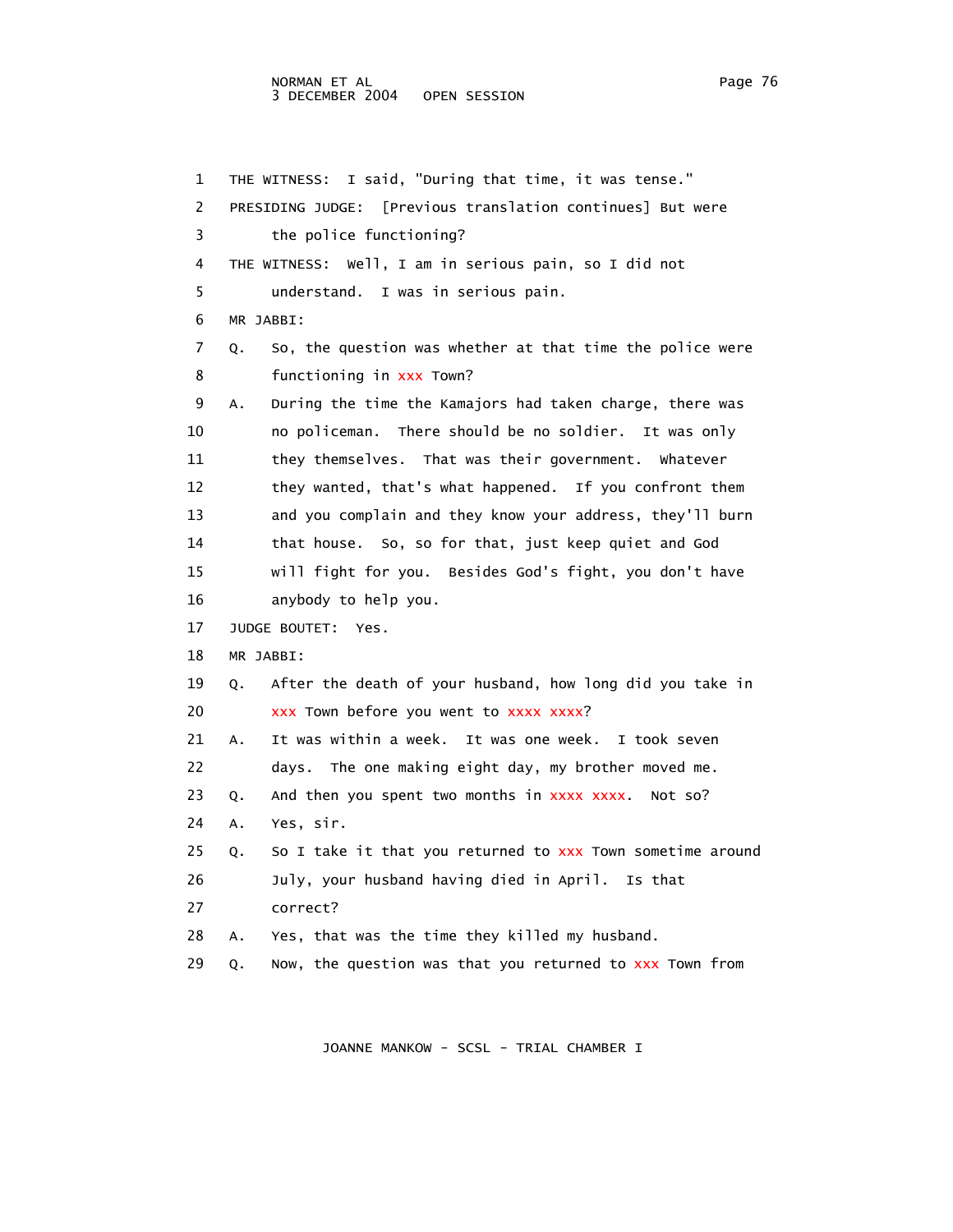1 xxxx xxxx around July. Is that correct? 2 A. Well, me, I only know the date when they kill my man. I 3 am able to remember the date my husband was killed. But 4 the date when I returned, I cannot remember. I took two 5 months at xxxxx and returned. 6 PRESIDING JUDGE: From there, we can deduce. We can deduce, 7 yes. 8 MR JABBI: Yes, indeed, My Lord. 9 The entire week following the 27th of April. So it 10 would be all in May, it took two months. So July is a 11 fair deduction. 12 Q. Now, when you came back to xxx in July after you left 13 xxxx xxxx, did you make a report of what had happened? 14 PRESIDING JUDGE: A report to who? 15 MR JABBI: To anywhere. 16 THE WITNESS: I said I never reported to anybody. I never 17 reported. 18 PRESIDING JUDGE: [Previous translation continues]... 19 MR JABBI: Your Honour -- 20 PRESIDING JUDGE: That question, she has answered the 21 question. We should not belabour the point. This is the 22 way I look at it. 23 MR JABBI: My Lord, with respect, I had been talking about the 24 time her husband died. And she said the circumstances 25 were tense and she did not make a report . And she stays 26 away for two months somewhere and comes back and the 27 circumstances may not necessarily be the same. 28 PRESIDING JUDGE: Dr Jabbi, you may move, but I've made the 29 point.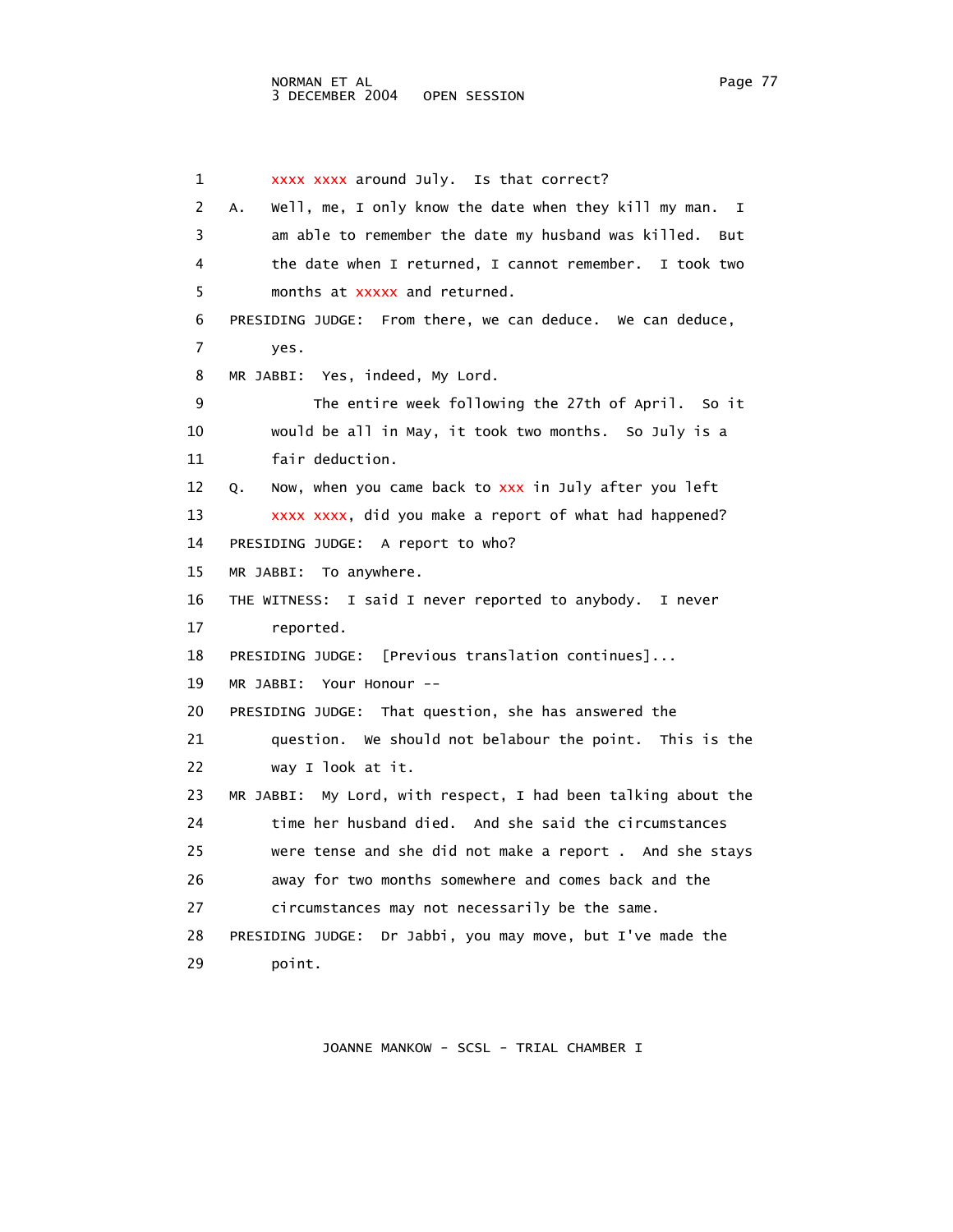## NORMAN ET AL Page 78 3 DECEMBER 2004 OPEN SESSION

 1 MR JABBI: As Your Lordship pleases. 2 PRESIDING JUDGE: You may move, but I've made the point. It's 3 pointless belabouring this point in which -- ask her to 4 answer the question. 5 MR JABBI: As Your Lordship pleases. 6 Q. Now, when you returned to xxx Town after xxxx xxxxx, did 7 you continuously stay in xxx Town after that? 8 A. No, I did not stay there continuously. Of course, my 9 heart never rested. I will not be able to be there 10 continuously. 11 Q. How long did you stay in xxx? 12 A. I went out. After that, I came back. 13 Q. Have you been in xxx Town since then, up to this time you 14 have come to give evidence? 15 A. Yes. 16 Q. Would it be fair to say that you have lived in xxx Town 17 for the past five years? 18 A. From the time my husband was killed. 19 Q. No. From this moment now to five years back, have you 20 been living in xxx Town? 21 A. Yes. I was in xxx Town, but I was not steady there. I 22 was in xxx Town, but I'm not steady there. 23 Q. Where did you come from on this occasion that you have 24 come to give evidence here? 25 A. I'm from xxx. 26 JUDGE BOUTET: Go ahead. 27 MR JABBI: 28 Q. Now, for the past five years, how long have you stayed 29 outside xxx Town during the past five years?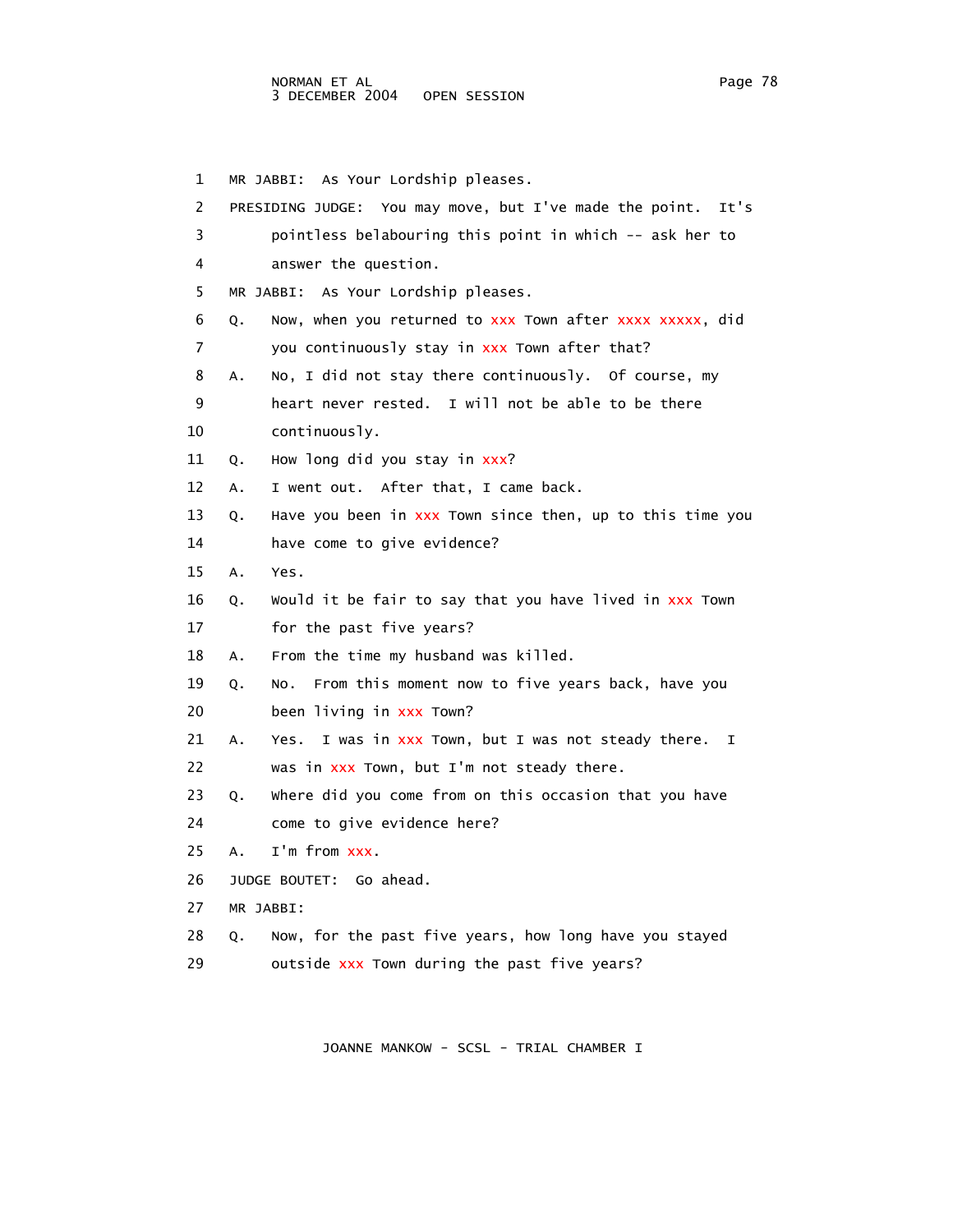| 1  | If I leave xxx, two months, three months, I go back.<br>Α.<br>NO. |
|----|-------------------------------------------------------------------|
| 2  | Two month, one month, I come back because in xxx, I was           |
| 3  | married in xxx. I had my children there. I was doing              |
| 4  | business with my husband until they killed my husband             |
| 5  | there. So I cannot leave Bo finally. I am in xxx.<br>I'm          |
| 6  | still staying in xxx.                                             |
| 7  | Now, over the past four years, let us say when you have<br>Q.     |
| 8  | been living in xxx, have you made any report of your              |
| 9  | husband's killing to any authorities in xxx?                      |
| 10 | I have made no report to any big man in xxx. I did not<br>А.      |
| 11 | make any report because they have killed my husband               |
| 12 | already. So because he has been killed, so my friends             |
| 13 | encourage me, they are telling me to leave everything in          |
| 14 | the hands of God. And this is what I am on now.<br>I never        |
| 15 | reported to anybody.                                              |
| 16 | People in xxx know that, yes, my husband had been                 |
| 17 | killed. The people know. Only a few do not know about             |
| 18 | the killing of my husband. Few, only strangers, and even          |
| 19 | strangers, they hear this explanation because the killing         |
| 20 | of my husband was not hidden. A lot of people who went            |
| 21 | out, they were not allowed to come to xxx thinking that           |
| 22 | when they come, they would be killed. So most of them             |
| 23 | who went out did not come back. It took them a long time          |
| 24 | to return to XXX.                                                 |
| 25 | [HN031204F 4.45 p.m.]                                             |
| 26 | My Lord, no more questions for the witness.<br>MR JABBI:          |
| 27 | Thank you, Dr Jabbi. Cross-examination, second<br>JUDGE BOUTET:   |
| 28 | accused?                                                          |
| 29 | CROSS-EXAMINED BY MR BOCKARIE:                                    |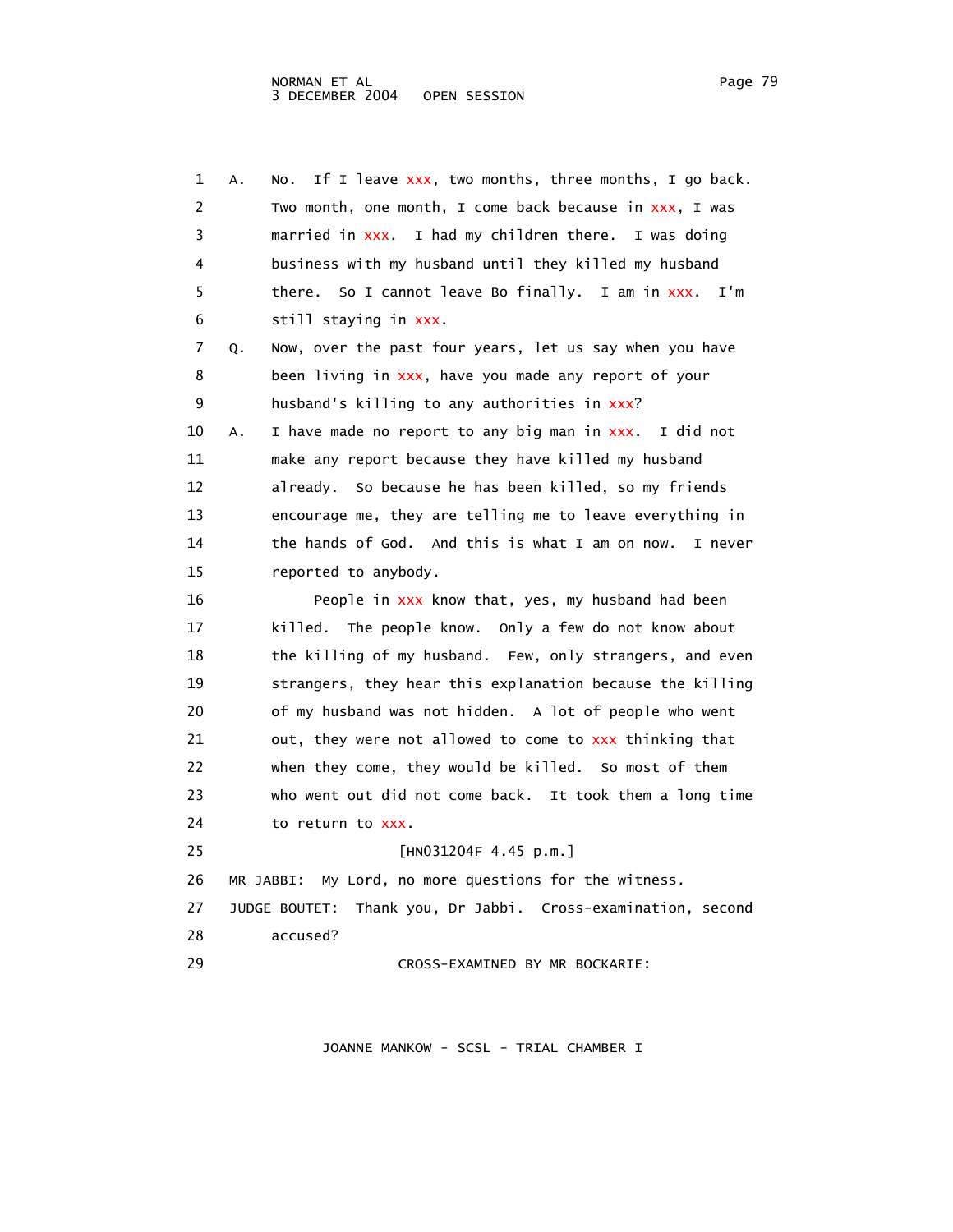1 MR BOCKARIE: 2 Q. Madam, I will show you a piece of paper indicating your 3 address in xxx during that crisis and your present 4 address? 5 JUDGE BOUTET: Show it to the Prosecution first. Mr Bockarie, 6 this is a piece of paper that you eventually intend to 7 introduce as an exhibit? 8 MR BOCKARIE: Yes, Your Honour. 9 JUDGE BOUTET: That will do what? 10 MR BOCKARIE: Address, which is something -- 11 JUDGE BOUTET: You have two addresses on that? 12 MR BOCKARIE: At xxx during the crisis and that's the same 13 address now. 14 JUDGE BOUTET: Same address now? 15 MR BOCKARIE: Yes, Your Honour. 16 JUDGE BOUTET: Are you moving to have this marked as an 17 exhibit? 18 MR BOCKARIE: Yes, Your Honour. 19 JUDGE BOUTET: Before we do so, I just want to make sure that 20 the document does refer to witness TF2-052, and that with 21 the date of -- 22 MS WIAFE: 058, Your Honour. 23 JUDGE BOUTET: 058, pardon me, with the date of 3 December. 24 PRESIDING JUDGE: It looks too minuscule, that document. 25 Since it's coming in as an exhibit, why don't we have it 26 on paper like this. 27 MR BOCKARIE: It can be written on nice paper. 28 PRESIDING JUDGE: You don't have paper like this. You just 29 tore a small yellow paper.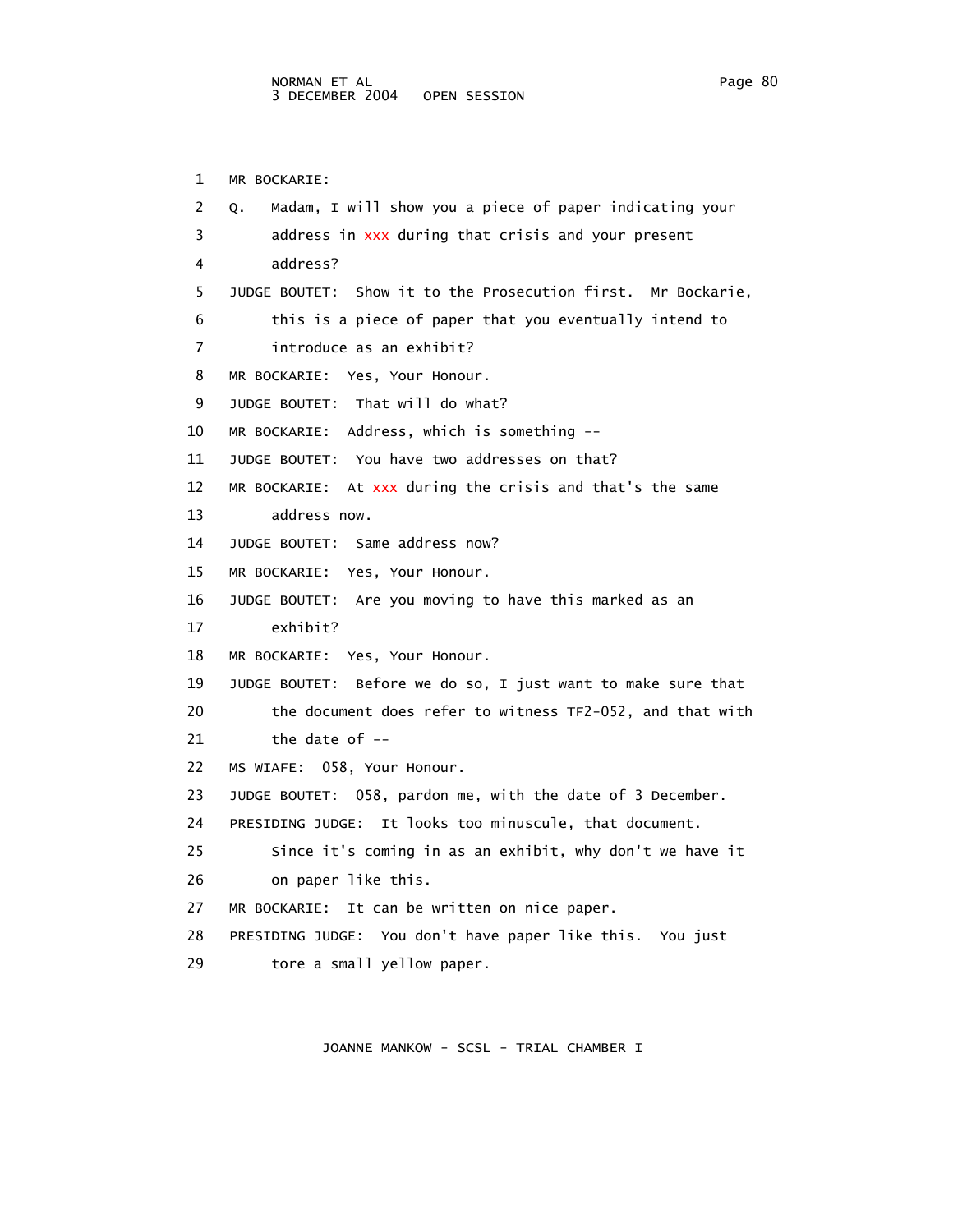1 MR BOCKARIE: I'm sorry, sir. 2 PRESIDING JUDGE: My learned brother here is telling me it is 3 a doctrine of least costs, that is what Mr Bockarie is 4 practicing. Please let's have it -- 5 MR BOCKARIE: Neatly written, sir, yes. 6 PRESIDING JUDGE: On a clean, white sheet. 7 MR BOCKARIE: Indeed, it is immaculate, sir. 8 PRESIDING JUDGE: Yes. Mr Yillah, watch out for 9 hieroglyphics. 10 THE WITNESS: I want to drink. 11 PRESIDING JUDGE: Witness Protection, please, give her water. 12 She wants a drink of water. 13 JUDGE BOUTET: Can we see the document that will be Exhibit 45 14 if my record is correct? 45. 15 [Exhibit No. 45 admitted] 16 JUDGE BOUTET: For the record, the address you had written 17 down on that piece of paper, which is to be marked now as 18 Exhibit 45, the witness is saying to you this is not an 19 address she knows, it's not her address. 20 MR BOCKARIE: Yes. 21 Q. Madam Witness, don't mention the name, it will be written 22 for you. Maureen, could you please oblige us with a 23 piece of white paper? No, another one, please. Madam, 24 please don't mention it. Just say it so it can be 25 written. Please, can you tell this Court -- 26 PRESIDING JUDGE: Please, I want to get this right. There is 27 Exhibit 45. You were suggesting to witness that -- 28 MR BOCKARIE: That was her address. 29 PRESIDING JUDGE: That was her address. She says that it is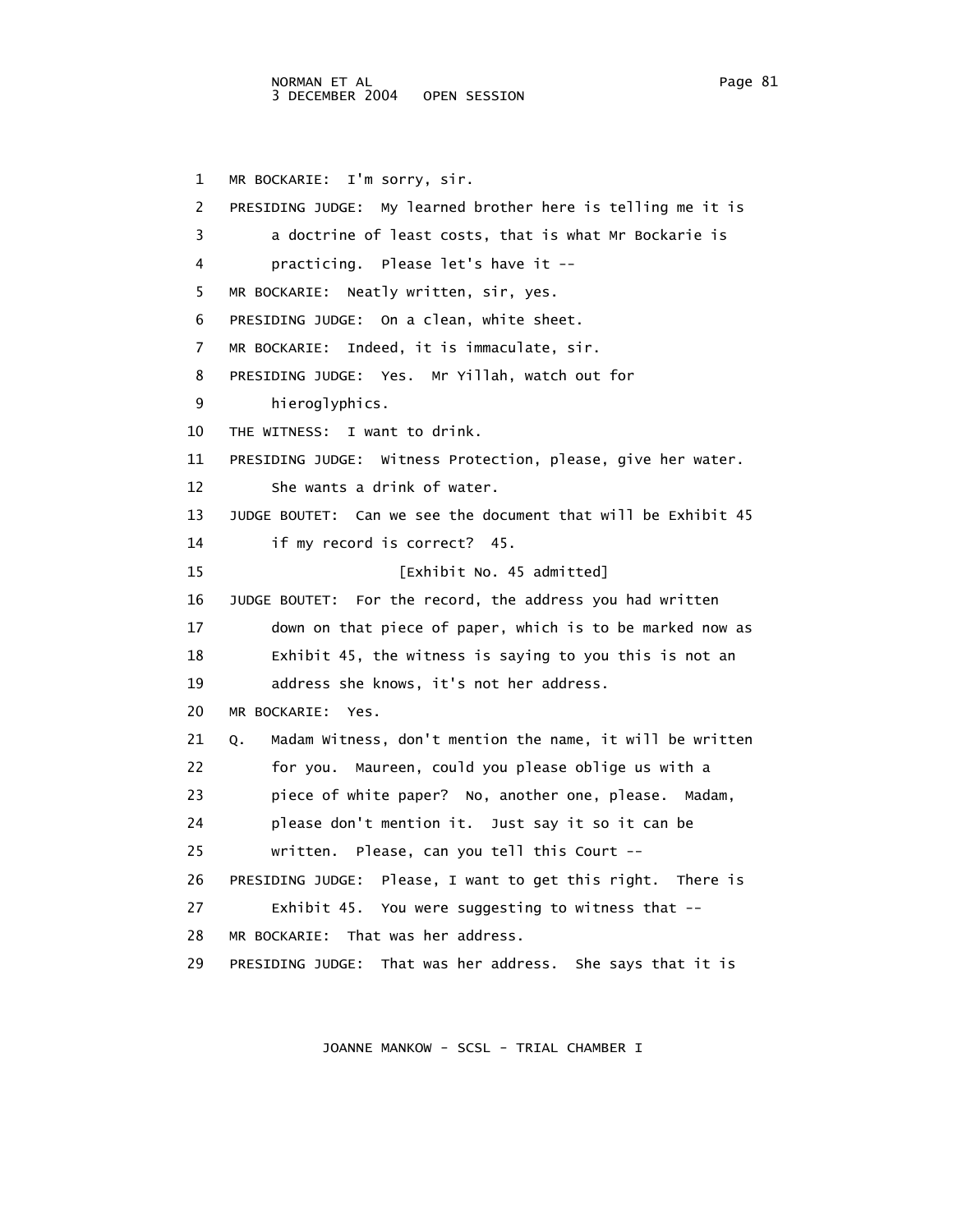1 not her address? 2 MR BOCKARIE: Yes, Your Honour. 3 PRESIDING JUDGE: It should be reflected in the records that 4 the address on Exhibit 45 -- 5 JUDGE BOUTET: I have said so for the record. 6 PRESIDING JUDGE: Yes, okay. 7 JUDGE BOUTET: I should add, as well, that she added that she 8 does not know of any such street in xxx. 9 MR BOCKARIE: Accepted. 10 JUDGE BOUTET: The response is twofold: One, that is not her 11 address and, two, she does not know of that street in xxx. 12 MR BOCKARIE: Yes, Your Honour, I accept it. 13 JUDGE BOUTET: And that is the content of Exhibit 45. 14 MR BOCKARIE: Yes, Your Honour. 15 Q. Madam Witness, don't say it loud, just say it to those 16 who will be by you. Can you tell us your residential 17 address at the time of the alleged incident -- meaning 18 the alleged killings? 19 PRESIDING JUDGE: Mr Bockarie, please, you can sit down. Sit 20 down, please. 21 MR BOCKARIE: Thank you. 22 PRESIDING JUDGE: I know you have very solid limbs, but you 23 need to conserve them because the road is still very 24 long -- the journey is still very long to accomplish. 25 MR BOCKARIE: I'll accept it, Your Honour. 26 JUDGE BOUTET: You're asking that this document also be marked 27 as an exhibit? 28 MR BOCKARIE: Yes, Your Honour. 29 JUDGE BOUTET: Exhibit 46 and this contains the address of the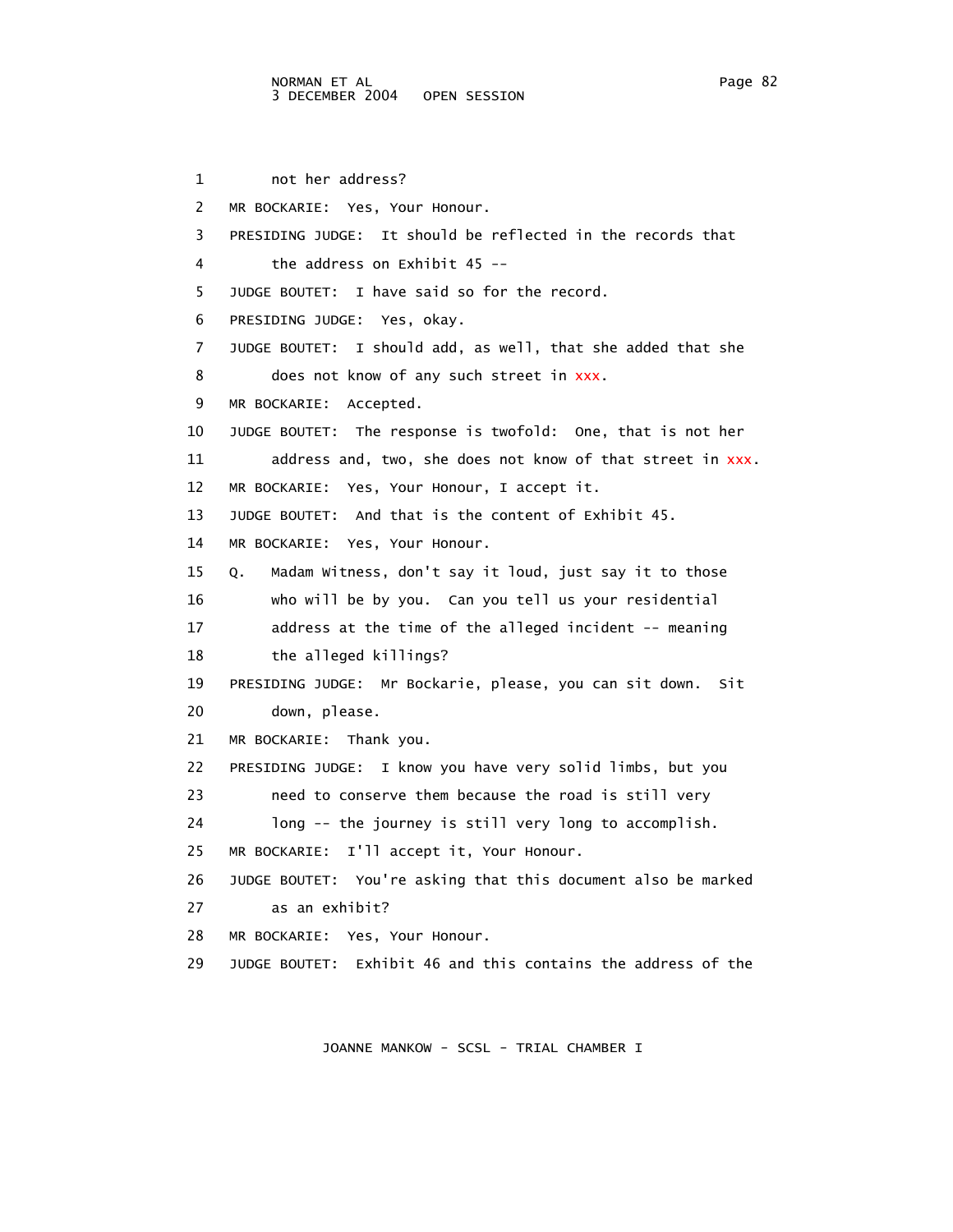1 witness at the time of the alleged incident? 2 MR BOCKARIE: Yes, Your Honour. 3 Q. Madam -- 4 PRESIDING JUDGE: Please wait. The incident, that is at the 5 time of the alleged killing of the husband? 6 MR BOCKARIE: Yes, Your Honour. 7 JUDGE BOUTET: This document is marked as Exhibit 46. 8 [Exhibit No. 46 was admitted] 9 MR BOCKARIE: 10 Q. Madam Witness, did you know one Major AF Kamara? He was 11 a minister during the reign of the junta in xxx. Did you 12 know him? 13 A. No. 14 PRESIDING JUDGE: Mr Bockarie, is it AF? 15 MR BOCKARIE: Yes, Your Honour. 16 PRESIDING JUDGE: AF Kamara? 17 MR BOCKARIE: Yes, Your Honour. 18 PRESIDING JUDGE: And you say he was a minister? 19 MR BOCKARIE: Yes, he was a minister in Bo. 20 JUDGE BOUTET: At the time of the junta? 21 MR BOCKARIE: Yes, during the reign of the junta. 22 Q. Madam, did you hear of him during the reign of the juntas 23 in Bo? 24 A. No, I don't know about him. 25 Q. Did you hear of him? 26 A. Well, for me, no, because I do not put my attention in 27 such things. 28 Q. Madam, did you know whether your husband knew him? 29 A. No, I don't understand -- I don't know. In the morning I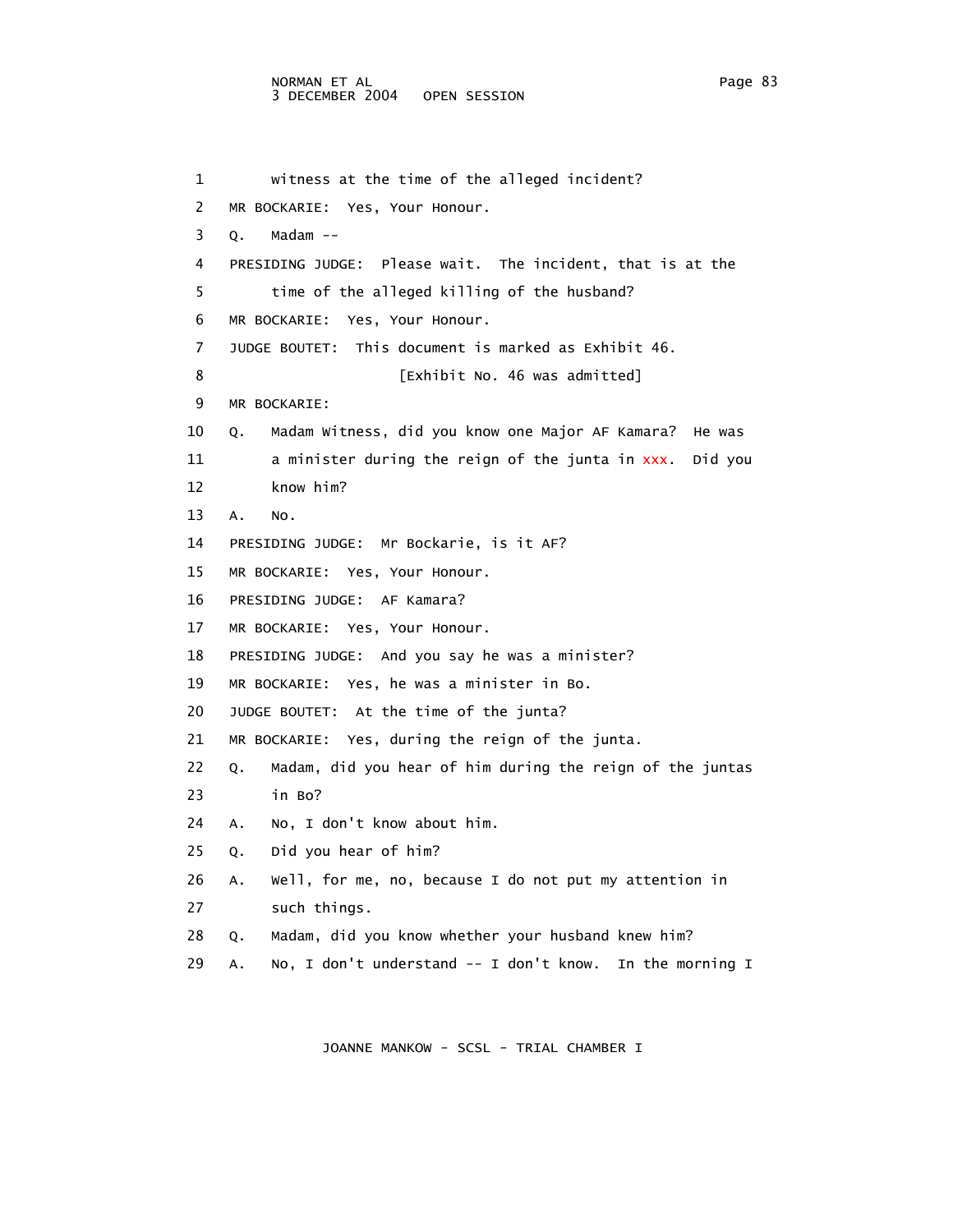```
 1 go to town to find something for me and my children to 
 2 eat, so I don't know. 
 3 JUDGE BOUTET: Mr Bockarie, if she didn't know about him, 
 4 never heard of him, it's rather difficult for her to even 
  5 know if her husband knew of him because she would have 
 6 heard of it in some fashion. 
 7 MR BOCKARIE: Well, I just wanted it to come out from her, 
 8 Your Honour. 
 9 JUDGE BOUTET: Anyhow, carry on. 
 10 MR BOCKARIE: 
 11 Q. Madam, do you know whether your house was visited by 
 12 friendly soldiers during the reign of the juntas in Bo? 
 13 A. No. No, we don't have any company. Early in the morning 
14 - we are business people - we go to town and do our
 15 selling. 
 16 Q. Madam, I am putting it to you that your husband was very 
 17 friendly with Major AF Kamara while he was in xxx as 
 18 minister. What's the answer, madam? 
 19 A. I don't understand what you are saying. 
 20 Q. That your husband was very friendly with Major AF Kamara 
 21 during the reign of AF Kamara as minister in xxx. Do you 
 22 agree with me or not? 
 23 JUDGE THOMPSON: You can also answer whether you know that or 
 24 you don't. It's not just the two options. 
25 THE WITNESS: No, as for me -- me and my husband, he is doing
 26 his business, I am doing my business. At the beginning 
 27 of the day we close our house, he goes about his business 
28 and I go and do my own. If I told it ever happen, I
 29 don't know anything about it, because in the morning I
```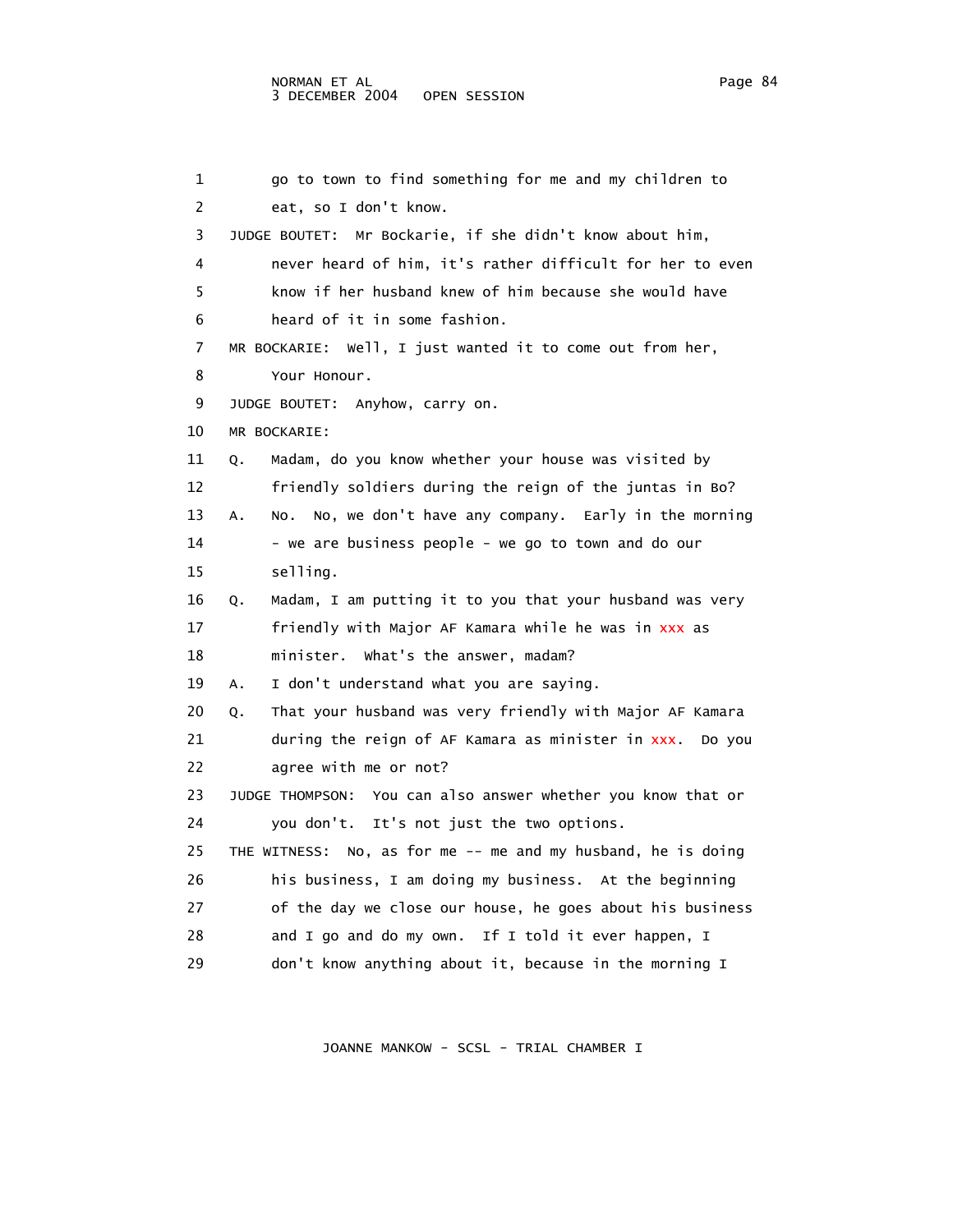1 leave my husband in the house and I go. And then, unless 2 if he tells me "get ready to go down to town to sell", 3 but I don't know anything about any company with somebody 4 who's a government man up to the time he was killed. I 5 don't know anything about that. He was a businessman and 6 I am a business woman, that's what we know. 7 MR BOCKARIE: 8 Q. Madam -- 9 A. Yes. 10 Q. -- in the month of February the juntas fled from xxx; do 11 you agree with me? 1998 sorry. In the month of February 12 1998 the juntas fled from xxx, including minister AF 13 Kamara; do you agree with me? 14 MS WIAFE: Your Honour, I object to the question. The witness 15 has answered that -- [Overlapping speakers] 16 JUDGE THOMPSON: Quite. In fact, it is a very, I would say, 17 entangled question, because she is already on record as 18 not knowing this minister AF Kamara. So why not ask her 19 the factual question whether she knows whether the juntas 20 fled from xxx at that particular time. It's too 21 entangled. 22 MR BOCKARIE: Thank you, Your Honour. 23 Q. Madam, in February 1998 the juntas fled from xxx; do you 24 agree? 25 A. Huh? 26 Q. In February 1998 the juntas fled from xxx; do you agree 27 with me? 28 A. Yes, but during that time my husband was in Bo. He was 29 in Bo during that time. They had not killed his son yet,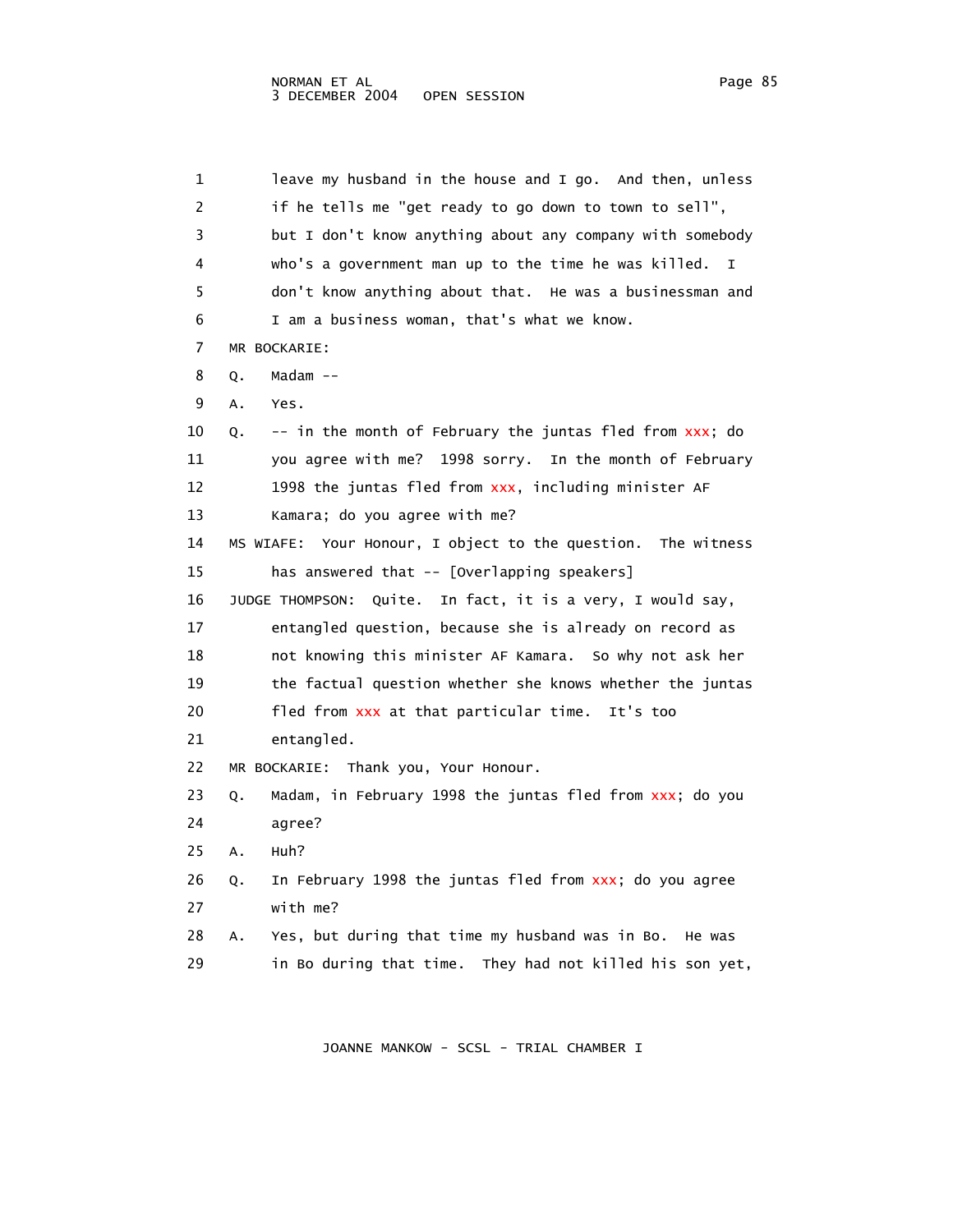## NORMAN ET AL **Page 86** 3 DECEMBER 2004 OPEN SESSION

 1 nothing had happened to him. During the time when the 2 Kamajors came, when they killed his son -- 3 Q. [Overlapping speakers] 4 JUDGE THOMPSON: Learned counsel, did you say February 1998? 5 MR BOCKARIE: Yes, Your Honour. 6 PRESIDING JUDGE: Is she agreeing? 7 MR BOCKARIE: Yes, she agrees. 8 Q. Madam -- 9 A. Sir? 10 Q. -- at this time do you know whether your husband fled 11 together with the juntas from xxx? 12 A. No. 13 Q. Madam, I am putting it to you that your husband fled 14 together with the juntas from xxx in February 1998? 15 A. No, it didn't happen that way. It didn't be at all. It 16 didn't happen. 17 Q. Madam, are you aware that when the juntas fled from xxx 18 did they ever come back to xxx? 19 JUDGE BOUTET: I didn't hear your question. 20 MR BOCKARIE: Sorry. 21 JUDGE BOUTET: Are you aware that -- 22 MR BOCKARIE: 23 Q. When the juntas fled from  $xxx$ , did they ever come back to 24 xxx? 25 A. Yes, they came back to xxx. 26 Q. Madam -- 27 A. Yes, sir? 28 Q. -- I am putting it to you that at the second coming of 29 the juntas to xxx, they came together with your husband?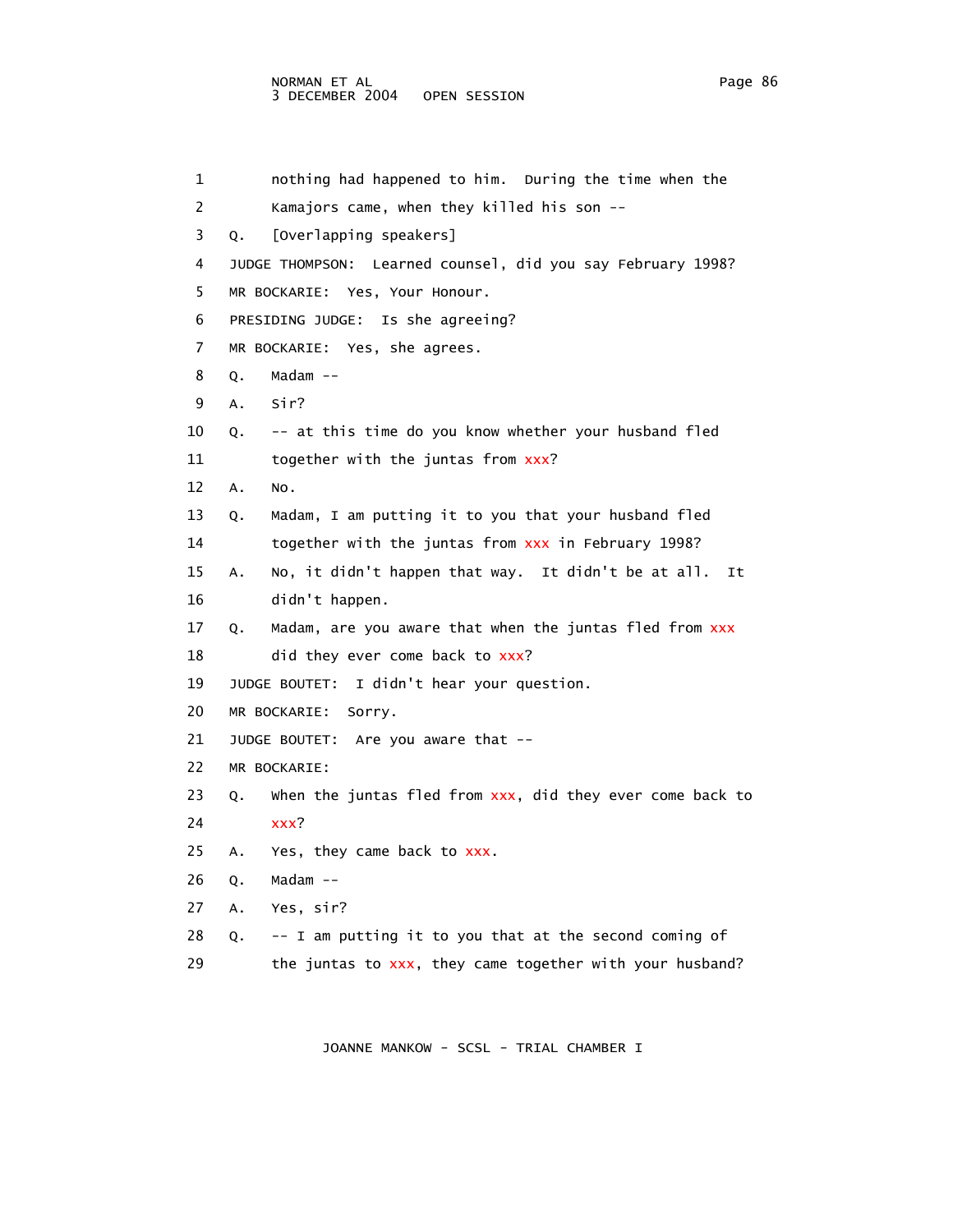1 A. No, sir, it didn't happen that way. 2 Q. Madam, when the juntas came back to xxx for the second 3 time, are you aware whether they burnt down houses of 4 Kamajor sympathisers in xxx? 5 A. Well, now that I'm sitting here, even myself I suffered 6 from that. The house which my husband built for me was 7 burnt by Kamajors. 8 Q. [Overlapping speakers] xxx for the second time, are you 9 aware whether they burnt down houses of Kamajor 10 sympathisers in xxx? 11 A. No, I don't understand anything about that. 12 MR BOCKARIE: What's the response, Your Honour? I don't know. 13 JUDGE BOUTET: It was no. 14 MR BOCKARIE: Oh, she denies. 15 Q. Madam -- 16 A. Yes? 17 Q. -- do you know xxxxx xxx xxx in xxx? 18 A. I know xxxxx Road. Yes, I know xxxxxx Town. Yes, I know 19 xxxxx xxxxx Road. 20 Q. Madam, do you know anyone along xxxx xxxxx Road by the 21 name of xxxx xxxxx? 22 A. I don't know him. 23 PRESIDING JUDGE: XXXXX XXXXX? 24 MR BOCKARIE: xxxx xxxxx, x x x x x x x x. 25 Q. Madam, I am putting it to you that it was your husband 26 who led a gang of Kamajors and had xxx xxxxx house 27 burnt? 28 PRESIDING JUDGE: Kamajors? 29 MR BOCKARIE: The juntas, I'm sorry.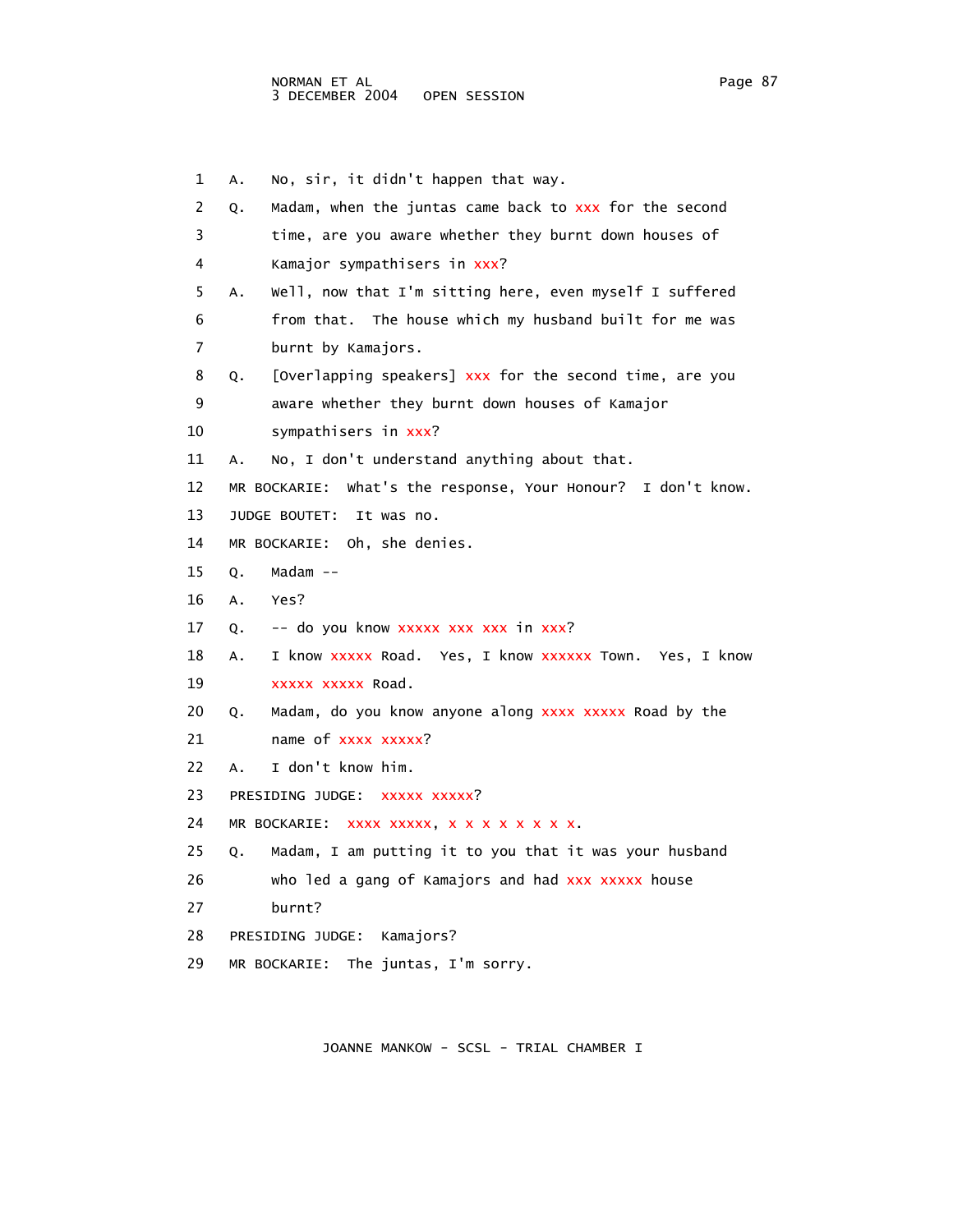#### NORMAN ET AL Page 88 3 DECEMBER 2004 OPEN SESSION

 1 PRESIDING JUDGE: I thought you wanted to nail your own 2 coffin. 3 MR BOCKARIE: No, it was a slip, My Lord. 4 THE WITNESS: No, sir, it didn't happen -- it didn't happen at 5 all. Not true, it didn't. 6 PRESIDING JUDGE: You say it is -- [Overlapping speakers] 7 MR BOCKARIE: Yes. 8 THE WITNESS: And, in fact, he's afraid of problem. My 9 husband's afraid of problems. 10 MR BOCKARIE: [Overlapping speakers] juntas and had xxxx 11 xxxxx's house burnt along xxx xxxx Road in xxx. 12 THE WITNESS: It didn't happen that way. My actual husband is 13 afraid of problems, he is afraid. So he doesn't have any 14 hand in that. His hands are -- 15 PRESIDING JUDGE: [Overlapping speakers] xxxx xxxxx's house? 16 MR BOCKARIE: Yes. 17 Q. Along xxxx xxxxx Road in xxx? 18 A. He doesn't even know him. My husband doesn't know him. 19 PRESIDING JUDGE: We have recorded you, you have denied. 20 THE WITNESS: No, I said my husband does not even know that 21 man. Even me, I don't know him. All we know, me and my 22 husband, is that during the day we go to sell, in the 23 evening he come to where I'm selling. But to say that he 24 knows anybody of that type, no, it was not my husband, 25 not my husband. 26 MR BOCKARIE: 27 Q. Madam, whilst the juntas were in xxx for the second time 28 are you aware whether there was any fight between the 29 juntas and Kamajors and ECOMOG combined for the retaking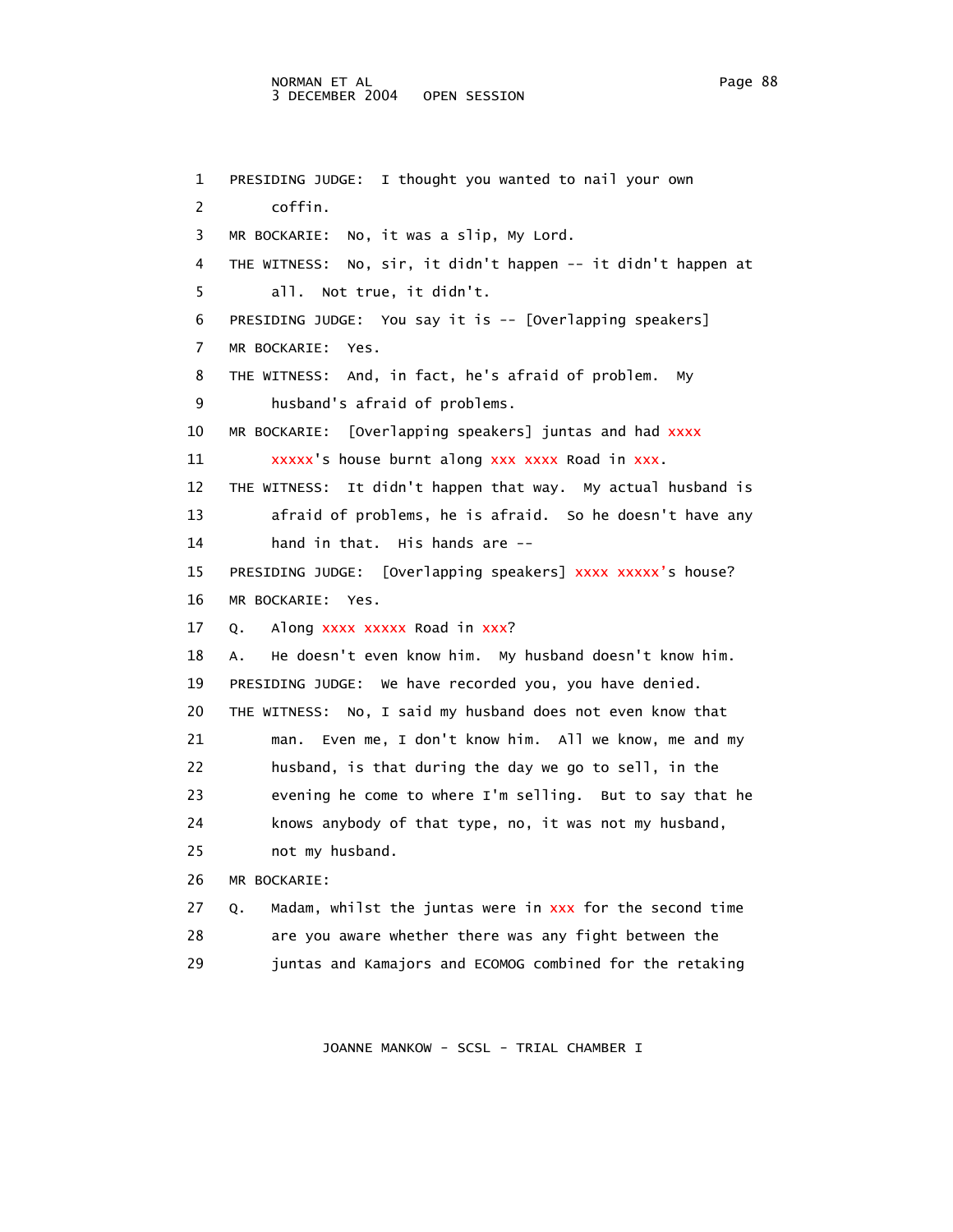1 of xxx? 2 A. Ask me again. 3 Q. During the second occupation of the juntas of xxx, are you 4 aware whether there was any fight between the juntas and 5 Kamajors and ECOMOG combined? 6 A. Yes, that time I was in  $xxx$ , but during that time  $-$  7 PRESIDING JUDGE: She's admitting that there was a fight 8 between the Kamajors and ECOMOG on one side against the 9 juntas. 10 JUDGE BOUTET: I'm not sure that was her answer. 11 [Overlapping speakers] 12 PRESIDING JUDGE: She has a way of answering. 13 JUDGE BOUTET: She says she was in xxx, but she did not 14 complete her answer. 15 JUDGE THOMPSON: But in fact, to be fair to her, the question 16 was not that clear, because I thought that the question 17 presupposed exactly what my learned brothers are saying. 18 The juntas on the one side and the Kamajors and the 19 ECOMOG on the other side. 20 MR BOCKARIE: Yes. 21 PRESIDING JUDGE: At that time she was in xxx. You may wish to 22 clarify the question. 23 JUDGE THOMPSON: But the way the question was put did not make 24 that contradistinction. 25 MR BOCKARIE: 26 Q. Madam, are you aware that whilst the juntas were in xxx -- 27 A. Yes. 28 Q. -- they fought against the Kamajors combined with ECOMOG? 29 A. Yes.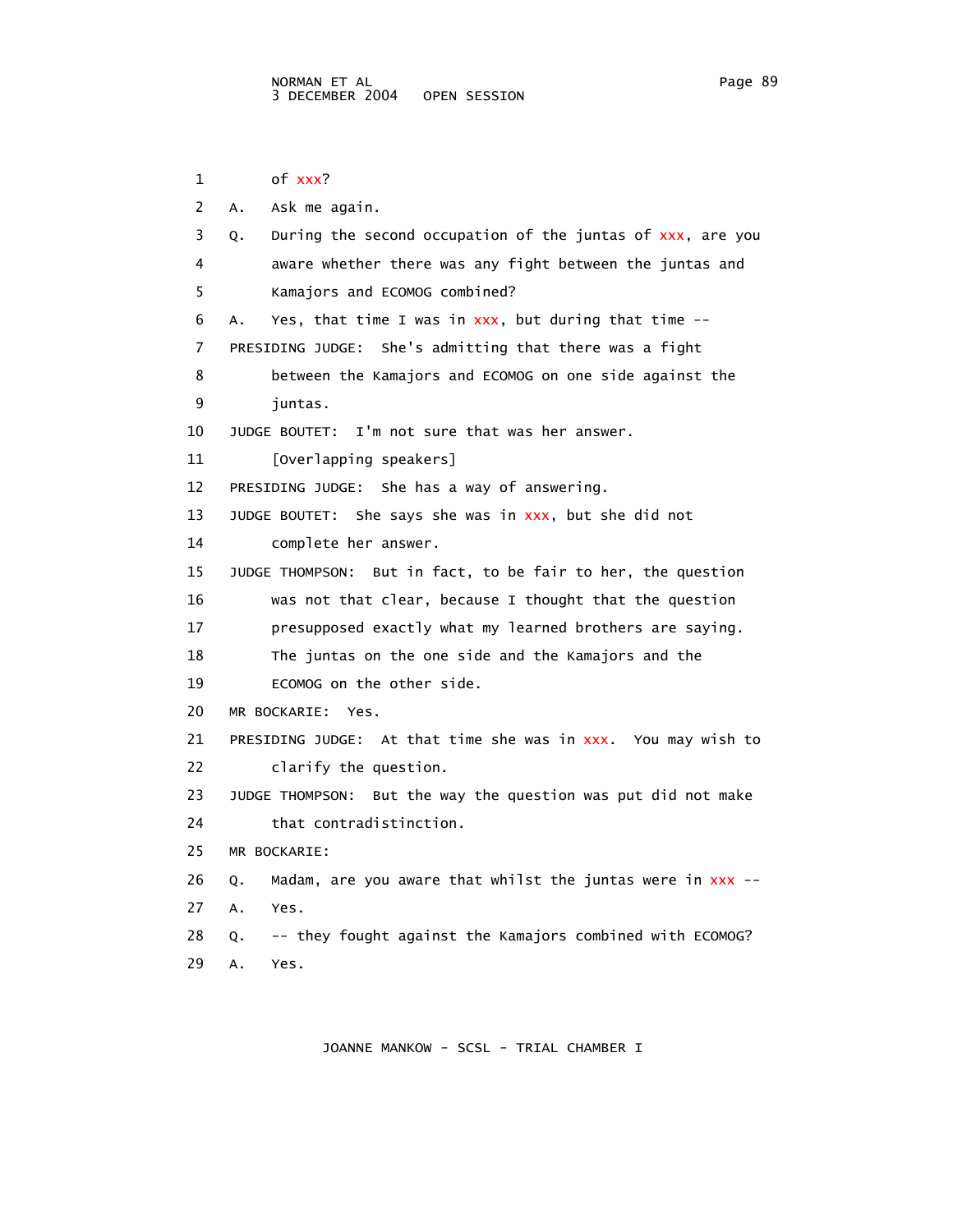1 Q. Madam, are you aware or did you know that in the course 2 of this fight juntas and those who fought along with 3 them, most of them were killed? 4 JUDGE BOUTET: Who were killed - the junta or the other side? 5 THE WITNESS: Sir? 6 JUDGE BOUTET: I don't understand your question. 7 MR BOCKARIE: Okay, I will rephrase it. 8 Q. Madam, are you aware that in this fight between the 9 juntas and Kamajor and ECOMOG combined, most junta 10 soldiers were killed? 11 A. Well, I don't understand that. 12 PRESIDING JUDGE: Madam -- 13 THE WITNESS: Yes? 14 PRESIDING JUDGE: -- you have agreed that there was a fight 15 between the juntas on one side and ECOMOG and Kamajors on 16 the other side; you said it took place. Counsel is 17 asking you whether you know that many members of the 18 junta were killed during that fight. Do you know whether 19 many members of the juntas were killed? 20 THE WITNESS: During the fight -- the fight I know of, that 21 was the time the juntas pulled out and then Kamajors 22 entered. They were in town for a few days and then the 23 juntas came back. During that time, we were in a tight 24 place. When they were fighting, everybody was in his own 25 place hiding. Nobody went out. So I don't know about 26 that, because everybody was in a tight place -- was 27 hiding. 28 MR BOCKARIE: 29 Q. Madam, I am putting it to you that the juntas fought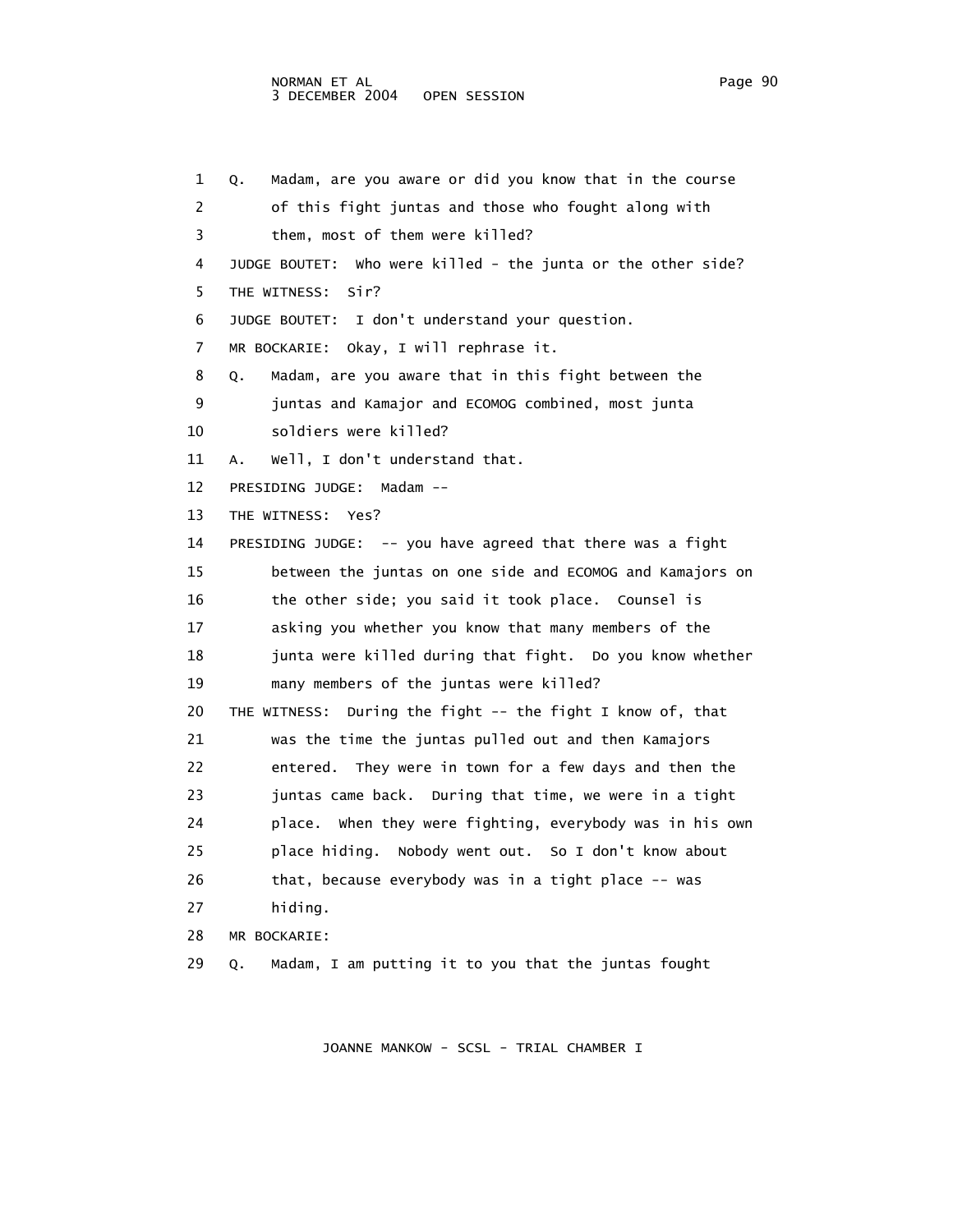1 against combined forces of the Kamajors and ECOMOG in xxx? 2 PRESIDING JUDGE: But she has said so. 3 MR BOCKARIE: Accepted, sir. 4 JUDGE THOMPSON: You don't need a confirmation of something 5 that is agreed upon already. 6 THE WITNESS: I said -- 7 MR BOCKARIE: 8 Q. Madam, I am putting it to you that your husband fought 9 alongside the juntas and he was killed during this 10 battle? 11 A. No. During the time my husband was killed -- during that 12 time my husband was no longer there. They had killed his 13 elder son, he came to tell his father that his xxxxx to 14 son had been killed. So during the time, my husband was 15 not there, he was not in town. 16 PRESIDING JUDGE: During which time, madam? 17 THE WITNESS: He was seeing his father. 18 PRESIDING JUDGE: During which time? 19 THE WITNESS: That was the time the juntas pulled out, when 20 the Kamajors entered the other day in the morning. 21  $\hspace{15mm}$  During that time my husband was not in  $xxx$ . My husband 22 had gone. 23 PRESIDING JUDGE: Wait. Mr Bockarie, it is your case, please. 24 Can you stand up, please. 25 MR BOCKARIE: I'm sorry. 26 PRESIDING JUDGE: 27 Q. Madam -- 28 A. Yes, sir. 29 Q. -- the lawyer is asking you -- or he is telling you that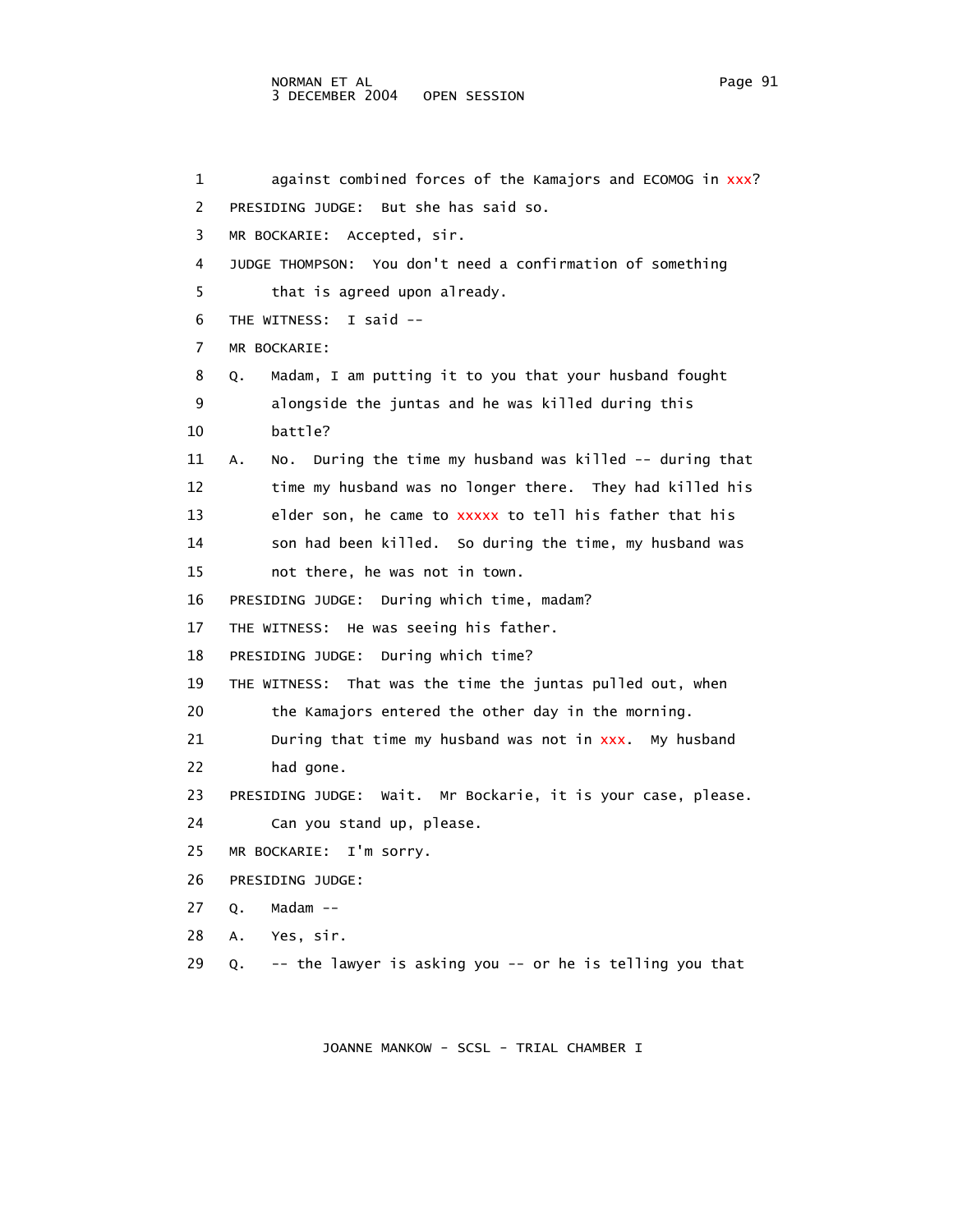| 1  | your husband, during that fight - ECOMOG/Kamajor on one          |
|----|------------------------------------------------------------------|
| 2  | side, junta on the other side -- the lawyer is saying            |
| 3  | that your husband was on the side of the junta and that          |
| 4  | that was when he was killed. Is it true or false?                |
| 5  | It's a lie. During that time my husband was not even<br>Α.       |
| 6  | there. My husband was not there.                                 |
| 7  | Wait, wait, wait, wait, please. You say your husband was<br>Q.   |
| 8  | not in town during that fight. Is that what you are              |
| 9  | saying?                                                          |
| 10 | Yes.<br>Α.                                                       |
| 11 | During that ECOMOG/Kamajor junta fight, you say your<br>Q.       |
| 12 | husband was not in town?                                         |
| 13 | My husband, he had gone. Before that time they had<br>Α.         |
| 14 | killed my husband's son. My husband had moved from Bo to         |
| 15 | xxxxxx to tell his father that his son had been killed.          |
| 16 | During that time my husband was not in xxxx.                     |
| 17 | You say he had gone to tell the father that they had<br>Q.       |
| 18 | killed the son?                                                  |
| 19 | A.<br>Yes.                                                       |
| 20 | Sorry, Your Honour, I stand to be guided.<br>I'm<br>MR BOCKARIE: |
| 21 | watching the time.                                               |
| 22 | PRESIDING JUDGE: We are not watching the time yet.               |
| 23 | MR BOCKARIE: As My Lord pleases.                                 |
| 24 | JUDGE BOUTET: We would like to see you finish.                   |
| 25 | PRESIDING JUDGE:<br>Yes.                                         |
| 26 | MR BOCKARIE: Thank you, sir.                                     |
| 27 | Madam, so you are now telling this Court that indeed your<br>Q.  |
| 28 | husband left xxx; am I correct?                                  |
| 29 | sir?<br>А.                                                       |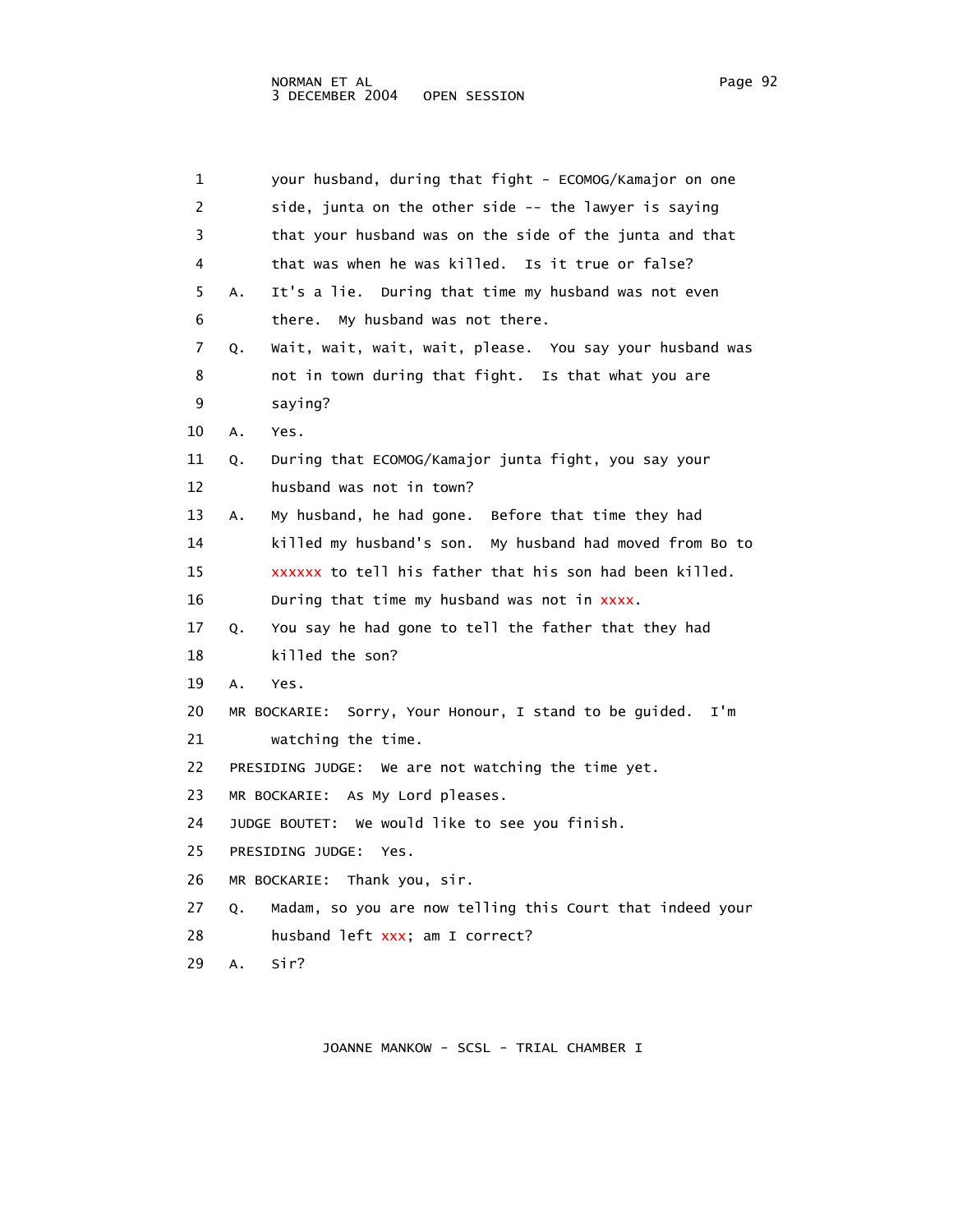1 Q. You are now telling this Court that indeed your husband 2 left xxx; am I correct? 3 A. Yes, my husband left xxx when his son was killed. So he 4 went to his father to tell him that his son had been 5 killed. That was the time my husband left to go and tell 6 his father that his son had been killed. 7 Q. Madam -- 8 A. Yes? 9 Q. -- your husband was a Susu, am I correct? 10 PRESIDING JUDGE: What, sorry? 11 MR BOCKARIE: 12 Q. Your husband was a Susu? 13 A. My husband was a Susu. 14 Q. Of the Susu tribe? 15 A. Yes, my husband is a Susu. 16 PRESIDING JUDGE: Is it S-O-S-S-O? 17 [Overlapping speakers] 18 MR YILLAH: S-U-S-U. 19 PRESIDING JUDGE: Is Yillah from there? 20 MR YILLAH: Very well, My Lord. S-U-S-U. 21 PRESIDING JUDGE: Susu tribe. 22 MR BOCKARIE: 23 Q. Madam, you will agree with me that there is an 24 appreciable Susu community in xxx; am I correct? 25 A. Yes, yes, there are Susus, there are Mandingos. Yes, 26 yes, there are so many in xxx. 27 PRESIDING JUDGE: So she's saying there are many Susus in xxx? 28 MR BOCKARIE: Yes. 29  $\,$  Q.  $\,$  Madam, there is even a Susu tribal head man in  $xxx$ ; isn't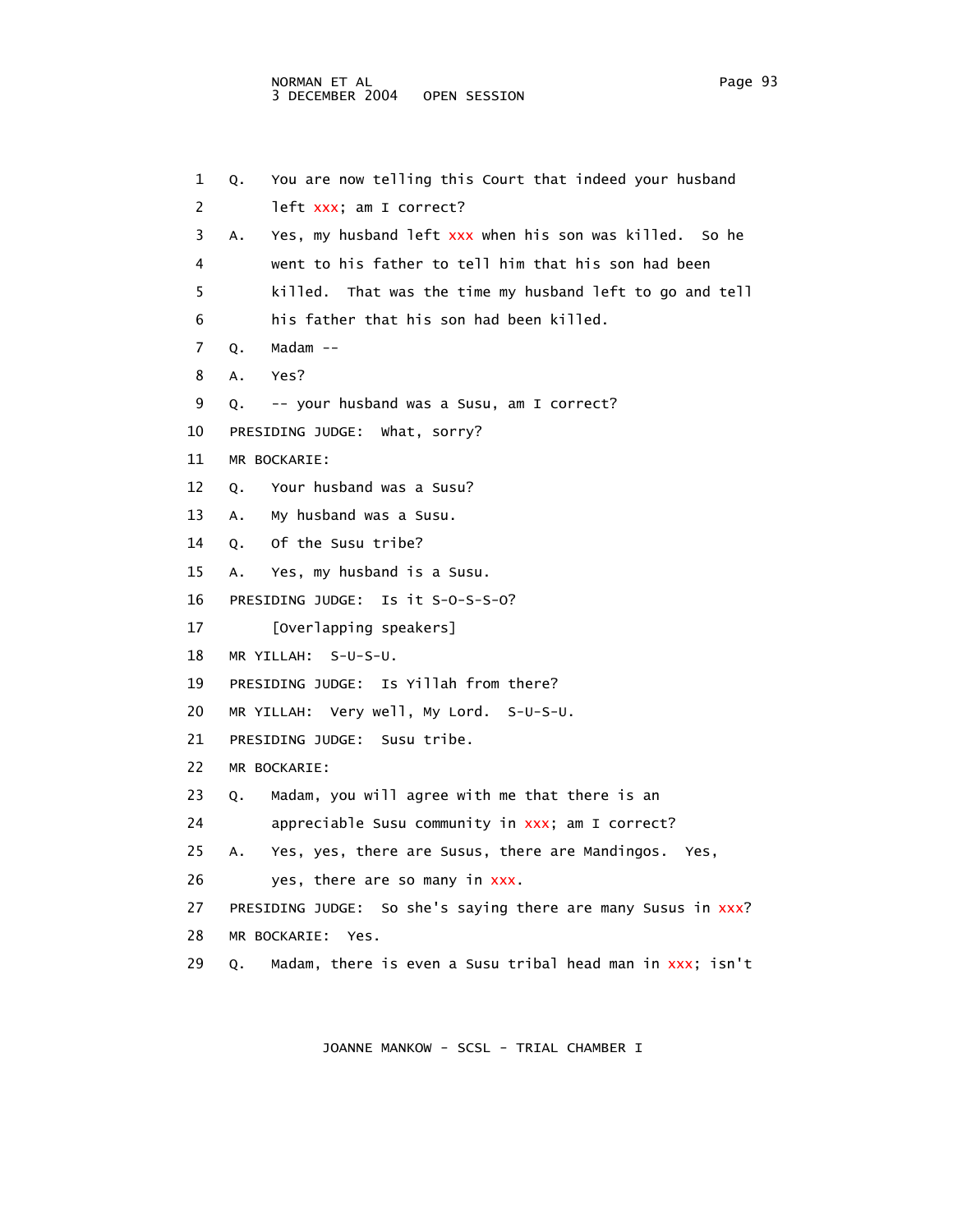1 it? 2 A. Yes, sir. 3 Q. Madam, this alleged death of your husband, are you aware 4 whether it was brought to the attention of the Susu 5 community in xxx? 6 A. All tribes know about it, that they had killed my 7 husband. 8 Q. [Overlapping speakers] specifically brought to their 9 attention? 10 JUDGE THOMPSON: By whom? 11 MR BOCKARIE: By members of the Susu community. 12 Q. Listen. Did you make any representation to the Susu 13 community in respect of the alleged death of your 14 husband? 15 A. I told you that during the time they killed my husband, 16 they were also looking for me. I told you that my 17 brother hid me in our sister's house for seven days. On 18 the eighth day he removed me, placed me in a car -- in a 19 vehicle to go. So I don't know anything about that. 20 Everybody knew. It was not a hidden thing. If it had 21 been hidden, but here everybody knows that. It doesn't 22 mean you have to be told. Everything was clear, 23 everybody knows about it. And during that time, if you 24 go there and make a report, you'll be killed. And if I 25 had gone to report it, they'd have killed me too. Who 26 would have taken care of my children? I have no power. 27 During that time it was the Kamajors who were in control. 28 Everything you do was for nothing. Whether you had the 29 house, they'll burn it or you'll go and report, they'll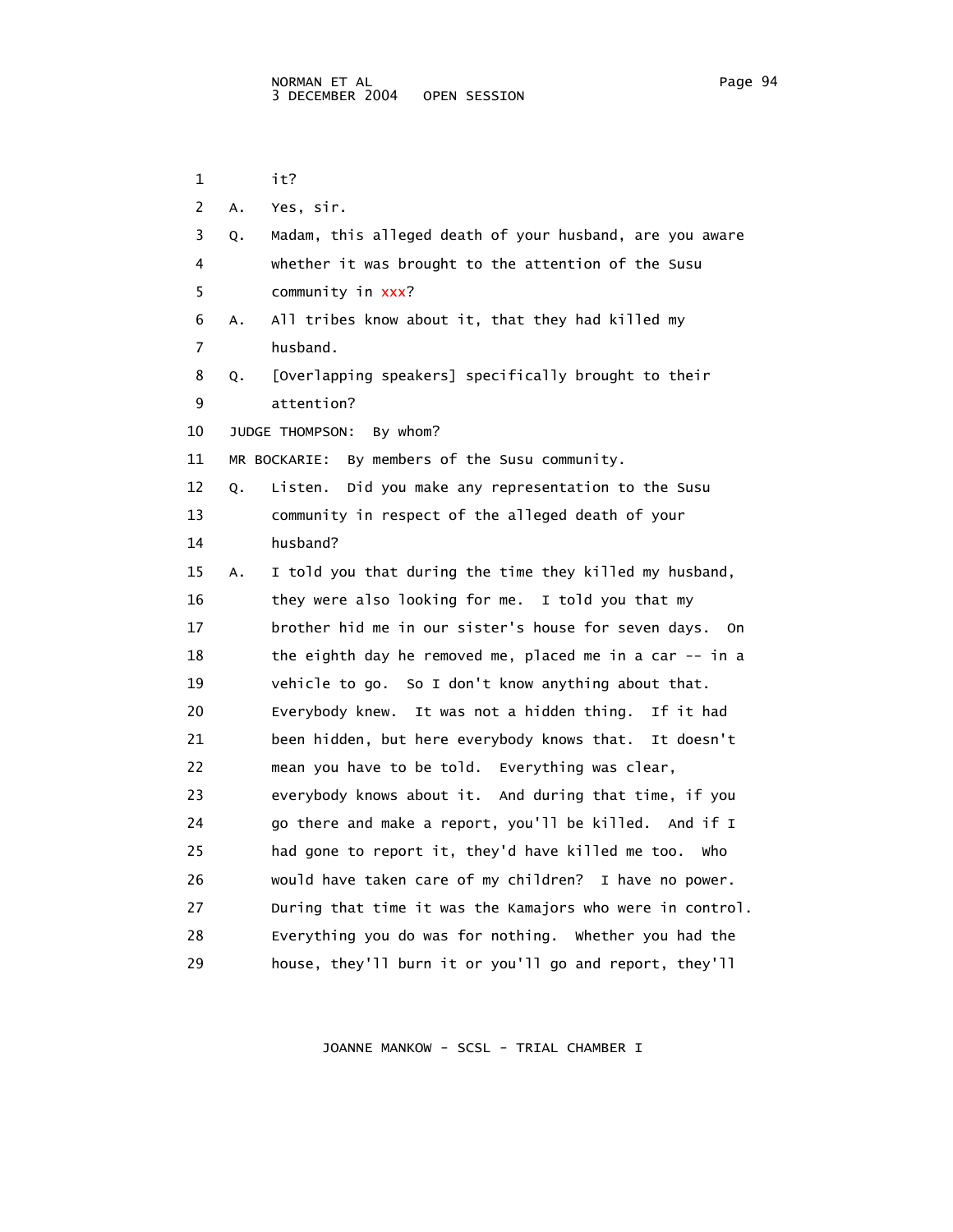1 kill you. 2 JUDGE BOUTET: Well, Mr Bockarie, can we move to something 3 else. We know she has not reported that to anybody. To 4 anybody. 5 MR BOCKARIE: I know, I'm quite satisfied with that. 6 THE WITNESS: I mean, I -- 7 JUDGE THOMPSON: [Overlapping microphones] and the last answer 8 is that it was common knowledge -- 9 THE WITNESS: Yes. 10 JUDGE THOMPSON: -- in the community that her husband had been 11 killed. So, therefore, what was the point of going to 12 broadcast it all over the place? 13 MR BOCKARIE: Well, I'll come to that. 14 Q. Madam, your husband was buried at xxxxxxx; am I correct? 15 A. My husband was not buried. My husband was taken to  $16$  xxxxxx and he was eaten there. Nobody will ever give 17 testimony that, but people are saying that my husband was 18 eaten. He was eaten at d everybody knows about xxxxxx an 19 it, that it is true. 20 Q. Madam, I am finally putting it to you that your husband 21 was buried at xxxxxx to be precise? 22 PRESIDING JUDGE: At? 23 MR BOCKARIE: XXXXXXX. 24 PRESIDING JUDGE: Can you spell it, please? 25 MR BOCKARIE: x x x x x x. Thank you very much, 26 Your Honour, that's all for her. Thank you very much. 27 JUDGE BOUTET: Thank you. 28 PRESIDING JUDGE: Mr Williams, you may proceed, please. 29 CROSS-EXAMINED BY MR WILLIAMS: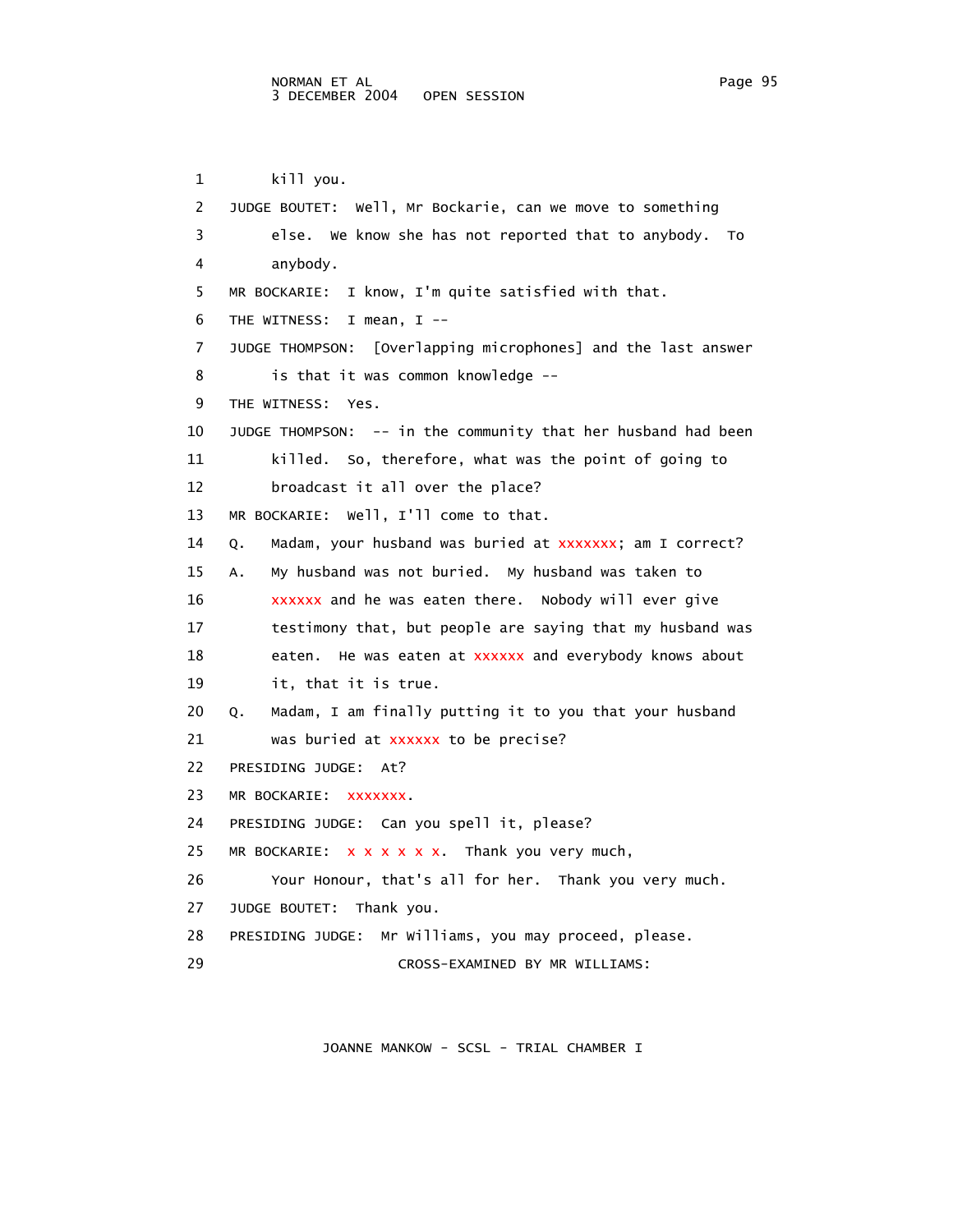1 MR WILLIAMS: My Lord, I would want to know the name of the 2 husband of the witness, so I will ask the Court 3 Management to provide us with a piece of paper. 4 JUDGE BOUTET: The Defence is in such a poor state that they 5 don't even have a piece of white paper. 6 PRESIDING JUDGE: This defence which has a whole Principal 7 Defender's Office that is even here very present, 8 represented by two, if not three people. 9 MR KOPPE: We don't even have a copier yet, Your Honour. 10 PRESIDING JUDGE: Mr Koppe, you say what? 11 JUDGE BOUTET: They have no photocopier machine yet. Maybe 12 that's why you don't have paper. 13 PRESIDING JUDGE: Never mind, the Chamber is looking into 14 that. It is supposed to have been ordered. I don't know 15 how long it will -- 16 MR WILLIAMS: My Lord, I am informed that the witness is 17 reluctant to give the names of her husband. Possibly 18 with some assurances from the Bench she might divulge it. 19 JUDGE BOUTET: Madam, if you write down -- if you give the 20 name of your husband, it will not be disclosed publicly. 21 It is only for the Court and only to enable the Court to 22 assess what is going on. So it will not be disclosed to 23 anybody outside this Court, and we appreciate if you 24 could help us. 25 THE WITNESS: There'll be no problem for that, huh? For 26  $\hspace{1cm}$  people to go in search of me in  $xxx$  -- to do anything to 27 me in xxx, that's the question. 28 JUDGE BOUTET: I didn't hear the question. 29 THE WITNESS: I said if I show my husband's name and I'm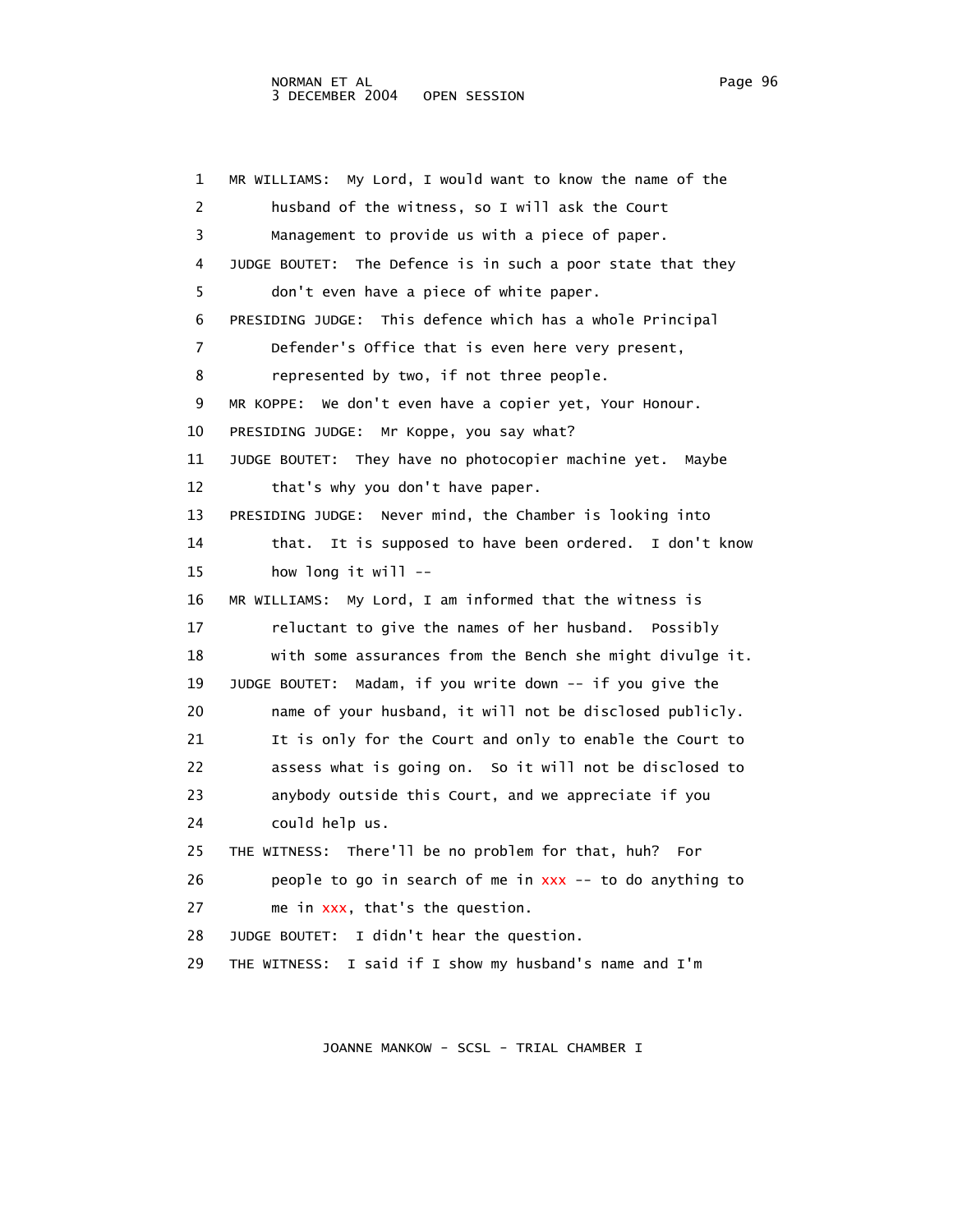$1$  living in xxx and all my children are there, if I leave 2 this place and go to xxx, will there be no problem in xxx? 3 Will people not go in search of me in cause of the xxx be 4 testimony that I give here? 5 PRESIDING JUDGE: This witness has always been talking of 6 security and how she's been afraid, inhibited to do 7 whatever. I don't know. 8 JUDGE BOUTET: But if you need this information all we can say 9 to you, Madam Witness, is that information will not be  $10$  relayed to  $xxx$ . To the same that you are giving evidence 11 there today will not be disclosed in xxx. Your identity is 12 hidden -- it is protected, because we want to make sure 13 that you and your family are protected. 14 JUDGE THOMPSON: I wonder whether we need the assistance of 15 the Victims Witness Unit, because my perception is that 16 she is very much in a state in which she says -- 17 PRESIDING JUDGE: She's very afraid. 18 JUDGE THOMPSON: -- she feels that her life, even at this 19 point of time, is in jeopardy. So perhaps we need some 20 expert guidance on this. 21 PRESIDING JUDGE: Can we skip that and continue with the 22 cross-examination. We can come back to that. We'll come 23 back to that. Let's continue with the cross-examination. 24 MR WILLIAMS: I don't have too many questions. 25 PRESIDING JUDGE: Yes, go ahead. We'll look into that and see 26 if -- 27 MR WILLIAMS: Possibly that might be the only question, 28 really. I don't have too many questions for her. 29 JUDGE BOUTET: Well, can we ask the Witness Protection Unit to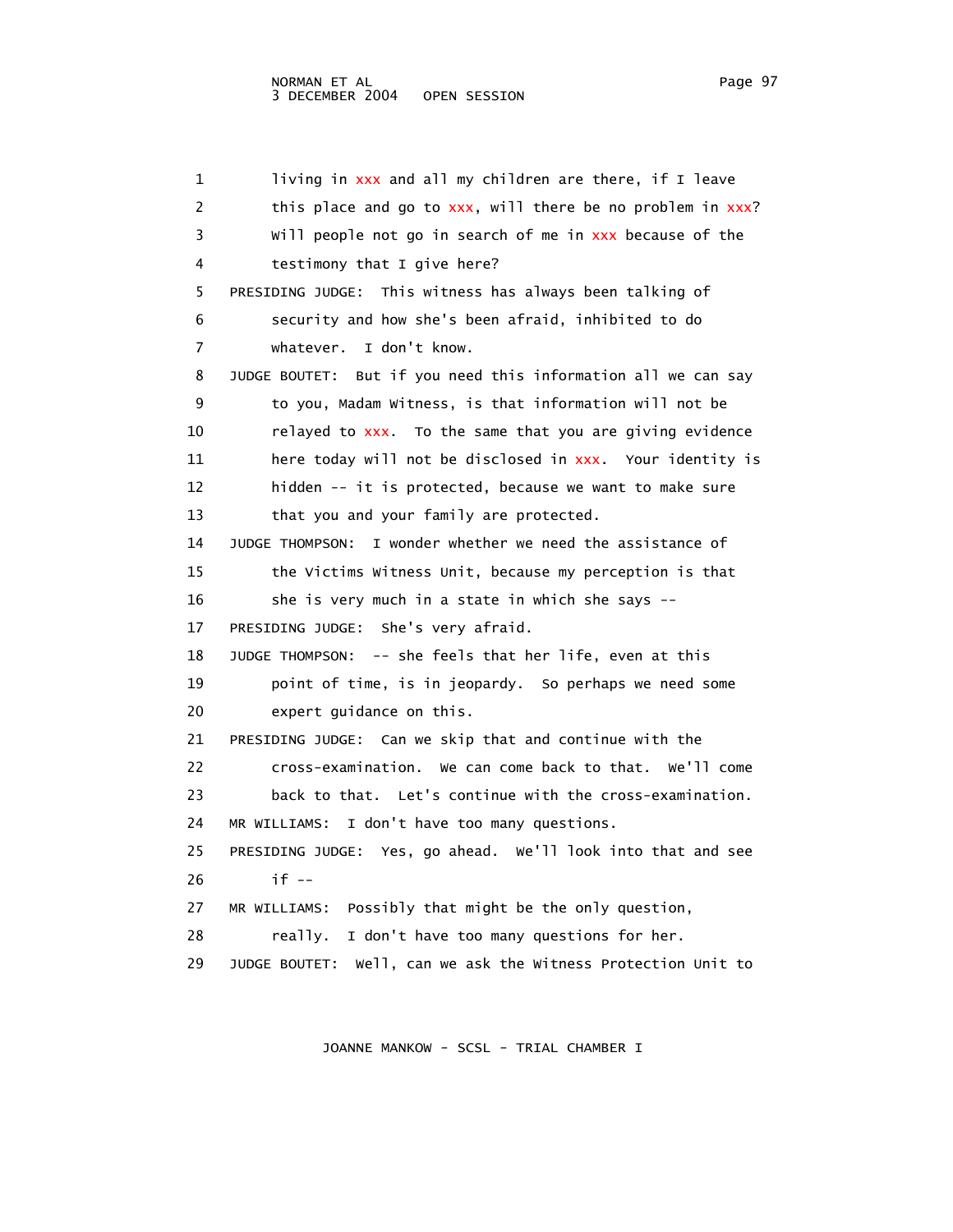1 try to see --

| 2  | PRESIDING JUDGE: We'll call Mr Vahidy, he'll come here on           |
|----|---------------------------------------------------------------------|
| 3  | Monday and will tell us what the situation is about this            |
| 4  | particular witness.                                                 |
| 5  | JUDGE THOMPSON: Shall we advise on very strong counselling          |
| 6  | over the weekend, taking into consideration the fact that           |
| 7  | the Bench gives that assurance but since we're not the              |
| 8  | experts you should be able to provide that kind of expert           |
| 9  | guidance. So if you can do something over the weekend,              |
| 10 | so that by the time we come here on Monday this lady                |
| 11 | would be assured that we are fully conscious of the                 |
| 12 | situation and very much supportive of her.                          |
| 13 | PRESIDING JUDGE: But, again, it is a question of -- I don't         |
| 14 | think, in saying this, the Bench wants to bring any                 |
| 15 | pressure on her to go beyond certain limits because she             |
| 16 | has real concerns for her safety. This woman has kept               |
| 17 | saying here in this Court that if she is killed, her                |
| 18 | children will not have any other person to look after               |
| 19 | them.<br>I think there is something wrong somewhere.<br>$\mathbf I$ |
| 20 | wouldn't want any pressure to be brought on her to really           |
| 21 | accept any form of assurances -- the three of us here are           |
| 22 | very disturbed about the situation and I think we will              |
| 23 | advise ourselves and see what the Witness Protection Unit           |
| 24 | will come up with.                                                  |
| 25 | MR KOPPE: Your Honour, I can suggest an alternative. We do          |
| 26 | have the name of her husband and we could show it to her            |
| 27 | and say if this is her husband, and we're all --                    |
| 28 | PRESIDING JUDGE: Mr Koppe, let's wait and see what we can do        |
| 29 | on Monday, please.                                                  |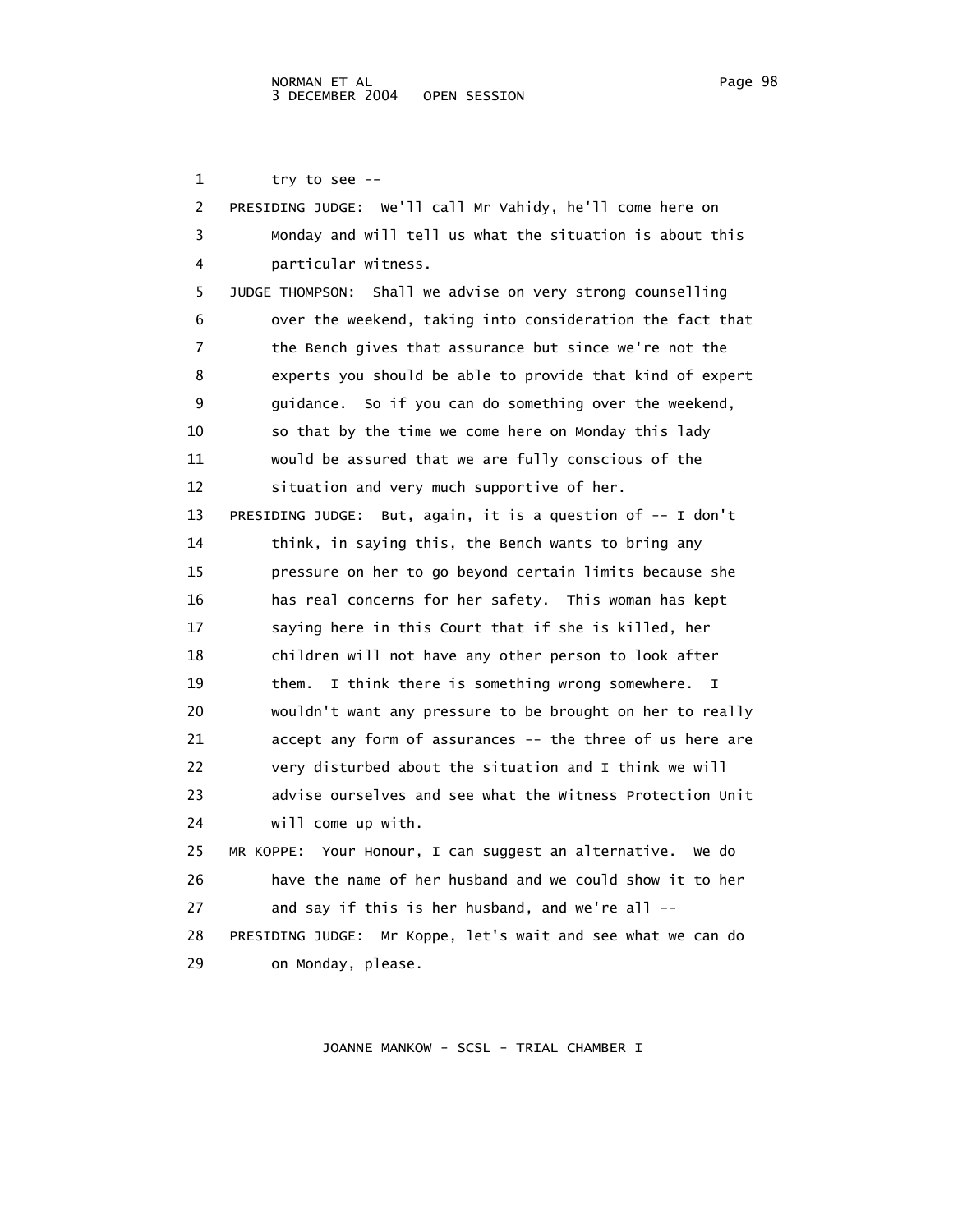1 JUDGE BOUTET: That's certainly one alternative. If it comes 2 from the outside rather than from her, it may be a little 3 bit easier. But along these lines, Mr Williams, we'll 4 hold you to your statement that you only have a few 5 questions on that. 6 PRESIDING JUDGE: No, that was the only question Mr Williams 7 has. 8 MR WILLIAMS: I might have changed my mind by Monday, My Lord, 9 but I won't be long with her anyway. I won't be five, 10 ten minutes with her, and, as I say, it may well be my 11 only question. 12 JUDGE BOUTET: We'll make sure that we observe you on Monday. 13 PRESIDING JUDGE: We'll put you under very strict and 14 scrupulous scrutiny on Monday, and make sure that you 15 leave to your word. 16 MR WILLIAMS: I hope Your Lordship would successfully read my 17 mind on that. My Lord, on a related matter -- 18 PRESIDING JUDGE: Yes, Mr Koppe, you had something to raise, 19 please. Sorry, we shouldn't pack up without listening to 20 you. You said you were going to be very brief also. 21 MR KOPPE: Very brief, Your Honour. 22 PRESIDING JUDGE: Yes, can the witness be led out, please? We 23 don't want to rise. Can the witness be led out, because 24 she is coming back here on Monday. The screens, please, 25 the screens. 26 [HN031204G 5.50 p.m.] 27 PRESIDING JUDGE: Madam witness -- she has removed her 28 earphones. Madam witness. 29 THE WITNESS: Yes.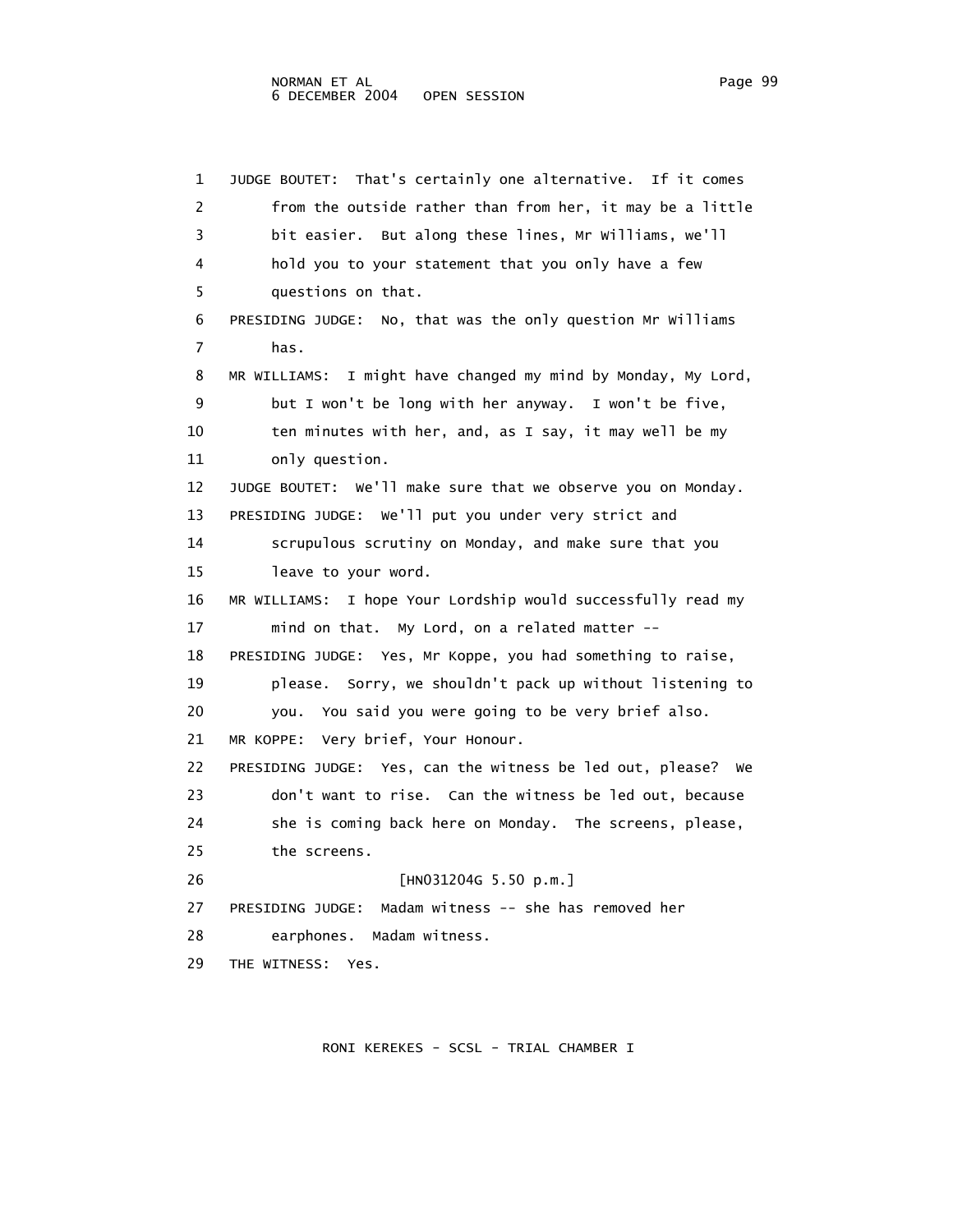1 PRESIDING JUDGE: Thank you for coming, but we shall have you 2 here very briefly on Monday. Very briefly on Monday 3 morning. So as you are going, you should know that 4 you're come back on Monday. Thank you very much for 5 coming, all right. 6 THE WITNESS: Okay. May the Lord make me to be healthy up to 7 Monday. 8 PRESIDING JUDGE: You are a brave woman. The Lord will make 9 you healthy. He has taken care of you all this while, so 10 there is no reason why He should let you down at this 11 time. So, okay, you can go. 12 THE WITNESS: Okay. It is not bad. 13 JUDGE BOUTET: Yes, Mr Koppe. You had said it would be short, 14 so we trust it will be short. 15 MR. KOPPE: It is maybe two sentences, Your Honour. It is 16 just the following matter: My client is very concerned 17 or very interested in the decision on a confidential 18 motion on the detention issue filed on the 6th of August, 19 and he was wondering if you could indicate when a 20 decision is due. Because of coming Christmas, he is very 21 concerned whether a decision is due before Christmas. 22 JUDGE BOUTET: As soon as we can, but, other than that, that 23 is as precise as it can be for now. It is under 24 consideration at this time, but I cannot -- 25 MR. KOPPE: You cannot indicate a time frame? 26 JUDGE BOUTET: No. 27 PRESIDING JUDGE: We want to keep it as a tradition here that 28 we don't, from the Bar, get constrained to giving dates 29 as to when we would give decisions. These decisions are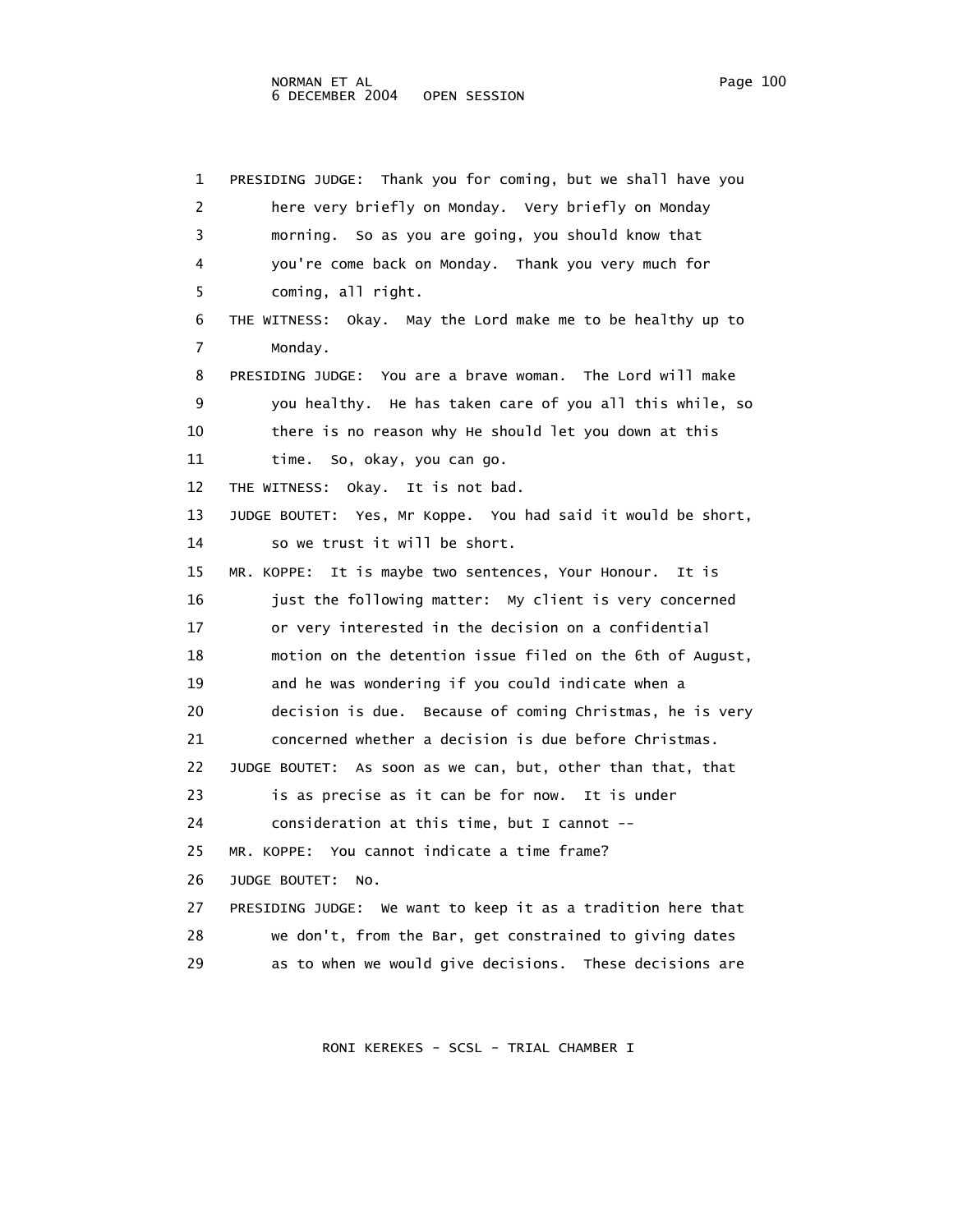1 not easy. 2 MR. KOPPE: I understand, but it seems to be a matter of great 3 concern to not only -- 4 PRESIDING JUDGE: Don't presume that the deliberations are 5 that easy. You have seen the examples yourself on a 6 number of issues. So when we are ready, we'll let you 7 know that we are ready and will deliver a decision. 8 Mr Koppe, try to understand this, okay. When we're ready 9 we will deliver the decision. 10 MR JABBI: My Lord, it is a question on one of the opinions 11 delivered in the last ruling given here. 12 PRESIDING JUDGE: Yes, my opinion? 13 MR JABBI: Yes, My Lord. 14 PRESIDING JUDGE: It is available already. 15 JUDGE BOUTET: It has been filed today. 16 PRESIDING JUDGE: It has been filed today. 17 MR JABBI: Thank you very much, My Lord. 18 MR WILLIAMS: May it please Your Lordship -- 19 JUDGE BOUTET: We had allowed for one now, it's not -- all 20 though it was motion day, but -- 21 MR WILLIAMS: No, no, I actually indicated that I wanted to 22 say something on an unrelated matter and it has to do 23 with Your Lordship's direction as to the filing of the 24 motion for recall of one of the witnesses. Your 25 Lordships actually stipulated that we should file by 26 today's date. We actually came up with an authority 27 which might -- which actually prevented us from filing, 28 because the authority is indicating that for the recall 29 of the witness -- I mean, certain information should have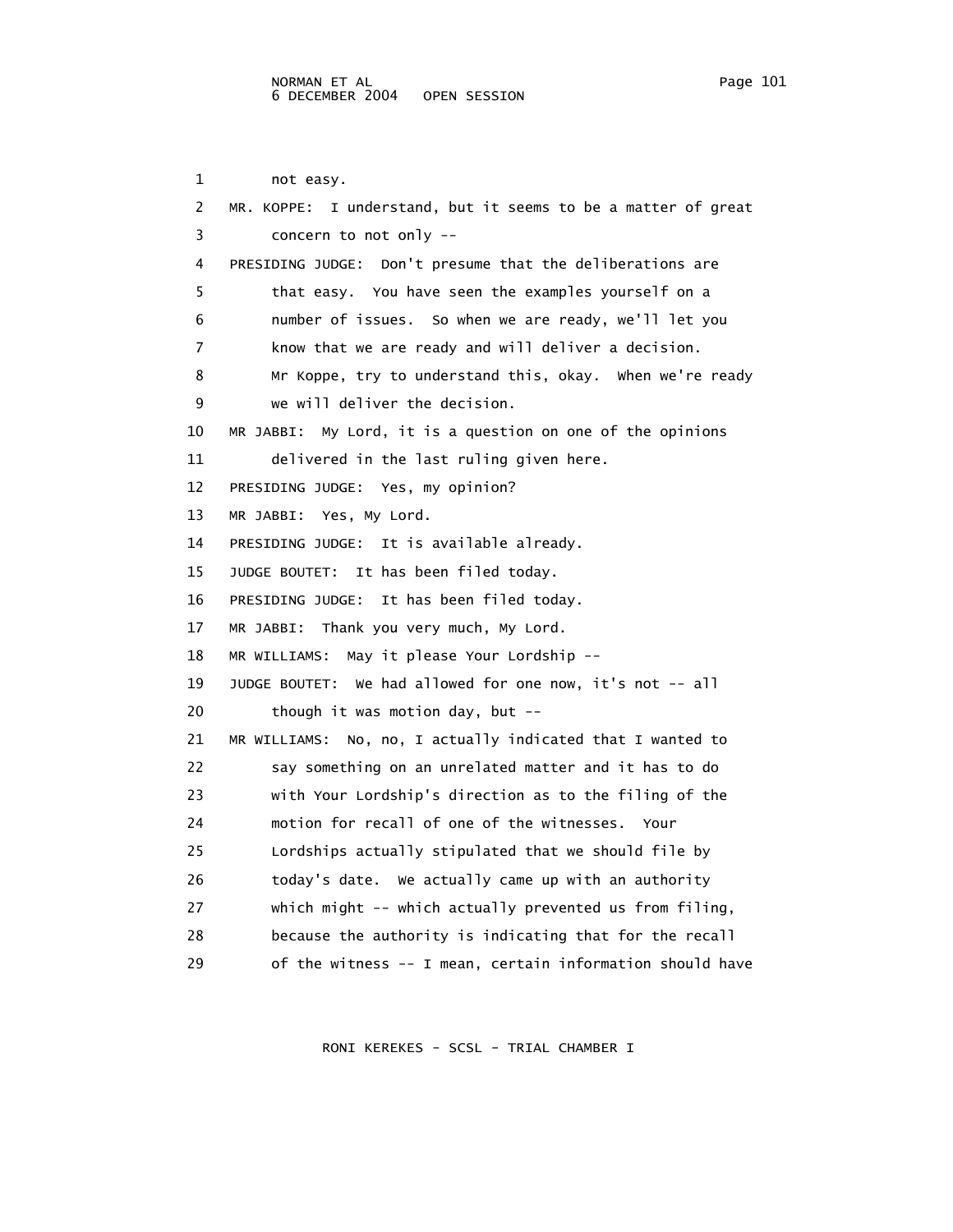1 been brought out clearly which we have not yet succeeded 2 in getting from the child witness. We don't want to 3 file -- I mean, we've advised ourselves not to file, 4 because if we had filed, the Prosecution might have used 5 that against us. So what we're seeking is an extension. 6 PRESIDING JUDGE: A what? 7 MR WILLIAMS: An extension of time to file. I don't know 8 whether it was strictly -- the time stipulated to be -- 9 I take it that should strictly apply. 10 PRESIDING JUDGE: We would take it that you've asked for an 11 extension of time today for reasons which you've stated. 12 Let us address this issue on Monday. We will address the 13 issue on Monday. You will raise it on Monday, but we've 14 taken noted of the fact that you have raised -- you've 15 presented an application for extension of time because 16 you've seen an authority somewhere which tells you that 17 should not comply with the -- with the decision of the 18 Court, the directions of the Court for you to file a 19 motion. 20 MR WILLIAMS: Yes. 21 PRESIDING JUDGE: So we'll listen to you on Monday, 22 Mr Williams. 23 JUDGE BOUTET: But there might be some confusion in what you 24 understand. What we want to know, if we asked you to 25 file something in writing, it is so we could have a very 26 clear statement of what it is that you're asking for, 27 supported by authorities, and so you could ask the 28 Prosecution on the other side to respond to it and also 29 provide authorities so we could look at this problem. So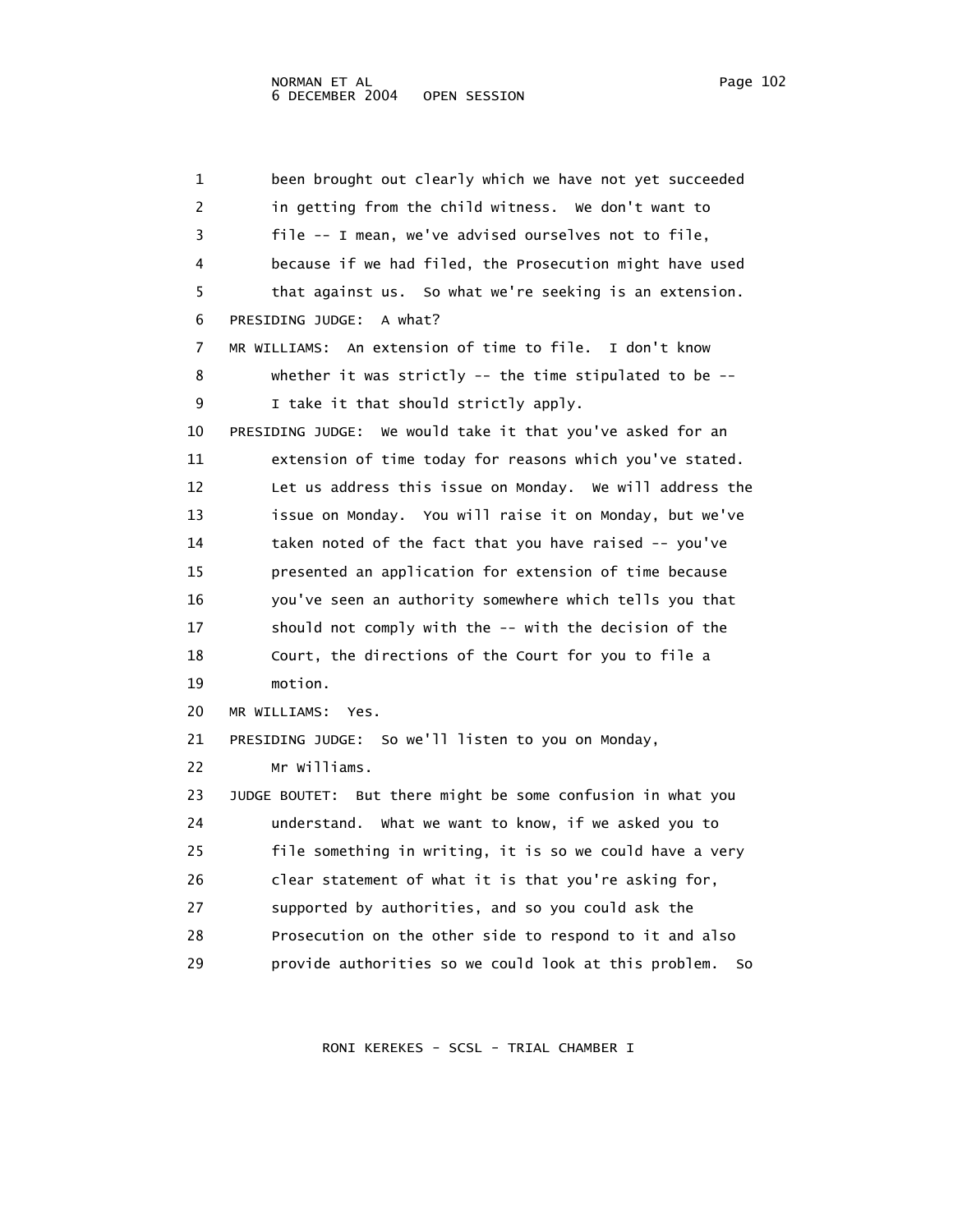```
 1 now you seem to be saying that maybe you should not have 
 2 made the application. It is not clear where you want to 
 3 go. 
 4 MR WILLIAMS: Yes, sir, that is exactly what I'm saying, Your 
  5 Honour. That we came across an authority which says -- I 
 6 mean, the application would have been premature. 
 7 JUDGE THOMPSON: In other words, what it means is that you may 
 8 want to, at some point in time, advise yourselves whether 
 9 you're withdrawing the application,. 
 10 MR WILLIAMS: No, we would -- 
 11 JUDGE THOMPSON: Because if you say that this authority is 
 12 persuasive in the context in which you are submitting 
 13 now, it would mean therefore if it is premature then you 
 14 may want to withdraw it for the time being. Isn't that 
 15 one way of looking at it? 
 16 MR WILLIAMS: There is no application before this Court as of 
 17 now. 
 18 JUDGE THOMPSON: Well, there is an oral application before the 
 19 Court and we, of course, indicated that you should 
 20 formalise it in written form. So we're seized orally of 
 21 an application which will be transformed into a written 
 22 application, and I'm sure that when we -- if we hear your 
 23 submissions, and when we come to write a decision, we 
 24 will refer to the fact that that application began as an 
 25 oral application, and on the advice of the bench, it was 
 26 transmuted to a written application. So we're seized of 
 27 it now. If we're not, then why are you talking to us 
 28 about it?
```
29 JUDGE BOUTET: That's the problem.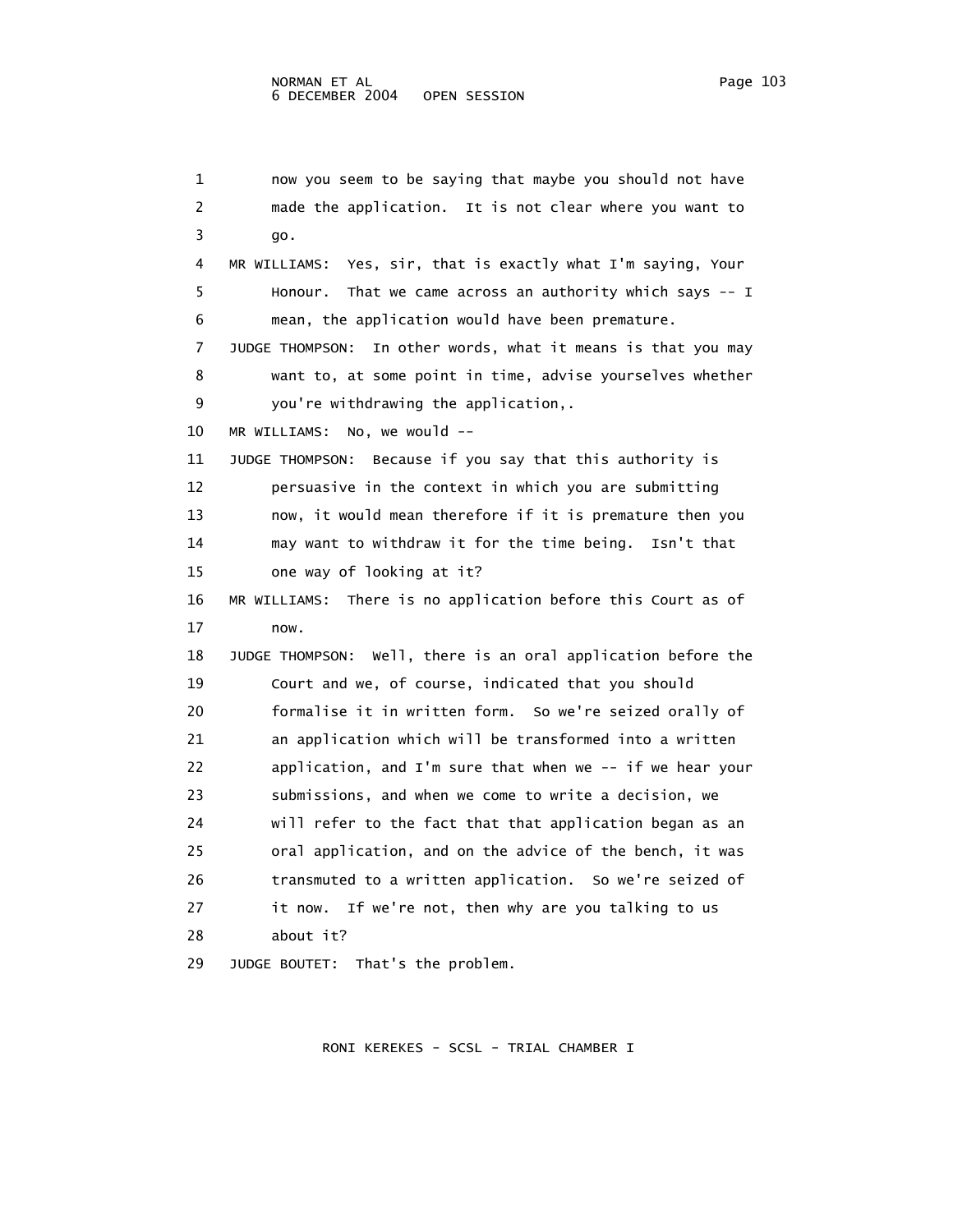1 MR WILLIAMS: I thought the written application would have 2 superseded -- 3 JUDGE THOMPSON: No, I don't think that is how we do it. We 4 do not have doctrine of supersession. We do give the 5 history of it. 6 JUDGE BOUTET: If I may just assist my learned brother, as 7 well, there seems to be a lot of confusion everywhere, 8 because I have seen, and now I was just given a copy, of 9 a motion that has been called this afternoon by counsel 10 for Allieu Kondewa, so I think you are counsel, one of 11 those, a motion for recall of Witness TF2-057. So I am 12 at a loss to understand what your application is all 13 about now. 14 MR WILLIAMS: Well, I'm taken by -- that comes as a surprise, 15 because -- 16 JUDGE BOUTET: Well, it's been filed with the -- 17 MR WILLIAMS: They should not have filed until after I had 18 made the application. 19 PRESIDING JUDGE: Yes, okay. Now, supposing we said, you 20 know, that we don't give any credence to the authority 21 you're referring to and that we stand our ground that you 22 must file a motion, do you think it is a good option for 23 you not to file a motion because you have discovered an 24 authority? 25 MR WILLIAMS: Well, I think it is all academic now. 26 PRESIDING JUDGE: You're scratching your head. That's all 27 right. Is there any other matter on the table? No. 28 Well, we have come to the --

29 MR BOCKARIE: The photocopier, Your Honour.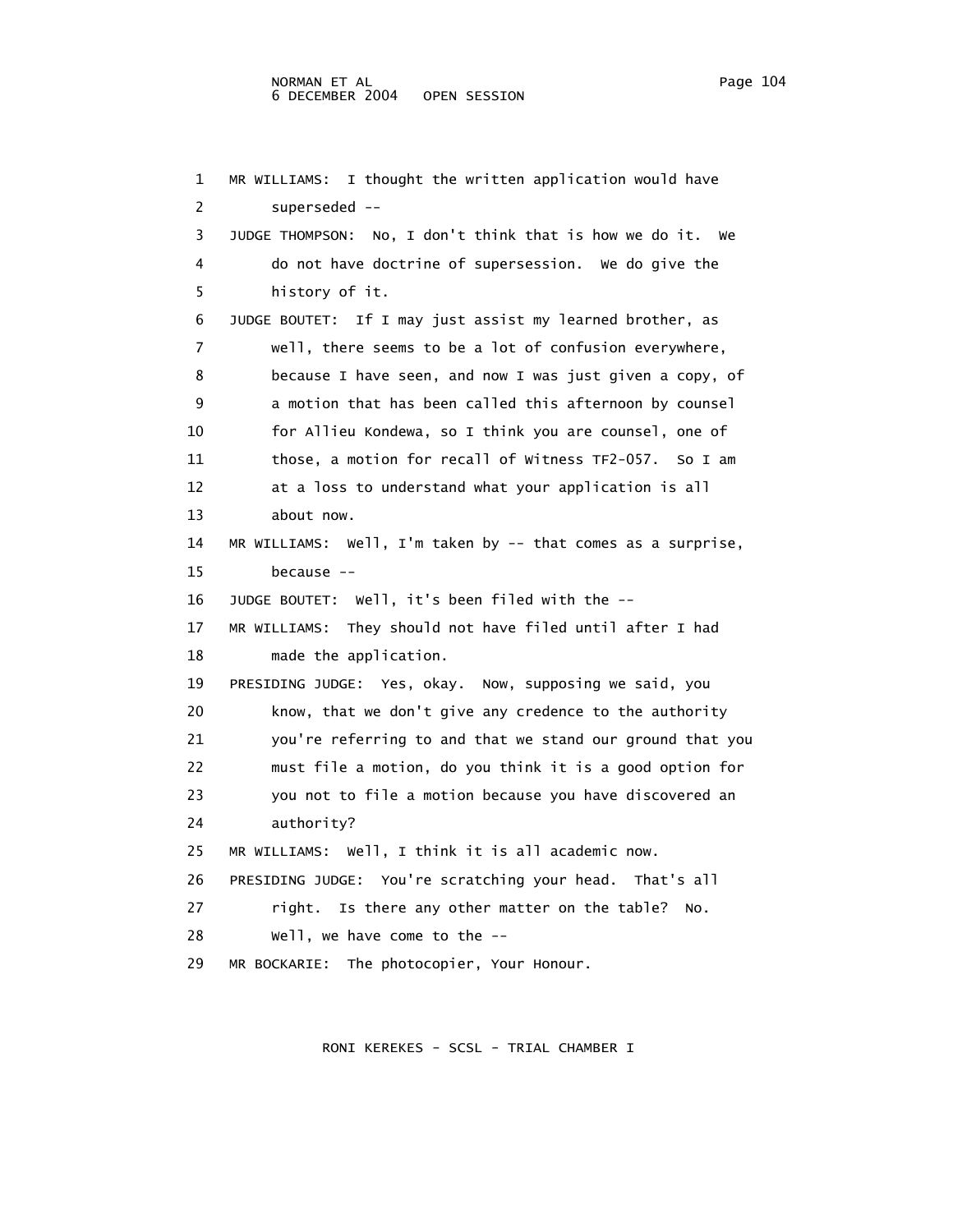1 PRESIDING JUDGE: I thought that you -- you are the greatest 2 advocates, you know, and the Bench is not as strong an 3 advocate as you the advocates. We're doing our best to 4 ensure that the situation is remedied, please. 5 So we've come to the end of the week and, as usual, 6 I wish every one of you a very enjoyable weekend and 7 above all, a good rest before we start to end next week. 8 Have a nice weekend. The Court will rise, please. 9 [Whereupon the hearing adjourned at 5.58 p.m., to be 10 reconvened on Monday, the 6th day of December 2004, at 11 9.30 a.m.] 12 13 14 15 16 17 18 19 20 21 22 23 24 25 26 27 28 29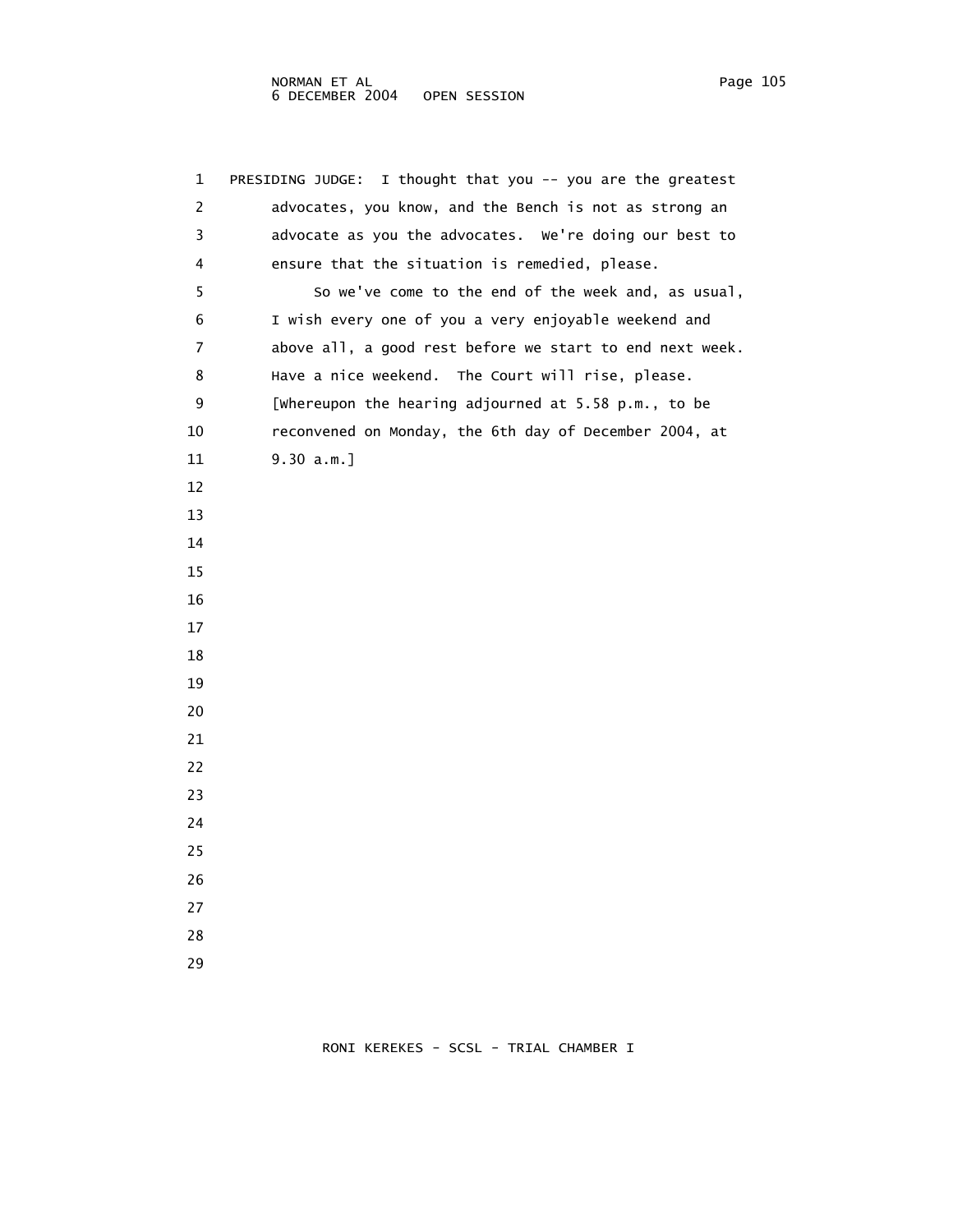## EXHIBITS:

| Exhibit No. 39 | 13 |
|----------------|----|
| Exhibit No. 40 | 15 |
| Exhibit No. 41 | 16 |
| Exhibit No. 42 | 25 |
| Exhibit No. 43 | 37 |
| Exhibit No. 44 | 42 |
| Exhibit No. 45 | 81 |
| Exhibit No. 46 | 83 |

WITNESSES FOR THE PROSECUTION:

| WITNESS: TF2-007 [Continued]  |  |    |
|-------------------------------|--|----|
| CROSS-EXAMINED BY MR WILLIAMS |  |    |
| WITNESS: TF2-058              |  | 48 |
| CROSS-EXAMINED BY MR JABBI    |  | 71 |
| CROSS-EXAMINED BY MR BOCKARIE |  | 79 |
| CROSS-EXAMINED BY MR WILLIAMS |  | 95 |